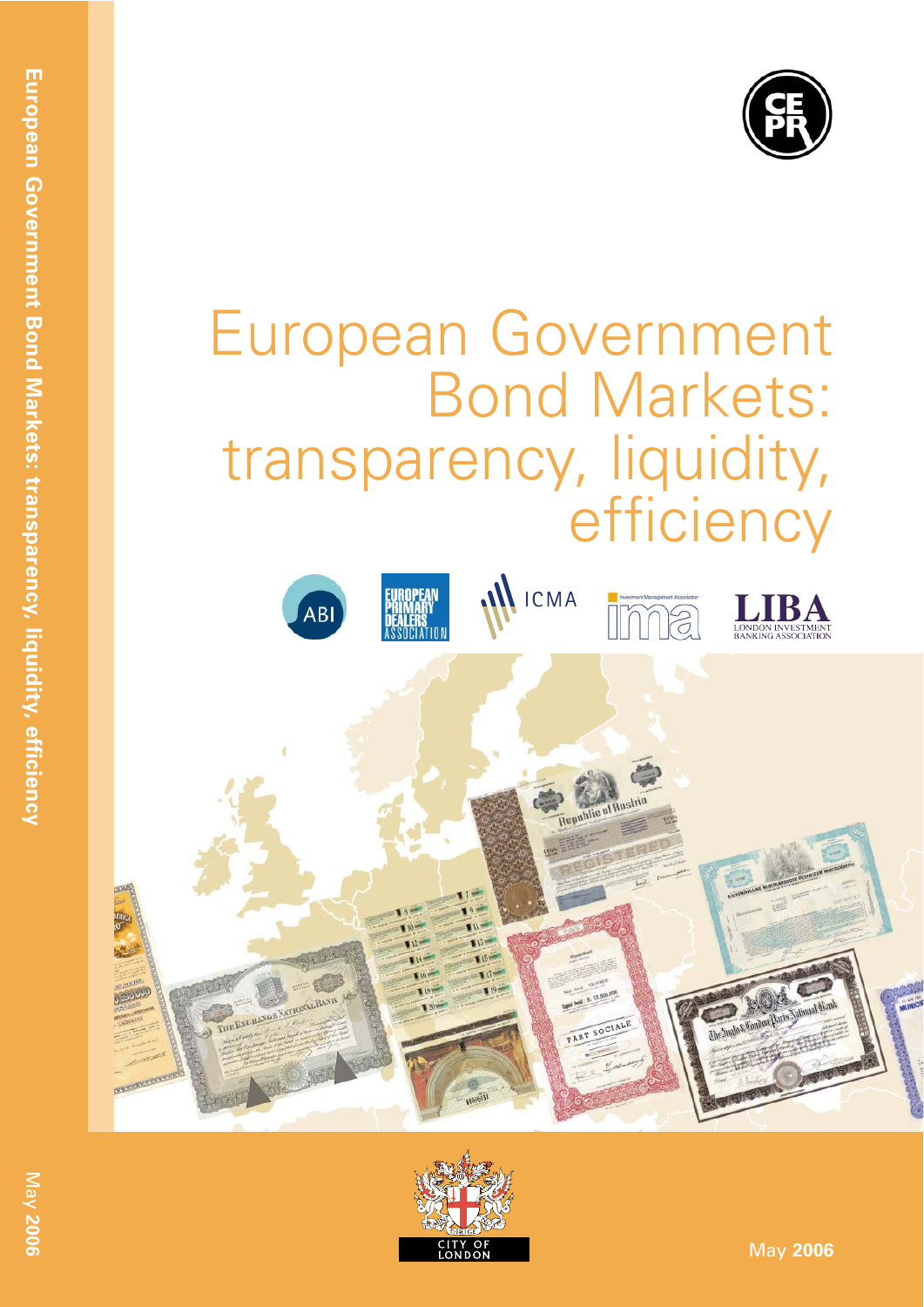

# European Government Bond Markets: transparency, liquidity, efficiency









Peter Dunne, Queen's University of Belfast Michael Moore, Queen's University of Belfast Richard Portes, London Business School and CEPR

Centre for Economic Policy Research 90-98 Goswell Road London EC1V 7RR Tel: +44(0) 20 787 2900 www.cepr.org

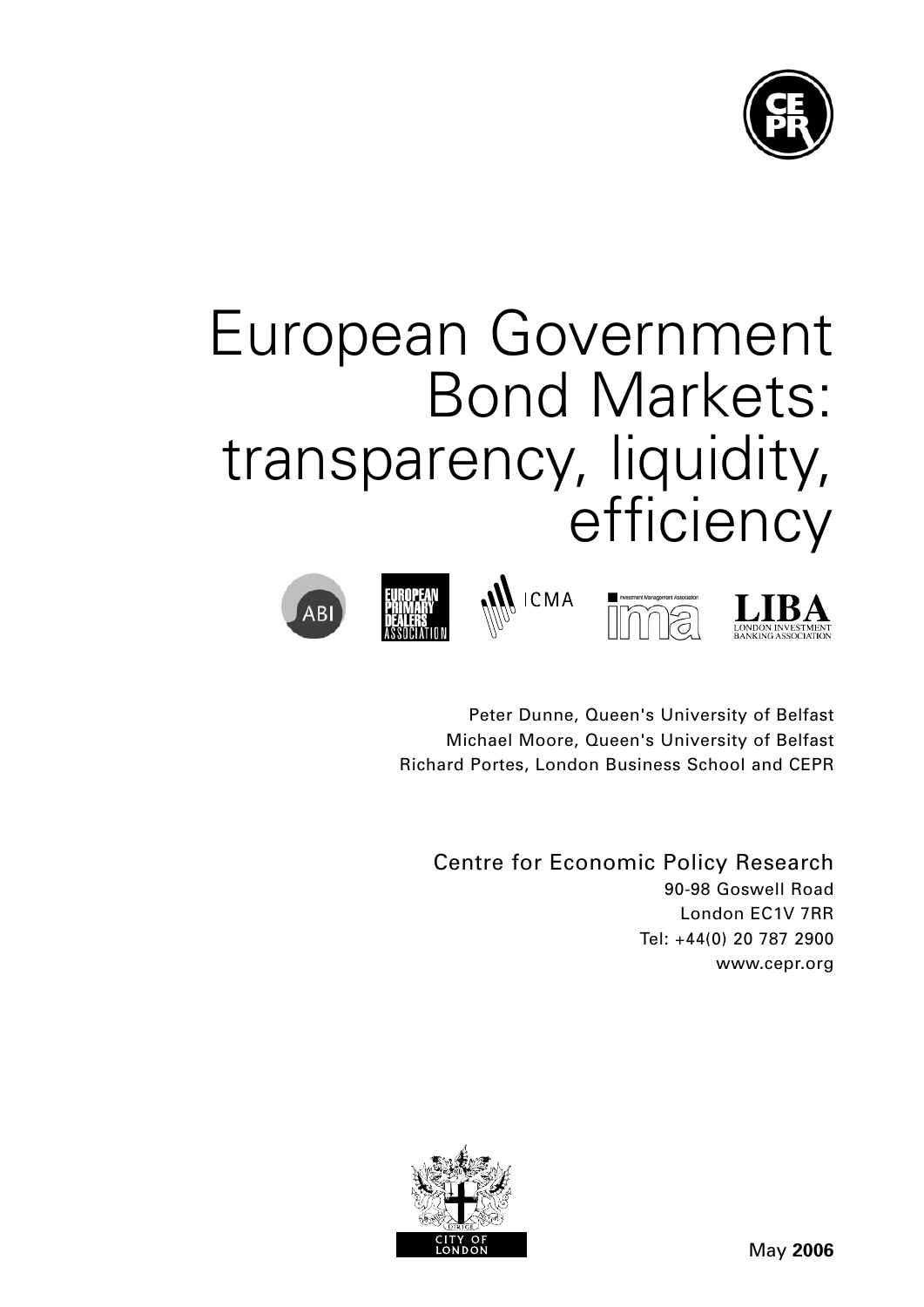**European Government Bond Markets: transparency, liquidity, efficiency** is published by the City of London. The authors of this report are Peter Dunne, Michael Moore and Richard Portes. The project was commissioned from the Centre for Economic Policy Research.

This report is intended as a basis for discussion only. Whilst every effort has been made to ensure the accuracy and completeness of the material in this report, the authors, the Centre for Economic Policy Research, the Association of British Insurers, the European Primary Dealers Association, the International Capital Market Association, the Investment Management Association, the London Investment Banking Association, and the City of London, give no warranty in that regard and accept no liability for any loss or damage incurred through the use of, or reliance upon, this report or the information contained herein.

#### May 2006

**© Association of British Insurers, European Primary Dealers Association, International Capital Market Association, Investment Management Association, London Investment Banking Association, and the City of London** 

**City of London** PO Box 270, Guildhall London EC2P 2EJ

**www.cityoflondon.gov.uk/economicresearch**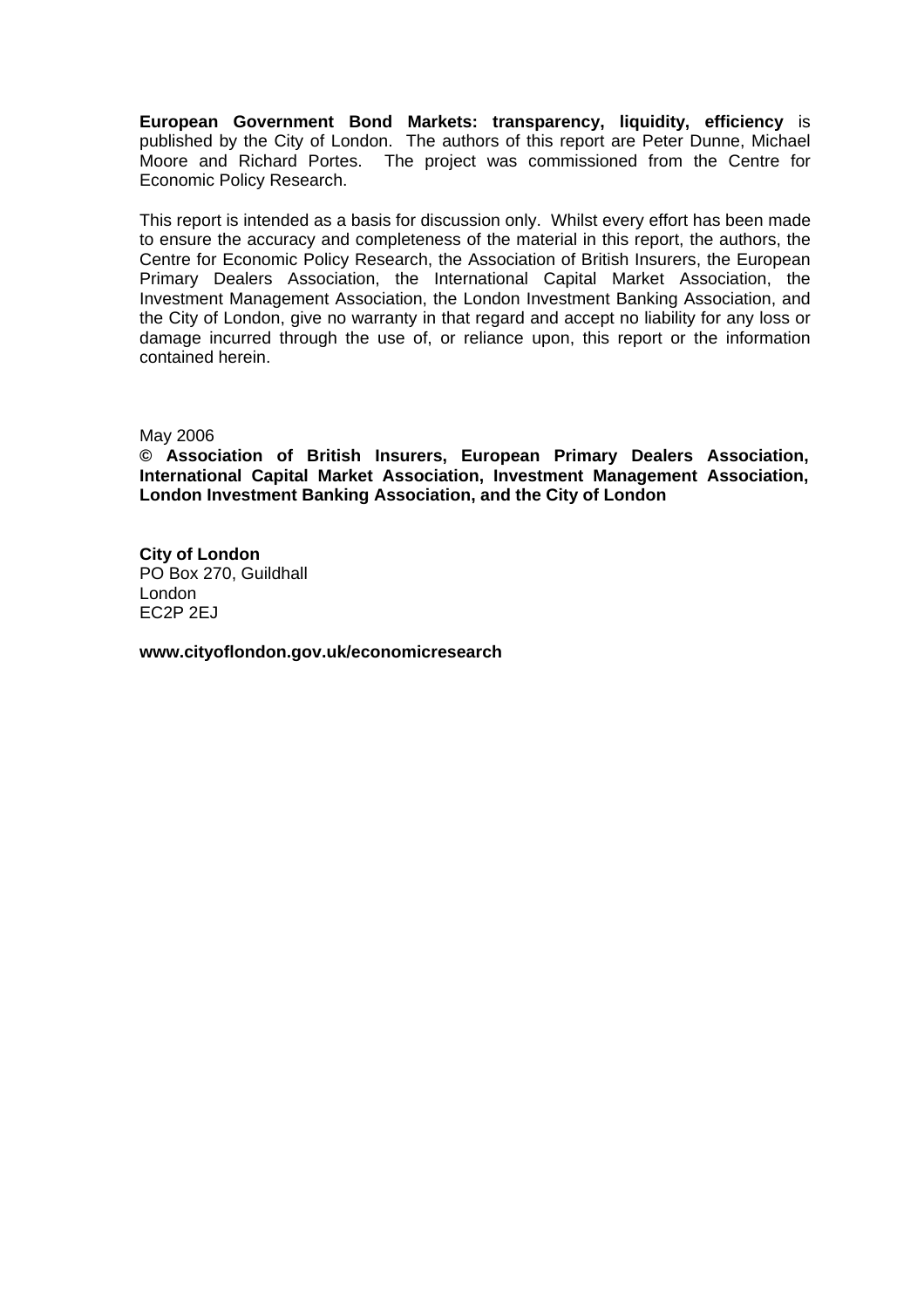# **Table of Contents**

| 1.                                                   |                                                                                                                                                                                                                      |
|------------------------------------------------------|----------------------------------------------------------------------------------------------------------------------------------------------------------------------------------------------------------------------|
| 2.                                                   |                                                                                                                                                                                                                      |
| 2.1<br>2.2<br>2.3<br>2.4<br>2.5                      |                                                                                                                                                                                                                      |
| 3.                                                   | Previous work on securities market transparency, liquidity and                                                                                                                                                       |
| 3.1<br>3.2<br>3.3<br>3.4<br>3.5<br>3.6               | Empirical analysis of liquidity, costs of trading and price efficiency in relation to                                                                                                                                |
| 4.                                                   | Bond market transparency, liquidity and efficiency: a new theoretical                                                                                                                                                |
| 4.1<br>4.2<br>4.3<br>4.4<br>4.5                      | Structure of existing fragmented European national government bond markets  23<br>Game between dealers and issuers when markets are completely transparent26                                                         |
| 5.                                                   | The structure and operations of EU public debt markets, with                                                                                                                                                         |
| 5.1<br>5.2<br>5.3<br>5.4<br>5.5<br>5.6<br>5.7<br>5.8 | The commitment of capital by primary dealers and market segmentation31<br>Comparisons of euro area public debt markets with the United States32<br>Differences within and across MTS and US markets and platforms 34 |
| 6.                                                   |                                                                                                                                                                                                                      |
| 6.1<br>6.2                                           |                                                                                                                                                                                                                      |
| 7.                                                   | Transparency, liquidity, efficiency: what the markets say56                                                                                                                                                          |
| 8.                                                   |                                                                                                                                                                                                                      |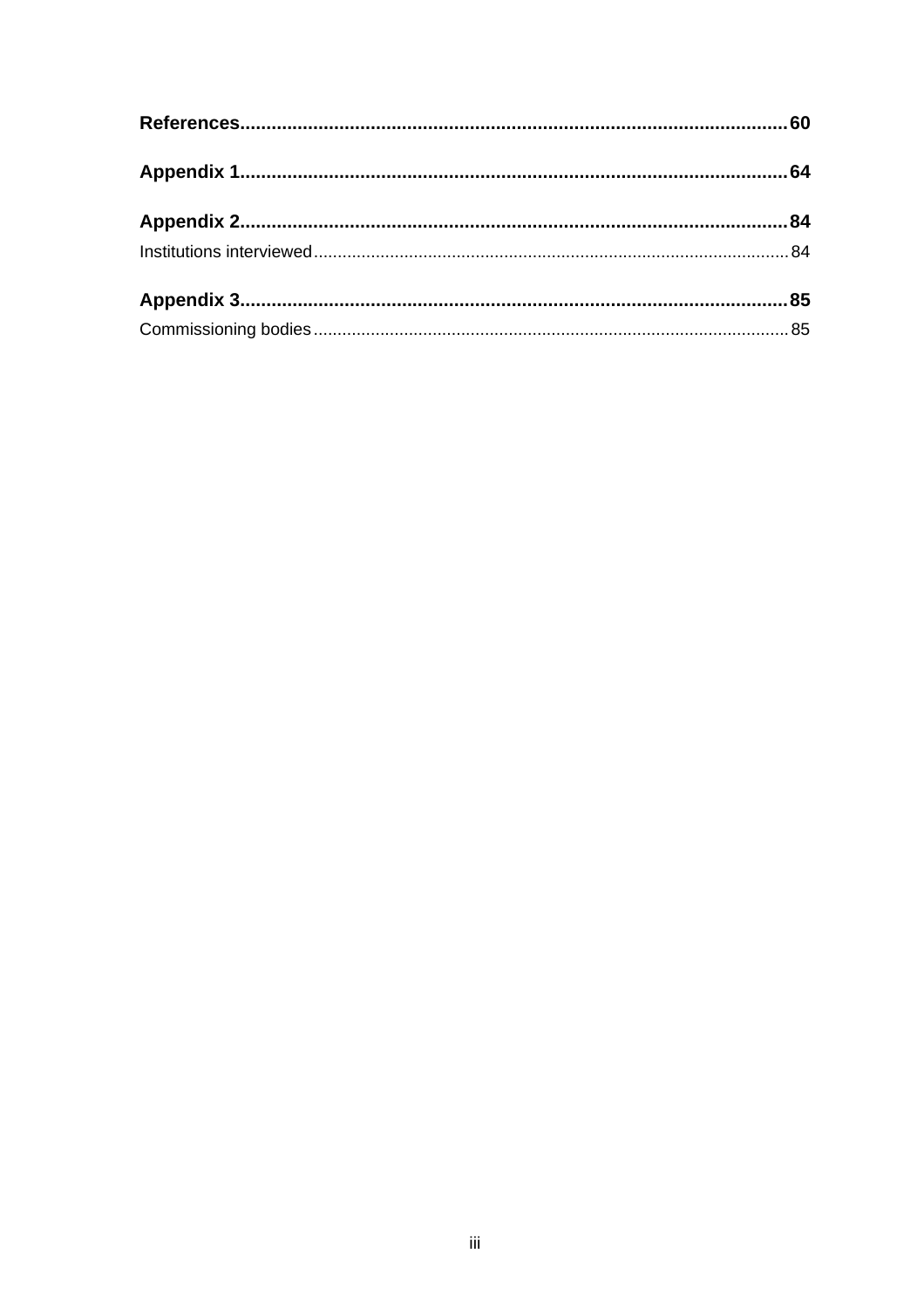# **1. Introduction and summary**<sup>1</sup>

This research was commissioned to answer a range of questions relevant to a comprehensive regulatory review of market transparency, liquidity and efficiency in the European government bond markets, including:

- Do government bond markets in the European Union (EU) deliver efficient market outcomes?
- To the extent that outcomes are not efficient, could improved pre- and/or posttrade transparency improve bond market efficiency?
- To what extent will increased transparency occur as part of the natural evolution of bond markets?
- To what extent can market participants be encouraged to develop their own solutions and what can only be achieved by direct regulatory intervention?<sup>2</sup>

We cannot claim to have answered these questions fully, but we do believe we have brought new evidence to bear upon them. We have carried out the research in close consultation with the commissioning organisations, who have given us invaluable access to market participants and help in obtaining data. In strict accordance with the policies of the Centre for Economic Policy Research, however, our work has been totally independent, and our arguments and conclusions are solely our own.

We have indeed departed significantly from the initial intention, insofar as we have not focused explicitly on the 'market failure burden of proof' for regulatory intervention. That, for example, is the approach of the FSA (2005). This is one way of structuring an analysis from first principles, and it certainly informs our research. But this approach has already been developed extensively, and we judged it unlikely that we could contribute much by pushing it further. Instead, we have sought to go more deeply than previous work into the meaning of transparency for securities markets. Seeking to exhibit the implications of transparency is at the centre of our theoretical and empirical research here, both of which we believe to be novel in their approach and results. This then leads to relatively straightforward, though not detailed policy implications.

Section 2 sets out the issues and goes into the key differences between electronic and voice markets, with their implications for transparency and for market outcomes. Markets are not merely theoretical constructs, nor do they typically function according to simple textbook rules. They are complex institutions that have histories and that evolve over time, partly under the influence of external forces like regulation and partly endogenously. We observe this process and its current outcomes in the European government bond markets. We stress the problems posed by the winner's curse for dealers and the position risks they take on. Transparency may reduce liquidity, so there may be a tradeoff between the benefits of transparency and those of opacity. The

THE TRE TREST TREST TREST TREST TREST TREST TREST TREST TREST TREST TREST TREST TREST TREST TREST TREST TREST T<br>THE are very grateful for the help we have received throughout this project from those who have guided it on behalf of the commissioning organisations: Samantha Barrass, Jane Lowe, Richard Britton, and Gordon Midgley have been especially helpful and generous with their excellent comments on our work and their assistance in obtaining access for us to those we have interviewed. We also appreciate very much the time and thought that our interviewees gave us; we would be pleased to credit them all by name, but that is precluded by our assurance of confidentiality to them. Anil Shamdasani of CEPR put the manuscript in shape for publication, and Viv Davies of CEPR oversaw the administration of the project. The Kdb software that we used was provided by KX Systems, Palo Alto, CA.

 $2$  From the press release issued by the Association of British Insurers (ABI), the Corporation of London, the International Capital Market Association (ICMA), the Investment Management Association (IMA), and the London Investment Banking Association (LIBA), 26 July 2005.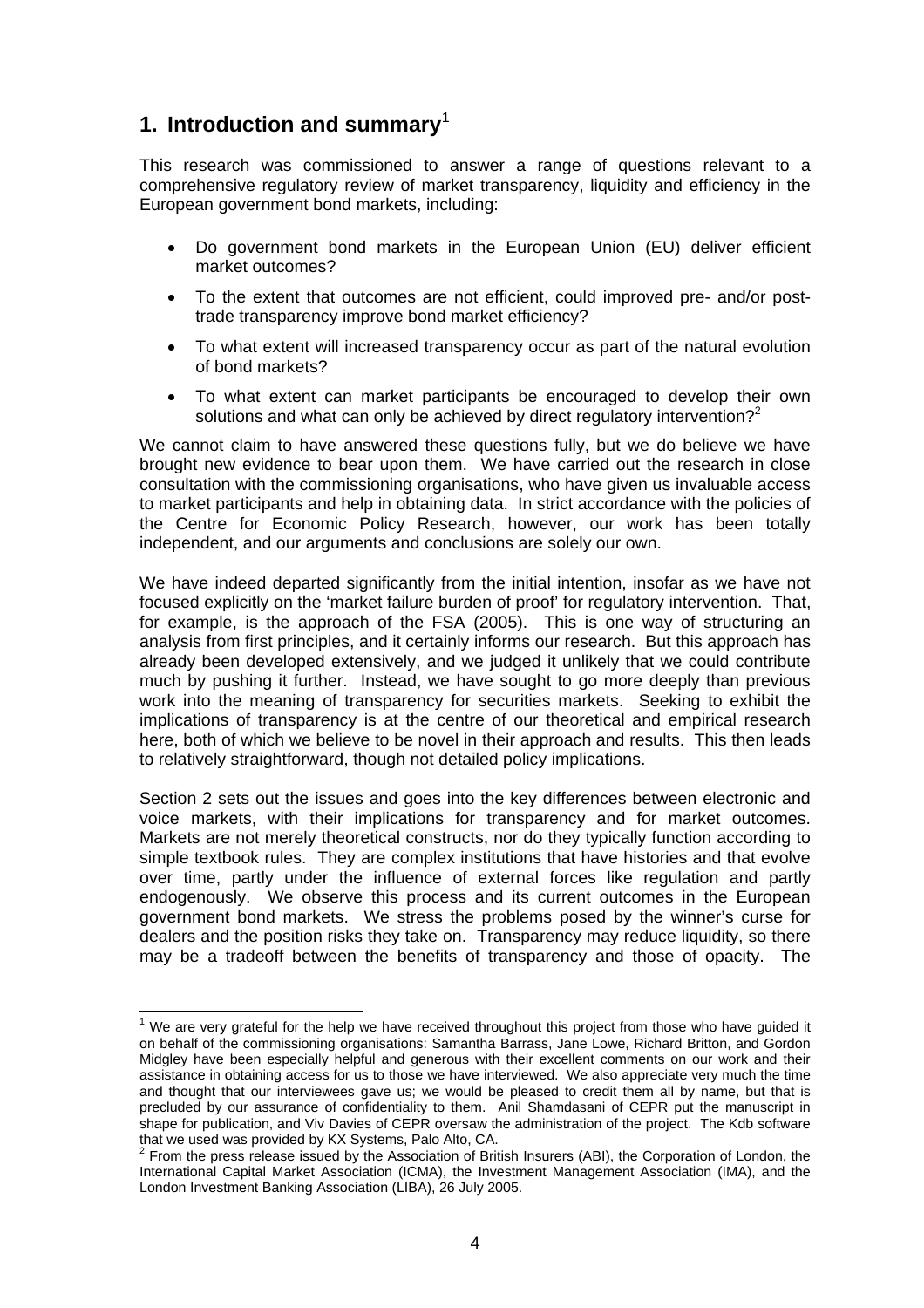discussion here suggests how difficult it will be to identify what level of transparency is optimal.

Section 3 reviews major contributions to an extensive existing literature on securities market transparency, liquidity and efficiency. There is theoretical modelling, empirical work, and experimental research. But some of the theoretical propositions are conflicting, and some of the evidence in the empirical work is contradictory. Very little of the latter deals with government bond markets. The evidence does suggest, however, that infrequently traded stocks benefit from some degree of opacity, and that a very transparent B2B limit-order book does not have benign effects on execution quality.

In Section 4, we take a game-theoretic approach to modelling the interaction between issuers, dealers, and customers. The framework has an incentive structure that represents, we believe, the institutional structure of the auction and syndicate issuance systems used for European government bonds and the interplay between them. We find that the introduction of full transparency in this context can drain liquidity from the government bond market abruptly and completely.

Section 5 discusses the structure and operations of the EU public debt markets. We point out how countries differ in their issuance techniques and the obligations they impose on primary dealers. This, we suggest, will have direct implications for the degree of transparency in the secondary market. The heterogeneity is not just the result of historical accident, and imposing uniform transparency requirements could have widely different consequences across countries. We also compare the EU government bond markets with the US Treasuries market, and we find very different roles of cash and derivatives markets in price discovery on the two sides of the Atlantic. Greater transparency in the EU cash markets might affect that balance, if it were to drive activity and liquidity from the over-the-counter (OTC) markets to the electronic markets. The discussion in this section also suggests some hypotheses for our empirical work.

We have done highly detailed empirical analysis of extensive, high-quality data from the inter-dealer (B2B) market provided by the leading electronic exchange in Europe (MTS) and inter-dealer brokers in the United States (eSpeed, GovPX, and BrokerTec). (We were unable to obtain data of equivalent quality or quantity from the dealer-investor (B2C) markets.) This work is presented in Section 6. The results are surprisingly coherent, and they are consistent with our theoretical analysis:

- Across the MTS markets, countries that rely more on syndicate issuance and the placing of secondary market obligations on primary dealers have higher percentages of turnover on the (transparent) MTS.
- Where there is little or no reliance on the primary dealer system nor on syndicated issuance, there is relatively little activity in the transparent secondary market (MTS).
- Examination of five liquidity-related variables is also revealing. Where transparency is high, trade size tends to be low. Where primary dealer obligations are greatest or where syndication is used heavily, we see better liquidity provision on MTS and low spreads. Effective spreads in the US are generally smaller than on MTS, except for the long benchmark.
- A detailed study of execution quality again shows it is closely related to the size of the issuer, the issuance techniques, and the obligations imposed on primary dealers. In the markets where obligations on primary dealers are greatest, execution quality for large trades suffers. This is seen in greater steepness of the order book in these markets.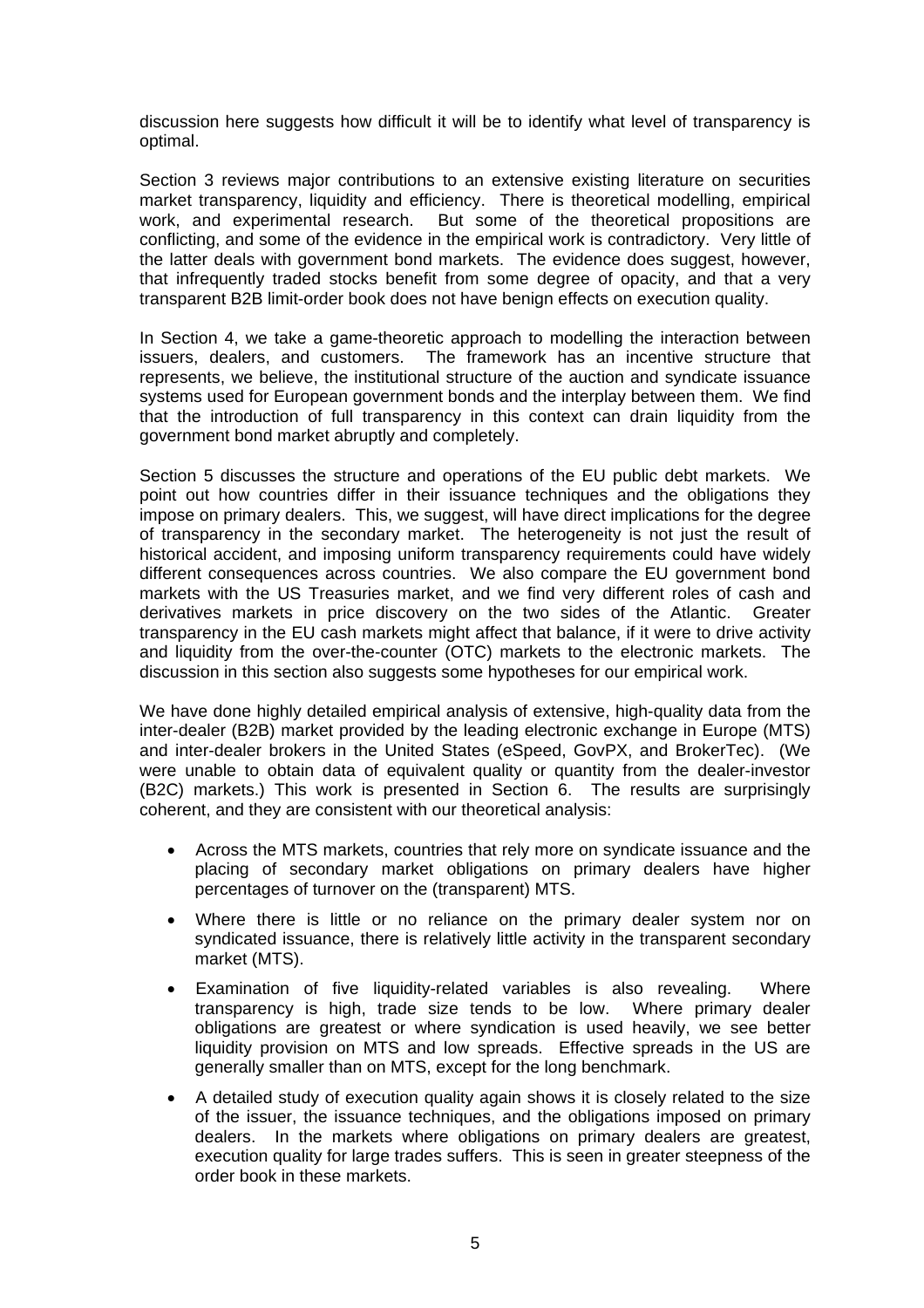- We find evidence of a winner's curse problem in both Europe and the US. These appear to be more prevalent in markets that are more transparent and less fragmented.
- We examine a 'transparency event' that occurred in June 2003 on the US Treasury market. The data suggest that a discrete increase in transparency on eSpeed brought an increase in effective spreads.

We conclude that the microstructure matters greatly. Dealers prefer to operate in more opaque markets. Greater transparency is associated with lower trade size and possibly with higher spreads. Some degree of opacity seems necessary to induce dealers to supply both liquidity and pre-trade information.

Section 7 summarises the results of almost 30 interviews we conducted with market participants. We learned a great deal about the markets from our interlocutors, and much of this is incorporated in the rest of the text. In this section, however, we focus on their views on transparency. It is clear that the major banks (primary dealers) are strongly opposed to greater mandatory transparency. The larger buy-side institutions see no need for it and may benefit from the current degree of opacity and the existing market structure, taken in the large (that is, considering the wide range of relationships between the big banks and national Treasuries). Some smaller buy-side institutions are in favour of greater transparency, in particular post-trade. The smaller issuers are concerned about the possible effects, while the larger ones seem not especially worried and suggest that some of the primary dealers' arguments are self-serving. Both financial institutions and issuers had little to say about whether greater transparency would matter to retail investors.

We conclude in Section 8 that great caution is warranted in considering any mandatory imposition of transparency requirements on government bond markets along the lines of those in MiFID for equity markets. Both in Europe and in the United States, market structures have evolved – in very different ways, as within the EU itself – to give the present coexistence of electronic and OTC markets, offering different environments that seem suited to different types of transactions. These markets do not function ideally – which do? – and we have found evidence of significant problems, such as the winner's curse. But in this case as in others, it is not clear that mandatory transparency could 'fix' them. There is also a version of the classic 'second-best' problem here. The auctionsyndicate system, or even just issuers' use of auction 'performance' as a criterion for awarding incentives, creates market distortions. Given those distortions, we cannot easily predict the welfare consequences of mitigating some market imperfections by improving public information flows in the name of greater transparency. Again, that suggests regulators should be cautious in intervening in these markets. It may be wiser to let them evolve further, at least for some time, under the influences of rapid technical change and changes in the market structures themselves (e.g., consolidation of the European banking system).

It is clear that we have not given conclusive answers to the questions that were posed in our remit. This paper reports research motivated by those questions, whose results we believe are relevant to them. But 'evidence-based policy' – which must be based on theory as well – does not require that the evidence dictate the policy. We offer here substantial new evidence, we interpret it, and we offer it to policy-makers to inform their decisions.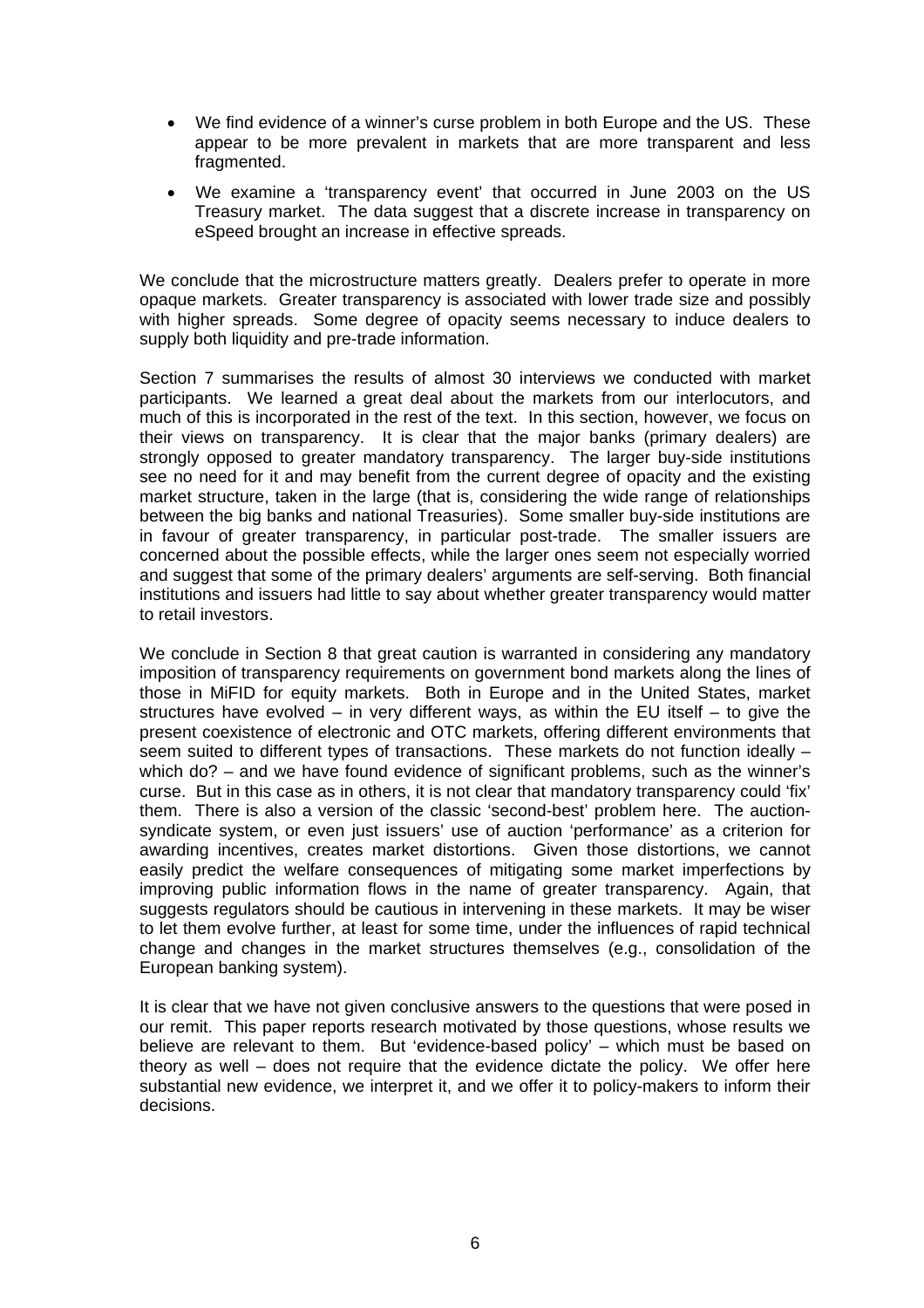# **2. Transparency: its meaning and its relevance**

# **2.1 Aspects of transparency**

Transparency is a key attribute of a typical financial market. Asymmetries in the information available to market participants are the centre of our understanding of market imperfections. Transparency refers to the absence or elimination of such asymmetries. In a fully transparent market, all relevant market information is common knowledge for all participants. Transparency has greater importance and significance for some participants than others. It also interacts with other market attributes. It is to a great extent endogenously determined by interacting among participants in the framework of market institutions. The very existence of most financial markets depends on striking a balance between transparency, thought to promote competition, fairness and investor protection, and opacity, in the interest of encouraging ongoing participation of both end-customers and liquidity providers. If the various participants do not obtain adequate fairness, protection, and incentives, they will not participate in sufficient numbers and the market will not function properly. This study examines how to achieve a market with an optimal amount of transparency. Similar issues have already arisen in the finance literature and debates dealing with the advantages and disadvantages of different types of trading arrangements. We focus on government bond markets and the special circumstances associated with government bond issuance and trading. The introductory discussion in this section is intended to set out the framework in which we see the problem of finding the optimal degree of transparency. We also offer some examples to illustrate the complexity of the problem.

We distinguish between two broad types of transparency. The first relates to the release of general information about recent performance of sell-side participants. Examples are the reporting of activity by sell-side participants to regulators and issuers and the SEC Rule 11Ac1-5. The second type of transparency is of a more immediate kind. This involves the release of market information that could affect the behaviour of participants at or around the time of the release of the information. While the first type of transparency is not the main focus of the EU Markets in Financial Instruments Directive (MiFID), it may be a substitute for the more immediate type, so it is worth considering how the two types of transparency interact.

Recent research shows that some of the perceived benefits of market transparency can be obtained by simply reporting on the performance of participants in a public forum. In particular, Zhao and Chung (2006) investigate the effect of SEC Rule 11Ac1-5 on trading costs. The Rule requires equity market centres in the US to make monthly public disclosure of execution quality. It was introduced to achieve a more competitive and efficient national market system simply by increasing the visibility of execution quality. Zhao and Chung find that execution quality improved as a result of the introduction of this rule. This approach to transparency is similar to that which is now commonplace on internet trading sites to help sellers build reputation and buyers acquire confidence. $3$ With increasingly anonymous electronic trading, the provision of a public forum for the establishment of reputation substitutes for the build-up of trust between dealers and clients who have traditionally developed reputations in repeated bilateral voicecommunicated trading. Since the information is presented in an aggregate way and with delay this type of market transparency can have noticeable effects on competitive pressures without compromising the operation of the market. One problem with this rule, however, is that it focuses on purely price-related execution quality. Many sell-side

**EXECUTE:**<br><sup>3</sup> For a recent study analyzing this type of mechanism in internet trading see Bolton, Katok and Ocenfels (2004).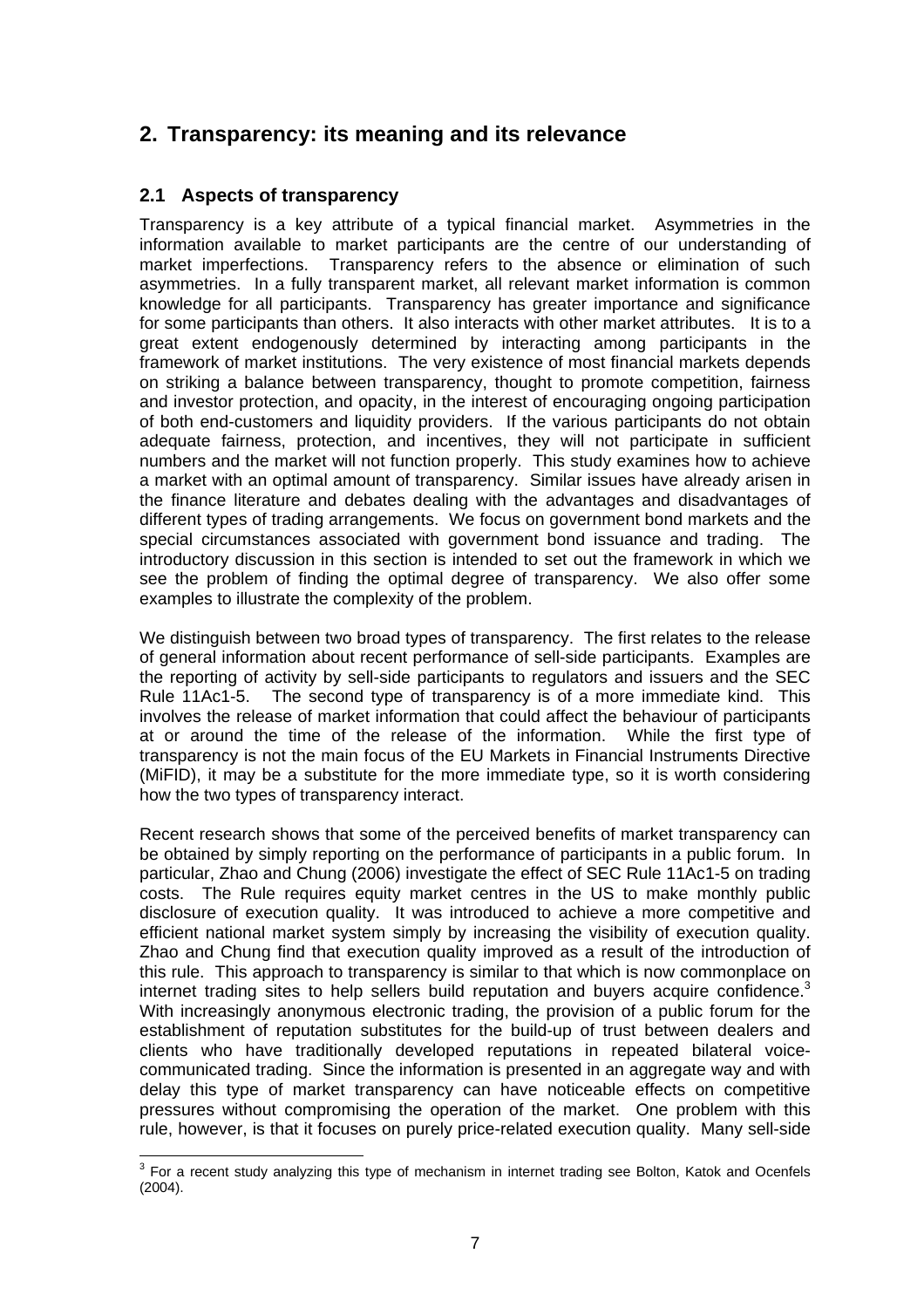participants argue that the quality of the service they provide is multidimensional and cannot be well represented in these limited quantitative terms.

The delayed transparency associated with Rule 11Ac1-5 is of very recent vintage and is likely to have been a response to the increasing fragmentation of the US equity market in recent years. A similar kind of delayed transparency (perhaps considered a substitute) has been a feature of the government bond markets for a long time. Both regulators and government issuers in the US and Europe have required primary dealers to report on their activity, usually on an end-of-day basis. In the US and UK some of this information is displayed for public scrutiny at lower than daily frequency. Part of our study explores the reasons for this and its effects. Broadly speaking, this has been used as a way to encourage full and competitive participation by primary dealers. It seems to have become more widely used in Europe in recent years, particularly for the smaller issuers. We analyze its effectiveness as a substitute for other forms of transparency. The benefits arising from this type of transparency depend on the extent to which the issuer's objectives are compatible with the objectives of other market participants. We provide a theoretical model that examines how optimising behaviour of issuers and dealers lead to outcomes that are measurable in terms of execution quality. Our empirical analysis also provides support for our theoretical findings.

MiFID goes much further than requiring transparency to regulators. The MiFID transparency provisions, if extended to government debt markets, would require Regulated Markets (RMs) and Multilateral Trading Facilities (MTFs) to make public the bid and offer prices that are advertised through their systems by their members and to publish the price, volume and time of transactions as close to real-time as possible. $4$ Similar requirements would apply to dealers in OTC markets. Thus, part of our study takes 'market transparency' to mean the public availability of more immediate pre- and post-trade information. We include amounts bid and offered at different levels of an order book as also relevant.

The value of this more immediate and detailed information depends on how widely it is disseminated, how quickly, and at what cost. Immediate pre- and post-trade information of this type is useful for ex-post best-execution audit. It is often of more interest to market participants, however, if it contains information about the identities of traders or at least about the likely type of trade that is imminent. A market would be considered very transparent if this kind of information were either directly observable or inferable from observable data. We know from recent empirical work by Aitken et al. (2006) that too much of this kind of transparency can be damaging to market quality.<sup>5</sup>

#### **2.2 Electronic markets and transparency**

While electronic markets can be designed to protect actual identities (e.g., the introduction of anonymity of quotes on the Italian MTS analyzed by Scalia and Vacca, 1997), they also tend to provide information more quickly and in a more user friendly form to a wider number of participants than other types of trading mechanism. Sophisticated real-time statistical analysis of copious amounts of readily available data from a completely transparent market could enable market participants to infer impending trader-type and size. Such analysis could make it possible to deduce whether a trader is about to embark on a series of trades of the same type due to an unwanted inventory position, and this would impede the ability of the trading venues to provide quality liquidity services. Even if this does not help participants to decipher

 4 Delayed publication may be allowed for transactions of a certain size or type.

<sup>&</sup>lt;sup>5</sup> Aitken et al. (2006) show that revelation of the limit-order book beyond the inter-dealer context (i.e., to investors) has negative effects on a range of market quality attributes in the case of all seven of the world's largest equity markets that they studied.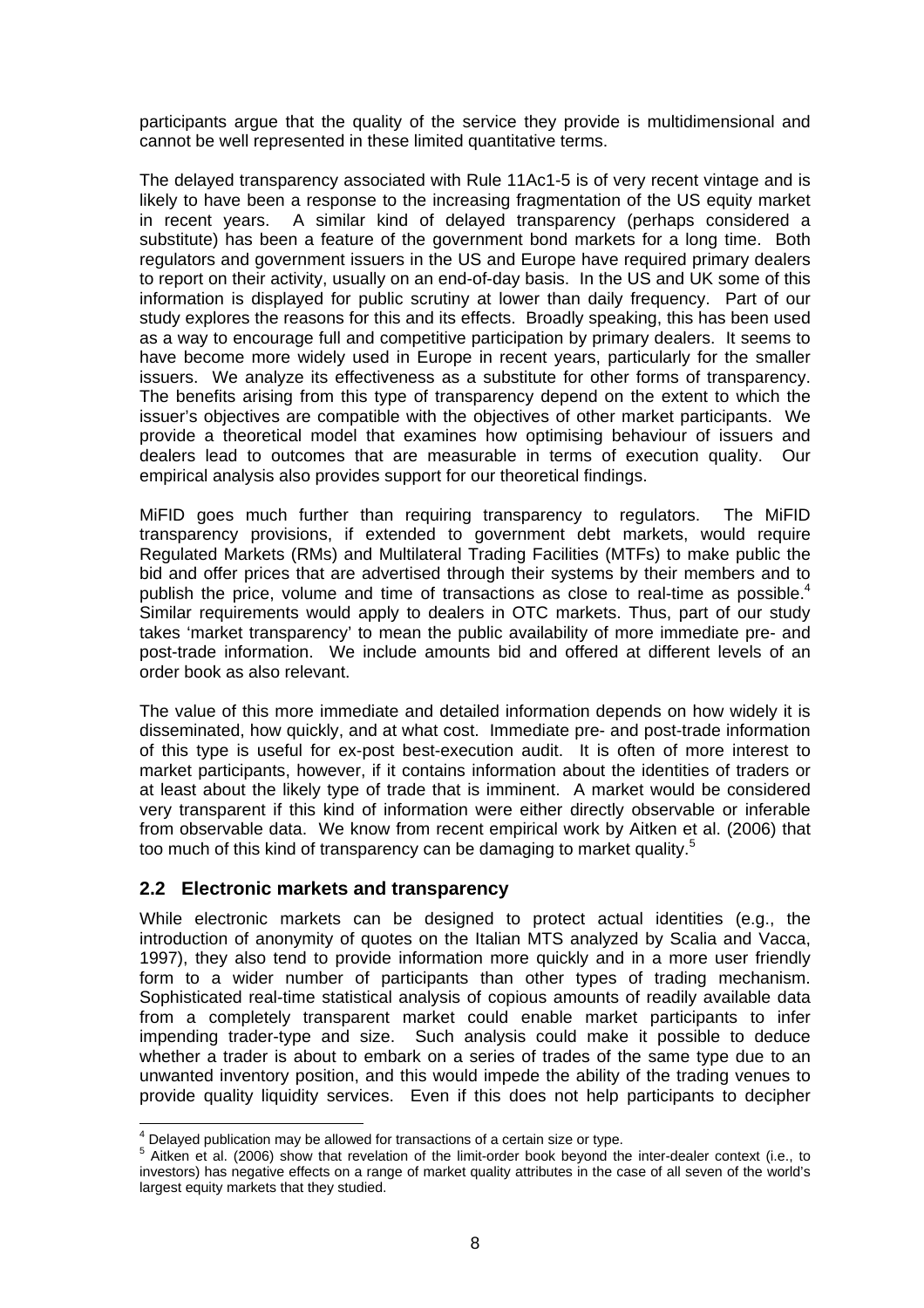impending trade type, it could potentially affect the equilibrium amount of information reaching the market in the first place.

Government bond markets are usually segregated into inter-dealer (B2B) and dealer to customer (B2C) segments with potentially many competing venues in each segment. Both of these segments have been becoming more automated and transparent, and this matters for the effects of regulatory changes. Underlying our analysis is the possibility that information from electronic trading platforms could flow with such speed and efficiency that it would potentially damage market quality. First, the details of client transactions with dealers in the B2C segment might become too quickly and too widely distributed in the B2B segment. Second, there might be too much visibility in the investor community of the inter-dealer or B2B limit-order book.

In the first case, excessive transparency of the B2C activity could reduce the quality of the inter-dealer market, because no dealer would be able to conduct business with a client without the market knowing about it instantly, and this would militate against obtaining a good price in the inter-dealer market. This has not been extensively analyzed in the literature, and we provide an analysis later in this study. In the second case, excessive transparency of the B2B limit-order book might reduce the frequency with which clients request quotes from dealers, and this would starve dealers of one of their main information sources. There would be less information in the B2B limit-order book regarding buy-side participants' actual and potential liquidity demands. This has been touched upon in the empirical work of Aitken et al. (2006), but we also provide an analysis of this for the case of increased transparency of the eSpeed limit-order book of the US Treasury market.

This is the background and motivation for our detailed theoretical and empirical analyses. We shall assess how transparency interacts with other aspects of market quality, but we need also to assess the speed with which transparency initiatives can safely be put into effect. Much of what we have discovered in the course of our factfinding and ancillary research is also relevant to the MiFID debate. Understanding what produced the current state of the market is critical to assessing how regulatory changes may affect it in the near future.

## **2.3 Restraints on transparency**

On the basis of theory, empirical work and analysis of the market institutions, we conclude that instantly and completely transparent electronic trading arrangements should not be the only mechanism available for the trading of inherently illiquid financial assets. This explains why transparency restraints are a feature of most markets. One obvious restraint is to keep transaction information from the market or to delay its release. Many electronic markets provide less than full transaction information. For example, many information providers give only the price of a recent trade and not the quantity, and there are many examples of electronic markets where information about large trades is significantly delayed. In the B2C segment, most request-for-quote (RFQ) systems do not inform all quoting participants how far their quote was from the winning one and restrict the number of dealers from which requests for quotes can be made simultaneously. This ensures some degree of opacity and helps to mitigate a 'winner's curse' (see Box 1) occurring in the B2B space immediately after electronically held B2C request-for-quote auctions. Also, government bond B2B trading platforms such as the MTS platform in Europe and the BrokerTec platform in the US do not make the full extent of the B2B limit-order book available to all participants outside the B2B space. Even within the B2B space, they permit hidden order quantity alongside the displayed amounts on the limit-order book.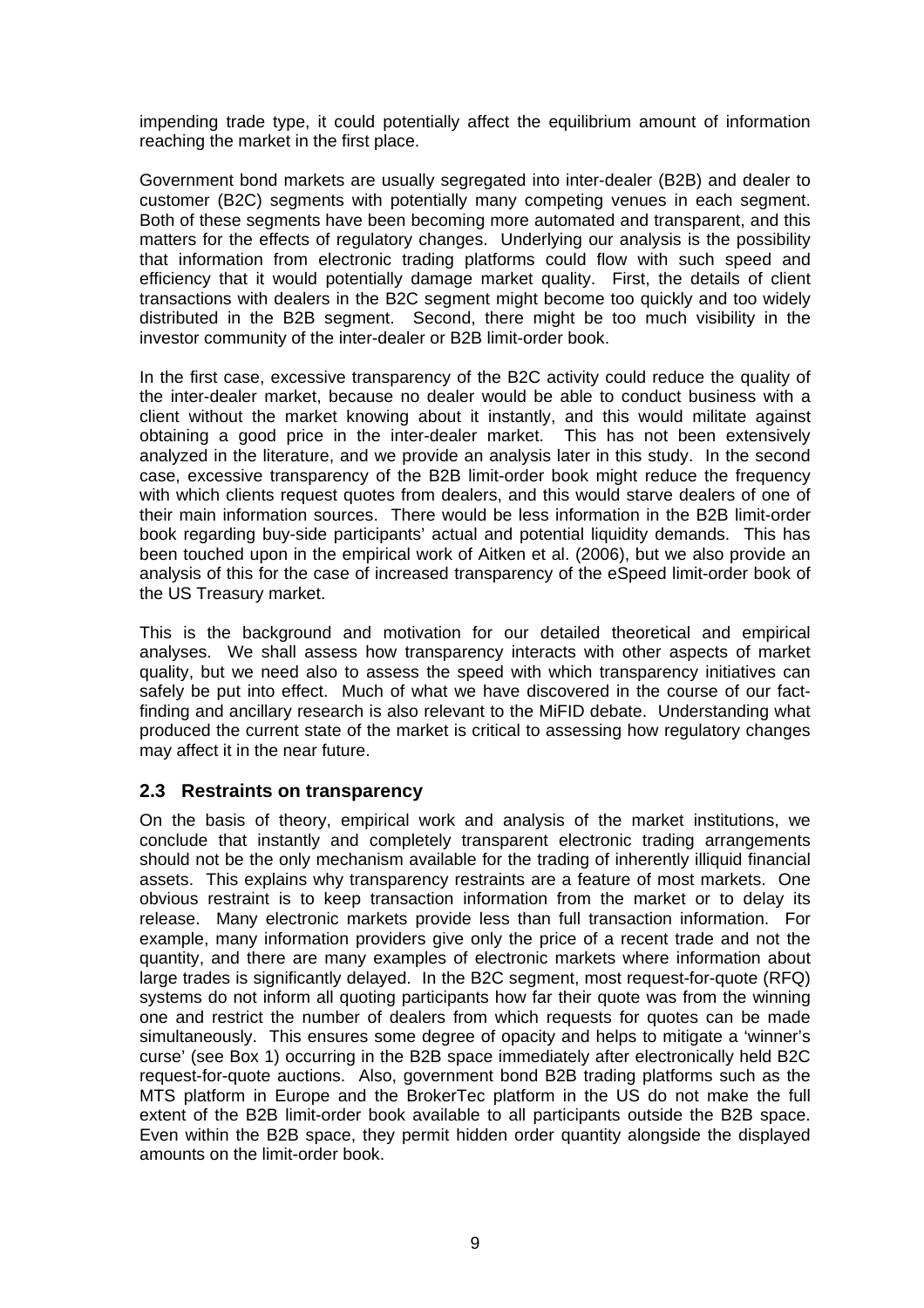#### **Box 1: The winner's curse**

The Winner's Curse is an idea from the theory of auctions which argues that the highest bidder has probably bid too much. If the highest bidder wants to resell the product immediately after the auction, the best price he will obtain is the underbidder's price. Because of incomplete information or subjective factors, bidders will form a range of estimates of the item's 'intrinsic value'. As a result, the largest overestimation of an item's value ends up winning the auction. With perfect information and fully rational participants skilled in valuation, no overpayments should occur.

Consider the structure of the secondary bond market. In the B2C market, the seller makes a request for quotes on an electronic platform such as Tradeweb. A number of dealers submit quotes, and the highest-bidding dealer secures the bonds. Typically, the successful dealer enters the B2B market to hedge his risk. The underbidders are aware of this and can benefit by taking up contrarian positions in the B2B market, thereby making it difficult for the successful bidder to share his position.

The more transparent the B2C market, the more difficult it is for the successful bidder to hedge his risk in the B2B market. Consequently, an increase in market transparency makes dealers more cautious about participating.

These arrangements and others like them are transparency restraints that are motivated by a desire to serve market participants in some way and to ensure that other aspects of market quality, in particular liquidity, are not impaired. In large part they evolved over a protracted period through competition with other alternative arrangements (although some systems were favoured by national regulators or issuers, and this allowed them to thrive). What is apparent from this process, however, is that it has not led to total transparency in any significant sense for any of the major government bond markets. This is despite recent attempts to influence the markets in this direction. For example, despite the calls for increased transparency in the US Treasury market in the early 1990s, the market currently consists of no less than three major platforms with varying degrees of transparency for the trading of benchmark US Treasuries. When taken together, these do not represent a completely or homogenously transparent market. Notably, a significant proportion of trade in off-the-run US Treasuries still takes place over the counter (OTC).

#### **Box 2: On-the-run and off-the-run government bonds**

The term 'on-the-run' generally refers to the most recently issued bond in a maturity bracket. The on-the-run period is a period within which there is higher than normal trading activity due to the fact that the newly issued bonds are not yet held in inactive portfolios. This term is virtually synonymous with the term 'benchmark' in the context of the US Treasury market. In the context of the MTS platform the term 'benchmark' is a wider concept, and it can include the three most recently issued bonds in a maturity bracket for a particular country not all of which are actively on-the-run.

We do not wish to overstate the inadequacies of instantly transparent electronic trading arrangements. Participants respond to changes in their environment, and this is particularly true if developments threaten anonymity. The high transparency of electronic trading venues has led to participants engaging in game playing. This helps to hide positions and the likely pattern of planned trades. But game playing requires time and thought, and this is expensive. In response to this cost some brokers in the US Treasury market now provide their buy-side clients with direct algorithmic electronic trading facilities that can time trades and 'work' them so that the trading pattern is harder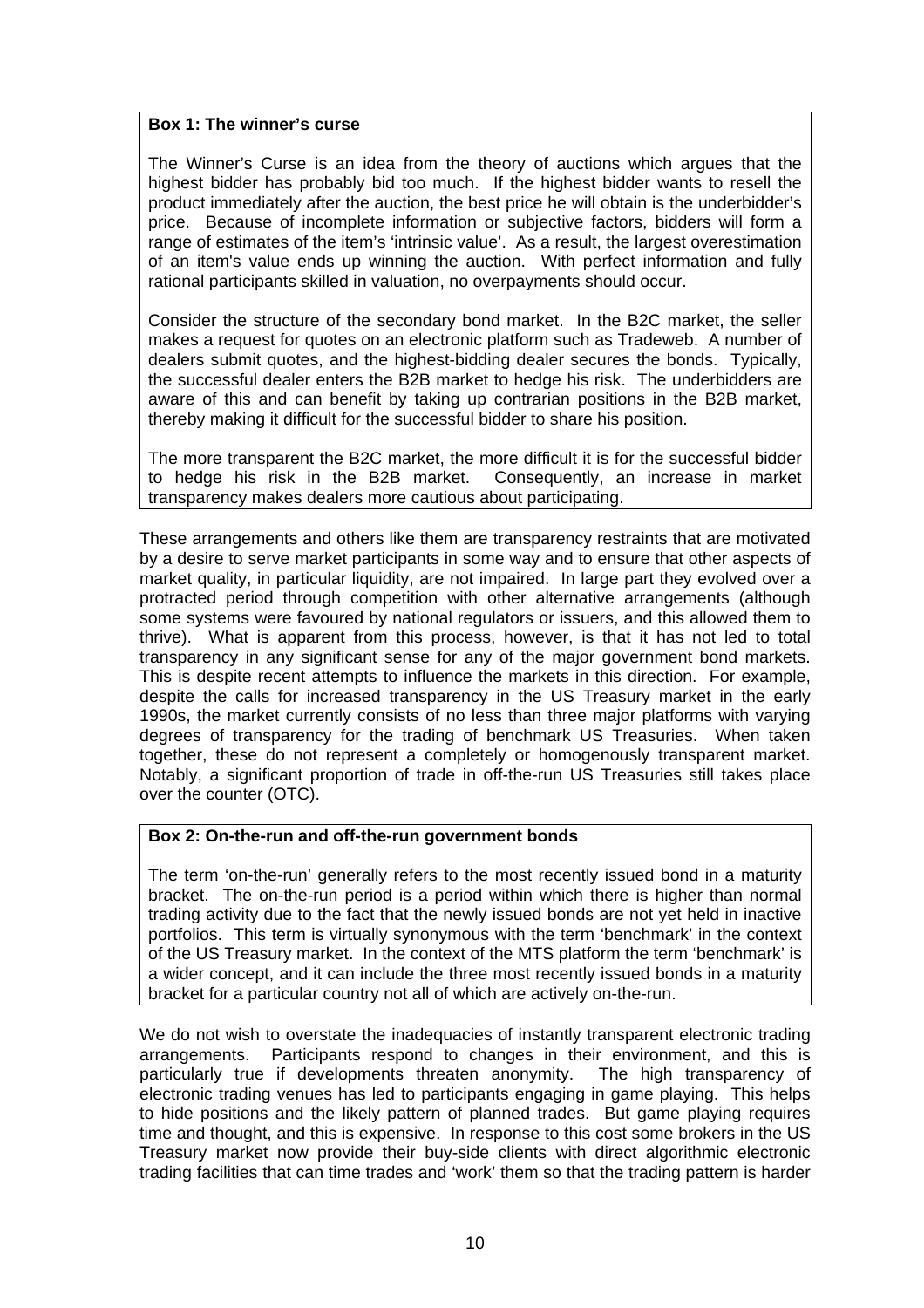to decipher. Such developments are an example of how markets have evolved in response to available facilities, technology and rules. Thus, trader type-identity is easier to protect if a lot of activity is going on and if this activity is sufficiently complex. But a prerequisite for establishing this level of complexity is a minimum fundamental level of trading activity.

Thus many electronic markets, especially those with high turnover, have remained *de facto* opaque in the sense that type-identity is still unpredictable and liquidity providers still face a small enough risk of suffering a 'winners' curse' immediately after they trade. While this response by participants widens the universe of assets that can be made amenable to transparent electronic trading, we caution that participants require time to respond to such changes and that the transition to new arrangements can be precarious and volatile. Recently, transparency developments have, according to our interviewees, reduced per-trade profits available from trading and supplying liquidity, but at the same time information technology improvements have reduced the costs associated with retaining a presence in the marketplace. Thus markets have developed ways of responding to more transparency. It is not clear whether they can continue to do so in the future. It is likely, however, that sudden large changes would be more disruptive than naturally occurring gradual ones. We are aware that a number of initiatives aimed at linking the increasingly electronic trading arrangements of the B2C US Treasury market directly with the B2B segment have been tried and failed.<sup>6</sup>

## **2.4 Voice communication and repetitive trading relationships**

Even if transparent electronic trading arrangements with some restraints were viable, we should consider the positive aspects of what would be replaced. Game playing and timing of order placement are ways to make electronic mechanisms emulate human interaction, but the possibilities for such emulation are limited. Direct human communication has advantages over and above timing and game-playing. In voice communication, the possibilities for nuance and deep understanding of customer (and liquidity provider) needs is much greater. This issue has been explored in the context of the US Treasury market by Barclay, Hendershott and Kotz (2004), who examine the role of voice-brokered trades for Treasuries going off-the-run. Their findings explain in a more general context why voice communication has remained a feature of many markets despite the availability of electronic means of trading the same securities.

Voice communication (in repetitive trading situations) allows for the development of trust between the trading parties<sup>7</sup>. In the conduct of large transactions among game players there are many risks. If an agent could trade as if it were a 'single-shot' game, no one would wish to be the trading partner, because the risks of making a loss would be perceived as very high. Essentially, there would be a lack of trust. This is to be expected unless there is some repetition of the trading situation and therefore some future loss that can be expected to outweigh any current perceived gains from cheating. Even then repetition of a trading game without human interaction may lead some participant eventually to regard the benefits of a 'once-off' end-game play as irresistible. The Citigroup trades of 2 August 2004 in the European government bond markets are a case in point. Here, the anonymity of the trading environment may have fostered an approach to trading that did not properly assess the costs that could arise from violating the trust of other market participants and issuers.

<sup>-&</sup>lt;br>6 For the details of one such attempt see L. Tabb (2004) available at www.wallstreetandtech.com/showArticle.jhtml?articleID=18901634

Barclay et al. (2004), also mention the importance of repetition in trading relations but do not test specific hypotheses relating to this discussion.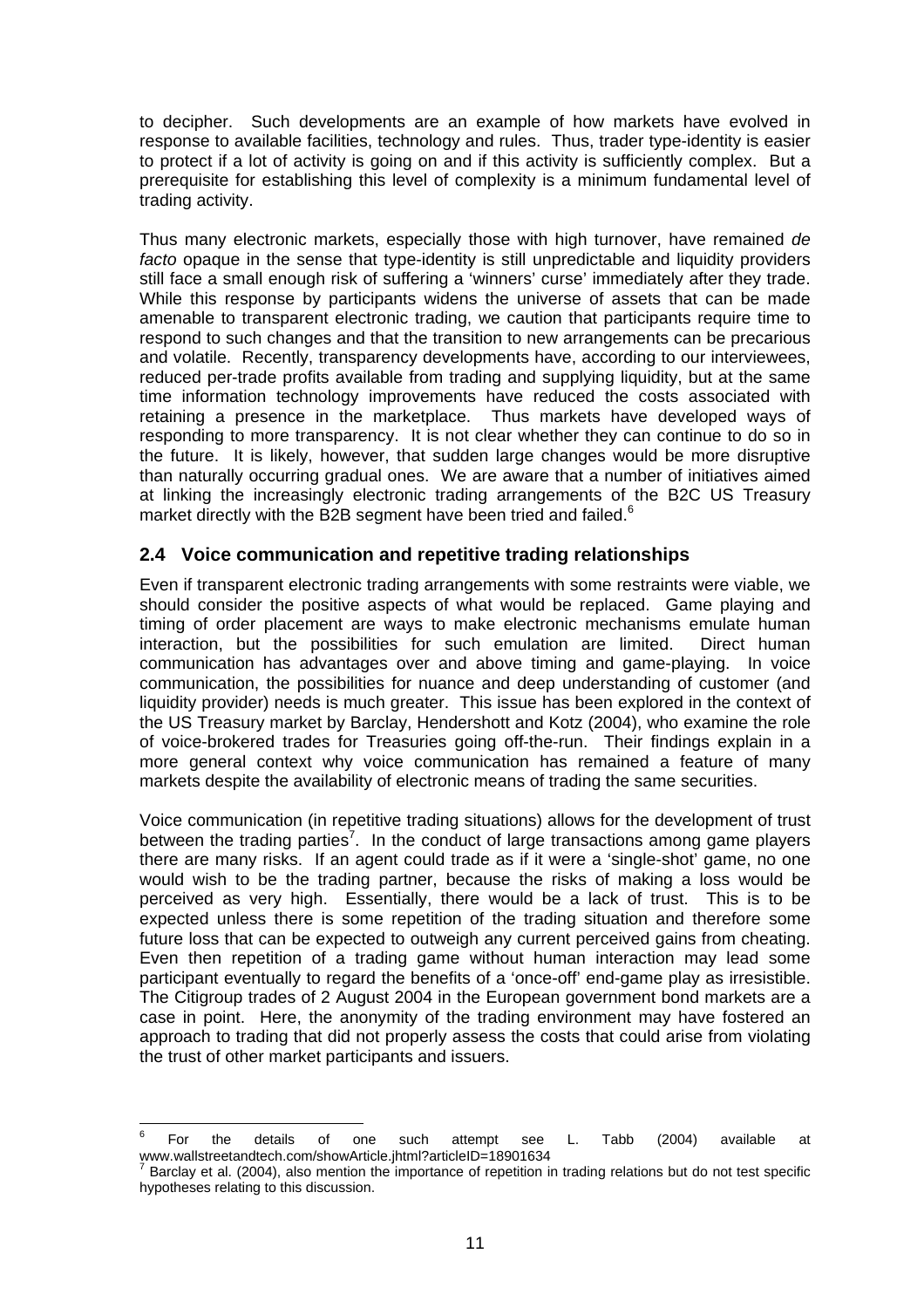Anonymity is not always a disadvantage. In fact, in the case of voice communicated trading some anonymity is often introduced (e.g., in the form of inter-dealer brokers) to ensure that this kind of trading mechanism can reach a better outcome. This suggests that some mix of anonymity and transparency is optimal. The disadvantages of anonymous electronic trading explain why many of the earliest electronic platforms (including the MTS) revealed the identities of the participants providing each quote. These early trading arrangements can be viewed as attempts to emulate what were considered to be positive attributes and salient features of the pre-electronic trading environment. Unfortunately, identifying limit-order setters also identified the parties to any trades, and this in turn made inventory sharing difficult or impossible.

This is an example where transparency was excessive from the point of view of market quality. Introducing quote-setter anonymity reduced the risks of suffering a winner's curse, but it also eradicated some of the positive qualities arising from the development of relations between trading partners. These relations are still a feature of the OTC segment of the market, where trading of larger than normal lots in less liquid bonds occurs. They are also still a feature of the UK Gilt market, where there is a hybrid trading arrangement. Thus there are mechanisms that suit some segments of the market better than others and also cases where a hybrid system, incorporating the qualities of both voice and electronic trading, may be the best arrangement.

For fundamentally liquid (and naturally opaque) markets where traders' choice of trade size and frequency is stable, electronic trading has many advantages over virtually any other method of trading just because of the ease and speed with which trades can be conducted. The increasing robustness of electronic trading systems has brought electronic venues to flourish in nearly all financial markets. They have cut trading costs and increased trading volume. $8$  But there remains a significant amount of trading that does not naturally gravitate to such venues. This is particularly true for fundamentally illiquid financial assets or those for which frequency and size of trade is naturally variable. Although government bonds are very standardized and therefore very amenable to electronic trading, there are times when there is great variability in issuance, redemptions and in the configuration of client demands. These are defining characteristics of the government bond markets; they arise due to the finite life of bonds and their limited period of liquidity (the on-the-run period, see Gravelle, 2003). These conditions might explain why voice-brokered interaction or some combination of voice and electronic trading remain a feature of government bond markets.

Voice-brokered trading mechanisms may provide yet other benefits that must be weighed against their opaque nature. One relates to how efficiently the visible recent transaction prices reflect information. Electronic platforms are usually described as transparent and voice communication as opaque, but which of these trading mechanisms will provide the most efficient pricing will depend on circumstances. It could be argued that a voice-brokered market can be more price efficient than an electronic market because it allows a more sophisticated response to trades that are in fact uninformative. In an anonymous electronic market, price responds to all trades to reflect the likelihood, rather than actuality, that each one is informed. In a sense, an electronic market provides us with a price which is only *on-average* reflective of the information in trades. The nature and extent of the information in the market place could potentially be more accurately communicated by human-aided interaction among participants who have an ongoing mutual interest in being truthful with each other. Thus, transparency of a less efficient price from an electronic setting may not be as desirable as a somewhat less transparent but more efficient price from a voice-brokered market.

**EXECUTE:**<br><sup>8</sup> The fall in trading cost is primarily accounted for by the reduction in cost of time associated with human intervention in non-electronic trading systems, particularly voice-brokered trading.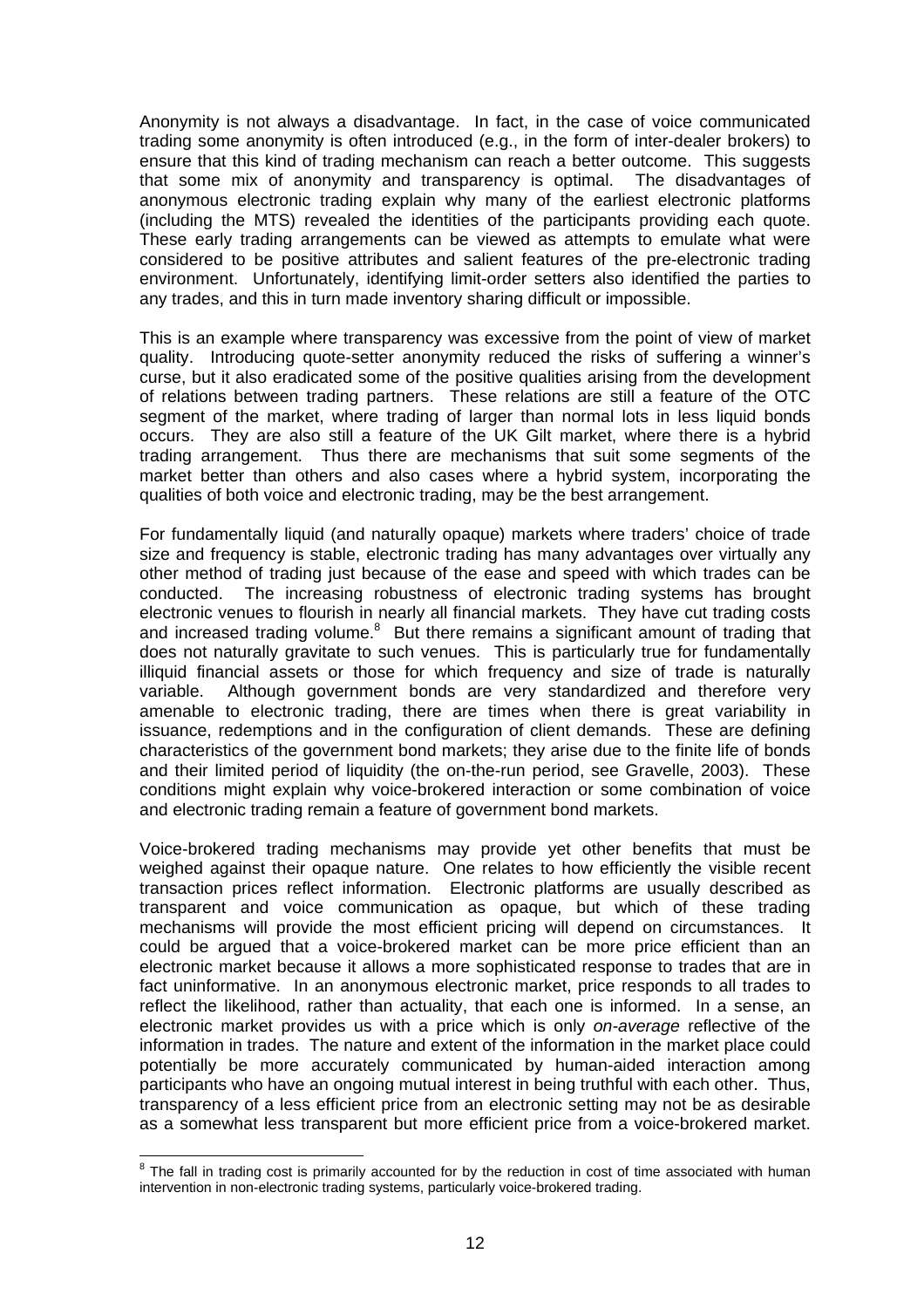This highlights one of the many trade-offs that is relevant to the discussion of an optimal level of transparency.

This is particularly relevant for the B2C segment of the market. A customer with a large position to trade may be better off communicating this to a single liquidity provider, sparing him both the likelihood of experiencing a winner's curse and the fear that there is an impending adverse information event. The expected length of time that an inventory position acquired as the result of an uninformed trade is willingly held will be increased if it is internalized, since this raises the probability of conducting a profitable off-setting trade without an overall price-impact. Even 'informed trade' could be conducted this way with benefits accruing to all participants, because the information in the trade can be priced independently of the winner's curse. And since government bond markets are not likely to be characterized by informed trading, as it is usually defined, the winner's curse is the main problem that faces liquidity providers. This will certainly be mitigated by single dealer to customer trading so long as that remains private to the trading partners for a sufficient length of time.

Liquidity providers can prolong the opacity of OTC trades and increase the benefits if they can pass on the position to another buy-side participant without going through an inter-dealer broker (IDB). And the existence of a repetitive trading relation dictates that this trade will not be of the informed type (if it were informed, then passing it on at a price that did not reflect the information would entail some loss of reputation). Alternatively, in a market with voice communication in the B2C segment, informed trades can be routed by the receiving dealer through the IDB and these will tend to have price-impact relating to the proportion of IDB trades that are informed. This logic suggests that dedicated client-dealer interaction mitigates the winner's curse problem even if the trade is informed.

An added advantage of human communication in the B2C segment of the secondary government bond market (not as relevant for equity markets) is that a distribution network can be built up and used during the primary issuance stage. While ensuring that clients have a reason to trust dealers, the providers of liquidity can acquire information about the timing of the liquidity needs of their clients and build inventory positions to match these. The value to both the issuer and the end-customer of this role played by liquidity providers depends on how structured and standard is the primary issuance process and how complicated is the timing of liquidity changes in clients' portfolios. If the issuance is non-standard, as for example in the recent very long-dated issues in the UK and France, then the distribution services of dealers will be more valuable for issuers and buy-side participants. If such issues are going to be a regular feature of issuance style, then a secondary market relationship between dealers and their distribution network, built upon direct human interaction, is likely to be important for the maintenance of a value-adding primary liquidity service.

## **2.5 The optimal level of transparency**

The discussion above suggests how difficult it will be to identify what level of transparency is optimal. We see merit in moving progressively towards increased transparency for the fundamentally more liquid issues at a speed that would allow for behavioural responses that could accommodate (and enhance the outcomes obtainable from) the changes. From our own empirical analysis we note that market quality is already quite high in the case of European government markets, perhaps because performance is already monitored by issuers. The objectives of issuers are sufficiently compatible with those of buy-side participants that this monitoring represents a good alternative to other possibly damaging kinds of transparency. We believe that the positive externalities associated with a well functioning government bond market are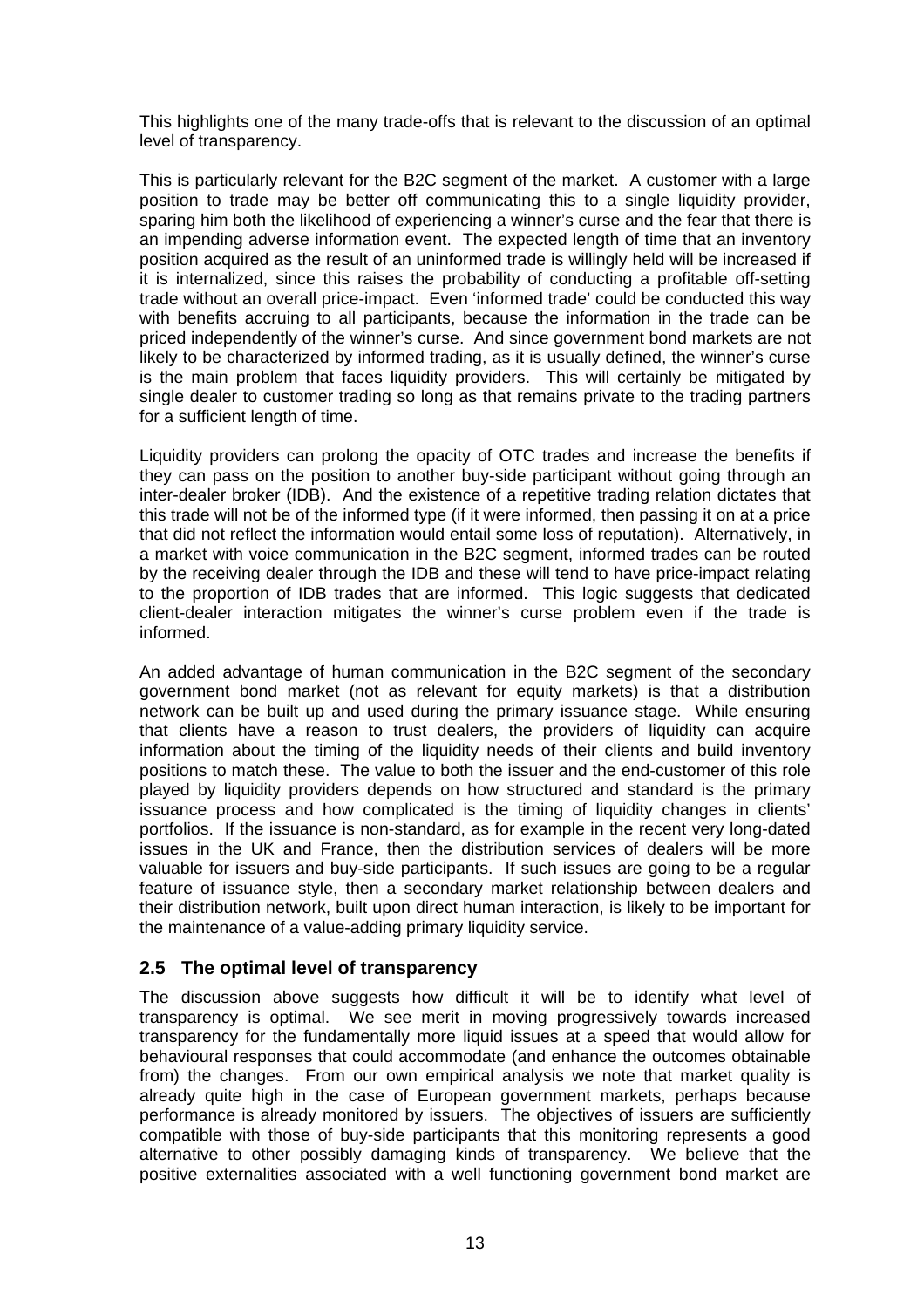high. We would therefore recommend caution where transparency changes can be expected to (i) threaten anonymity, (ii) aggravate the winner's curse faced by dealers in the B2B market, (iii) reduce the flow of information from buy-side participants because of reduced information seeking, and (iv) excessively weaken the level of trust that exists in relationships that have been developed over time between dealers and clients.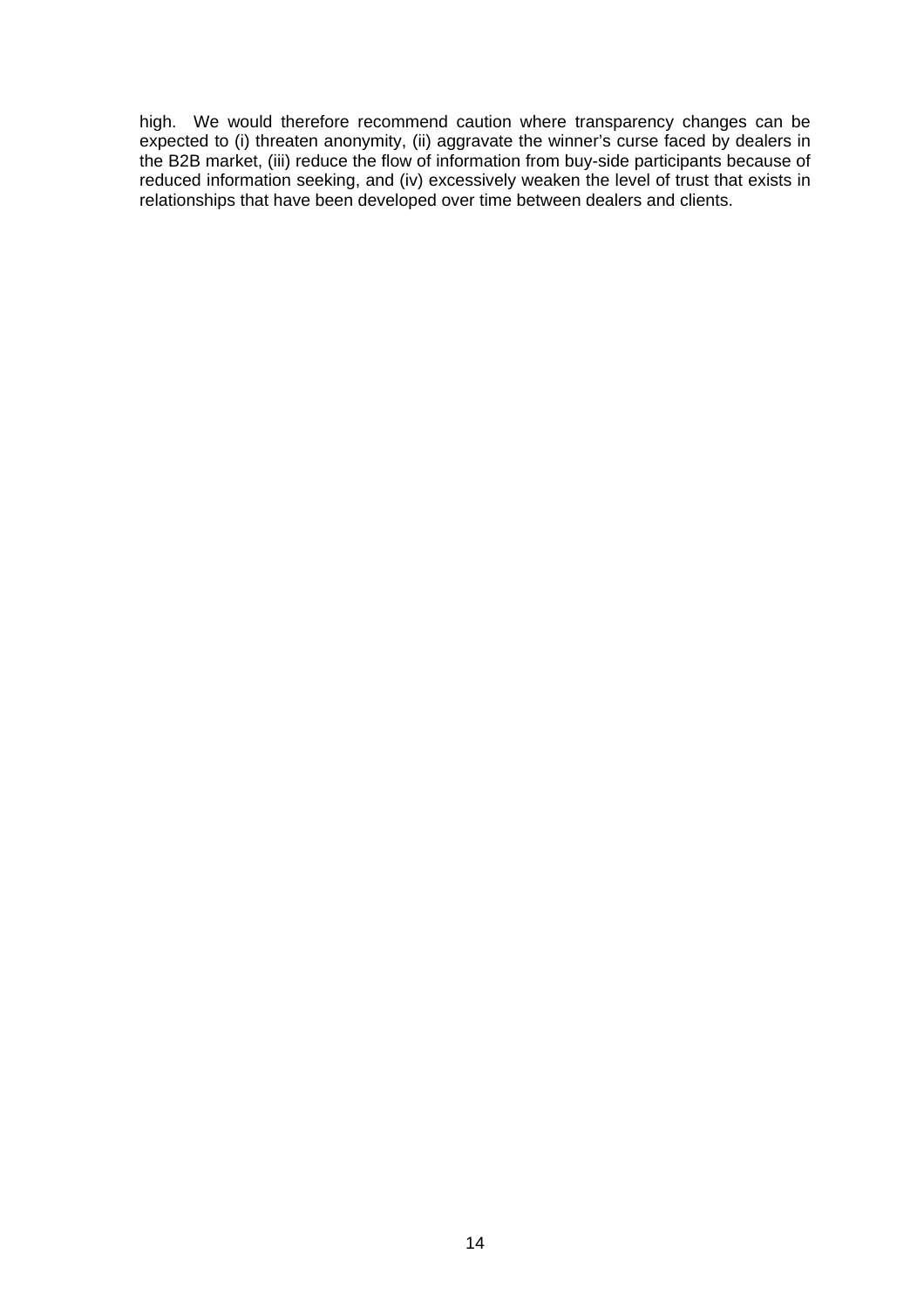# **3. Previous work on securities market transparency, liquidity and efficiency**

# **3.1 Introduction**

Most theoretical and empirical work on the effects of transparency has been on equity markets and more recently on corporate/municipal bond markets. These markets differ in many ways from the government bond market (see Gravelle, 2000, and Martinez-Resano, 2005, for more detailed discussions of these differences). Equity markets operate in the context of significant asymmetry in information regarding the actual cash flows arising from operations. Bonds have fixed and known cash flows, a finite life, and are more likely to be held for the long run. The size of government issues is often very large. The pattern of issuance, redemption and bonds acquiring and losing on-the-run status implies that there are often significant temporary mismatches between supply and demand for these assets. The consequent risk positions taken by dealers providing liquidity are usually greater than in equity markets.

Both the theoretical and the empirical literature to date have mixed conclusions on the benefits or otherwise of transparency. The main theme is that infrequent large traders would prefer (or would obtain better execution quality on) opaque settings and more standard sized trades would obtain better service from markets arranged around transparent limit-order books. The degree of asymmetry in information regarding the actual cash flows of asset being traded significantly favours more transparency. Transparency can also raise the risks borne by dealers in markets where large, infrequent trades are the norm and where noise trades are not present in enough numbers. But less transparent 'competitive dealership markets' may benefit participants of any type when there is significant competition for order flow (Naik, et al., 1999).

With this background, we consider a very select literature. Martínez-Resano (2005) goes into much detail drawing from an extensive array of mainly equity market research. He shows that the style of transparency regulation common to equity markets would not be entirely appropriate for government debt markets. We differ from his analysis and conclusions in some respects, but his work reflects so well the recent equity market research on transparency and sets out so comprehensively its applicability to government bond markets that we chose not to retrace the same ground.<sup>9</sup> Instead, we outline the main points from this work that influenced what we chose to analyse in our own empirical and theoretical contributions. We follow this with some detailed analysis of particularly important parts of the literature.

# **3.2 Special features of government bond markets**

Martínez-Resano (2005) discusses the peculiarities of government bond markets in general and of the specific European context more specifically and provides a rationale for special regulatory treatment. His discussion of the microstructure of government markets leads him to conclude that 'government debt markets truly possess specific challenges that account for their distinctive regulation.' The author argues for regulatory involvement relying on 'competition, integrative infrastructure and basic systemic protections'. The paper identifies basic economic constraints faced by issuers and regulators and argues that 'the limits to concentrated trading of government debt and the informational constraints faced by fragmented venues defines a playing field to which regulators should accommodate'. Applying MiFID-type transparency regulation would not be accommodative in this sense.

enties.<br><sup>9</sup> For completeness and convenience, our list of references includes many relevant papers that we do not discuss in the text.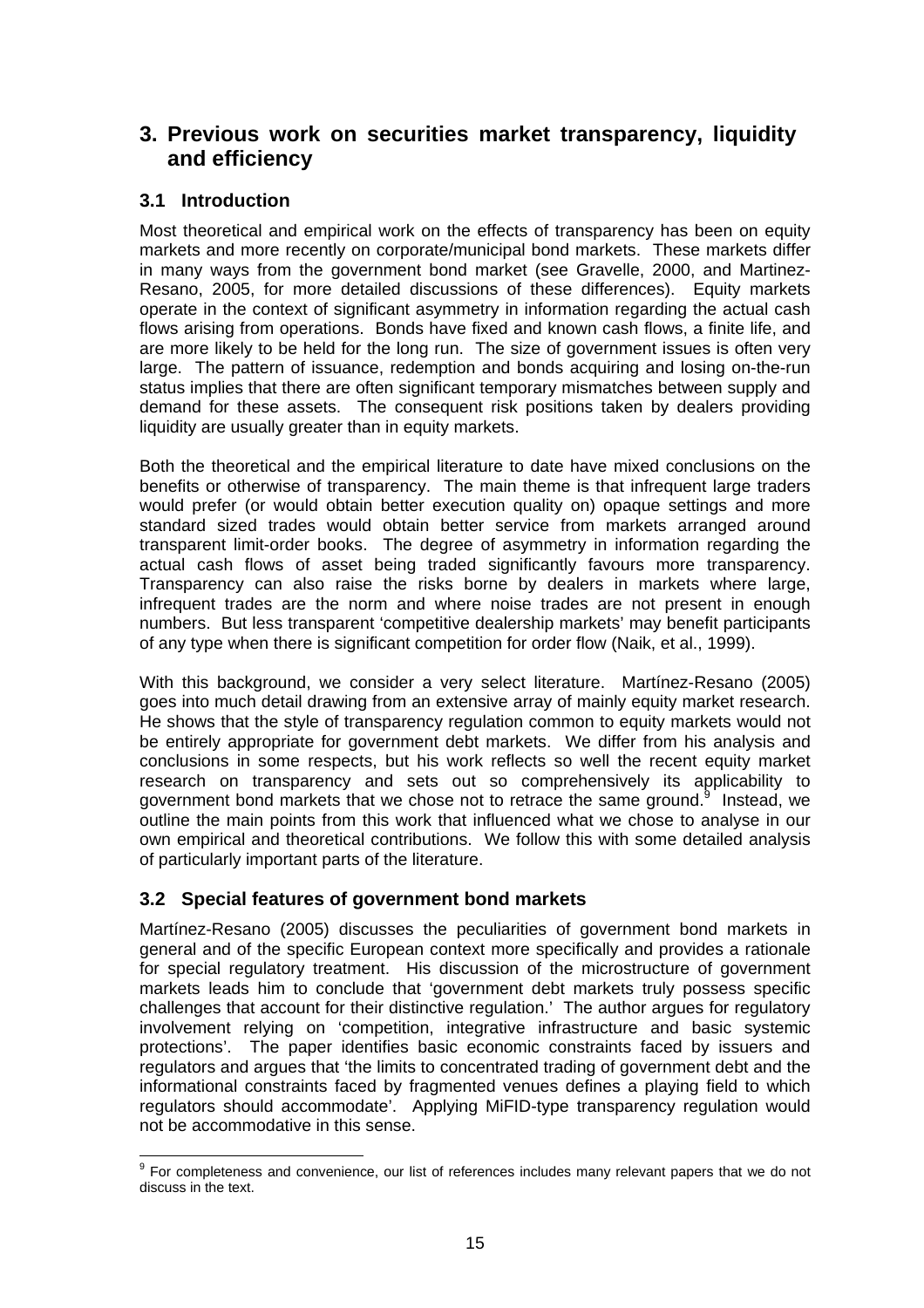European government bond issuers are described as monopsonistic demanders of liquidity services. Government issuers depend on primary dealers to take up large risky positions in primary auctions and require them to maintain a strong presence in a secondary market which is often illiquid. Their obligations are quite diffuse across hundreds of bonds with very similar characteristics. Primary dealers comply with this arrangement in return for privileges such as access to recently issued stock at preferential prices and lead managership in syndications (and at a further remove, preferential consideration for privatisation mandates, etc.).

Martínez-Resano argues that 'the nature of information symmetries and matching costs in government debt markets determines a bias towards a fragmented microstructure at odds both with exchange-like arrangements and with ordinary regulatory approaches.' He outlines the risks from transposing regulation directly from an equity-market perspective to the government bond market case. The paper criticises the 'pure limitorder book plus affirmative quoting obligation' arrangement faced by European primary dealers. It discusses repo and short-selling regulation in government bond markets as well as the political economy issues arising in implementation of transparency, disclosure and retail investor protection in selected country cases.

Martínez-Resano points out that public intervention is warranted only by some type of market failure when the costs of privately solving the problem are high. Regulation typically addresses efficiency and fairness issues for financial markets whose behaviour exhibits a marked sensitivity to a range of informational asymmetries. Its practical emphasis is on the transaction costs that information imperfections impose on the different stages of market processes. The paper argues that the nature and intensity of transaction costs in government debt markets significantly differ from those in markets for private securities. This leads to the view that 'an un-pondered application of highlevel regulatory principles does not necessarily lead to efficient outcomes. In particular, this conclusion somewhat downplays the decisiveness of market transparency in government debt markets.'

The bulk of the work by Martínez-Resano is devoted to the economics of transaction costs in government debt markets arising mainly from a consideration of market structure and costs related to the information asymmetries, search costs and execution requirements that this structure imposes. The absence of informational asymmetries regarding cash flows on the investment in government debt render much of the analysis of equity market regulation inapplicable to government markets. The paper concentrates instead on the specific role played by informational asymmetries relating to both 'order flows' and the 'distribution of holdings'. 'Upward segments' of the market, i.e., trading venues separated from the focal one, are deemed necessary because of the presence of sizable lots that have a time-decaying liquidity profile and are not subject to cash-flow asymmetry information effects. Short-selling and repos are also highlighted as special features that distinguish the government bond market from the equity market and imply a need for different regulation.

The economic analysis of transaction costs relevant to government debt markets leads Martínez-Resano to argue for segmentation of markets. He maintains that the higher echelons of this market would be largely incompatible with implementation based on pure limit-order book matching. And, with reference to the work of Viswanathan and Wang (2002), he argues that trade size explains to some extent why the B2C segment of government bond markets is not generally based on a limit-order book approach. The economics of transaction costs thus seem to make anonymity and fragmentation a natural environment for government debt trading. He recognizes that the OTC structure of government debt markets is an obstacle to regulation and he therefore suggests some ways to improve disclosure, transparency and the integrity of the whole market at no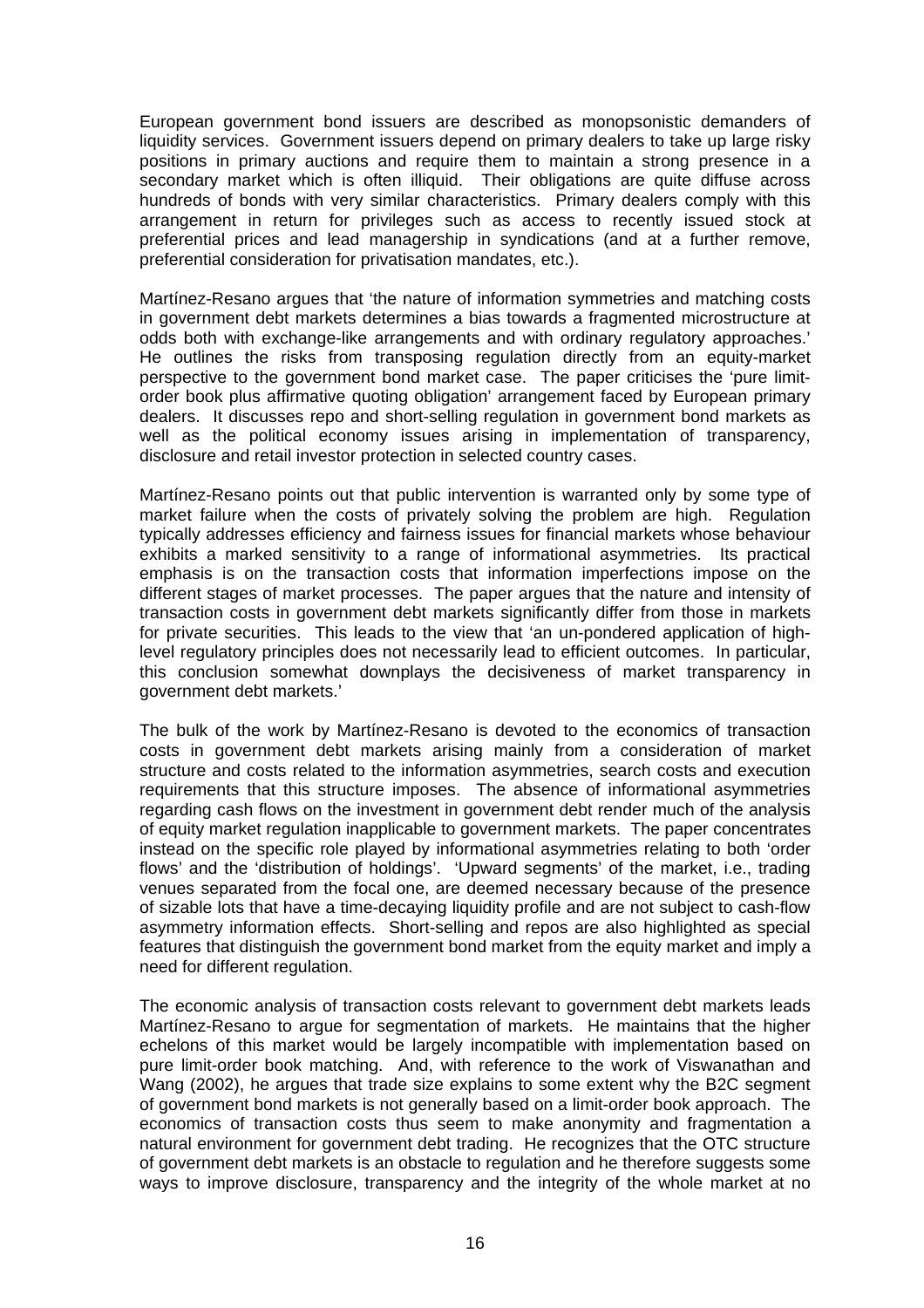significant cost. This is related to discussions of the measures introduced in Spain relating to post-trade information and the GovPX experience in the US. He also discusses initiatives to protect small investors, to stabilize the market and to facilitate the enforcement of private agreements.

#### **3.3 Theoretical literature on transparency**

Early analyses of the theoretical issues surrounding transparency and market design are by O'Hara (1995), Biais (1993) and Pagano and Roell (1996). Pagano and Roell do not clearly separate transparency between pre-trade and post-trade, but they find that uninformed investors benefit from pre-trade transparency. Seppi (1997) examines the case of a competitive limit-order book with and without a specialist market maker and finds that smaller and larger investors prefer the presence of the specialist. Biais, Foucault and Salanié (1998) consider limit-order markets combined with floor markets and dealership markets and find that the limit-order market possesses better execution quality and more efficient risk sharing. Similarly, Bagliano, Brandolini and Dalmazzo (2000) find that small trades will be able to obtain better execution quality on limit-order markets and that large traders will seek to trade with dealers. Viswanathan and Wang (2002) analyze the influence of trade size on market structure. They consider investor welfare under three types of trading: dealership, pure limit-order book and a hybrid design. They conclude that more risk-averse customers prefer the hybrid market structure while risk-neutral customers prefer a market structure based on a limit-order book.

More recently, Madhavan, Porter and Weaver (2000) and Baruch (2003) construct theoretical models to examine how order book revelation affects market quality. Models of this type generally find that dealership markets have larger bid-ask spreads, because the risk exposure of the dealer is greater when quoting a price at which more quantity is usually tradable than at the marginal quote in a limit-order book arrangement. Thus execution quality is not just about the size of the spread. Baruch (2003) studies how a change in the amount of the limit-order book that is visible to the market as a whole affects the distribution of orders across limit-order prices as well as execution risk. This model assumes that traders wanting to trade large orders will expect a less favourable average price in the non-transparent case because of the information revelation that occurs when trades are broken up to elicit hidden limit-orders.

The difference in expected prices between the transparent and opaque settings is the premium for transparency. In this model, the premium is directly accounted for by reference to the smaller volume that is available at each limit price under transparency. Transparency would be expected to cause a shift in limit-orders away from the best price. The model would not necessarily predict a widening of spreads. It does, however, predict that the frequency of order size exceeding the volume available at the best prices would rise with transparency, because traders placing market orders are no longer uncertain about the prices they can expect to obtain. This is an interesting approach, because limit-order quantity remains partially hidden in the B2B segments of the European government bond market and the US Treasury market. This could represent a level of transparency that is closer to the optimum than full revelation of limitorder depth.

As discussed by Naik, et al. (1999), competition for order flow is an important factor affecting execution quality in competitive dealership arrangements. Parlour and Seppi (2003) present a model of competition for order flow between a pure limit-order market and a hybrid market (where there is a specialist in combination with a limit-order book as in the NYSE). They find that there are various possible equilibria in which different market structures would dominate. These are dependent on the usual factors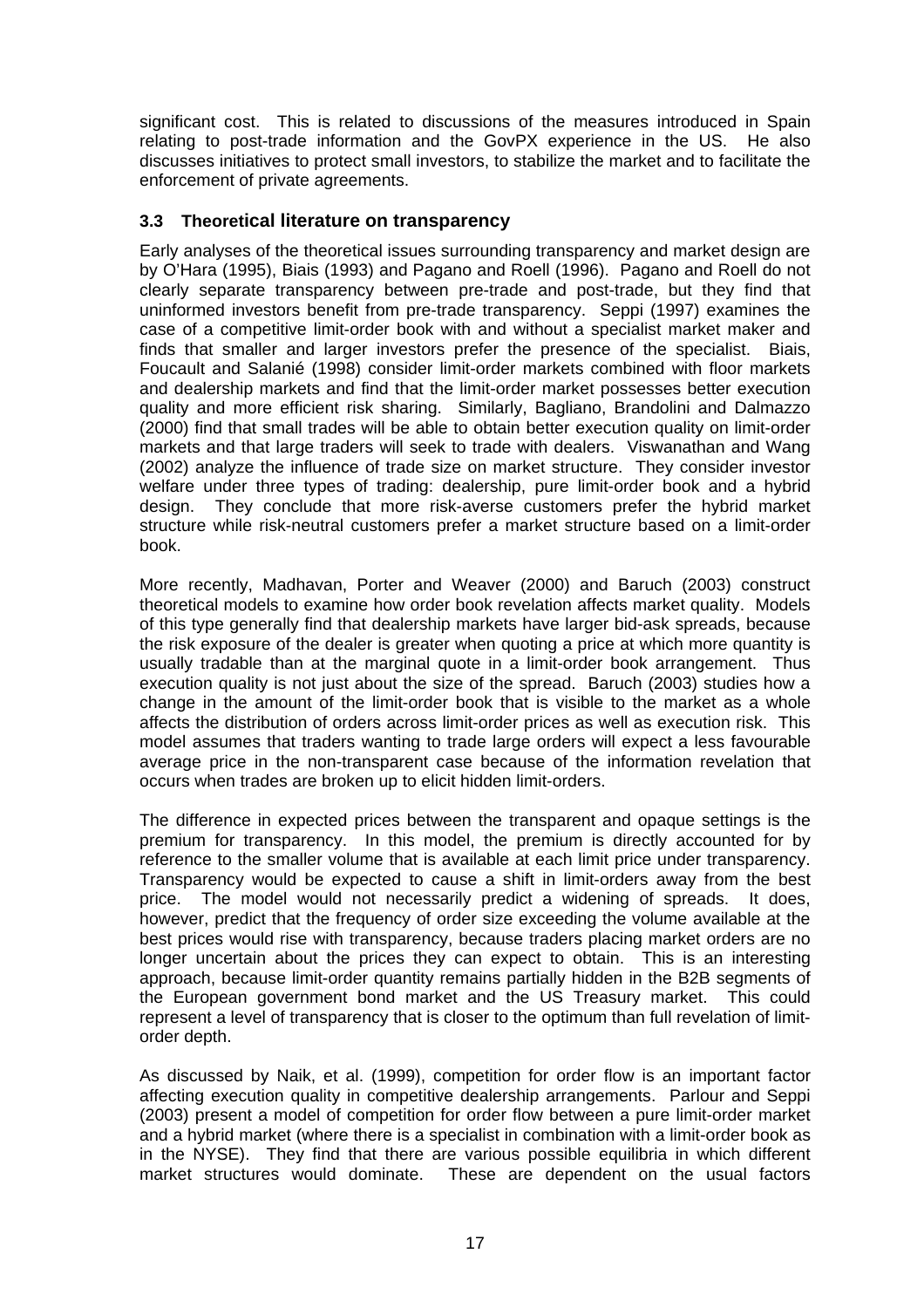determining investor characteristics and trade size. An interesting contribution by Back and Baruch (2004) shows that there is a direct relationship between the execution costs of markets employing the open limit-order book arrangement and those arranged as floor exchanges. This requires some simplifying assumptions, but assuming optimization by traders they find that the two markets are equivalent in transaction cost terms when different optimal execution strategies are employed.

## **3.4 Evidence from experimental markets on transparency changes**

The experimental approach to financial markets has produced interesting insights into a number of issues relating to the effects of imposing different microstructures. It has also produced some disagreement. Flood et al. (1999) and Bloomfield and O'Hara (1999) both find positive benefits of post-trade transparency. But whereas Bloomfield and O'Hara (2000) find that pre-trade transparency is good for both liquidity and price efficiency, Flood et al. (1999) find a trade-off between liquidity and efficiency as pretrade transparency increases.

In a more recent contribution Flood et al. (2002) consider similar issues in the context of differentially informed dealers. This situation arises in a market that allows delayed reporting of large trades (such as is the current practice in the London stock Exchange, also suggested in recent MiFID proposals to protect liquidity providers and give them time to work off large inventory positions). Flood et al. (2002) vary both pre-trade and post-trade information independently as well as the way in which information is disseminated. Of particular interest to the current bond market environment, they allow dealers themselves to have differential access to information rather than assuming that inside information is the preserve of the public trader. In the experimental setting, they are able to look at different measures according to the type of trader. This provides insights not normally available from analysis of natural experiments in the real markets. They find that informed dealer profits are greatest when price efficiency is lowest and that price efficiency is increased by post-trade transparency and reduced by pre-trade transparency. They find that liquidity is improved by pre-trade transparency and reduced by post-trade transparency.

These findings apply only to very clear sets of experimental circumstances. More realistic settings can complicate the likely outcomes, and this partly explains some of the differences in conclusions that can be drawn from the work of different authors. Bloomfield and O'Hara (2000) allow dealers to operate in both opaque and transparent settings simultaneously, and this gives rise to very different conclusions. Where these are brokered trades, there is less transparency for the market in general but typically more information revelation between the trading partners themselves. According to Benviste, Marcus and Wilhelm (1992) and Madhavan and Cheng (1997), such situations can be Pareto-dominant equilibria in which dealers face lower adverse-selection risks, public traders obtain price improvement and prices are more informative. The reality of most market settings is the simultaneous existence of different trading structures, and this is not fully represented by the experimental approaches discussed here.

In their earlier work Flood et al. (1999) investigate, for a multiple dealer experimental setting, the differences in price discovery and other aspects of market quality (spreads and volume) under opaque and fully transparent (pre-trade) regimes.<sup>10</sup> They allow interdealer trading. This produces more efficient price discovery in the opaque setting but at the cost of less liquidity (and volume). In the transparent setting, dealer prices are less

 $\overline{a}$ 

 $10$  This experimental market is not directly comparable with the trading arrangements in Europe where there is a hybrid situation in which an opaque OTC market coexists with the inter-dealer and request for quote markets. The hybrid situation is better understood by reference to an experimental study by Bloomfield and O'Hara (1999) also discussed above.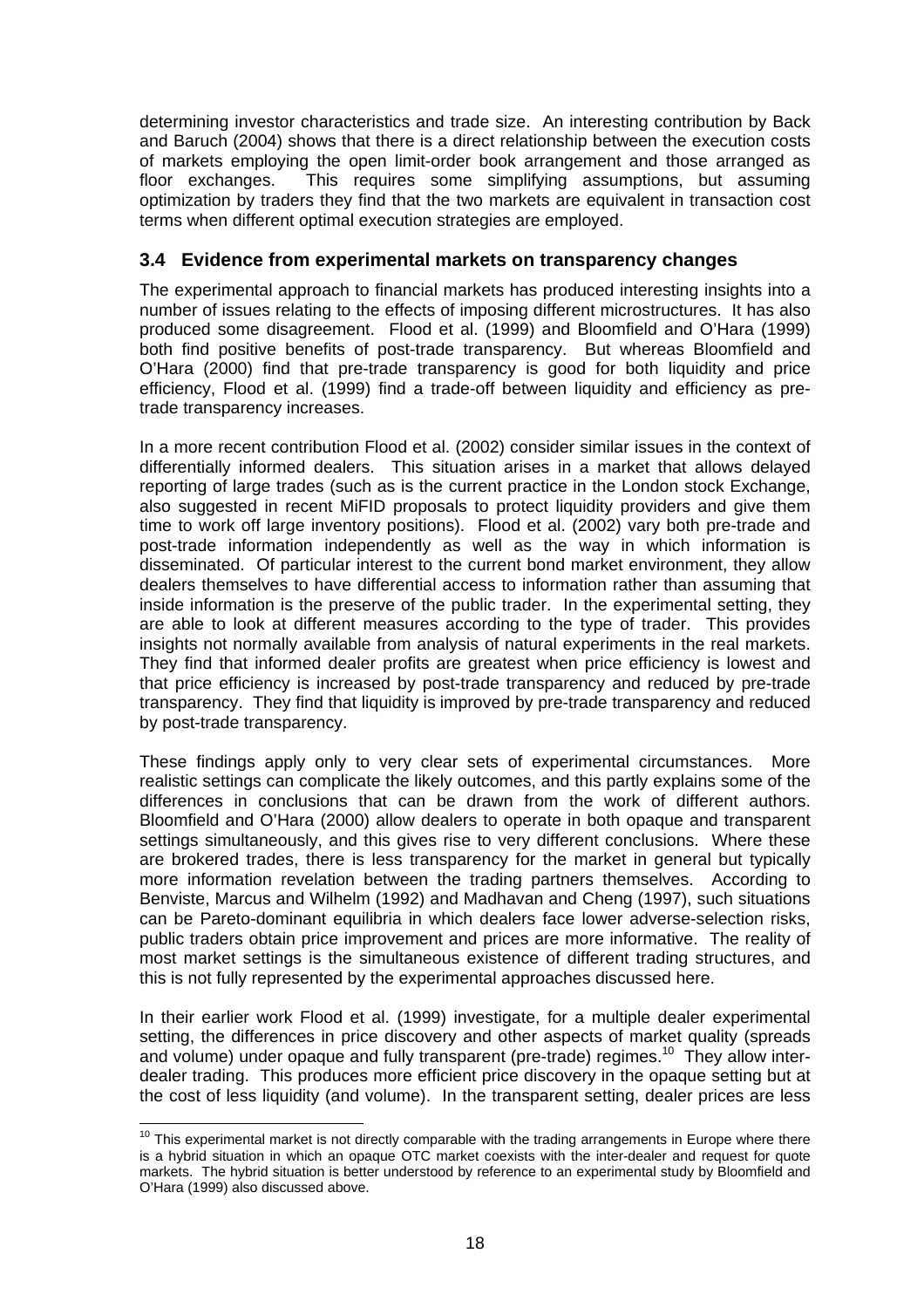responsive to new information, and pricing errors decline less rapidly over time. They attribute this outcome to higher search costs that induce more aggressive pricing strategies. This contrasts with the usual assumption that price-transparent microstructures better allow traders to extract information from outstanding quotes. It also contrasts with the findings of Madhavan (1995) that 'quote-driven' markets are more price efficient than 'order-driven' markets.

Flood et al. (1999) test three hypotheses concerning the effects of quote disclosure on market performance. Their first hypothesis is that dealers narrow spreads to attract informed trade. This is tested by examining the spread dynamics after dealer engagement with informed trade. They find strong support for the hypothesis. The second hypothesis tested is that dealer spreads are wider in the opaque setting. A comparison of average spreads across the participants in each 10 seconds of the experiment indicates lower spreads in the transparent setting. The third hypothesis is that transparency enhances price discovery. This is tested by examining pricing errors. Pricing errors decline over the time-span of the experiment in both settings but more rapidly in the opaque case. The results can be summarised as follows. Pre-trade transparency reduces search costs, reduces uncertainty and improves liquidity. In this case dealers learn about the underlying true price both by trading and by observation. By trading early at quotes that are tight they can get some informational advantages. This information, along with the observable quotes of other dealers, enables informed dealers to avoid being picked off in a trade on the wrong side of the market and to keep their price competitive on the right side. This leads to less aggressive price adjustments in the transparent market. Hence there appears to be a trade-off between liquidity and efficiency when transparency is increased.

Bloomfield and O'Hara (1999) provide evidence based on experimental methods to suggest that trade disclosure significantly improves the informational efficiency of the markets but widens bid-ask spreads. These experiments assume no transparency differences across different venues at the same time, and this might be relevant for a post-MiFID environment where opaque venues would not be permitted. The increased efficiency is in terms of the speed of convergence of mid-quote values to true values. This is consistent with results due to Madhavan (1995) and Pagano and Roell (1996). They also find that spreads widen in more transparent circumstances because of a reduced need to compete for order flow. Significantly, they also find differential effects from quote, as opposed to trade, transparency. Trade transparency has significant effects while quote transparency on its own does not. This may arise in their setting because of the lack of inter-dealer trading. With inter-dealer trading, Flood et al. (1997) find significant effects arising from quote transparency.

The question asked in Bloomfield and O'Hara (2000) is whether transparent markets would thrive in an environment of competing differentially transparent venues. The type of transparency considered by these authors is post-trade transparency. Motivated by a game-theoretic model of trader behaviour in an uneven environment of transparency, they use experimental methods to address the question. Lower spreads are offered by the less transparent dealers in their first experiment. This is to capture order flow. This allows some narrowing of the spread in the transparent trades and profitable use of informational advantages gained. Traders who are not allowed to hide their trades make losses. This experiment shows that concerns regarding transparency differences between markets trading the same assets are well-founded. 'Transparent markets do not thrive in competition with less transparent venues.' Participants in their second experiment are allowed to choose their level of transparency, and in this case they show that dealers will endogenously gravitate toward the less transparent venue. Simaan, Weaver and Whitcomb (2003), discussed below, provides empirical support for this experimental work (but the latter paper deals with pre-trade quote anonymity).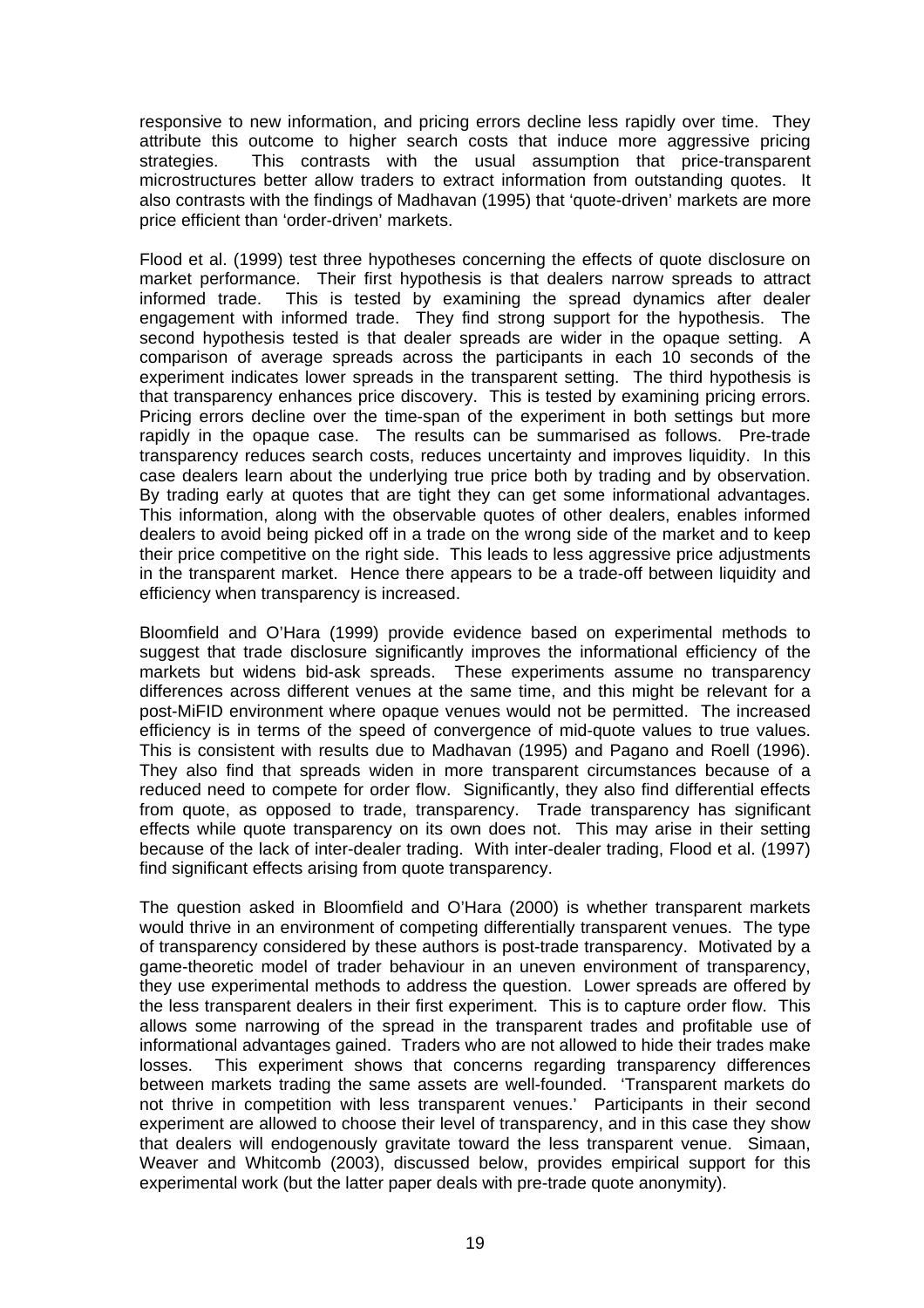#### **3.5 Empirical analysis of liquidity, costs of trading and price efficiency in relation to transparency**

There are two veins of the microstructure empirical literature that are relevant to this study. One considers the evidence for differential market quality based on data from different types of market for the same types of assets. Most of this literature supports the theoretical propositions discussed above. The other literature considers the effects of specific transparency events in a single market context.

A number of studies comparing execution cost across different types of market employ samples of equities that are cross-listed in different markets. An example of this is Degryse (1997), in which the execution cost differences for Belgian stocks is compared against their cross-listed venue (SEAQ-I, a specialist with limit-order book arrangement). In general it is found that trading cost is lower for larger trades made in London and higher for smaller trades. Other studies in this vein use matched pairs of different stocks across exchanges. This widens the sample available and also increases the number of different venues (with different combinations of characteristics) that can be compared. There is a lot of literature focusing entirely on the comparison of the NYSE and NASDAQ. The most recent of these by Boehmer (2004) finds that overall execution costs are higher on NASDAQ and execution times are generally faster. For large trades the NYSE is faster and more expensive.

In the evidence comparing non-US exchanges there are some interesting results regarding the effects of mandatory quoting by dealers. In particular Booth et al. (1999) measure execution costs for 30 matched pairs of German and NASDAQ stocks. The German market considered is described as an 'agency auction market' not involving the quoting obligations that are imposed on dealers who participate in NASDAQ. They find that execution costs differ only for the largest stocks, where they are higher on NASDAQ. They attribute this to the mandatory quoting.

More recently, Swan and Westerholm (2004) and Aitken et al. (2006) both consider the execution quality of different international equity markets in a multivariate regression approach. The latter authors used a matched pair methodology and consider fewer exchanges but more comprehensive coverage of thinly traded stocks, with more diverse explanatory variables. In particular they use various market attributes, including transparency within the B2B segment of the market and between the B2B and the B2C, as explanatory variables. They find that full transparency of the limit-order book within the B2B space reduces effective spreads, but transparency beyond this, to include the B2C segment, or to all investors, is associated with larger effective spreads. This is an interesting finding considering that our empirical work (below) also finds that a transparency increase to all investors in the eSpeed case leads to higher spreads (at least for a significant period of time). While Aitken et al. find that the presence of a market maker (or specialist) raises the effective spread, it reduces price impact for thinly traded stocks.

Other studies that consider the effect of market design differences on execution costs with special consideration for thinly traded stocks are by Muscarella and Piwowar (2001) and Nimalendran and Petrella (2003). The first paper finds that the liquidity of infrequently traded stocks suffers from a move from periodic call to continuous trading. The second paper finds that a move to market making reduced execution costs on the Italian Stock Exchange. Lai (2004) also found that execution costs rose for stocks on the LSE Mid-250 when there was a change from a pure dealer market to a hybrid arrangement involving a limit-order book and specialist.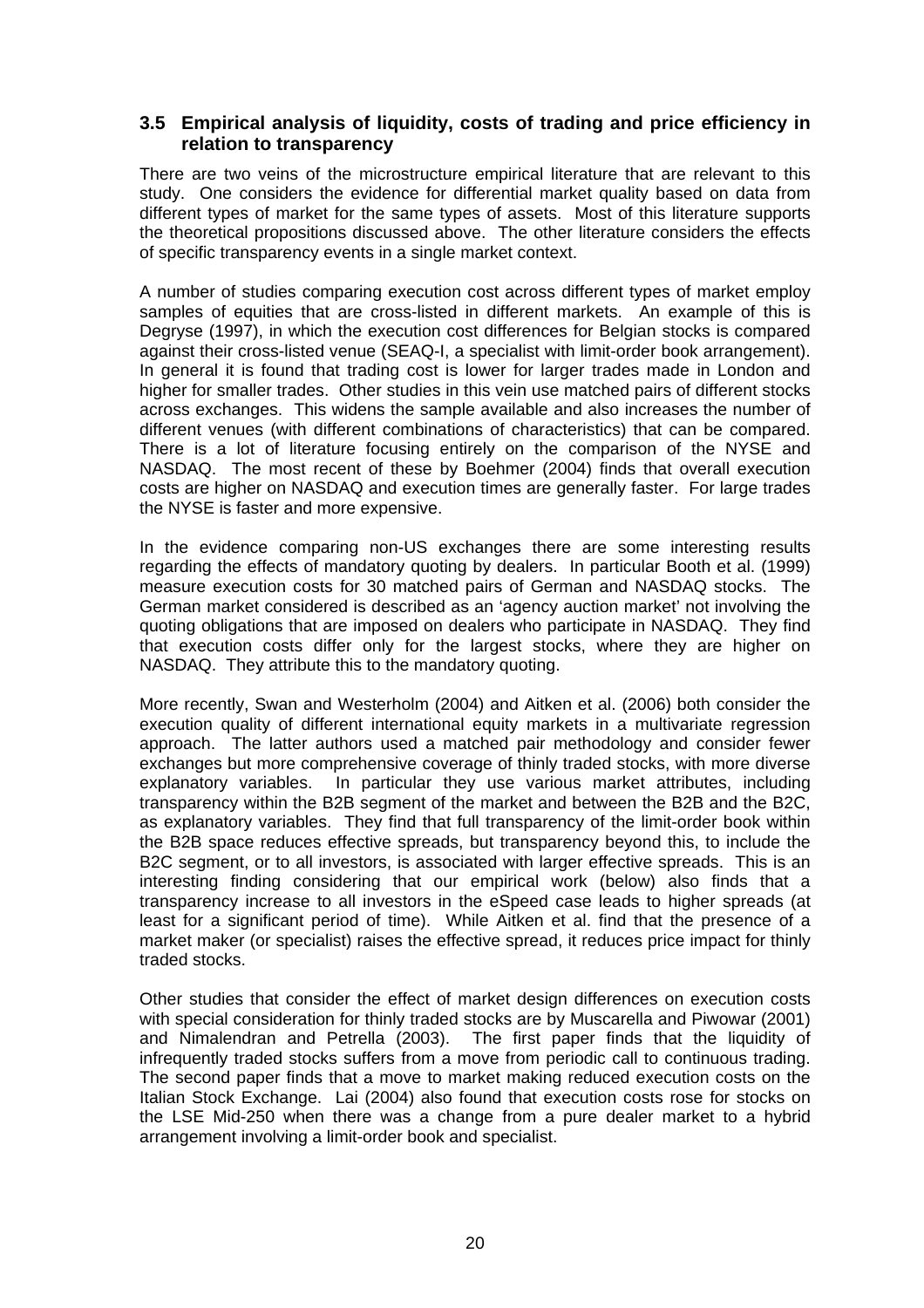Several recent empirical studies examine transparency changes in actual markets. These changes provide 'natural experiments' that are in many ways real-life analogues to the experimental studies of Flood et al. and Bloomfield and O'Hara, among others. Bortoli, et al. (2005) is a good example of this literature. They examine a transparency event that occurred in the Sydney Futures exchange in January 2001. These authors also provide a simple theoretical model that generates a number of testable hypotheses. Their study is interesting in the context of the MiFID proposals, because it involves an increase in transparency regarding the limit-order book. Specifically, they study the effects of making the three best prices on each side of the order book transparent to all B2B participants. This change occurred on the Sydney Futures Exchange on 22<sup>nd</sup> January 2001. Two of the four instruments they examine are bond-related. Their theoretical model predicts (i) a shift in limit-orders away from the best price; (ii) not necessarily a widening of spreads; (iii) a rise with transparency in the frequency with which order size exceeds the volume available at the best prices, because traders placing market orders are no longer uncertain about the prices they can expect to obtain. The authors state three empirical hypotheses associated with these predictions and test them by comparing pre- and post-change subsamples. They allow a period for learning following the event. They measure depth and spreads at 20-minute intervals throughout the pre- and post-change periods. They apply simple t-tests of the difference in the spreads and depths over the two periods. In addition, they employ a regression modelling approach due to Harris (1996) to explain depth in the two periods while accounting for possible confounding effects such as volume and volatility.

To assess the effects of the transparency change on execution risk, they test for the difference in the proportions of limit-orders that exceed the available volume at the best price. The results confirm the expected effects arising from the model. For example, average depth declines by 32.6% and 21.3% respectively for the futures contracts on the three- and ten-year bonds. Controlling for confounding effects using the Harris (1994) regression approach, transparency gives rise to declining depth. The average bid-ask spread is also found to rise significantly for the ten-year bond contract but not for the three-year one. Finally, there is also a significant rise in the proportion of trades that use up volume at the best quote. This confirms the hypothesis of reduced execution risk. As opposed to most of the evidence, this suggests moving to more transparency might attract larger orders away from more opaque settings.

Boehmer, Saar and Yu (2005) study the effects of increased pre-trade transparency by looking at the introduction of NYSE's OpenBook service that provides limit-order book information to traders off the exchange floor. They find that traders submit smaller orders post-OpenBook introduction and that they cancel orders faster. The price impact of orders declines, and this can be interpreted as an increase in liquidity. They also find some improvement in the informational efficiency of prices. Although they regard the effects of the transparency change as benign, they show that this is not true for all participants. Madhavan, Porter and Weaver (2004) also examine a transparency event, the introduction of public display of the limit-order book on the Toronto Stock Exchange, and they find that execution costs increase.

#### **3.6 What the literature tells us**

Overall, there is still contradictory evidence and some conflicting theoretical propositions regarding the effects of different types of transparency. But some of the common features from this literature imply that infrequently traded stocks benefit from some degree of opacity. There is also a reasonable amount of evidence showing that a very transparent B2B limit-order book does not have benign effects on execution quality. And a careful reading of the contribution by Martínez-Resano suggests that for the special case of government bond markets this finding is likely to be more secure. It is perhaps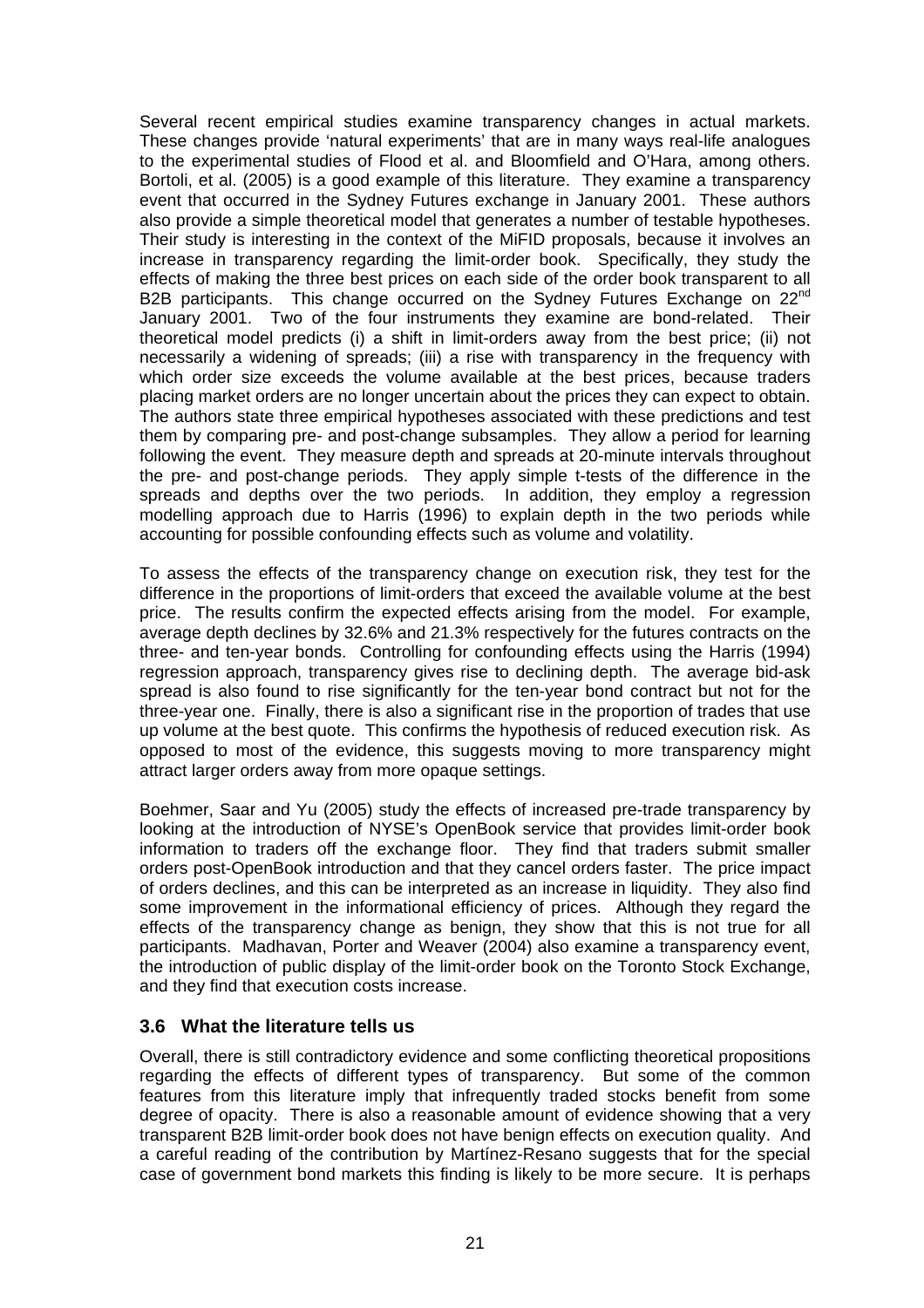not surprising, then, that our own analysis of a transparency event in a government bond market context finds evidence of such an outcome. In our analysis of this issue later we go beyond the narrower focus of existing theoretical models to suggest a novel reason why this outcome is so likely.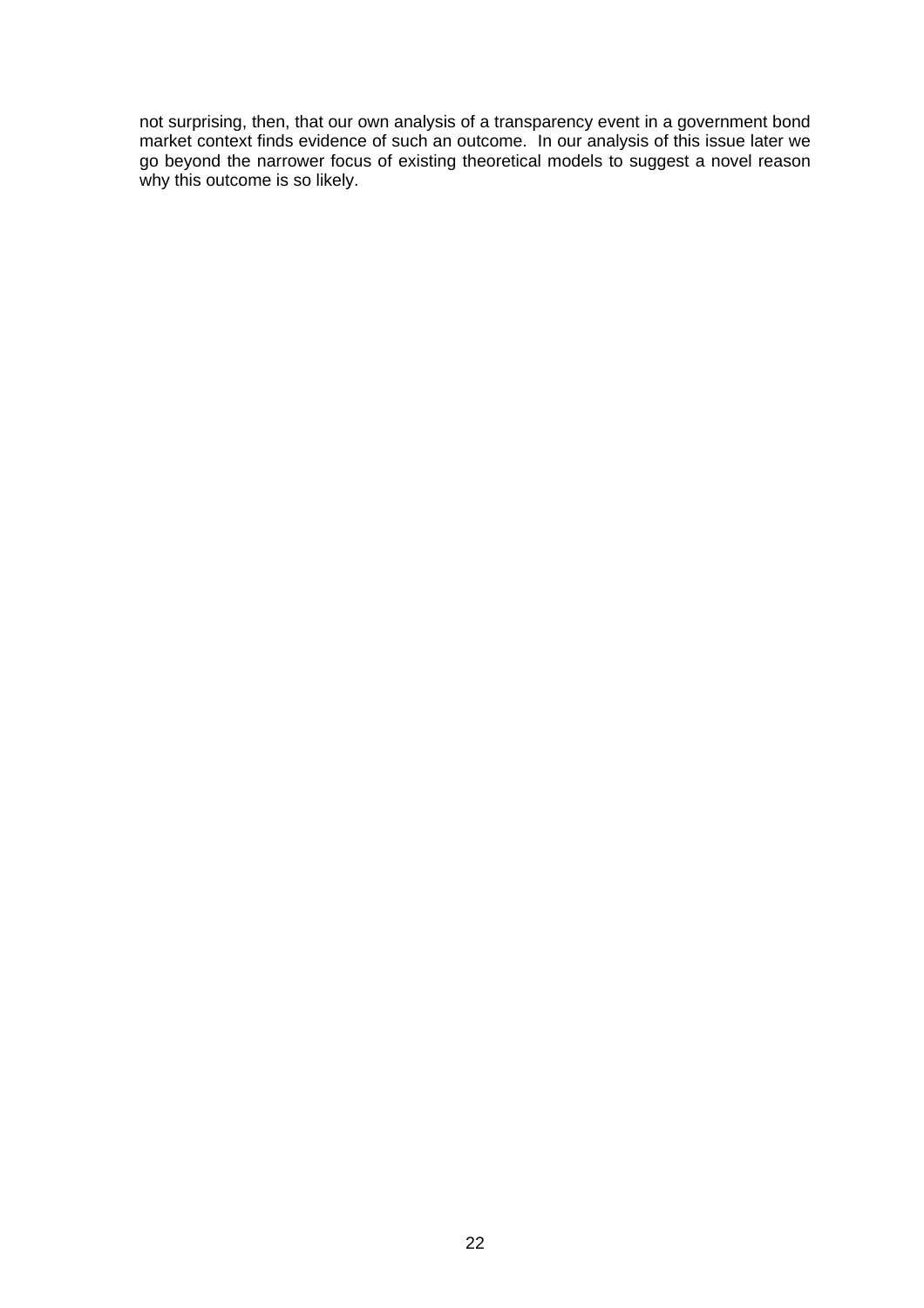# **4. Bond market transparency, liquidity and efficiency: a new theoretical model**

## **4.1 Structure of existing fragmented European national government bond markets**

Most national government bond markets in Europe are very small in scale. They were developed when there were many European currencies. Government bonds were demanded by private agents to provide benchmark returns across the yield curve. They also provided risk-free assets for optimal portfolio management. Within the eurozone, it is no longer obvious that we need government bonds from every member state to discharge these functions. The benchmark return is determined by French and German bonds at different points on the curve. The wonder is that national governments for the smaller countries within the eurozone attract any liquidity at all. It is clear that the small country issuers must be providing some form of incentive to secure participation in their otherwise marginal bond markets.

Even before the creation of the euro, DMOs across Europe had guaranteed liquidity in their government bonds by deploying the ingenious auction-syndicate structure. This is a two-stage procedure. Dealers are incentivised to enter the market by the carrot of being invited at a later stage to participate in profitable syndicates. Unless the dealer bids at the auction, she will not be invited to participate in a subsequent syndication. Indeed, in most countries, bidding at auction is only a necessary condition for being allowed to join the syndicate at the later stage. Dealers are ranked by 'performance' using various criteria which serve the DMO's perceived interest. Only the best 'performing' dealers proceed to syndication. Part of the reward for participating in the syndicate is that the issuer provides 'benefits' to the participating dealers. Well designed auction-syndicates lead to situations where dealers actually make losses at the auction stage spurred on by supernormal syndicate profits in the second stage.

## **4.2 Provision of 'benefits' and extraction of rents from end-customer**

The objective of the debt management office is to maximise the return to the Treasury. The dealers also maximise return. It is the end-customer that ultimately holds the bonds. As a monopoly issuer, the DMO can extract rents from the ultimate customer. These can be shared with the dealer but only to the extent that they serve the interest of the DMO in maximising its own return. The DMO does not offer 'benefits' to the dealers unless they can also be ultimately extracted from the end-customer.

Part of the way in which the DMO extracts rents from the end customer is by controlling the degree of transparency in the dealer-customer market. An opaque market is one in which the asymmetric information problem is acute. This means that the spread is higher than in a transparent market. The additional spread is distributed between both dealer and issuer profitability to an extent that is determined by the market structure. The issuer controls the latter by introducing institutions such as the Auction-Syndicate system. The more transparent is the dealer-customer segment of the market, the less pronounced is the asymmetric information problem and the lower the additional spread that arises in trading. However, this also reduces the potential of the DMO to extract rents from the end-customer for the issuer's benefit as well as that of the dealers.

## **4.3 Theoretical framework**

We propose to illustrate the above ideas using the analytical technique of game theory. This is particularly effective in analysing market structures where there are supernormal profits to be earned and where agents are competing for these rents. There are two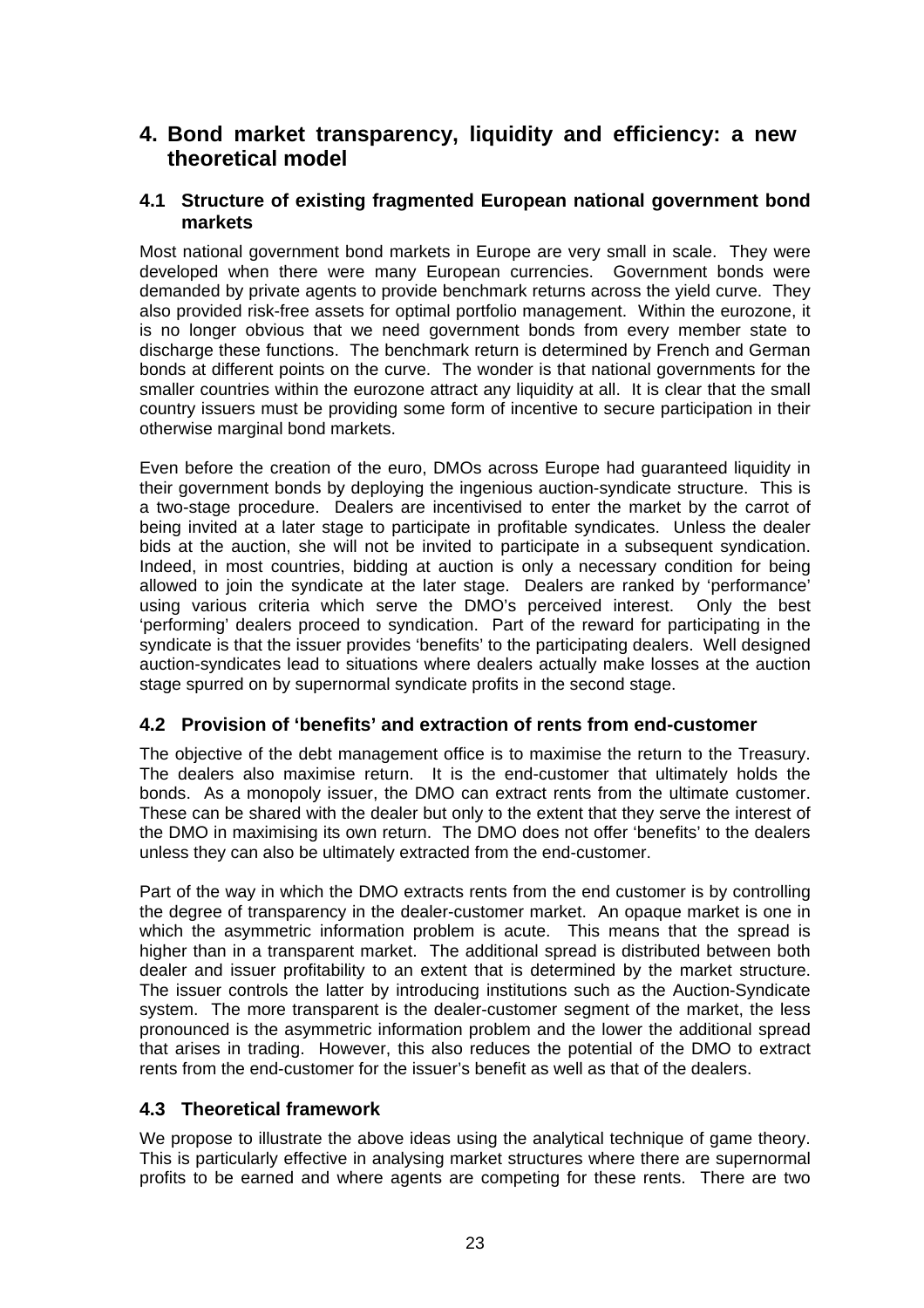games. In the first, we try to characterise the current situation, pre-MiFID, where the market is opaque. We analyse the optimal outcomes for dealers and issuers and show the rents which are extracted from end-customers. In the second, the opacity is removed (or equivalently transparency is introduced), post-MiFID. We again show the outcomes for the three types of participants: issuers, dealers and end-customers.

The type of game that we introduce is relatively simple. It has no dynamic aspect.<sup>11</sup> Each issue of bonds is discrete, with no connection to the past nor future. The equilibrium is of the Nash (non-cooperative) variety: each agent with strategic power optimises independently on the assumption that every other agent with strategic power is also optimising. The issuers and dealers are strategic while the end-customers are passive and have no market power. The strategic players share a common knowledge framework, while the end-customers can only see the price charged by dealers.

One of the problems with games which are solved using the Nash equilibrium concept is that there are often many equilibria. This makes it difficult to carry out the very kind of analysis that we propose. Ordinarily, we could simply list the set of equilibria under opacity and again describe the different set of equilibria under transparency. This would be interesting but hardly a very focussed guide for policy. We overcome this problem by defining the game in such a way that the outcome is at least unique along the dimensions that are important for policy. We also make the game under transparency a special case of the game under opacity. This enables us to compare the opaque and transparent equilibria using the tools of 'comparative statics'.

## **4.4 Game between dealers and issuers when markets are opaque**

(1) The players are

- A single issuer
- 2 identical dealers
- A continuum of end-customers.

We describe each player in turn.

#### **The issuer**

The issuer wishes to sell a tranche of debt. For simplicity we normalise the amount of debt to 1 unit. Since there are no intertemporal aspects, we are silent on the maturity composition of the issue. The auction-syndicate structure has already been imposed by the issuer, and the degree of opacity is given. The issuer sets a parameter *k* before the issue which determines the extent of 'benefits' that accrue to the dealers during the syndicate stage. Crucially *k* takes the form of a multiple of the degree of opacity of the dealer-customer market. Given this, the only decision which the issuer has to make is to maximise the price *P* which he obtains for the bonds.

#### **The dealers**

There are two identical dealers. In fact, the model can easily be generalised, without any additional insight, to many identical dealers so long as the dealers are not so many in number that they have no strategic power at all. They buy the bonds from the issuer partly through auction and partly through syndication. They have an order processing cost  $\alpha$  per unit of bonds. They make their profits from the spread which they extract from selling the bonds to the end-customers at a price  $P_L$  (meaning low price, see below) plus the spread. If the issuer succeeds in extracting a higher price  $P_H$  from the dealers

 $\overline{a}$  $11$  In reality, this is a repeated game. Performance at auction (see below) is a long term criterion.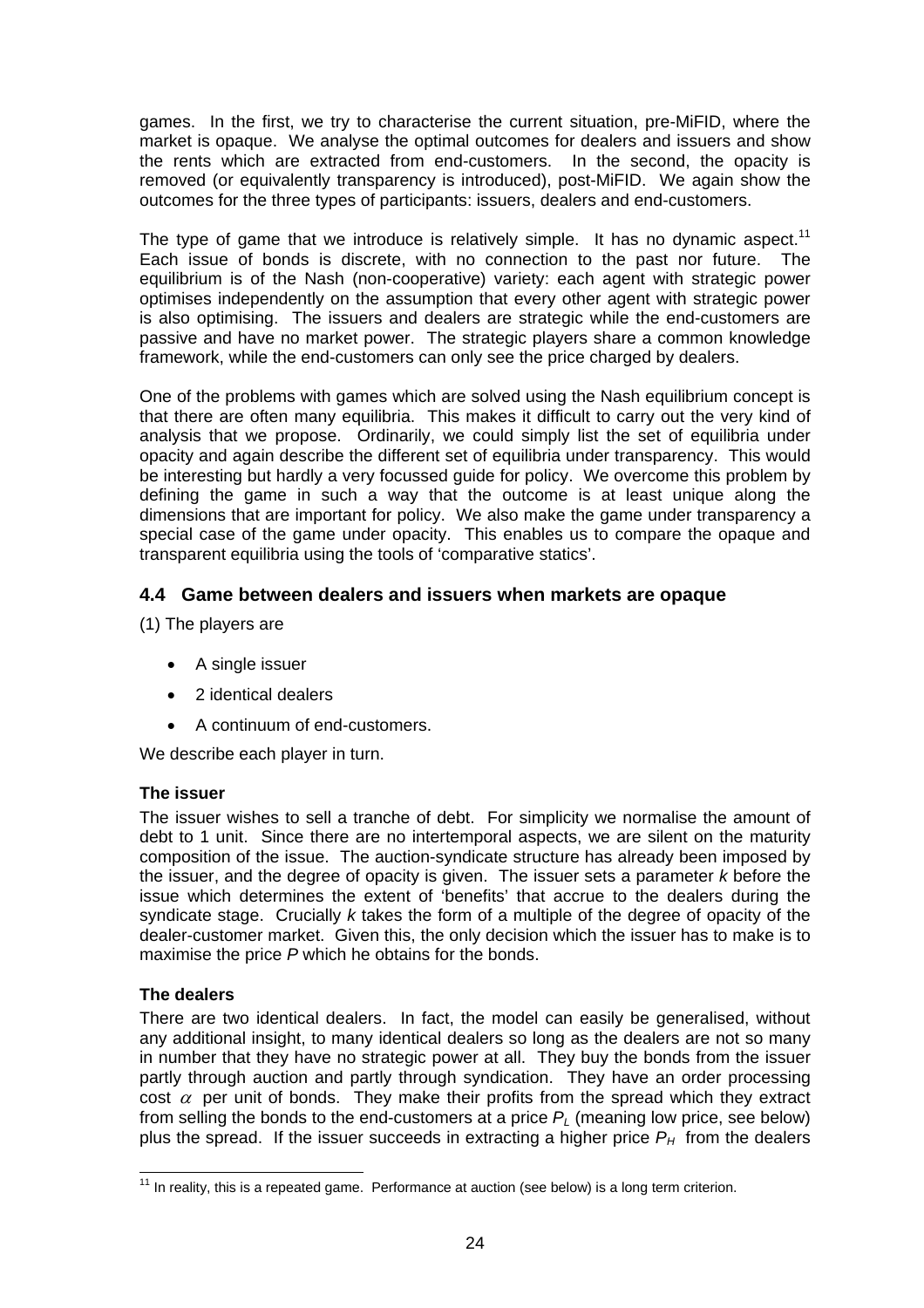at the auction stage, then the loss  $P_H - P_L$  is offset against the profit made from the selling on of the bonds to the end-customers.

#### **The end-customers**

There are an arbitrarily large number of end-customers, none of whom has any strategic power. They are price takers and their demand for bonds is infinitely elastic

(2) The game

The essential idea here is that the primary issuer structures the game so that she obtains the maximum possible price. This is achieved by incentivising the primary dealers. In effect the primary issuer and dealer share a rent which is paid ultimately by the end-customer. The end-customer obtains liquidity in return.

There are two rounds to the game within a single period.<sup>12</sup> In the first round, the issuer announces the tap and the auction is held. Only two prices can be bid,<sup>13</sup> a high price  $P_H$ and a low price  $P_L$  Only three quantities can be bid for: a large amount  $Q_H$ , a small amount  $Q_L$  or nothing at all. To fix ideas, we let  $Q_H = \frac{3}{4}$  and  $Q_L = \frac{1}{4}$ . Since the dealers are identical, they both follow the same strategy.

If the dealers do not bid, the auction fails. But then the issuer does not permit the dealers to proceed to syndication because of poor performance. In effect, liquidity in the market dries up.

If they both bid  $Q_H$ , the issue is immediately oversubscribed by 50%. The issuer responds by rationing the two dealers so that each is allocated  $\frac{1}{2}$ . The issuer could privilege the dealer that offered the higher price, but the symmetry of the problem rules out different price bids by the two dealers. If this occurs, the game in the primary market is finished and there is no government paper left for syndication. The dealers then sell the bonds to the end customer. We assume that they obtain the price  $P_L + \alpha$  from the end customers where  $\alpha$  is the spread. If the dealers had bid the low price at the auction, their profit is precisely zero. If they had bid the high price, they make a loss equalling  $P_{\mu} - P_{\mu}$ .

If they both bid  $Q<sub>L</sub>$ , then half of the stock is sold to the dealers who immediately sell the paper on to the end-customer at price  $P<sub>L</sub> + \alpha$ . The issuer is still left with half the tap and then proceeds to syndication. Recall that the issuer ensures that this is where the attractive profits can be made. But the terms of syndication strictly depend on the performance of the dealers in the primary auction. If the dealers bid the low price,  $P_L$ , participants in the syndicate are assured of obtaining the additional spread  $\pi$  from the end customers. We interpret  $\pi$  as the asymmetric information component of the spread arising from the opacity in the market. By contrast, if the dealers bid the high, they are rewarded by the additional spread  $k\pi$ ,  $k > 1$  where *k* is the multiple of 'benefits' which are conferred on the syndicate participants.

 $13$  This is a simplification. We are making the point that primary dealers may be prepared to pay above the market rate in order to obtain the benefits of participating in the syndicate.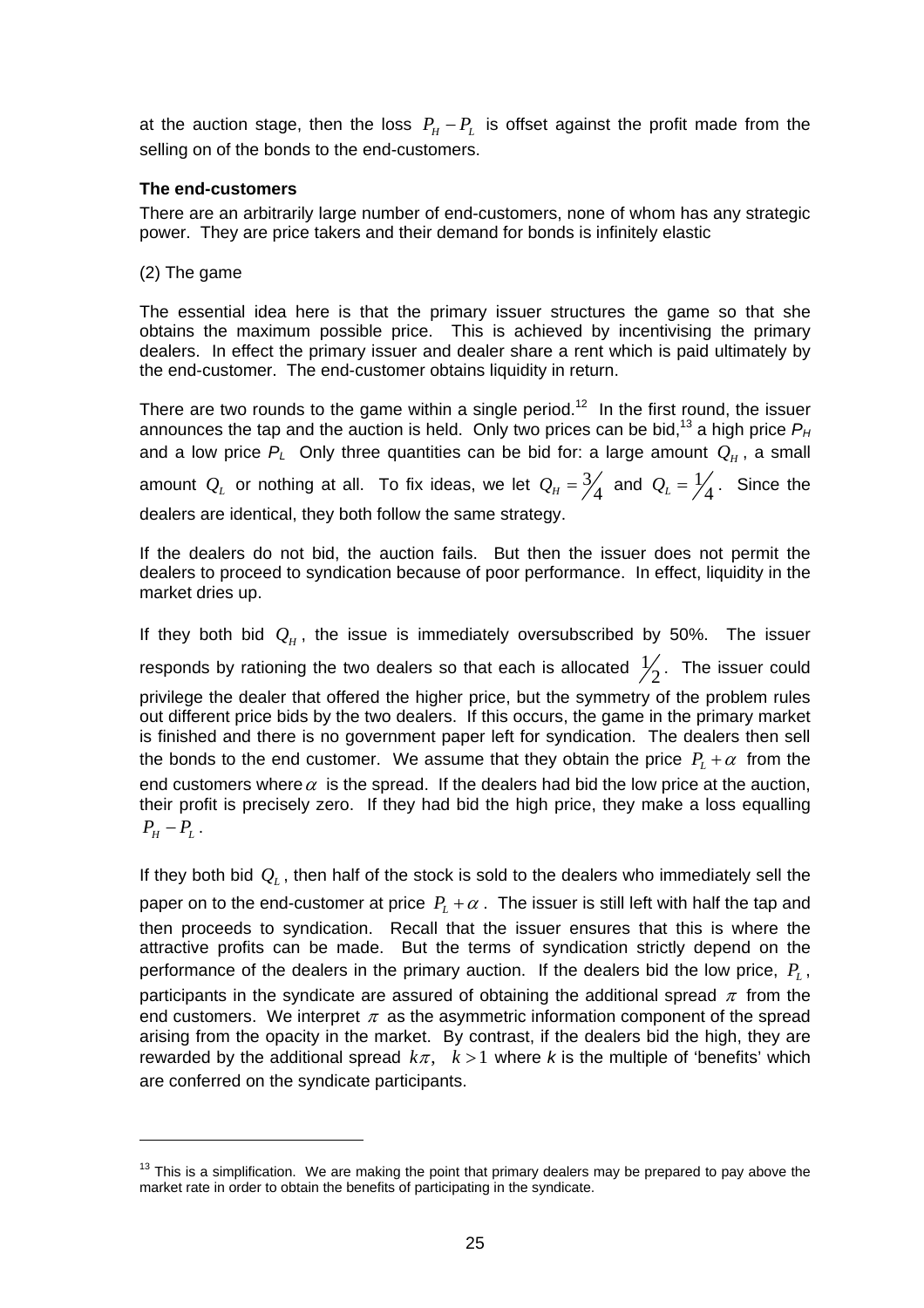Payoffs are summarised in Table 1. Because the dealers are identical, the payoffs for both dealers are added. Column (1) shows the dealers' strategy: their price bid and quantity demanded at auction. There are five strategies, labelled (a) to (e). It is immediately obvious that strategy (b) – high price, high quantity – will never be chosen because dealers would always make a loss. Other strategies, notably not bidding at all, would always dominate it. Strategy (e) – low price, low quantity – would always dominate inaction because it yields a strictly positive payoff  $\frac{\pi}{2}$  .

The interesting case, however, is strategy  $(d)$  – low quantity, high price. This could dominate even strategy (e) for the dealers if *k* were sufficiently large. In particular, if

$$
k > 1 + \frac{(P_H - P_L)}{\pi} \tag{1}
$$

| (1)<br>Dealer Bid at<br>Auction | (2)<br><b>Issuer Payoff</b>                                                                     | (3)<br>Payoffs for<br>both dealers<br>from Auction | (4)<br>Payoffs for<br>both dealers<br>from | (5)<br><b>Total Payoffs for both</b><br>dealers | (6)<br>Cost to End-<br>Customers |
|---------------------------------|-------------------------------------------------------------------------------------------------|----------------------------------------------------|--------------------------------------------|-------------------------------------------------|----------------------------------|
| (a) No Bid                      | $\Omega$                                                                                        | $\theta$                                           | Syndication                                |                                                 |                                  |
| (b) $(Q_{_H}, P_{_H})$          | $P_{H}$                                                                                         | $P_{L}-P_{H}$                                      | $\boldsymbol{0}$                           | $P_L - P_H$                                     | $P_{L} + \alpha$                 |
| (c) $(Q_H, P_L)$                | $P_L$                                                                                           |                                                    |                                            |                                                 | $P_{I} + \alpha$                 |
|                                 | (d) $(Q_L, P_H)$ $P_L / \frac{P_H}{2} + \frac{P_H}{2} \left( P_L - P_H \right) / \frac{P_H}{2}$ |                                                    | $k\pi/2$                                   | $(P_L-P_H)$ + $k\pi$ $P_L+\alpha+k\pi/2$        |                                  |
| (e) $(Q_L, P_L)$                | $P_L\left(\frac{P_L}{2} + \frac{P_L}{2}\right) = 0$                                             |                                                    | $\pi/2$                                    | $\frac{\pi}{2}$                                 | $P_L + \alpha + \frac{\pi}{2}$   |

#### **Table 1 Payoffs When the Bond Market is Opaque**

Of course, if *k* were too low (i.e.  $k < \binom{P_H-P_L}{\pi}$ ), strategy (d) would yield a negative payoff and would always dominate. But inspection of column (2) shows that the issuer

would always prefer strategy (d) and therefore the issuer would set the value of *k* to satisfy equation (1). The equilibrium therefore consists of strategy (d) for the dealer and equation (1) for the issuer.

What of transparency? We invert the problem to ask, for a given set of benefits, what is the minimum opacity required by the issuer to ensure that strategy (d) is chosen by the dealers. This is:

$$
\pi = \frac{(P_H - P_L)}{k - 1} \tag{2}
$$

The point of equation (2) is that the issuer needs some opacity for the market to have a satisfactory level of liquidity. This opacity is needed to enable the primary dealer to recover her losses in the auction stage from the end-customer.

#### **4.5 Game between dealers and issuers when markets are completely transparent**

The discussion at the end of the last section leads naturally to the main point of the theory. What if the issuer loses the power to extract rents from the end-customer? This is precisely what would occur if dealer-customer markets are made completely transparent, as may be proposed by the extension of MiFID to the government bond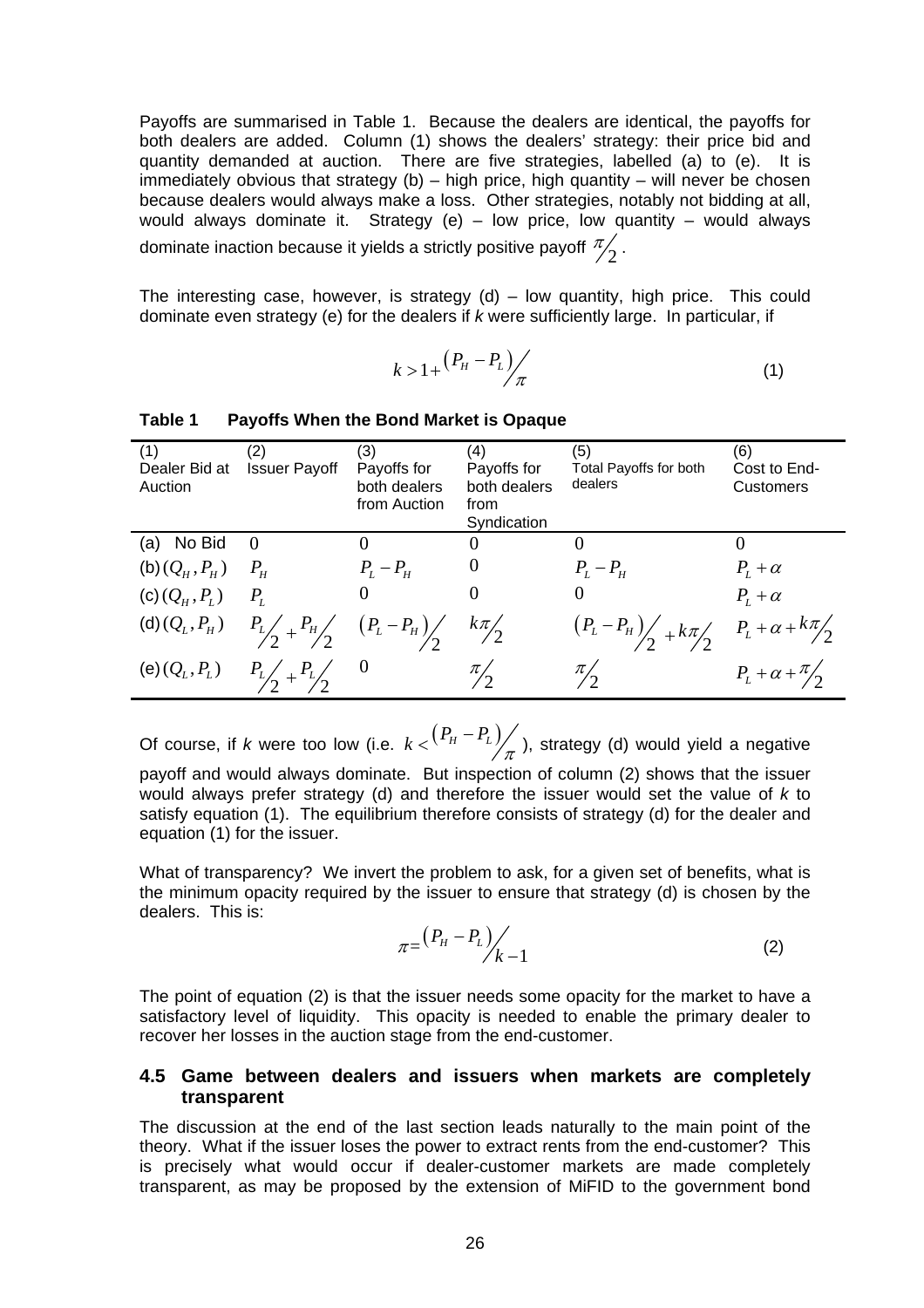market. It is easily analysed in our model because it means setting  $\pi = 0$ . In Table 2, the payoff matrix is exactly as in Table 1 with complete transparency.

| (1)              | (2)                                                                                           | (3)          | (4)          | (5)                          | (6)                               |
|------------------|-----------------------------------------------------------------------------------------------|--------------|--------------|------------------------------|-----------------------------------|
| Dealer Bid at    | <b>Issuer Payoff</b>                                                                          | Payoffs for  | Payoffs for  | <b>Total Payoffs</b>         | Cost to                           |
| Auction          |                                                                                               | both dealers | both dealers | for both                     | End-                              |
|                  |                                                                                               |              |              |                              |                                   |
|                  |                                                                                               | from Auction | from         | dealers                      | <b>Customers</b>                  |
|                  |                                                                                               |              | Syndication  |                              |                                   |
| (a) No Bid       | $\Omega$                                                                                      |              | $\theta$     | $\theta$                     |                                   |
| $(b)(Q_H, P_H)$  | $P_{H}$                                                                                       | $P_L - P_H$  | $\theta$     | $P_L - P_H$                  | $P_L + \alpha$                    |
|                  |                                                                                               |              |              |                              |                                   |
| (c) $(Q_H, P_L)$ | $P_{L}$                                                                                       |              |              | $\theta$                     | $P_L + \alpha$                    |
|                  |                                                                                               |              |              |                              |                                   |
|                  |                                                                                               |              | $\theta$     |                              | $P_{\scriptscriptstyle L}+\alpha$ |
|                  | (d) $(Q_L, P_H)$ $P_L / \frac{P_H}{2} + \frac{P_H}{2} \left( P_L - P_H \right) / \frac{2}{2}$ |              |              | $(P_L-P_H)\!\!\bigg/\!\!\!2$ |                                   |
|                  |                                                                                               | $\theta$     | $\theta$     | $\Omega$                     |                                   |
| (e) $(Q_L, P_L)$ |                                                                                               |              |              |                              | $P_{L} + \alpha$                  |
|                  |                                                                                               |              |              |                              |                                   |

**Table 2 Payoffs When the Bond Market is Transparent** 

The maximum dealer payoff is now zero. Indeed the previously dominant strategy (d) yields a negative payoff and will never be chosen. Three dealer strategies yield the maximum zero payoff. The conclusion, therefore, is that the complete transparency of the dealer-customer market means that the issuer can never incentivise the dealers. In fact, the issuer cannot be sure that the dealers will even participate, as they are indifferent between participating (strategies (c) and (e)) and simply not bidding at auction at all. The introduction of transparency can drain liquidity from the government bond market abruptly and completely.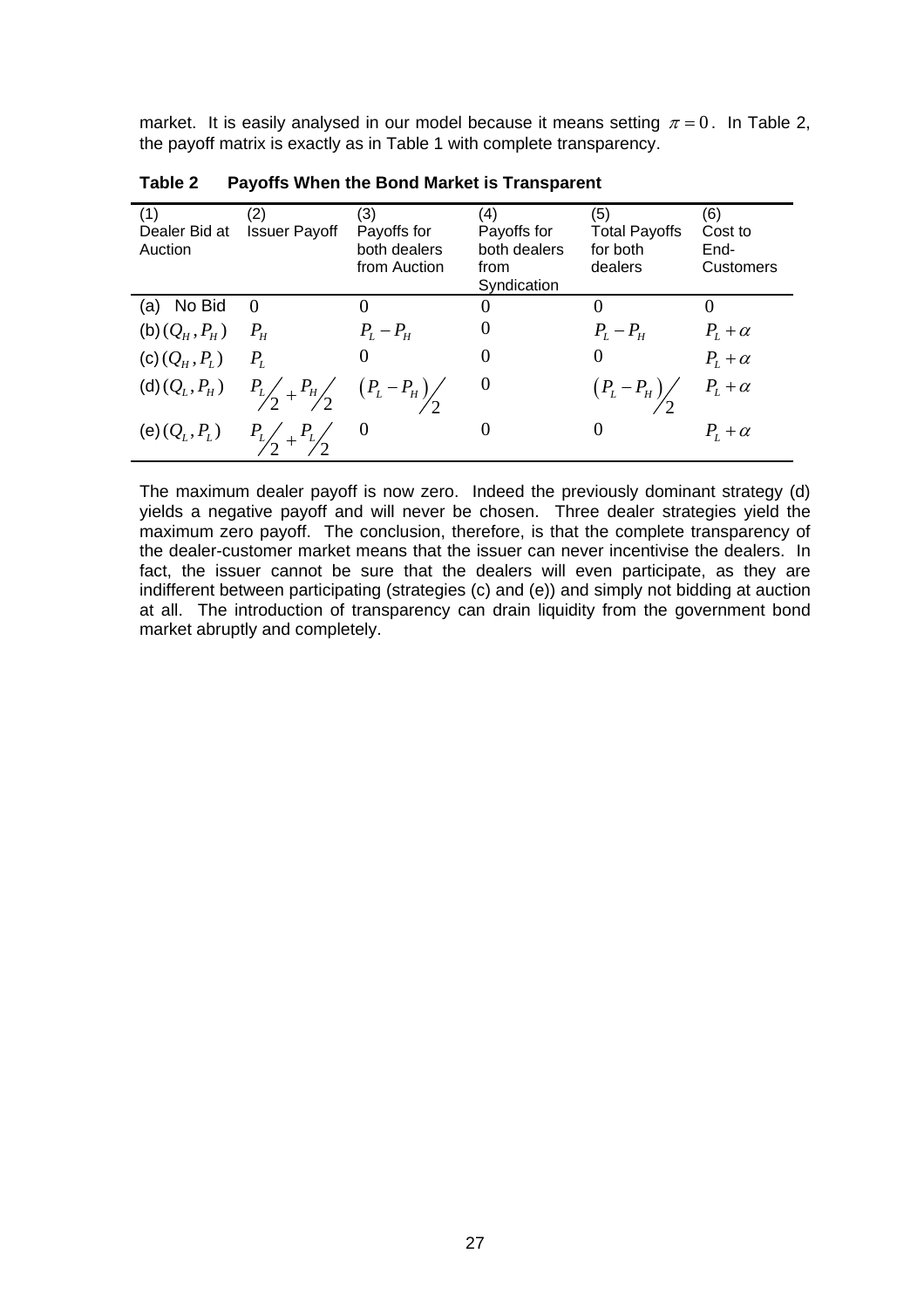# **5. The structure and operations of EU public debt markets,**  with comparisons to the US Treasury market<sup>14</sup>

# **5.1 MTS and EuroMTS**

The Euro MTS trading platform is the venue for trading benchmark euro-dominated government bonds. It has been adopted by many of the smaller European issuers as the preferred location for the monitoring of the trading obligations of their primary dealers. This has had a number of consequences, including the concentration of issuance on fewer maturities and increased pre- and post-trade transparency in trading of the smaller issues. It has allowed the smaller issuers to issue at very favourable rates, as primary dealers attempt to maintain performance by taking up larger proportions of issues in primary markets (at prices that squeeze out the participation of retail size) and posting relatively tight spreads in the secondary market.

Other euro-denominated government bonds are traded on country-specific MTS electronic platforms that are completely integrated with the benchmark platform. Thus the countries outside the eurozone share some of the characteristics of eurozone members, and those intending to join often consciously follow eurozone practice (Hungary, for example, has MMTS). They of course do some of their issuance in euros.

Mostly standard sized trades are on MTS, with OTC trading of larger sized trades. Most issuers monitor primary dealers' secondary market activity on the MTS platform and elswhere. The MTS system is highly transparent: quotes and transactions data go directly to Bloomberg and Reuters and are available immediately (at a cost) to any market participants. The data, on cash and repo, give the first five levels of the order book depth in real time (large block quantities are hidden if they are to be 'dripped' in smaller amounts). But participants' identities are not revealed. Post-trade, the last traded price (but not quantity) is shown; if a central counterparty (CCP) is used, counterparties will not know identities; if the trade is settled bilaterally, only the counterparties will know identities. The data permit examination of depth, effective cost of trading, amount of hidden quantity in the order book and the incidence of the trade size exceeding the displayed part of depth at the best limit-prices. These measures can give some indication of the efficiency of this market and how this may be related to its structure and transparency.

## **5.2 UK Gilt Market**

The UK gilts market has specificities due to its long history as well as the UK decision not to join the euro. It is said to be significantly less liquid than the euro markets. Trading in UK Gilts is predominantly carried out in a hybrid voice/electronic trading environment. There is a B2B space which involves five inter-dealer brokers providing screen-based executable anonymous quote input from the 15 or so primary dealer participants, the gilt-edged market makers (GEMMS). Voice communication between primary dealers and buy-side participants is often chosen for its subtlety. A large proportion of very large trades (or awkward small trades that are relatively costly to process) remain entirely negotiated by voice communication. The more standard voice orders that are negotiable often end up being put in as electronic quotes that are designed to attract trading interest. This produces the hybrid nature of the market. The B2C space is mostly characterised by voice requests for quotes from individual dealers or electronic request-for-quotes from several dealers. The single dealer to client network

  $14$  Much of the material in this section is based on extensive discussions with market participants (see the list of interviews in Appendix 2). Casey and Lannoo (2005) give a broader picture of European bond markets.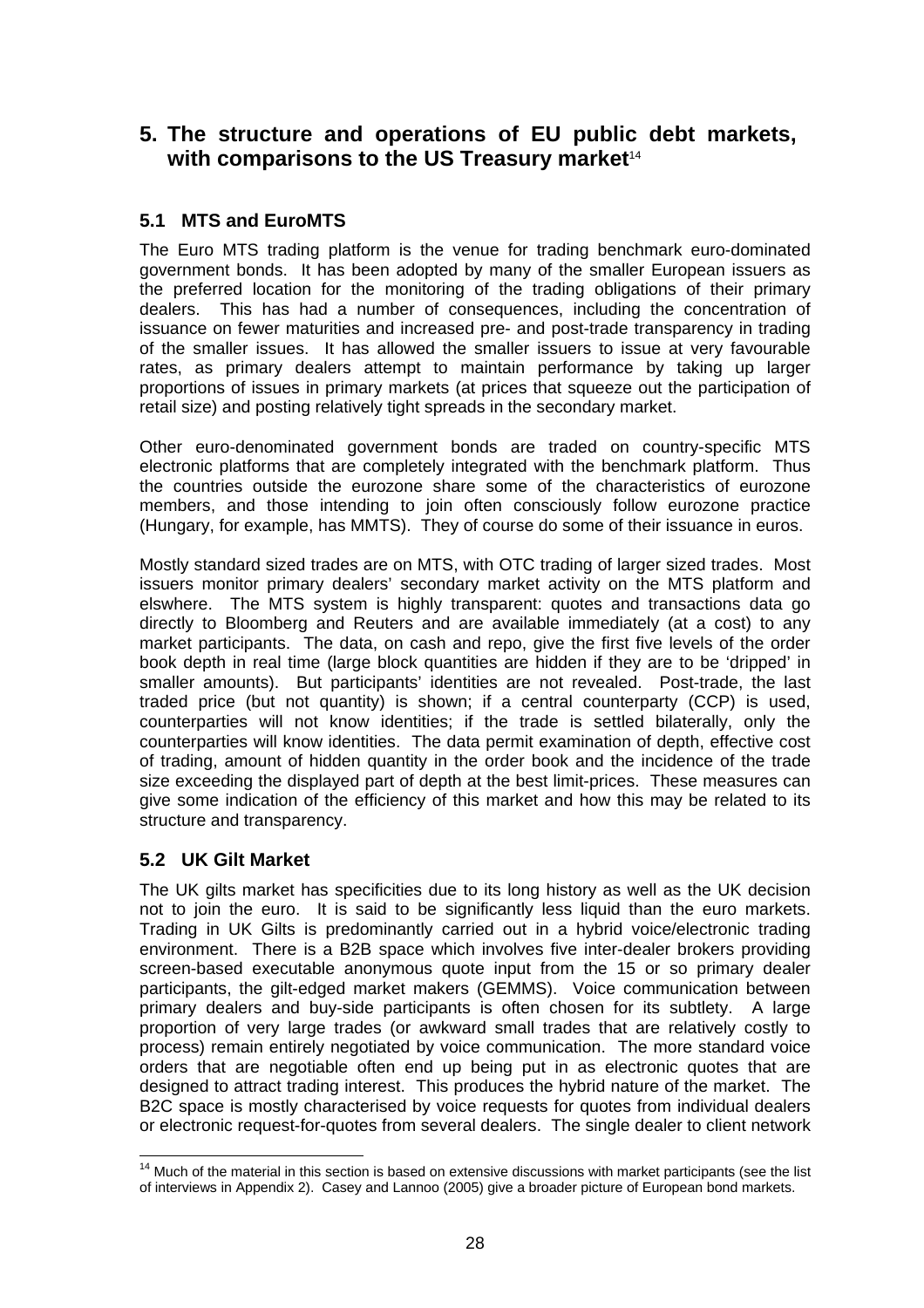seems to remain popular in this market. The main B2C platforms are TradeWeb and Bloomberg's BBT system, the latter platform being more transparent. Retail quantities are often done through Bondscape, and this is a source of pre-trade transparency for the retail customer. There is also some post-trade transparency derived from the public information produced by the London Stock Exchange (LSE) where a significant proportion of gilt trades must be reported. Gilt market makers are not required to post quotes on the LSE, so there is no pre-trade transparency here.

Trading activity in UK gilts is not heavily monitored by the UK Debt Management Office (DMO) or FSA. A consultation process conducted by the DMO and market participants in the late 1990s gave rise to the current separation of the B2B and B2C parts of the market. Holland (2000) describes the consultation process and its outcome. Although primary dealers were to have obligations to quote on the B2B market, as is currently the case on the MTS system for most European countries, these obligations were not eventually enforced in the UK case. Anecdotal evidence suggests that this was partly due to the fact that the spreads imposed were made progressively obsolete by the increasingly competitive trading environment, until they became meaningless. There was also little effort made to monitor obligations, and primary dealers had little to lose from reneging on their obligations. Since UK primary issuance was almost entirely conducted by auction (with post-auction positions protected by anonymity), there was little ancillary business to allocate to primary dealers who performed well in regard to their obligations. Since the market appeared to be functioning extremely well without these obligations, they soon fell by the wayside. What remains is a segmented market. Each segment appears to be well suited for the type of trading conducted in it and also seems to be competitive and efficient, if somewhat less transparent than the eurodenominated or US government markets.

The UK gilt market is not large by international standards. This in itself implies that the market is less complex for participants to monitor and makes it *de facto* more transparent than markets with more activity. Any large trading interest is usually known by a significant portion of the market quite soon after it has been expressed. This increases the risks of supplying constant liquidity and makes it difficult to off-load inventory positions without large price-impact.

The evidence based on the proportion of volume conducted by GEMMs with other GEMMs relative to their trading volume with the buy-side supports this view. It seems that GEMMs prefer to forego the benefits of using IDBs in favour of searching for other clients to take the opposite side of their customer deals. The effective cost of trading would be expected to be low if the gilt market were truly opaque. This is potentially due to the attempts by GEMMs to compete for order flow which has some value in an opaque setting. This is the prediction by Naik and Yadav, and there is some empirical support from the work of Hansch and Saporta (2004). If the market is not truly opaque (i.e., if it is easy to trace positions of competitors), however, then order-flow itself is not useful unless it can be distributed without too much price-impact.

In this case an alternative view mentioned by Martinez-Resano (2005) may provide another explanation. He suggests that primary dealers engage in competition for a client base within which to match-off trades. In this case clients develop a long-term relationship of trust with a particular dealer. This allows the dealer to provide better prices because he knows that he is the only dealer informed of the trading intention. As of yet, it has not been possible to assess fully the validity of this argument, but the anecdotal evidence from interviews and consultation with the buy-side and the evidence from the B2B volume relative to the B2C would support it. There is also some evidence based on the distribution of B2C turnover across the GEMMs from the UK DMO website that implies some concentration which would be consistent with this view. We can also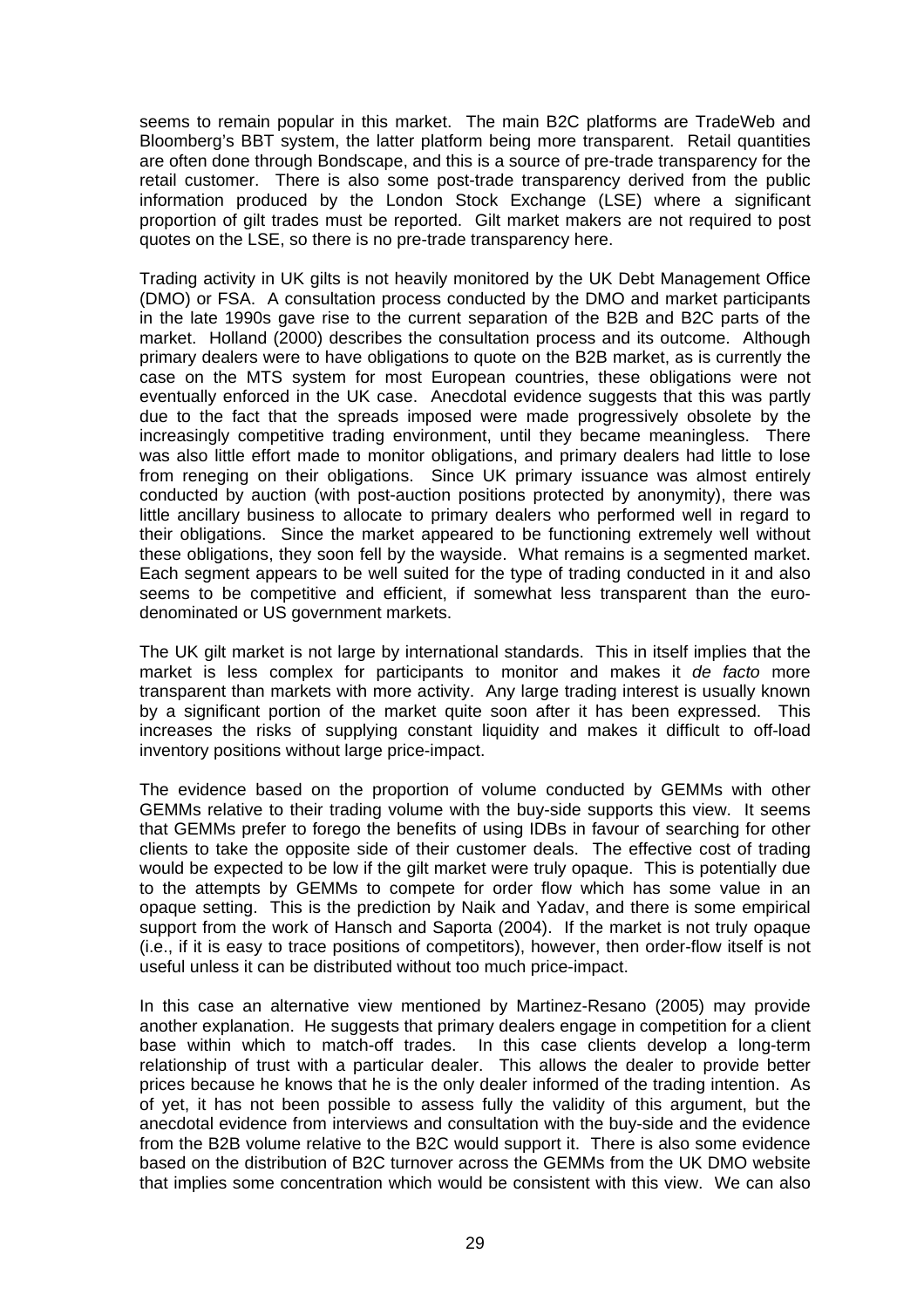assess this argument by an examination of the impact of order flow which should be less than that of a similar market without clientele building. The transitory deviations from underlying fair value should also be smaller on average in such a market because of the reduced temporary impact of order flow. Finally, one would expect to find primary dealers more often engaged in larger trades with buy-side participants and taking on more inventory risk.

Effective costs of trading might also be explained by the regularity with which participants improve on posted prices by negotiation. The primary issuance activity does not appear to distort prices around auctions as is often the case for smaller issuers in the euro-denominated government bond market. While retail-sized trade in the secondary market is a small proportion (5%) of turnover, retail interest remains in existence in the primary auction market. This is an indication of fair-value pricing at issuance and the absence of overbidding there. By most accounts price discovery in UK Gilts is mostly centred on the cash market rather than on the Liffe/Eurex futures or swaps, and in this respect the gilt market differs from most other European government bond markets. The UK DMO seldom engages in syndicated issues, although a recent exception was the issuance of an index-linked 50-year gilt.

# **5.3 The US Treasury Market**

eSpeed is an electronic B2B platform dedicated to trading of on-the-run benchmarks at each of the main maturities. There is a great deal of transparency built into this platform, with visualization of the order-book stacks at the 5 best quotes. Participants given execution rights can easily and instantaneously effect trades and submit limit-orders. There is no hidden quantity at the various levels, and orders that use up the quantity at the best price simply work up through the order book until filled. Cantor Market Data makes the order book available to a wider market than those with execution rights through both Bloomberg and Reuters. BrokerTec is also an electronic platform mainly designed for trading of on-the-run benchmarks. This is not as widely visible to the external market place as eSpeed. There is also hidden and displayed order volume at each of the limit-order prices. The choice of what amount to display is not mandated. When a transaction exceeds the limit-order quantity there is a chance that hidden quantity will be available to fill the order at the same price. GovPX was created as a response to calls for greater transparency in treasury markets in the late 1980s. For the first decade or so of its existence, GovPX consisted of data from six IDBs including ICAP, Hilliard Faber and Tullet and Tokyo Liberty but not from Cantor. The idea behind GovPX was to consolidate the quotes of dealers and to transmit the best of these 'firm quotes' and 'sizes' to other dealers in real-time. The data was also made available to the market more generally within a relatively short space of time through on-line vendors such as Bloomberg.

The data lost some of their relevance for the on-the-run market when eSpeed and BrokerTec began to attract an ever larger proportion of this type of trading around the turn of the millennium. ICAP bought GovPX in mid-2004, and this also affected the usefulness of the data. GovPX data can give insights into what happens when a market becomes increasingly electronic/transparent. It is also useful because it remains the main source of information about trading of off-the-run Treasuries and of trading that is not exclusively electronically mediated. There is also an interesting work-up facility recording process that is unique to the GovPX data set.

## **5.4 Developments in the EU since monetary union**

• Eurozone countries now compete for investor interest. But these issuers are not homogeneous. They differ in fundamentals (and hence credit ratings) as well as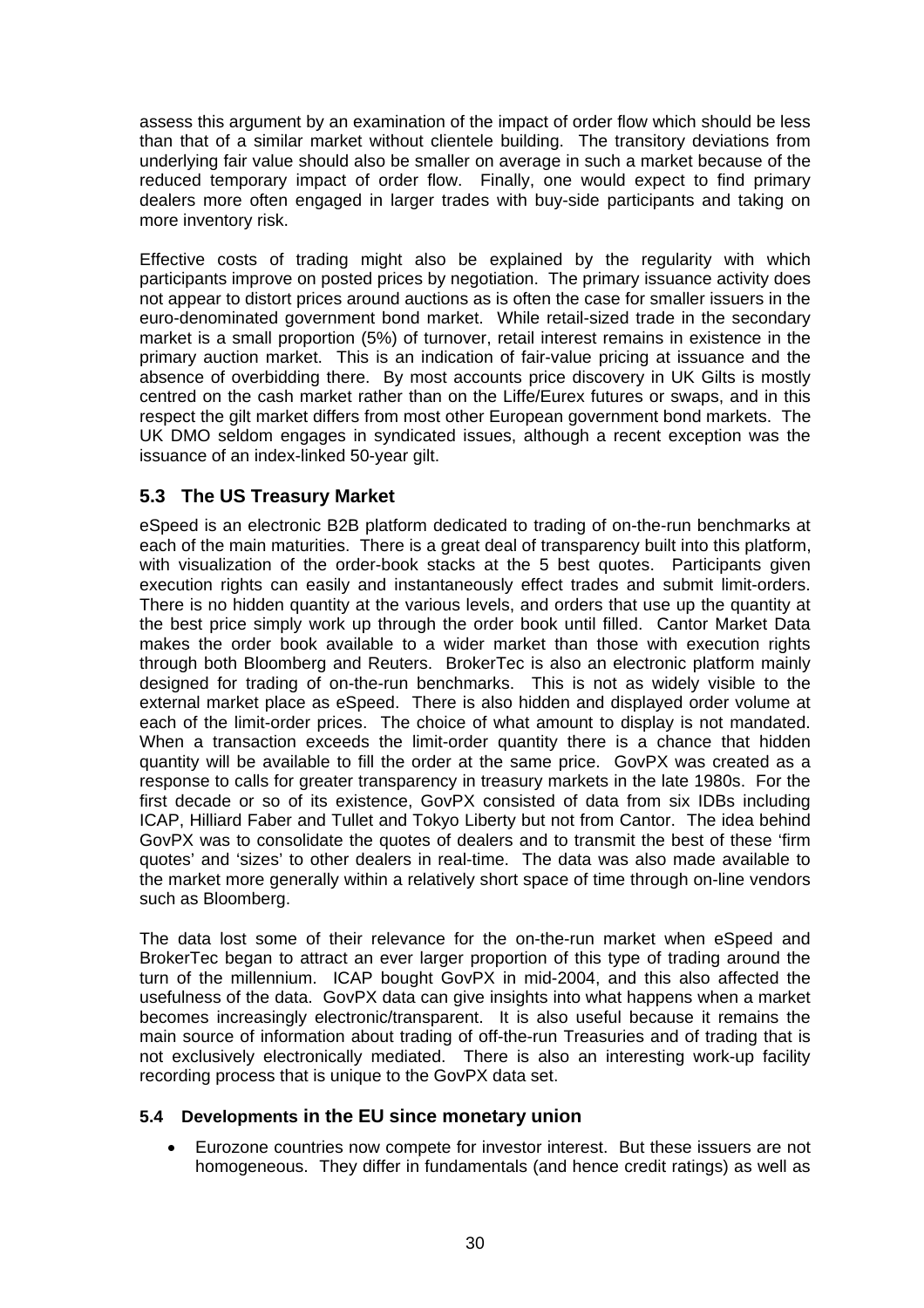size of markets. They use different mixes of auction and syndication in the primary markets, with different criteria for awarding syndication mandates and different obligations on dealers in the secondary markets. Secondary market liquidity is important for the 'name' of government credits. The criteria typically are some mix of indicators of 'performance' in the primary and secondary markets plus additional 'qualitative' factors. The smaller or 'peripheral' countries (issuers) are said to put a higher weight on primary market performance.

- Recent years have seen the development of more sophisticated Debt Management Office (DMO) agencies associated with national treasuries to manage public borrowing. In some cases, their mandate is highly technical: to minimize the cost of servicing the national debt. In others, perhaps those with closer Treasury involvement, there are wider objectives too, such as the health of the retail market, transparency, and appropriate behaviour on the part of market participants.
- 'Primary dealer' structures are a key feature of the markets. The new European Primary Dealers Association has 21 'executive members' (dealing in Germany and at least three other Euro countries one of which has to be either France or Italy). The remaining approximately 55 primary dealers in the eurozone are eligible for regular membership. The primary dealers can be put in several categories:
	- o The big US investment banks
	- o A few 'global' European banks who want to be present in all markets
	- o Regional European banks not 'global', but not simply domestic
	- o The domestic banks that want to protect their home market share

This configuration leads inexorably to market distortion, in the form of overbidding at auctions, partly because issuers rate 'performance' on the quantity bid. Auction prices are normally higher than post-auction market prices. This is clearly a market distortion. Some but not all of the purchases are for clients, so typically both the dealer and clients are at risk. Dealers can of course hedge by going short before the auction. One market participant asserted that the market is 'overbanked', with very high liquidity. He suggested that the likely further consolidation of European banks would lead to more concentration in the dealership system, and smaller ('niche') players would be forced out.

• In all government bond markets, price information is much more readily available and price formation is much more centralised than in the corporate bond markets. There are perhaps 100 times as many corporate bonds outstanding as there are government bonds.

#### **5.5 The commitment of capital by primary dealers and market segmentation**

• The key to the analysis of government debt markets is the commitment of capital by primary dealers. They take risk by making markets to other dealers and wholesale market players. The nature of the asset class – in particular, the size of government bond issues, requires that they apply significant capital. The direct return is low and may even be negative in auctions. So acting as a primary dealer is usually regarded as a loss-leader. The corresponding benefits arise from other activities for which primary dealer status confers an advantage: advisory fees, arranging syndications, securitisations, and privatisations. (In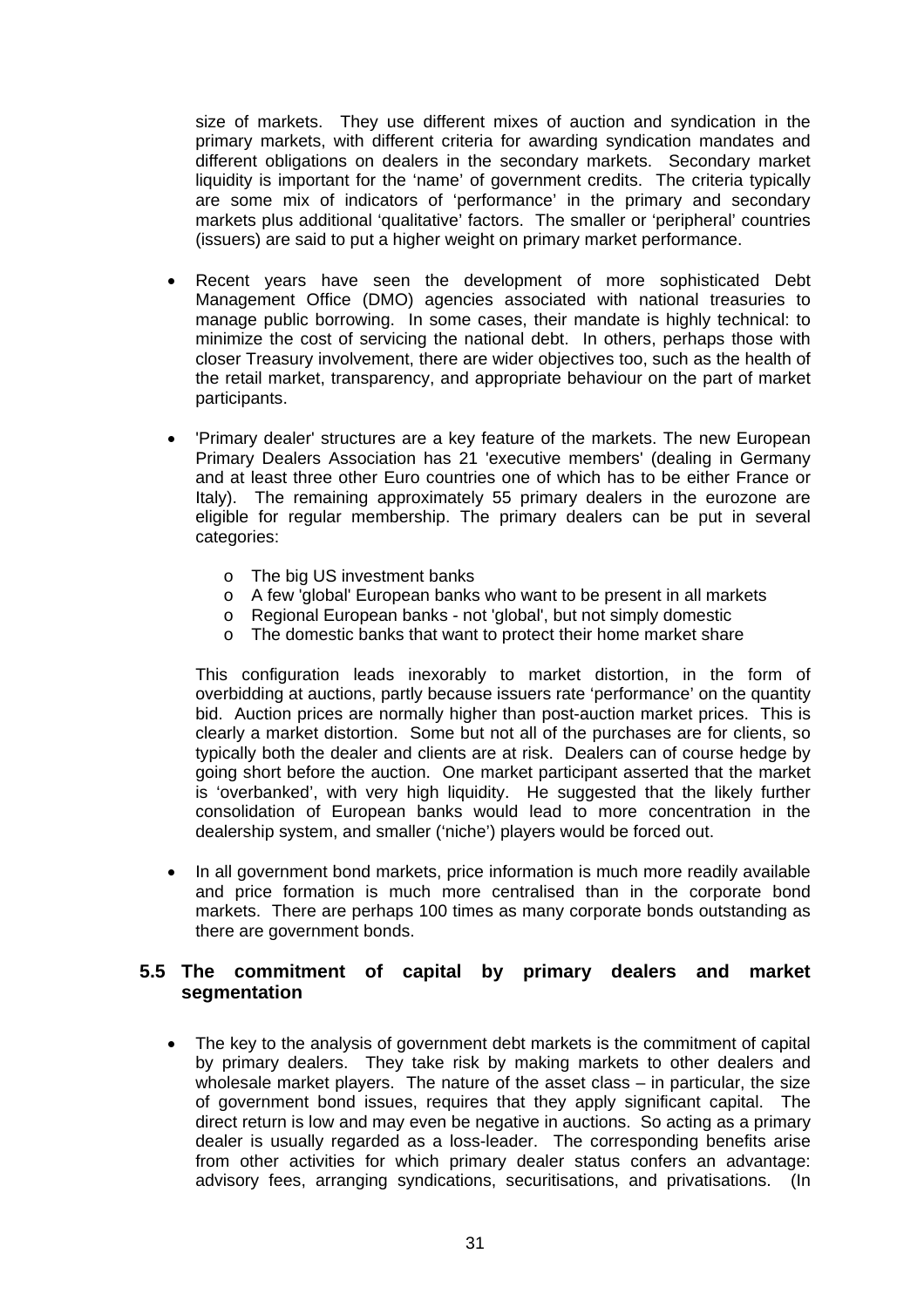contrast, there are no US syndications, no privatisations, no 'domestic' banks fighting to retain market share). Major banks also generally feel that they cannot afford to be absent from the government bond markets, which are so politically and economically important. Overall, few banks make significant profits in either the primary markets or the secondary markets (one of our interviewees estimated that the primary dealers lost an aggregate of €600 million on their primary market trading activities in 2005). The situation may be different in the UK gilt markets, where a recent study asserts that market making generates significant positive margins (Hansch and Saporta, 2005), although the gilt-edge market makers (GEMMs) are highly competitive.

- Auctions are typically cheaper for issuers than syndications. But the latter tend to give wider distribution and raise the issuer's profile (road shows, etc.). And smaller issuers might not be able to sell a large issue fully at auction.
- The B2B (interdealer) market was historically a brokered, intermediated market, partly because anonymity lowers the risk involved. Recently it has become increasingly focused on electronic trading platforms. The B2C ('institutional buyside') space was typically not intermediated. It is now shared between the request-for-quote (RFQ) model in intermediation systems (Trade Web, Bond Vision, Bloomberg) and direct client relationships. Distribution to institutional investors is often also a commitment required of primary dealers. The RFQ systems appear to have driven bid-offer spreads down – B2C spreads are now lower than B2B. There is consequently some effort to maintain market segmentation, but there is also some blurring of the B2B/B2C line: some platforms offer 'all-to-all', and smaller banks might be primary dealers in their local markets but clients sending RFQs in their non-core markets. Regarding transparency, Trade Web's post-trade reporting depends on trade size: for trades less than € 10 million, data are shown in 15 minutes, larger trades in 60 minutes, all anonymous. Reports to regulators are end-of-day and aggregated.

## **5.6 Comparisons of euro area public debt markets with the United States**

#### **Cash bonds**

The cost of government borrowing should in principle represent the benchmark cost of borrowing in the currency, so the rate yield represents interest rates. But with the fragmentation across issuers, different credit profiles, and different borrowing policies, interest rates are in fact dictated by other market curves. Liquidity is actually therefore less in the underlying physical market than in the exchange-traded futures and OTC swaps markets.

Daily secondary market size is estimated at €30-35 billion, of which perhaps two-thirds is on electronic platforms and one-third is voice brokered. This compares with US Treasury B2B volumes of approximately \$200 billion ( $\epsilon$ 160 billion) daily – although eurozone outstanding public debt is somewhat greater than that of the US federal government.

The dominant set of electronic platforms in the B2B space is the MTS Group, with well over 50% of the electronic market, although there are others with substantial activity (BrokerTec, eSpeed, the German Eurex Bonds, the Spanish Senaf, and the Greek HDAT). Recently, majority ownership of MTS has passed to a partnership between Euronext and Borsa Italiana. MTS has a special role, since the DMOs in several member states effectively sub-contract the task of setting and monitoring trading spreads to the relevant MTS platform. Dealers on those platforms are required to make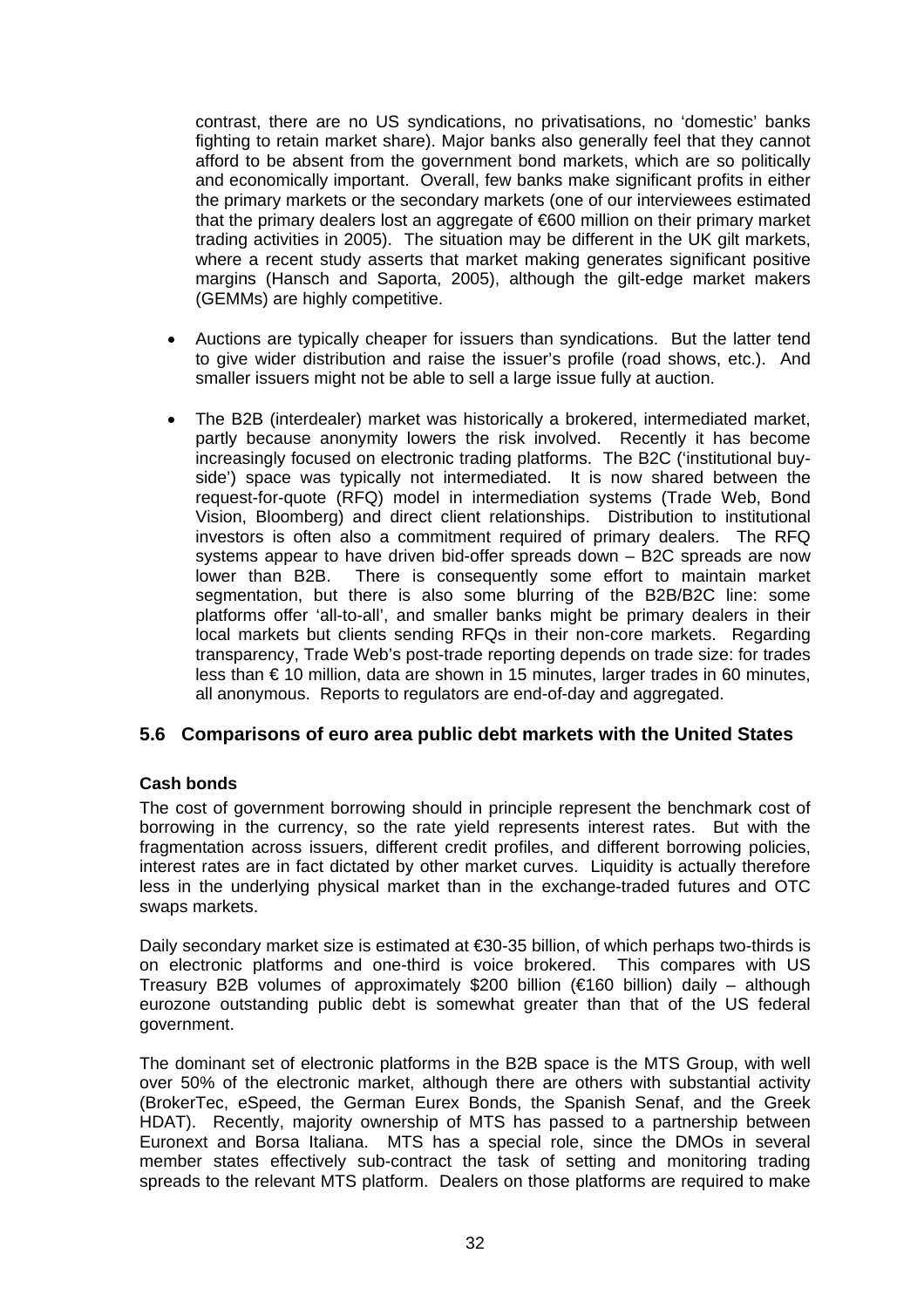markets within set time and price parameters in order to retain membership and their primary dealer status. This MTS 'Liquidity Pact' is often regarded as 'forced liquidity', and some say that it exaggerates the true liquidity in the market. It should be noted, however, that when Citigroup placed many simultaneous sell orders on the MTS (and HDAT and Senaf) platforms on 2 August 2004, they found that they had substantially *under*estimated liquidity. Moreover, the MTS market also showed surprising resilience, insofar as quoting and prices reverted to 'normal' rather quickly after the shock.

The voice-brokered market intermediates about half the volume of the electronic markets. The main market participants include: ICAP/Garban, Cantor Fitzgerald (now trading as BGC), Tradition Group (including Financor and Viel), and Tullet Prebon Group (part of Collins Stewart Tullet). One interviewee suggested that regulators prefer to see trading on exchanges, but that the OTC market is the source of innovation, so killing it off would be costly. Another said the OTC market is used by investors who need advice from dealers, with whom they develop relationships. Often, an investor reveals to a dealer the position it wishes to trade, and the dealer will then book the order. But the information eventually gets out – meanwhile, the OTC market provides a period during which a large position can be handled.

#### **Government bond futures**

The Eurex German government curve has become the benchmark against which dealers hedge their physical exposures, and price movements on the Eurex futures and corresponding MTS cash markets are highly correlated. The secondary market size in the wholesale futures segment is larger than that for the underlying. Since the contracts are euro-denominated, they can be used to hedge interest rates and exposures to any eurozone public debt. Total secondary market size is about €150 billion daily all-to-all (about €90 billion in the B2B space). By comparison, US Treasury futures volume averages \$190 billion all-to-all.

#### **Interest rate swaps**

It is the euro interest rate swaps (IRS) market yield curve, however, that is the most accurate benchmark for euro interest rates. Secondary market size in the B2B space is around €130 billion daily, even larger than that in the futures market.

By comparison, USD interest rate swaps trading amounts to only approximately \$85 billion daily. Thus the eurozone and US markets show very different shares of cash and futures/swaps activity: €35 billion cash, €280 billion futures plus IRS; \$200 billion cash, \$275 billion futures plus IRS. This is because US Treasury yields represent a coherent underlying cost of borrowing and therefore USD interest rates. Euro interest rates are conversely generated in the B2B arena by the swap yield curve, perhaps partly because of the distortions introduced by the cash market obligations on dealers (and possibly by the ECB's repo market policies, which tend to compress cross-country spreads [Buiter and Sibert, 2005]). The nearest comparison to GovPX is the relevant Reuters/Bloomberg euro swap page.

This is a key point for the interpretation of pre-trade transparency. Transparency – in particular, the role of price data – has a clear, more limited meaning in terms of interest rates. In the euro government bond cash markets, however, the implication for the risk carried by the dealers is very different, since the prices of the physical bonds are affected by interest rates but not immediately and totally reflective of them. Price may fluctuate for a variety of reasons unrelated to fundamentals, increasing the vulnerability of all those showing a price. Pre-trade transparency in the US Treasury market is high, but it does not matter – trading is just based on the US interest rate curve.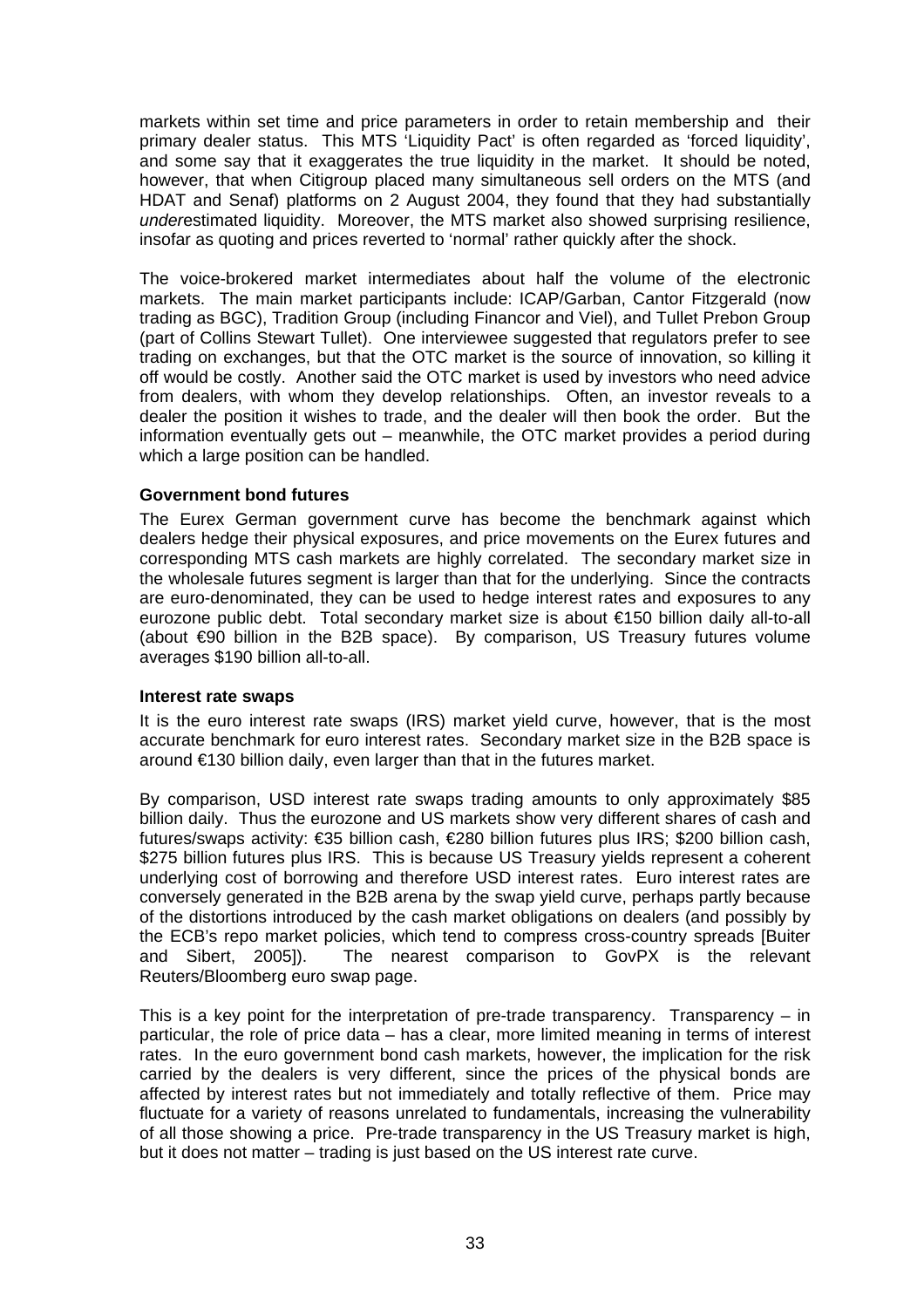#### **Germany and the UK**

The systems in these countries are organised differently, with no obligations on primary dealers. Despite their loose primary dealer structures, no (or very wide) quoting requirements, and no official endorsement of an MTS platform, they show relatively large secondary market volumes. These two countries do of course each have special characteristics that help to explain their high turnover ratios. France is in some respects an intermediate case between these two and other euro-area countries.

# **5.7 Differences within and across MTS and US markets and platforms**

In general terms, all of the markets we analyze have become increasingly transparent in recent years, due to the increasing use of electronic trading platforms for B2B business and, to a lesser extent, the automation of request-for-quote trading in the B2C space. In the euro-denominated government bond market the increase in transparency has largely arisen as a result of the implementation of primary dealer systems and DMOs' use of the MTS platform to monitor the primary dealers' adherence to their obligations. As a result the platform has flourished, and liquidity for normal sized trades has been improved. According to our interviews with primary dealers, much of this improvement has been at the expense of the primary dealers, who have not always found the privileges bestowed by issuers to be profitable.

As noted above, the MTS platform makes pre- and post-trade information available outside of the B2B space in real-time. MTS provides real-time quotes and the last transaction price in all of the benchmark bonds on the platform via Bloomberg and Reuters. In November 2004 the entire range of MTS data was made available in realtime through Traderforce<sup>© 15</sup> Although MTS data are comprehensive and widely available at low incremental cost for professional investors, their availability does not imply that all parts of the euro-denominated markets are perfectly (or similarly) pre- and post-trade transparent. This is mainly due to the fact that the primary dealer system is not uniformly applied across the various countries. In its fullest form the primary dealer system involves privileges as well as obligations. The privileges are usually in the form of preferential access to primary auctions and managership of syndicated issues. Obligations apply in the form of maximum trading spreads and participation rates measured in terms of turnover percentages. Breuer (1999) provides an early analysis of the benefits of the primary dealer system incorporating both privileges and obligations.

The increasing transparency of the MTS market may have improved some aspects of liquidity but may also have come at some cost. For countries that have fully adopted a primary dealer system that entails rewards for primary dealer performance, there has been a tendency for primary dealers to over-bid at primary auctions. This has been good for issuers in terms of lower yields but it has distorted yields around auction dates and has reduced participation in these auctions by non-rewarded participants. Secondary market obligations have at times also forced primary dealers to place large amounts of capital at risk in order to ensure adherence to their liquidity obligations. And for end-customers the cost of trading for larger than average sized trades may have been adversely affected by the introduction of the primary dealer system.

# **5.8 Implications for the empirical analysis**

This institutional background has implications for what we expect to find in the data. Our analysis below gives some indication of the dependence of issuers on the primary dealer system. We show that there is substantial variability across countries with regard to the amount of activity that takes place on MTS. Most of it, if not all, can be explained with

 $\overline{a}$ <sup>15</sup> See the press release at www.mtsgroup.org/newcontent/news/d\_new/2004\_11\_02.shtml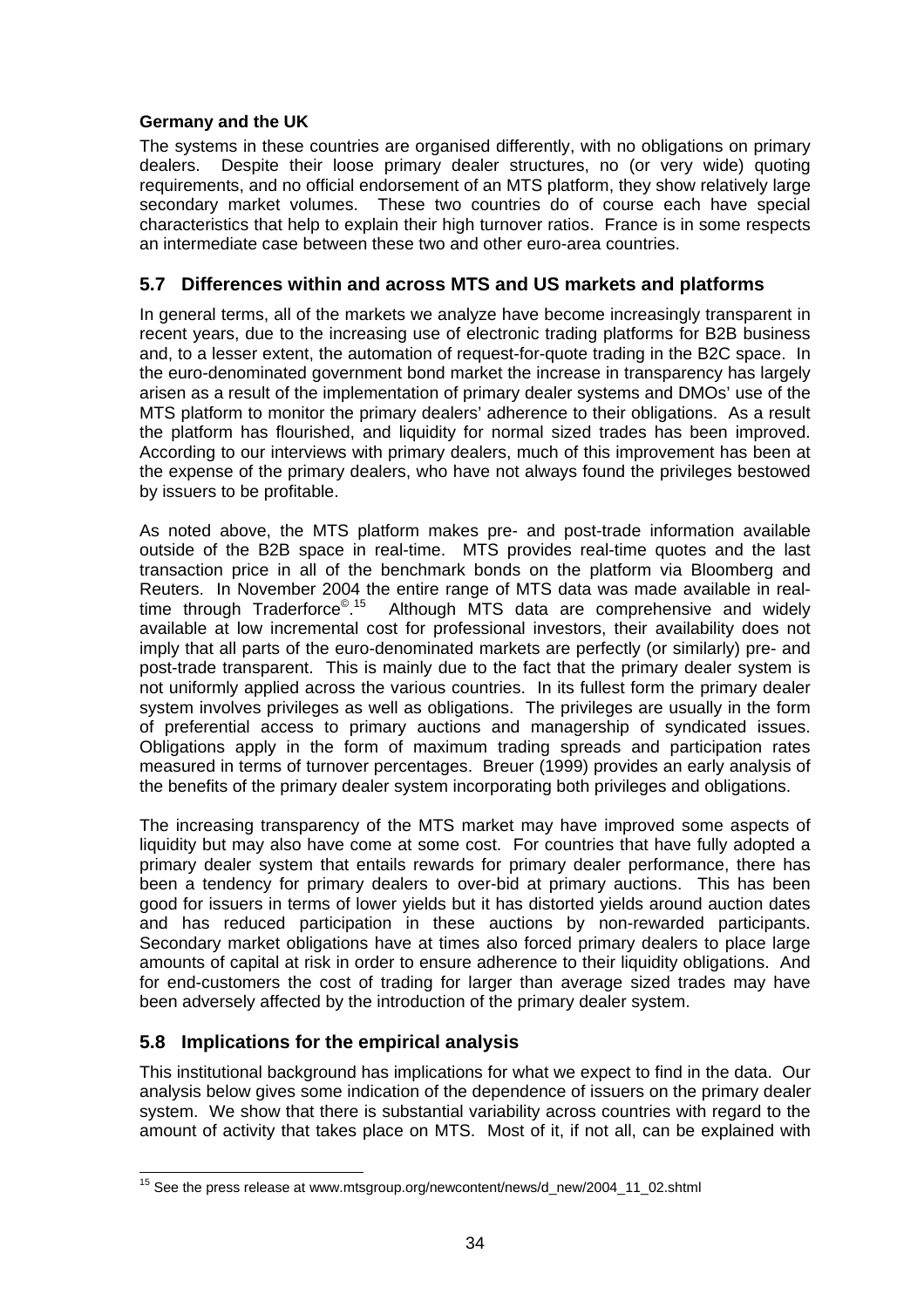reference to the issuance techniques of the various issuers and their reliance on primary dealer obligations that extend to the secondary market. *Where secondary market obligations are not imposed on primary dealers, we find much less activity on the transparent MTS market.*

Without secondary market obligations, our priors tell us that activity would drift to opaque trading venues. This is usually viewed negatively, because it fragments the market place, reduces the liquidity available in any one venue and of course reduces the transparency of the market for those not directly involved. It does have the advantage, however, that it allows for the build-up of trust between trading partners in their regular and repeated dealings. This reduces information asymmetry as well as mitigating the winner's curse problem that is a feature of the coexistence of electronic request-forquote B2C arrangement and a transparent B2B dealer platform with firm quotes.

To be more specific about our priors, we now outline how the countries on MTS differ with respect to their issuance techniques and the secondary market obligations they impose. We regard Italy, Portugal, Austria, Belgium and Finland as extreme in their use of either syndicated issuance and/or the imposition of secondary market obligations on primary dealers. We regard France and Germany as outliers on the other end of the issuance spectrum. Germany is the most extreme, as it never issues by syndication and imposes no obligations on primary dealers. German spot market trading is also more likely to be conducted on the Eurex Bond trading platform where there is the possibility to trade simultaneously the related futures contract on the Eurex Exchange. Spain and Greece are special cases, because they do not impose secondary market obligations that are specific to the MTS platforms. The Dutch market is somewhere between the two ends of the issuance spectrum, since they do not often provide large benefits to primary dealers by way of syndicated issuance and do not impose secondary market obligations. In the Dutch case the lead runner in syndicated issues is often the debt management office itself (this has been referred to as Dutch Direct Auctions).

These facts appear to explain many of our empirical findings for the European case. Additional insights come from an analysis of the US Treasury market. Here issuance is by auction, and while there is a primary dealer system, this does not extend to the imposition of secondary market obligations. In this sense it is much more like the German bond market, although it is far greater in size. Especially interesting in the US Treasury market is how the various alternative trading platforms compare and whether the comparisons can be related to differential transparency.

The US Treasury market has already responded to transparency initiatives. The response has affected only the already very liquid part of that market, the on-the-run<sup>16</sup> segment. The initial response to SEC and Treasury calls for more transparency in the late 1980s and early 1990s led to the GovPX initiative. Up until its steady decline, which began in 2000, this transparency initiative provided consolidated best bid and offer prices and quantity as well as latest transaction quantity, price and type from both OTC and individual inter-dealer broker trading platforms. All but one of the inter-dealer brokers took part at its inception. But more recently the number of contributing brokers declined until ICAP acquired the system in mid-2004 and became the sole contributor.

 $\overline{a}$ 

 $16$  The term 'on-the-run' generally refers to the most recently issued bond in a maturity bracket. The on-therun period is a period within which there is higher than normal trading activity due to the fact that the newly issued bonds are not yet held in inactive portfolios. This term is virtually synonymous with the term 'benchmark' in the context of the US Treasury market. In the context of the MTS platform the term 'benchmark' is a wider concept and it can include the three most recently issued bonds in a maturity bracket for a particular country not all of which are actively on-the-run.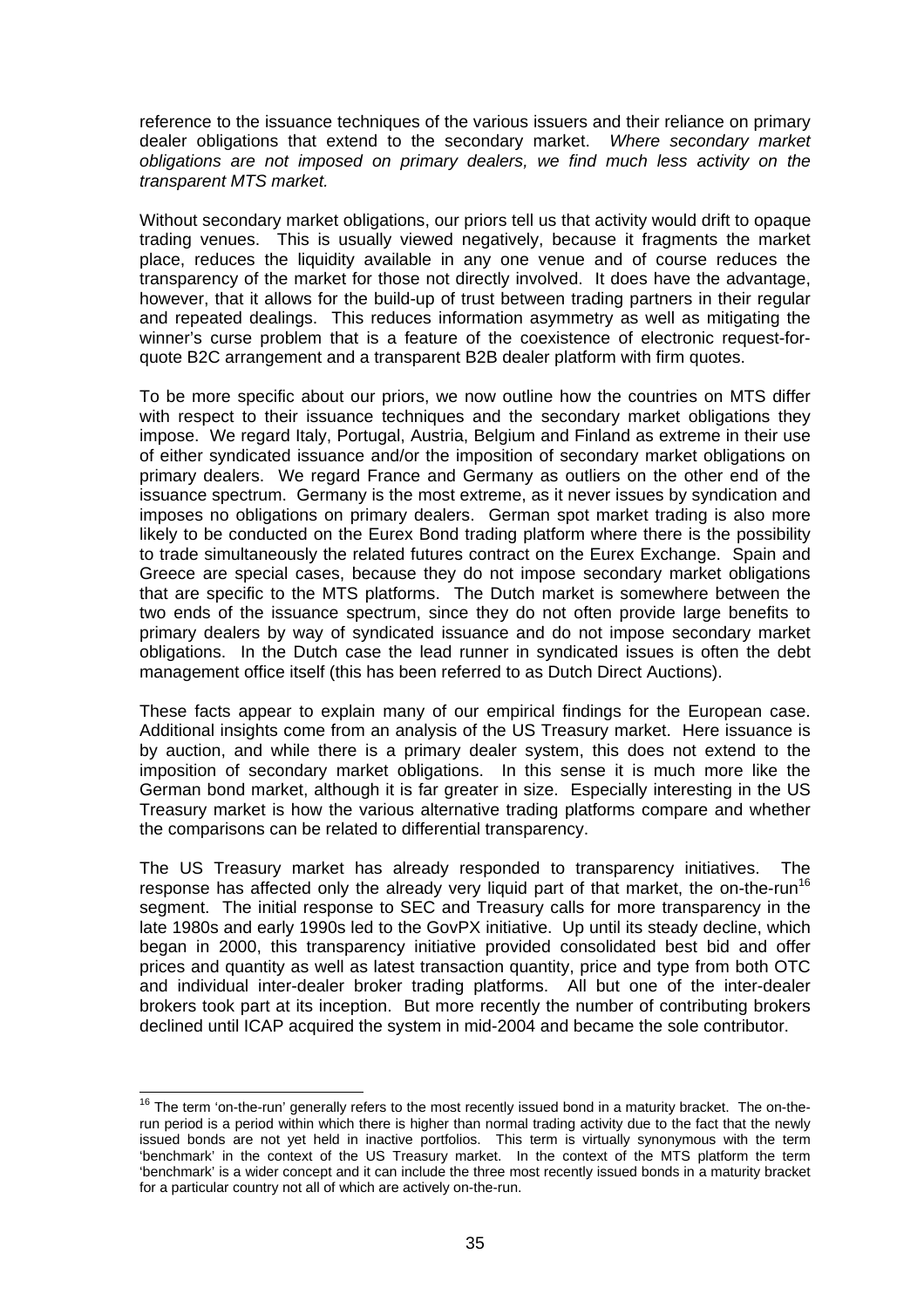Electronic trading was not a feature of the GovPX system, so it became largely redundant as an indicator for the on-the-run market over recent years, as eSpeed and BrokerTec have dominated the on-the-run space. It is difficult to gauge how much the GovPX initiative improved transparency because there is little information available regarding how well disseminated the information was across participants (or how timely was its distribution). We doubt that it ever achieved the level of transparency of either of the more recently developed platforms or MTS. We therefore expect to find transparency-related effects, such as a tendency for larger trades to be conducted on GovPX.

We regard the eSpeed platform as the most transparent of the three US Treasury trading platforms. Its data are much more readily available to market participants and are in a much more user-friendly form than data from the other platforms. In September 2002, Cantor Market Data began to distribute a real-time data product that featured views of limit orders, trading stacks and last traded price for each of the five on-the-run UST Benchmarks. It also revealed whether bids and offers were made up from multiple buyers and sellers, single or multiple substantial orders or multiple small orders. Although this information was initially supplied only to Cantor customers, the coverage was extended in June 2003 to Reuters and in August of the following year to Bloomberg. The quality of presentation of the data has improved over time, and it is now combined with easy-to-interpret visual effects and related information from the futures markets.

As discussed below, eSpeed provides good quality execution for standard sized trades, and this has attracted substantial buy-side participation via program-algorithmic trading. Although this market is very transparent, there is high level of activity. It could therefore be argued that this provides a 'natural-veil' effect that would counteract the liquidity reducing effects of transparency. An alternative view is that sophisticated participants now have the computing power and means to process the larger amounts of high quality information emitted from this busy platform on a real-time basis and that the transparency of the market is fully utilized. We expect that participants respond to the high level of transparency of this market by reducing trade size and increasing its frequency and randomness.

The BrokerTec platform is not as transparent as eSpeed, but it has other qualities that attract activity. Its main advantage lies in providing trading integration with the relevant futures markets. It also allows for some negotiation regarding trade quantity (the 'workups'). This means that larger trades can be done at potentially better prices and quicker than on eSpeed. The orderbook information is not as user friendly or as widely available as the eSpeed book information. We expect that the relative opacity of the BrokerTec platform will affect characteristics of the market such as activity relating to limit-order book changes in the seconds before buyer- or seller-initiated trades. BrokerTec and eSpeed provide markets for the on-the-run segment. The off-the-run segment is still largely OTC and quite opaque by most accounts, and we expect this to be reflected in the analysis of GovPX spreads and other execution quality characteristics.

Given the size of issuance and the concentration of activity, we do not expect to find that the on-the-run US Treasury market suffers from as many of the transparency- related distortions as are evident in the MTS case. Although transparency has been increasing and the ability of market participants to analyze real-time data has increased, we do not expect to find major effects in response to the transparency event that we study. This market is so active and deep that the risk of obtaining bad execution is naturally low. In fact, however, we do find some evidence to suggest that execution quality can be threatened by the interaction between the B2B and the B2C markets. This is where the winner's curse problem is evident, and it applies as much to MTS as it does to the US Treasury market. The winner's curse arises because there are two rounds of trading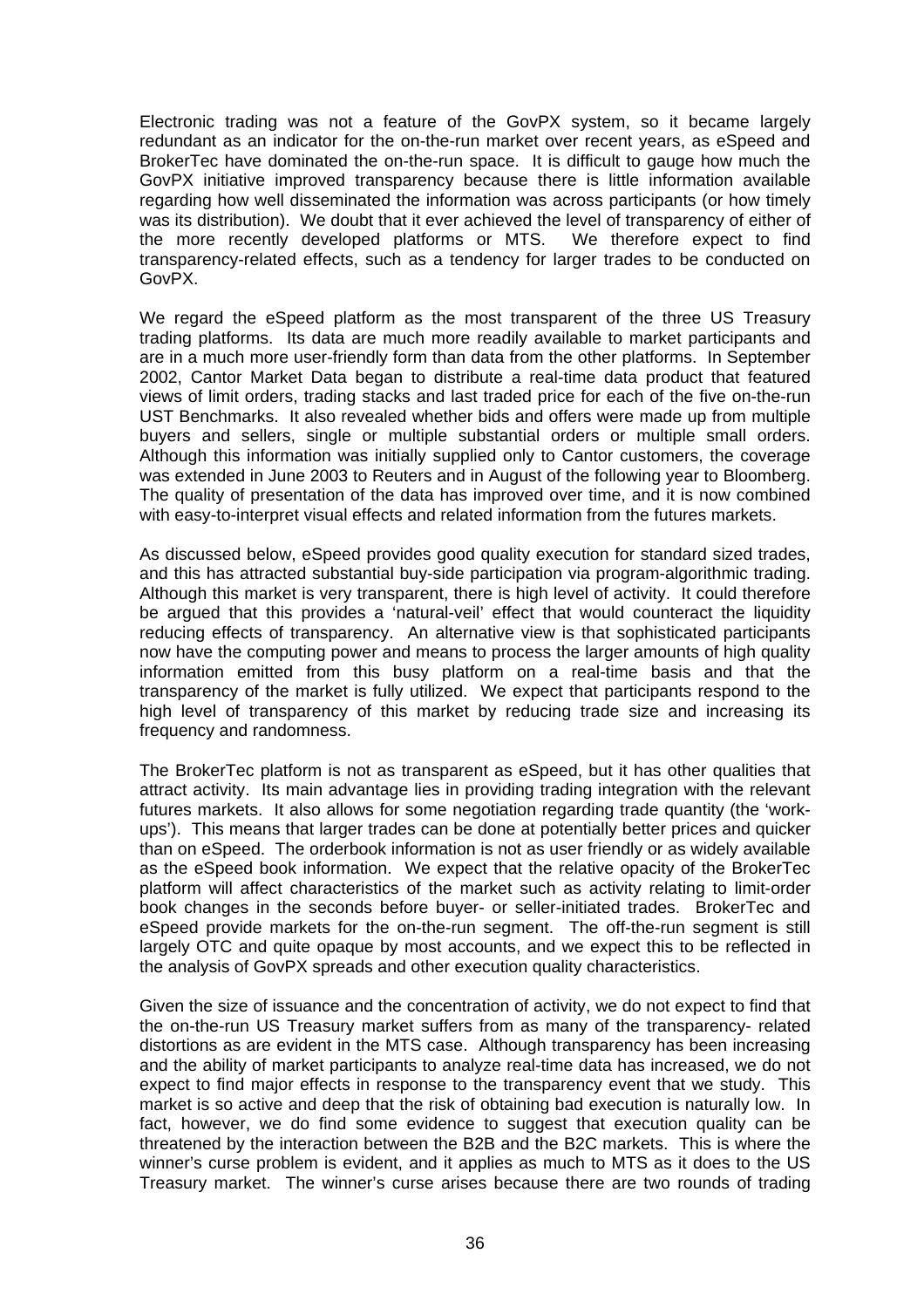involving roughly the same participants. In the first round in the B2C segment of the market, buy-side customers request quotes from a number of dealers and pick the best quote. The second round involves only the dealers in the B2B segment. The dealer who won the first round tries to share the newly acquired inventory position with other dealers and finds it difficult because other dealers who were involved in the first round, have already responded with changes in limit-orders or market orders in an attempt to pre-empt the predictable action of the first round winner.

Since the two US platforms for on-the-run issues differ in terms of their transparency we expect better execution quality for larger trades on the less transparent market (BrokerTec). GovPX should also be capable of providing opacity to larger trades in the on-the-run market. In off-the-run segment, GovPX has the advantage of both liquidity and opacity, and it should therefore provide better execution for larger trades there (the trading on this platform can still be regarded as being of the OTC/hybrid variety). However, since the 'effective opacity' of the US Treasury market could be due to network externalities (or the natural veil effect), we are open to the possibility that execution quality will be damaged by the lack of such externalities arising from the smaller amount of activity taking place in the off-the-run segment.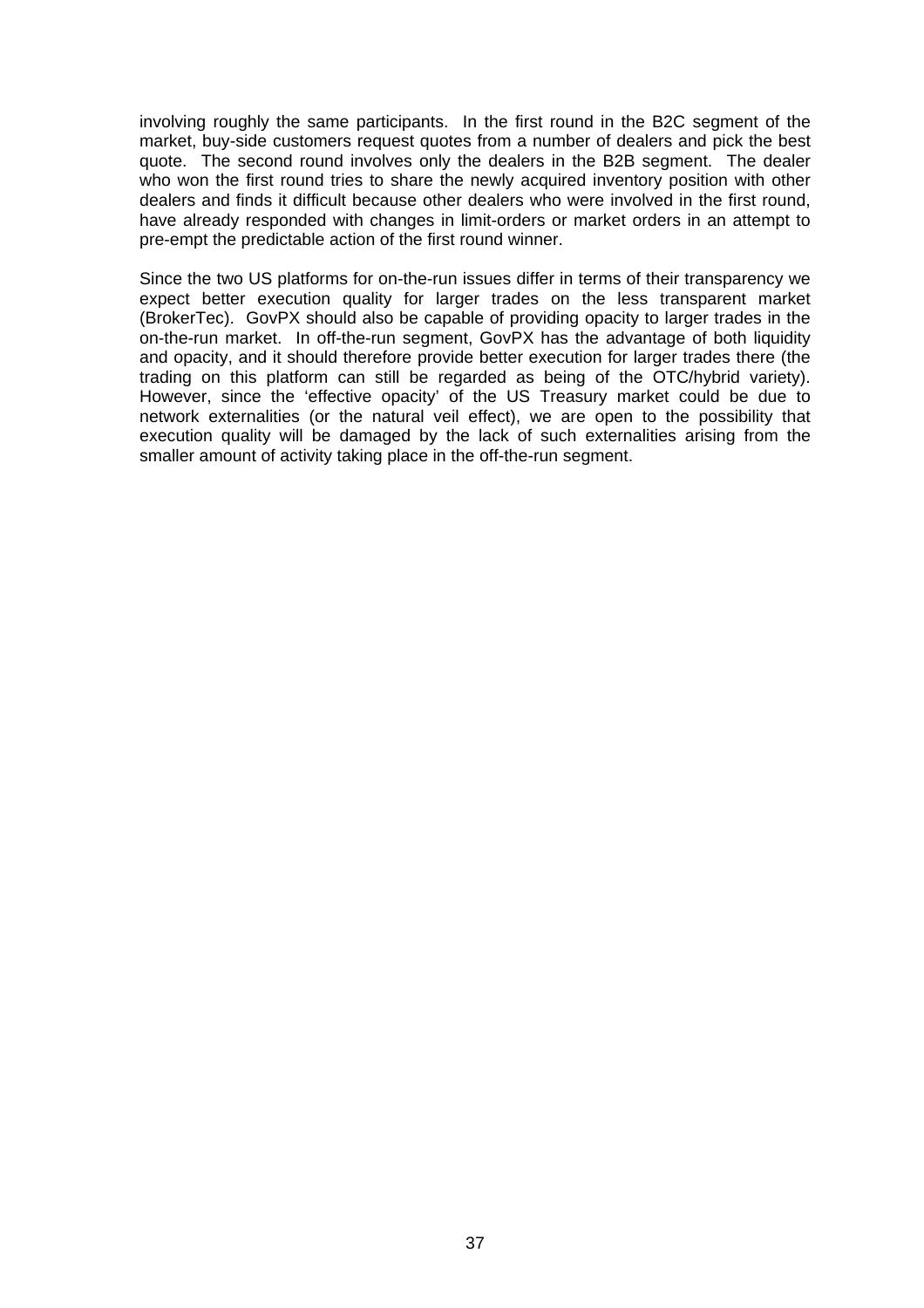# **6. Empirical analysis**

We investigate here the effects of cross-country differences and changes over time in the level of transparency in government bond markets. This empirical work is informed by our theoretical analysis, our assessment of the literature and many interviews with market participants.

Few studies have tried to assess empirically the possible consequences for government bond markets of the level of transparency, the effects of primary dealer obligations and the issuance techniques chosen by government issuers. As we saw in our review of previous work, most theoretical and empirical work on the effects of transparency has been on equity markets and corporate/municipal bond markets. These markets differ in many ways from the government bond market. Gravelle (2000) and Martinez-Rezano (2005) identify some of the most obvious differences. For example, equity markets operate in the context of significant asymmetry in information regarding the actual cash flows arising from operations. This is not true of government bond markets. Another major difference is the fact that bonds have a finite life and are more likely to be held for the long run. The size of government issues also marks them out as different, and the consequent risk positions taken by dealers providing liquidity are usually greater than in equity markets.

There is a significant difference that is not addressed by Gravelle and is particularly relevant to the European government market. It arises due to the relationship between the primary issuers and the primary dealers, who provide most of the liquidity in the secondary market (as well as distribution services in the primary market). Government bond issuers are monopsonistic demanders of liquidity services due to their very large issues and the frequency with which they roll over debt. Government issuers depend on primary dealers to take up large risky positions in primary auctions and require them to maintain a strong presence in a secondary market which is often illiquid. The dealers' obligations are quite diffuse, sometimes across hundreds of bonds with very similar characteristics. Moreover, spreads in the secondary market are sufficiently tight that it is not very profitable, if at all. As we have noted, primary dealers accept these obligations in return for privileges such as access to recently issued stock at preferential prices, lead managership in syndications and even preferential status in the award of privatisation mandates.

Changes in transparency in this market could have profound effects on the risks borne by dealers, and this in turn may adversely affect the complex relationship between government issuers and primary dealers. An insight into the fragility of this relationship is revealed by the delicate process of consultation that was undertaken by the UK Debt Management Office in 2000 in regard to fears of fragmentation in the UK gilt markets (Holland 2000, 2001). Theory also suggests that there can be an excessive degree of transparency: in the game-theoretic framework of Section 4 above, we find that complete transparency of the dealer-customer market makes the issuer unable to provide the required incentives to dealers, who may therefore simply withdraw from the market.

Here we focus on the differences across issuers according to their management of issuance. There is an obvious difficulty in assessing the effects of regulatory initiatives that have not yet been put in place. As an alternative to experimental methods, our empirical analysis relies on statistical comparisons across existing government bond markets where differences in transparency, issuance techniques and other factors are well known. Our analysis covers most of the markets of the MTS inter-dealer space. We also rely on comparisons across maturities by benchmark status, and we compare the European experience with that of the US Treasury market, where recent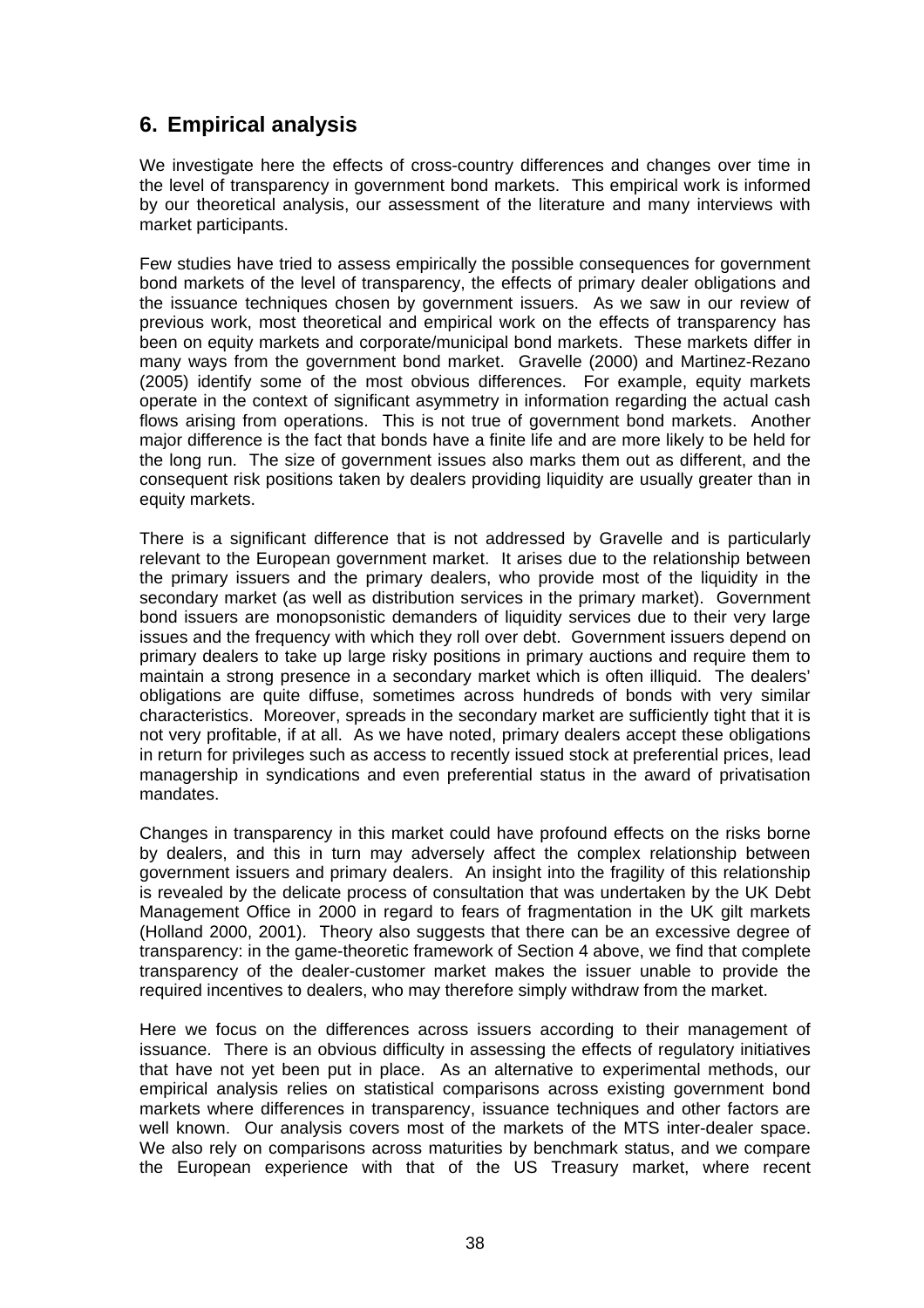developments have led to the co-existence of three major competing trading platforms. To ensure the relevance of our analysis in a constantly changing environment, we have selected high quality data that are of very recent vintage for our cross-market, crosssector and cross-benchmark-status analysis.

We have supplemented our cross-sectional analyses with an analysis of developments over recent years and also with the examination of a 'transparency event' that took place in the US Treasury market in June 2003. This analysis assumes that MiFID, if applied to the bond markets, would bring about substantial homogeneity in the transparency of different trading networks that currently make up the market. We discuss the possible effects of the proposed increase of pre-trade transparency of order books to include the best three prices on either side of the book. We use the experience of the eSpeed transparency change in the US Treasury market to show that even small changes in the distribution of pre-trade information can have noticeable effects. We argue that this change could result in a reduction in pre-trade requests for quotes and therefore affect the information that dealers obtain from the B2C segment of the market. This raises the concern that implementation of MiFID in the government bond markets, while increasing the recycling of information between the B2B and B2C segments, could reduce the equilibrium amount of trading and limit-order provision in the market. In this case liquidity may decline and available best execution also. The alternative outcome is also possible, assuming transparency is not already at its optimal level.

## **6.1 Datasets**

The datasets that we have employed in this study are very large, and in some cases they possess very complex structures. We are fortunate to have access to detailed data for the limit-order book and transactions from the MTS trading platforms covering a number of years (we use selected months from 2003, 2004 and 2005) and almost all sectors of the euro-denominated government bond market. The ICMA Centre at Reading have been instrumental in compiling a very clean reconstruction of the timestamped best three limit-order prices and quantities on an event change basis (except when this exceeds reasonable frequency and storage capacity in which case recording defaults to a second-by-second basis). Regardless of the dataset under consideration, we look only at the state of the orderbook immediately before each recorded transaction. Where we consider the pre-trade changes in the orderbook, these changes are usually in the few seconds before the trade. The transactions part of the MTS data provides time-stamped transactions records including price, quantity and a transaction initiation flag indicating whether the trade was aggressive on the buy or sell side of the market.

The other datasets that we employ are from the US Treasury markets. The data we have obtained from Cantor Market Data contain only records relating to 'on-the-run' Treasuries. These eSpeed data come in two different forms. One form provides timestamped records of transactions and covers an extended period starting in the late 1990s (we focus on the years from 2002 onwards). This also includes quantity traded and the identity of the aggressive side of each trade. We use this to provide an insight into trading costs, size of trade and volume over time.

The second dataset from Cantor Market Data is an event-by-event dataset that contains the best six prices and quantities on each side of the eSpeed limit-orderbook at the times of all/any changes in market information. This is a more detailed dataset and is available only for selected months in the year starting October 2004. We use the first three prices and quantities on each side of the orderbook to compare with MTS and other data. We also use the period of overlap between the two Cantor datasets to check our conclusions based on the analysis of the transactions database alone (i.e., in the periods when the full orderbook data were unavailable).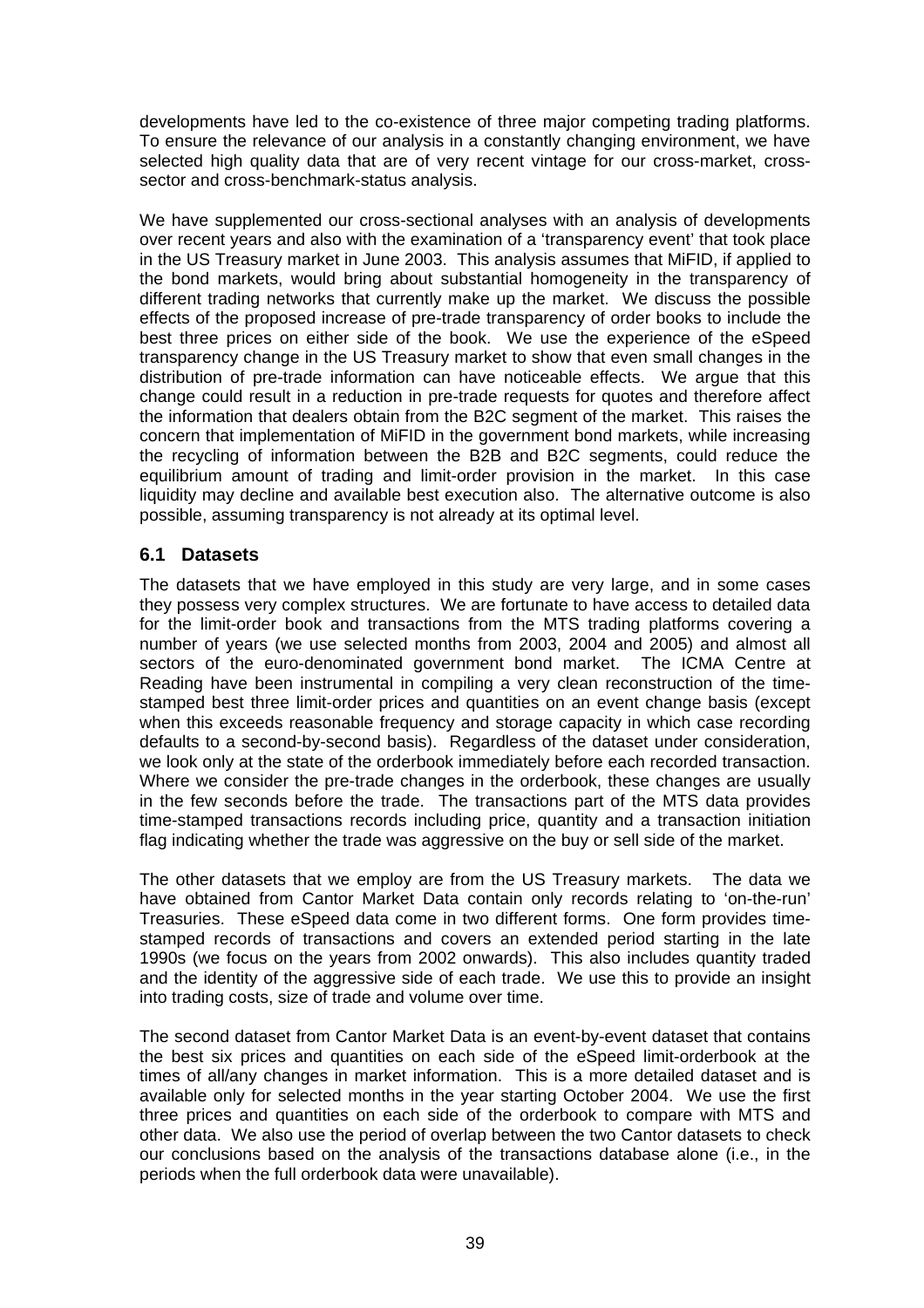The next dataset that we employ from the US Treasury market relates to the BrokerTec electronic platform for on-the-run US Treasuries. Only a small amount of these data was provided to us by the inter-dealer broking firm, ICAP. Specifically, we have event-byevent data from July 2003 and July 2004. We have used these data to reconstruct the state of the limit-order book immediately prior to about 60% of all trades that occurred on the platform in these two months. Once again we focus on the best three prices and quantities on each side of the limit-order book at each of the transaction times. We have been able to assess the overall incidence of trading and statistics on trade size, etc., based on all of the recorded transactions.

We also acquired data from the GovPX trading information database that covers a significant proportion of inter-dealer trading activity in the 'off-the-run' category of the US Treasury market. As mentioned earlier, this dataset was developed in response to calls for increased transparency in the Treasury market in the early 1990s and has been in existence since mid-1992. A detailed description of this dataset as it was in the late 1990s and the first part of the year 2000 is provided by Fleming (2003). Until recently the GovPX dataset consolidated data from all of the main inter-dealer brokers except Cantor. Since mid-2004 it contains only information on ICAP quotes and trades, and this does not include ICAP's BrokerTec business.

As described by Fleming (2003), this dataset is not entirely reliable. The main problem is that it does not isolate different kinds of market events from each other in a clear enough manner (transactions, work-ups, changes to quotes, indicative prices and quantities and other events, some not shown on the database, all cause up-dating of the dataset, and this gives rise to an identification problem). Despite the presence of repetitions of records, we are confident that the measures we extract from the database are meaningful. Most important from our point of view is that this dataset reveals interesting information about the off-the-run and opaque parts of the US Treasury market. We employ this dataset only to obtain information about trading costs, transaction size and liquidity at the best bid and ask quotes (it does not give information about the limit-order book away from best prices). For these measures, the problem of the repetition of records is not serious, so long as such repetitions are evenly distributed. When we compare these measures with those of the other US Treasury markets they appear entirely plausible.

## **6.2 Empirical results**

In our empirical analysis we have opted to concentrate on simple (mainly nonparametric) descriptive statistics. As often as possible we present summary statistics in the form of Median, 1<sup>st</sup> and 3<sup>rd</sup> Quartiles. This ensures that our statistics are free from undue influence from extreme outliers and from the effects of obvious non-symmetry in the distributions of measures such as bid-ask spreads and the frequency or amounts of trade. We also use an analysis of the proportions of the joint occurrences of outlying observations/characteristics. This turns out to be particularly revealing in the analysis of 'best-execution'. It is also useful in shedding light on the prevalence of a 'winner's curse' problem in the B2B market, which we suggest may be worsening due to the increasing automation and transparency of B2C request-for-quote platforms. Similar results occur repeatedly across the different market characteristics, across the different ways we examine the issues, across the different countries, different market segments and different time periods that we analyse. We believe that the pattern of results carries more weight than any of the most significant individual results. We find a reassuring correspondence in our results with our priors and on what we have learnt from extensive interviews with market participants.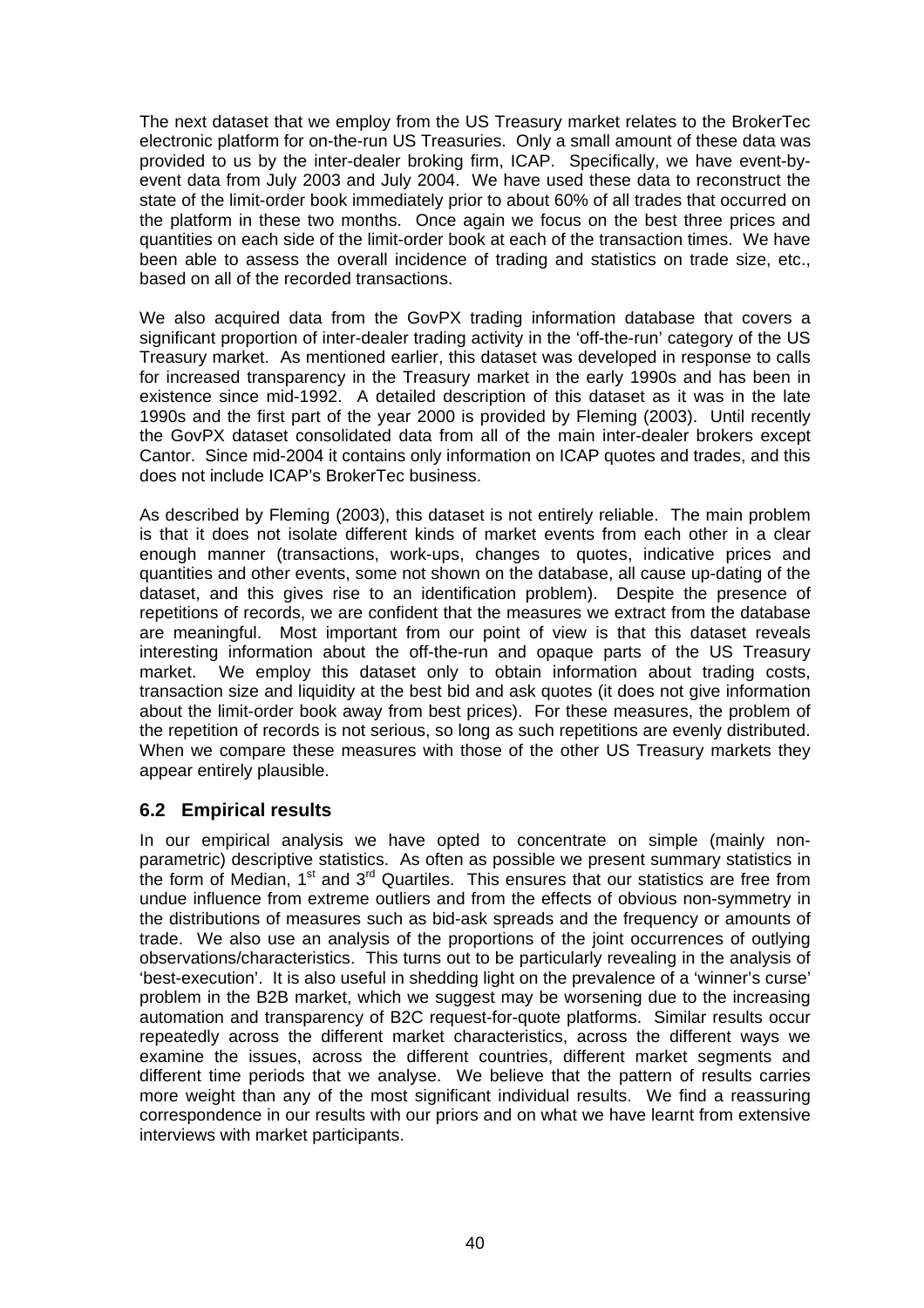Our empirical evidence is presented and discussed below within five main categories. These are (1) an analysis of turnover relative to amounts issued, (2) an analysis of liquidity provision, (3) an analysis of execution quality, (4) an analysis of winner's curse, and (5) an analysis of the transparency event on the eSpeed platform. The tables/figures associated with these categories are numbered from 1 to 5. In our discussions we provide an explanation of the empirical techniques used and an explanation of what they are designed to reveal. We also interpret the results and provide our conclusions.

### **Turnover on MTS relative to outstanding issues**

The amounts outstanding of specific benchmark bonds by country together with the associated volume traded on MTS are presented in Tables A1.2 to A1.12. The amounts outstanding are taken from the MTS Handbook.<sup>17</sup> Quite apart from the relative share of activity that takes place on electronic venues, transparency is likely to be a much more important factor when the overall size of the outstanding stock in active portfolios is small. In this respect Table A1.1 and the tables that follow also reveal that there is a very significant difference between the largest three issuers and all of the others in the euro-denominated government market. It is also the case that the largest of the eurodenominated government markets is much smaller than the US Treasury market in terms of both outstanding issues and turnover. We estimate that the monthly turnover of the 10-year US Treasury is about 18 times as great as the turnover in Italian benchmark bonds at the same maturity. In terms of trading frequency the difference is even greater, since US Treasury transaction sizes are on average much smaller (regardless of venue) than those on the MTS platform. In this respect we conclude that activity and the inventory positions of dealers are much easier to track in the European government market. We expect that the thinner 'natural veil' provided by the less crowded and less complex market place increases the sensitivity to transparency in the European context.

Monthly volume traded on MTS for specific issues was derived from a summing up of all the relevant transactions recorded on the MTS database for the same month as the outstanding amounts were recorded. There is a wide variation in the percentage turnover on MTS, with the largest percentages occurring for Italy, Portugal, Belgium and Finland. The MTS turnover percentage is low for France and Germany, and the other countries are in the middle range. Greece is a special case since it has its own dedicated platform, HDAT, on which much of the remaining turnover occurs. Spanish volume is also divided between the MTS and Senaf platforms. Italy's percentage is high. This is not surprising given that the MTS system originated from the efforts of the Italian Treasury to increase the liquidity of the Italian market. It is still the case that secondary market obligations of primary dealers in the Italian bond market are specific to the MTS platform and exceed most of those imposed elsewhere in Europe. The effects of the primary dealer obligations combine with the network externalities that stem from the large overall issuance of Italian government bonds to produce what is measurably the most liquid of the European government bond markets. We note from Table A1.13 that volume traded on MTS varies somewhat from month to month. For the benchmark Italian market the overall volume traded can vary to about 25% above its monthly average. The non-benchmark variability in volume traded is even greater with a maximal value of more than 40% above the annual monthly average. Even with this maximal amount of activity it is still a relatively small market when compared to the US Treasury market, and it is unlikely that this amount of activity provides a natural-veil effect to any great extent even occasionally.

  $17$  MTS Group (2005), The European Government Bond Market: A Single Market with Unique Segments, Edition II.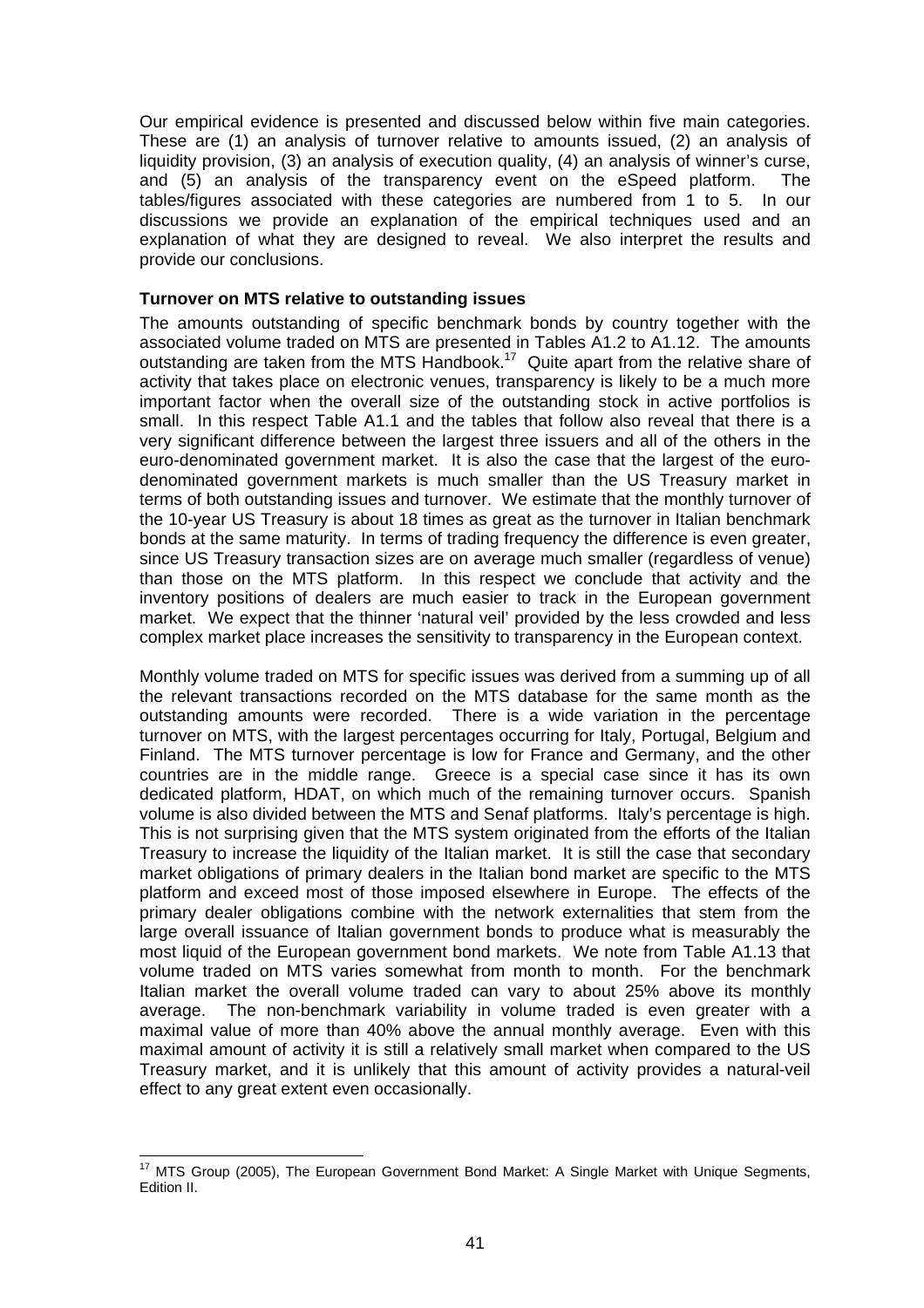Given its significant presence on the MTS system, we regard the Italian market as a close substitute for a natural experiment capable of revealing the effects of the MiFID proposals if OTC trading were forced onto transparent settings. Since Italian activity is generally concentrated on the MTS platform, it provides a special case from which to view this possibility. A post-MiFID environment would offer widely the high levels of preand post-trade transparency currently available in the Italian MTS.<sup>18</sup> Consolidation might improve liquidity by way of a network externality. To assess whether this is a likely outcome from MiFID transparency requirements, we consider comparisons of the Italian turnover with that of the French and Portuguese.

The outstanding amounts issued of individual Italian BTPs are roughly equal to the outstanding amounts issued of individual French BTANs and OATs. We estimate that MTS Trading volume in BTANs and OATs is roughly half the total trading volume associated with these issues. But even doubling the MTS trading volumes for any of the French issues given in Table A1.5 would still leave them much lower than trading volumes shown for Italian issues of similar size. This is tentative evidence implying that the 'natural-veil' effect raises liquidity in the Italian market more than proportionately. It should be stressed, however, that most of the MTS markets (excluding Germany, France and Spain) have individual issue sizes that are roughly half those of individual Italian issues, so they may never acquire significant network externalities.

The Portuguese case is also interesting from this perspective. The secondary market obligations in Portugal are not very different from those in Italy, but Portuguese issues are much smaller than the Italian. Despite the small issue size the Portuguese turnover percentage is often much higher than the Italian (Table A1.11. shows this is true in two cases at the short maturity). It would be difficult to make a network externality argument that could explain this, and this therefore casts doubt on the conclusion in favour of the network externality drawn from the comparison between the French and Italian turnovers.

The broad message that one can take from even a cursory view of the turnover percentages presented in Tables A1.1 to A1.12 is that these can be explained by the differential reliance on the imposition of secondary market obligations by certain issuers. *Countries that rely more on syndicate issuance and the placing of secondary market obligations on primary dealers have higher turnover percentages on MTS.* 

The variation in MTS turnover percentages cannot be explained by variation in the overall turnover percentages. We focus on just one example where the data are readily available and can be verified immediately. This is the case of France where the daily average turnover reported to AFT in the five most liquid OATs and the four most liquid BTANs was roughly 20 billion euro each (or 40 billion daily on average for liquid BTANs and OATs taken together).<sup>19</sup> Table A1.5 shows the MTS trading volume for the month of June 2004 for the three most liquid OATs and the two most liquid BTANs. Assuming 20 trading days in the month, this implies an average daily turnover on MTS of about 4 billion euro. Although this is only a subset of the bonds for which total turnover is reported to AFT, it is still a very small fraction of that turnover. From this we tentatively assert that MTS turnover is likely to be less than half the total turnover in French governments. This leaves substantial opacity in the market and reduces the representativeness of the MTS prices and quotes relative to those available more

 $\overline{a}$ 

<sup>18</sup> The Portuguese market is similar to the Italian in terms of the considerable obligations placed on the Primary Dealer to provide liquidity at both primary and secondary level, but it is much smaller in terms of issuance. In our empirical analysis, we use the characteristics of this market to gain additional insights.<br><sup>19</sup> See the monthly bulletin of the Agence France Trésor at www.aft.gouv.fr/IMG/pdf/169en.pdf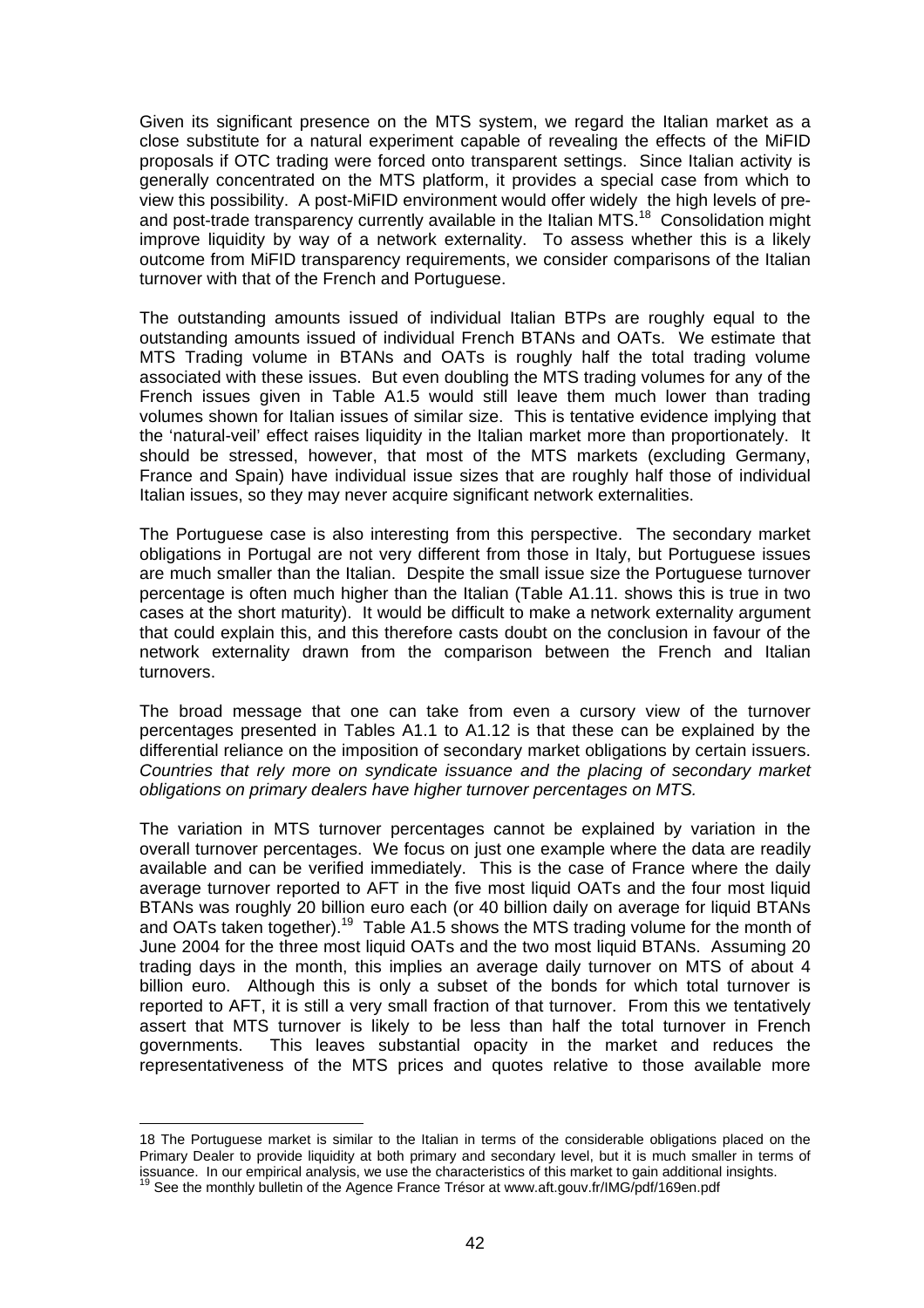generally in the market place. It also reduces available liquidity on MTS, as we suggest below.

Our theoretical model leads us to expect differences in market characteristics across euro-denominated government markets in relation to the extent to which smaller issuers rely on syndications of their issues and the degree to which they depend on primary dealers for provision of secondary market liquidity. While the Italian market has high turnover on MTS, other interesting cases in terms of MTS turnover are the Portuguese, Belgian and Finnish markets. Their main common feature is their high dependence on syndicated issuance (Portugal 40%, Belgium 40% and Finland no less than 90%).<sup>20</sup> With relatively small issue sizes, these markets manage to attract a large proportion of total trading activity to the transparent MTS market, but much of this is related to the obligations placed upon primary dealers who are keen to participate in primary issuance. In the Portuguese case primary dealers must also be involved in at least 2% of the secondary market turnover in specific benchmark issues. Similarly, Finnish and Belgian issuers rely on a primary dealer system to ensure secondary market liquidity. Participation in the secondary market is a factor used in selection of lead distributors.

In the case of Germany, there is no reliance on a primary dealer system and also no syndicated issues. As expected, this affects the willingness of dealers to participate in the transparent secondary market. This is reflected in the relatively small proportion of trade in German issues occurring on the MTS trading platform (Table A1.6). But much of the trading in German benchmarks takes place on the Eurex Bond trading platform which is just as transparent as the MTS. The average monthly volume in all German Government bonds on Eurex Bonds for 2004 is 8,048 million euro.<sup>21</sup> The same average volume traded in the MTS case is presented in Table A1.13 Panel A. This shows a monthly average volume on the MTS for German Benchmarks as 11,506 million euro. Even if these two volumes are combined we estimate that they still only represent about 6% of the value of German benchmarks outstanding. Thus it is likely that a significant proportion of trading in German government bonds remains OTC. This is tentative evidence that Germany relies on an opaque secondary market to ensure that primary dealers are prepared to provide liquidity at auctions.

It is plausible that MiFID transparency proposals if implemented would drive German issuance policy towards the type of approach taken by many of the smaller issuers. The same conclusion can be drawn for France, where there is very little syndication and where primary dealers are not required to participate in the secondary market. Here again, activity on MTS is very low (see Table A1.5). For markets in which syndication and secondary market obligation are prevalent, it appears that more transparency can be obtained only by distorting other market characteristics. The obligations placed on primary dealers act as a disciplining device that effectively substitutes for the benefits that primary dealers would normally obtain under less transparent settings (or in markets where sufficient activity provides 'natural-veil' type network externalities).

The analysis of the share of turnover on MTS makes it clear that it relates directly to secondary market obligations or to the reliance of the relevant issuer on the syndication approach to issuance. When these factors are absent, as in the German case, MTS is not the chosen venue for activity, and the issuer has not opted to encourage a move of activity to the transparent venue. The benefits that accrue to the German issuer from allowing its bonds to be traded in a more opaque setting are obtained by way of a less

 $20$ 20 Source, Presentation by Lars Boman, Nov 2003, Swedish National Debt Office; www.oecd.org/dataoecd/59/4/29172097.pdf This presentation also highlights some of the disadvantages of the syndicated issuance approach.

The volume information from the Eurex Bond market can be found at; www.eurexbonds.com/public/download/marketdata\_20060403\_1\_en.pdf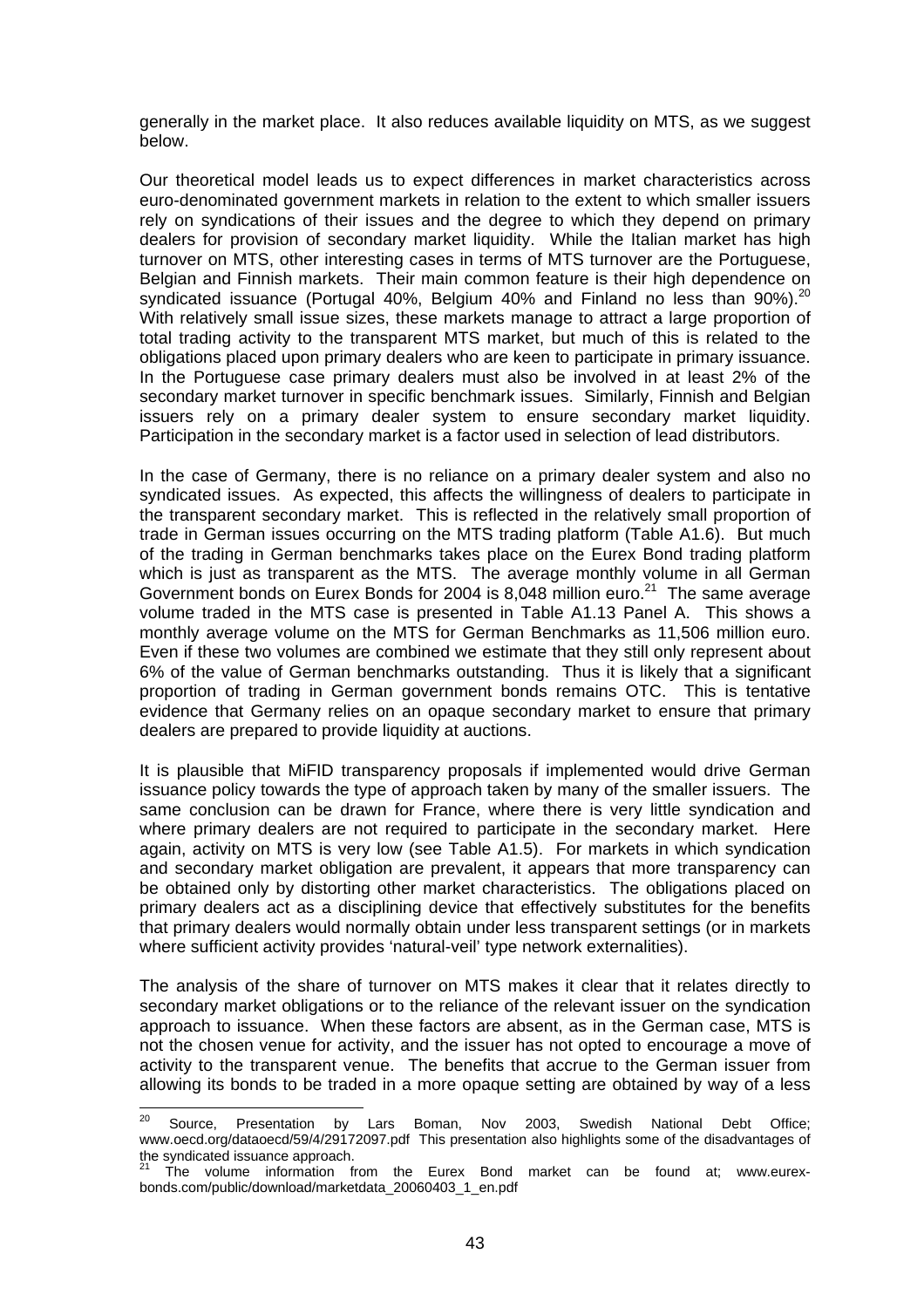distorted primary auction system. This in turn probably helps the German market to maintain a privileged position as a European benchmark. Although opacity may be associated with less liquidity and a liquidity premium, this does not appear to have affected German governments greatly. Much the same conclusions apply to the French case. These conclusions are broadly supported by the analysis of other market-quality related analysis, to which we now turn.

## **An analysis of liquidity**

Tables A2.1 to A2.4 provide results from the analysis of five liquidity-related variables for the MTS and US trading platforms by maturity and benchmark status. The variables calculated are the effective spread, the steepness of the orderbook, the trade size, the liquidity available at the best bid and ask quotes and the liquidity available in the best three quotes. Details of exactly how these measures are derived are provided in the notes accompanying the tables. In each case the median is provided along with the 1<sup>st</sup> and  $3<sup>rd</sup>$  quartiles. Another liquidity measure that is not calculated here is the speed with which limit order quantities are replenished. In the case of the MTS platform this is usually instantaneous because of the use of hidden 'block-quantities' that feed automatically into the visible 'drip-quantity' as soon as existing limit order is hit or taken. A slow speed of replenishment would be expected to show up in various ways in the other liquidity measures that we present, however, so we do not specifically consider this attribute separately.

The effective spreads rise with term to maturity. Effective spreads are not necessarily higher for the non-benchmark issues at each maturity, as one might expect. This can be explained by the fact that off-the-run issues will have moved closer to their redemption date and will therefore have shorter terms to maturity, than those that have been recently issued. This is particularly relevant at the short maturity where the off-the-runs are quite close to redemption. For this reason, comparisons between benchmarks and their non-benchmark counterparts are not always valid. It is also advisable not to read too much into small differences in effective spreads even within benchmark categories as this could be explained by differences in term to maturity. Notwithstanding these reservations, there are some quite large differences that are unlikely to be explained by maturity differences.

Consider the results for the short maturity benchmarks presented in Table A2.1. Panel A. It is interesting that all of the MTS country-related effective spreads are zero at the first quartile. For the Italian and Spanish markets there is a zero effective cost of trading for up to 50% of all trades at this maturity. The Netherlands, France and Germany all have slightly higher median effective spreads than other countries. This is broadly supportive of the view that these countries have less reliance on the MTS system and that best execution is regularly found on alternative trading venues. This view is further supported by the relatively small effective spread and plentiful liquidity found for the Finnish market in which issue size is seldom much greater than the minimum required. This can therefore be explained by the high dependence of Finland on the syndicated issuance approach and how this affects primary dealer participation on the transparent MTS. Recall that roughly 90% of issuance is through syndication in the Finnish case, and primary dealers who are eager to get a large proportion of this business are likely to be active participants of the secondary market so that they can obtain favourable treatment at primary issuance.

There is little doubt that median effective spreads in the US Treasury market are significantly below those available on MTS. This can probably be explained by the relatively small size of issuance, the fragmented nature of the euro-denominated markets, and the fact that there are fewer primary dealers providing liquidity across a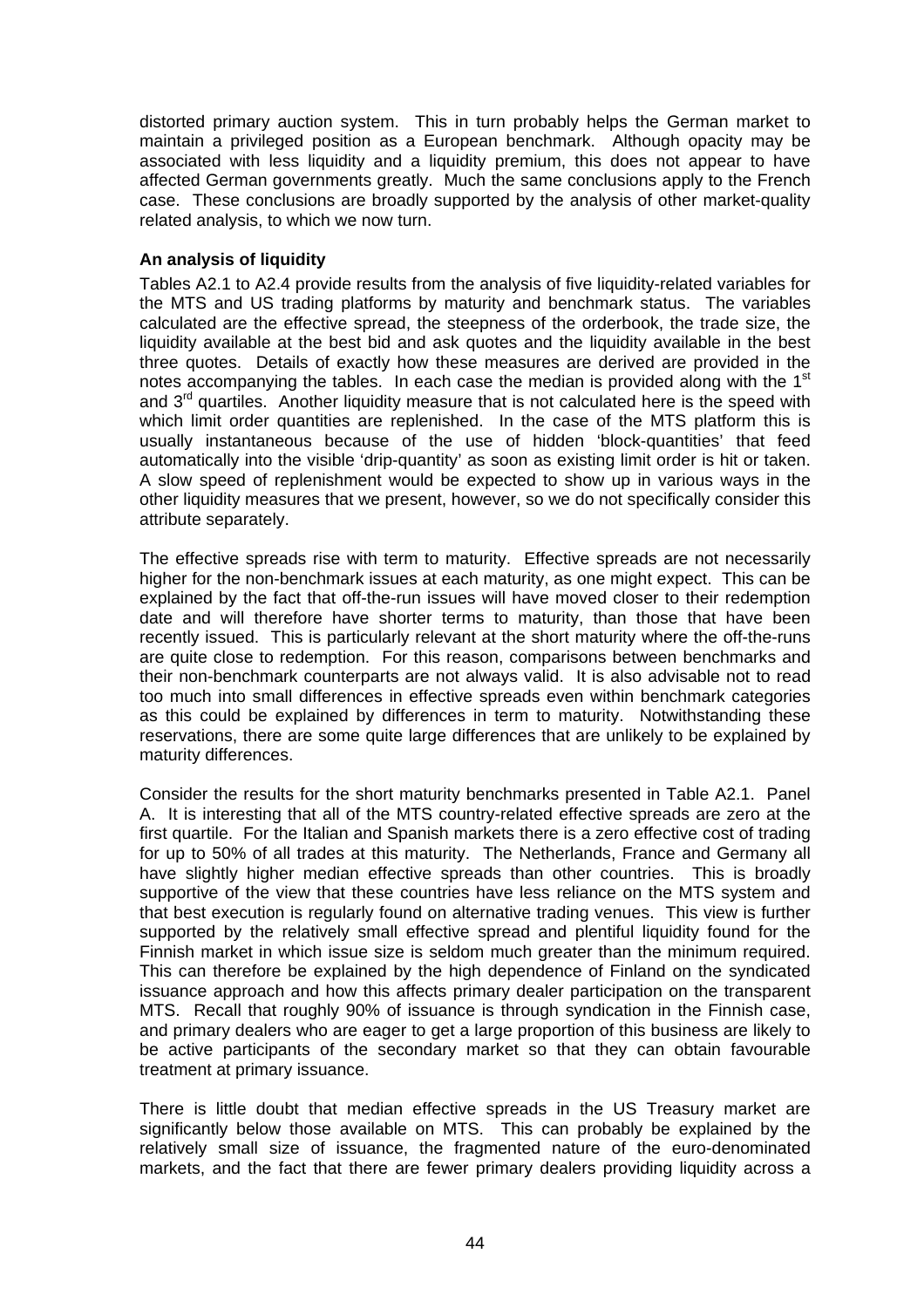larger number of issues in these fragmented markets. In addition, the ability to hedge inventory positions is easier in the US Treasury market due to the high correlation between the cash and futures products. In the European context, smaller issuers frequently experience variability in their yields relating to risk assessments, and this causes them to be less correlated with the related futures market product. Most smallcountry government bond inventory positions are hedged using the German futures contract or a very liquid Italian bond, and these are not perfect hedges. Under all these circumstances, it would be surprising if European government effective spreads were as low as those in the US Treasury market.

There are interesting differences between the three US platforms. The most transparent and most liquid platform (eSpeed) has low effective spreads at the median and 1<sup>st</sup> quartile but not at the  $3<sup>rd</sup>$  quartile. This is consistent with the view that a transparent setting will not provide small effective spreads for larger than usual trade size. By contrast, the BrokerTec platform provides a very stable effective spread which is roughly three quarters of a basis point for at least 75% of trades. Surprisingly, the GovPX effective spread is only marginally different from that which is available on the other two platforms (despite its minor share of the on-the-run market).

At the short maturity the comparison of orderbook steepness in conjunction with the liquidity variables reveals some interesting facts. The Netherlands appears to have a book with lower than average median steepness but also less overall available liquidity. Steepness on the MTS compares very well with that on the very liquid eSpeed system in the US. But this should be viewed in the knowledge that the available liquidity in the slightly steeper eSpeed orderbook is usually more than twice as great as that on any individual MTS market. BrokerTec also provides a market in which the orderbook is less steep than on eSpeed but it also has about one-fifth the available liquidity. Smaller trades (5 million euro/US dollar) are more likely on the Italian market as well as on all of the US Treasury platforms. This is consistent with the increased splitting-up of large orders in more transparent and consolidated markets and also the use of algorithmic automated trade execution in the case of the US Treasury market. GovPX and eSpeed both have larger than average  $3<sup>rd</sup>$  quartile trade size, but we note that the  $3<sup>rd</sup>$  quartile effective spread is much greater on eSpeed than on GovPX or BrokerTec. It must be the case that eSpeed is sometimes the choice of venue for large trades when the impact of such trades is visible (i.e., the trader knows in advance how far up the orderbook the trade will go; this is likely to be when there is more visible depth and when there is uncertainty as to what price impact will occur on other venues). In the case of GovPX, the incidence of large trade size at the  $3<sup>rd</sup>$  quartile can be explained by the frequency with which traders negotiate 'work-ups' and the fact that these work-ups are afforded a significant degree of opacity. It may be the case that this is occurring when visible depth is lower than average on eSpeed, but this is something we have not explored.

Liquidity at the best quotes and the liquidity available in the best three quotes provide a broadly similar picture of the cross-country MTS landscape. Specifically, German, French and Dutch liquidity provision is lower than elsewhere and, at least in the cases of France and Germany, this reflects the lack of primary dealer obligations relating to secondary market participation on MTS. Liquidity on US Treasury markets is characterised by a significantly deeper situation on the eSpeed platform than on BrokerTec.

Panel B of Table A2.1 contains similar measures for the non-benchmark segment of the short maturity market. These measures provide a picture similar to that just discussed for the benchmark segment. The most significant points of interest include (i) a relatively small trade size in the market for Italian issues (only 2.5 million euro for the entire interquartile range), (ii) the Spanish MTS market has a large effective spread that might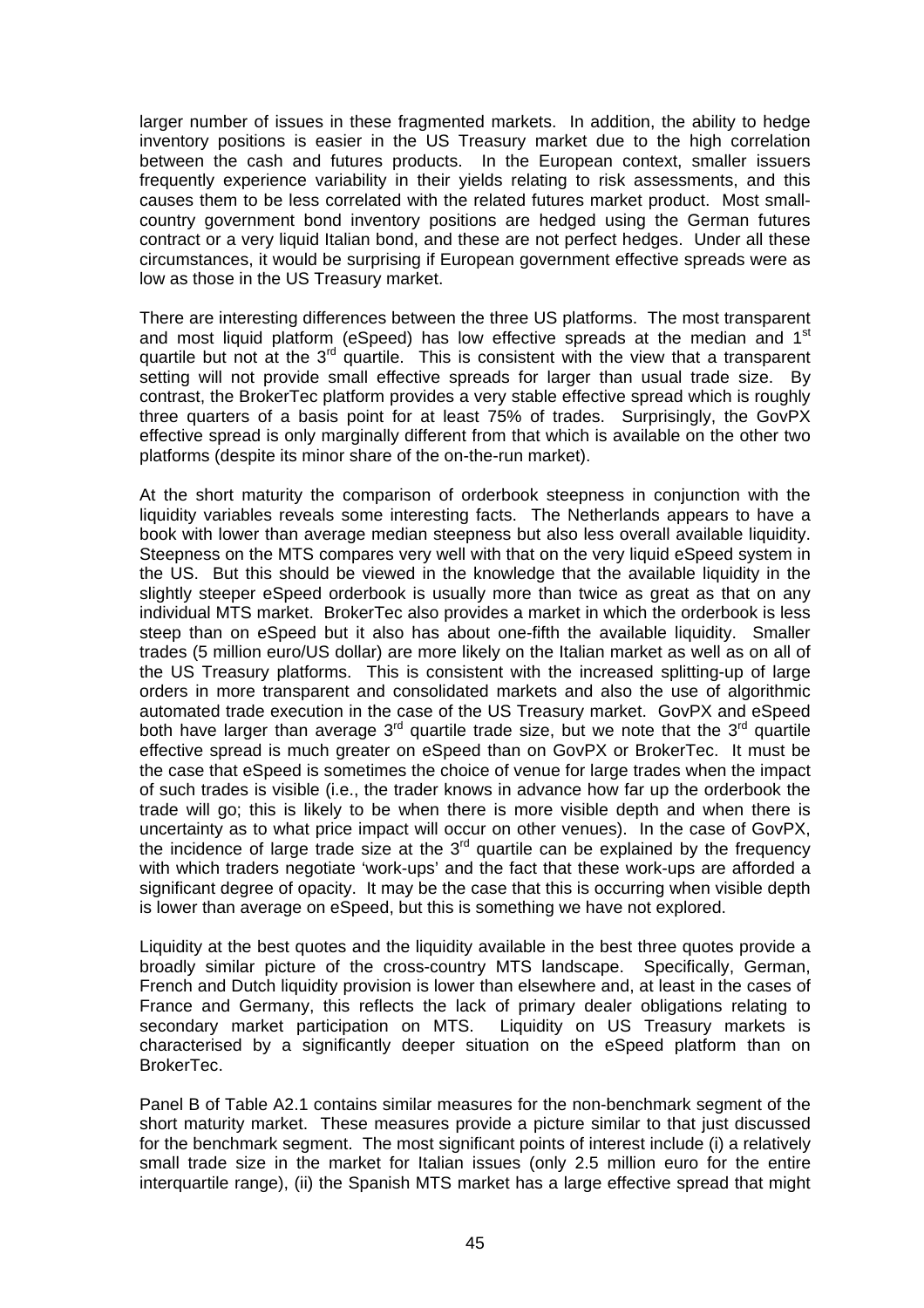indicate that the Senaf is where best execution occurs, and (iii) the GovPX effective spread is significantly smaller than the equivalent spread in the benchmark segment of the same market. The smaller GovPX spread in the non-benchmark segment of the US Treasury market is unlikely to be due to term-to-maturity differences. It is also clear from the liquidity characteristics that the non-benchmark Treasury market is less liquid than the benchmark segment, so this is also not an explanation for the effective spread difference. The only plausible explanation is the relatively opaque nature of the GovPX market.

The results just discussed for the short maturity are largely repeated for the other maturities. It is nevertheless worth mentioning the main findings from these maturities. The medium maturity benchmark case is given in Table A2.2, Panel A. We note that the effective spreads do not vary much across the MTS markets. The effective spreads available in the US Treasury market at this maturity are much lower than in the MTS market. The German and Dutch total liquidity provision is lower than elsewhere. The Finnish market once again has a surprisingly low effective spread and unusually good liquidity for a small issuer (we find later that this is not the case for larger trades). In the medium non-benchmark case shown in Table A2.2 Panel B, the effective spread and steepness of the order book are relatively high for Germany and France, and total liquidity is relatively low. Trade size is relatively small for Italy and for the US markets.

The long maturity results in Table A2.3 give rise to a similar set of conclusions, but in this case the US-European comparison is of particular interest. For the long benchmarks in Panel A we observe a large median French effective spread, and total liquidity is reliably smaller for both the French and German cases when compared with other European countries. The Finnish and Italian markets have low effective spreads, and liquidity is unusually large for the Finnish case given its issuance size. It is plausible that the Finnish evidence is related to how far primary dealers go in competing to obtain syndication business. For Finland there is a large amount of this type of issuance so the pot is bigger, and this is likely to result in more aggressive competition among primary dealers in their secondary market liquidity provision. We find later that despite the liquidity (measured as quantity available on the order book), the Finnish market has a steep orderbook around large trades so that the price for accessing this liquidity is sometimes high.

On the US Treasury market BrokerTec provides better effective spreads than the other two platforms and smaller median and  $3<sup>rd</sup>$  quartile effective spreads than available on MTS. The eSpeed platform is surprisingly poor at this maturity and is generally not as high quality as the various MTS markets. The MTS platform also looks good in terms of orderbook steepness. The MTS country-specific orderbooks are flatter than both the eSpeed and BrokerTec orderbooks. Total liquidity provision is also better on MTS, but trade size might explain the need for this. Trade size is much smaller in the US Treasury market, which is likely to be related either to algorithmic trading or to the practice of breaking up large trades so as to hide positions in an excessively transparent market. The long maturity non-benchmark results are not comprehensive enough in their country coverage to permit definitive conclusions. It is worth mentioning, however, that Italian and US trade size are again smaller than elsewhere, which is what would be expected in transparent markets.

The results for the very long maturity benchmarks in Panel A of Table 2.4 once again show that German and Dutch effective spreads are high. In this maturity bracket there is not as much support for earlier findings, but this is probably due to the overall illiquidity of this segment. Total liquidity provision is much smaller for all countries at this maturity. Trade size is generally smaller for the MTS platforms than at other maturities, but it is relatively high in terms of the liquidity available at best quotes. While the US Treasury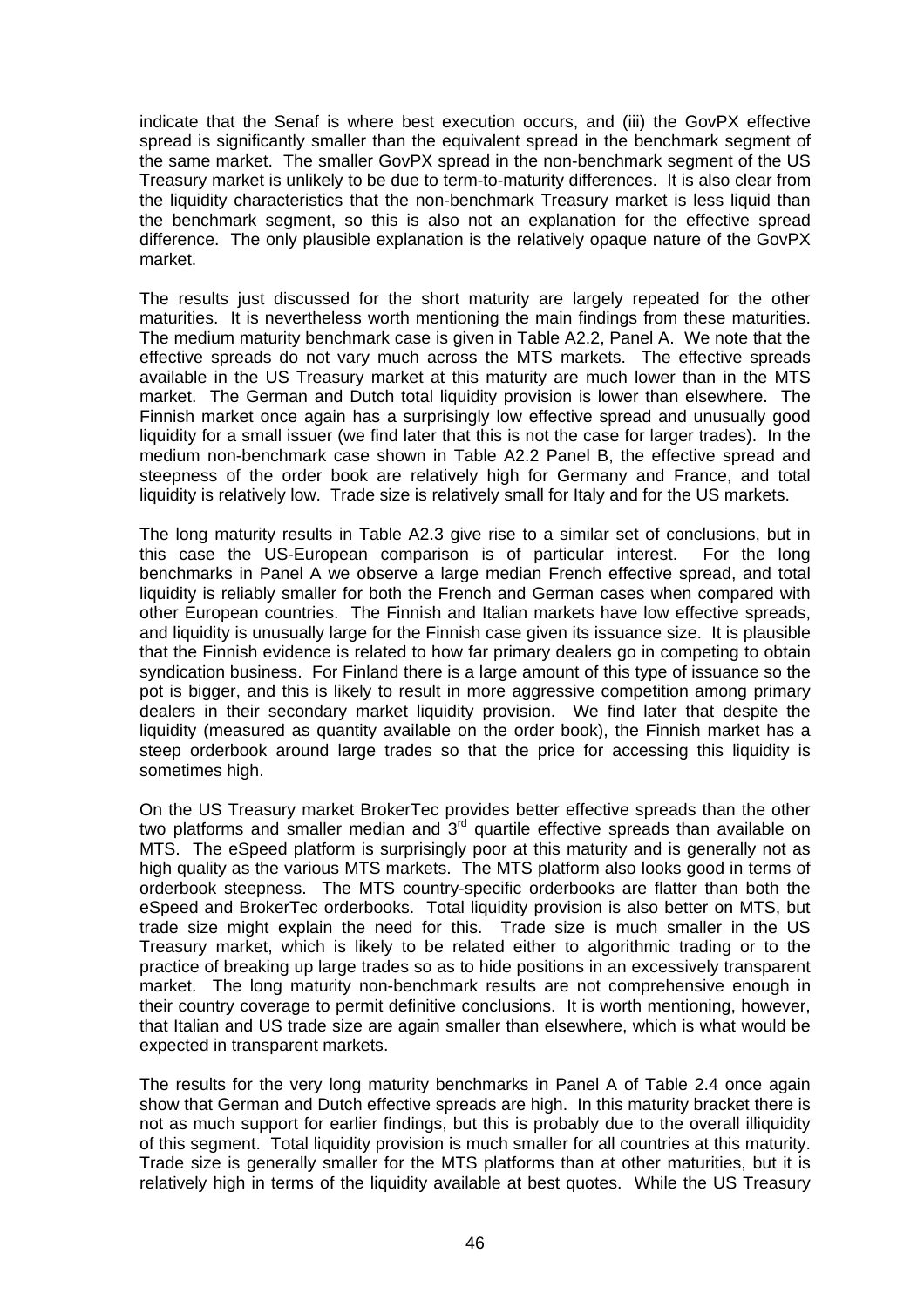market is just as illiquid as the MTS platforms at this maturity, the effective spreads are much lower there. The non-benchmark measures presented in Panel B of the same table show relatively small effective spreads in the Italian market and otherwise provide no clear-cut conclusions.

In summary, the analysis of effective spreads, trade size and liquidity provision above is broadly what would have been expected in the light of theory and the facts about issuance approaches and primary dealer obligations. We can summarise the findings as follows. Where transparency is very high, trade size tends to fall. We found this for Italy and the two electronic trading spaces in the US Treasury market. Where primary dealer obligations are greatest or where syndicated issuance is used heavily, we see better participation/liquidity provision on MTS and artificially small effective spreads. We found this for Finland and Italy. We found that MTS was not very liquid, however, for the Netherlands, Germany and France where issuance is seldom or never by syndication and where no obligations are imposed on primary dealers to participate in MTS. In the US effective spreads are generally smaller than on MTS, but the long benchmark case shows a surprisingly competitive MTS.

## **Execution quality**

In Tables A3.1 to A3.3 we present an analysis of execution quality just for the benchmark issues at the short, medium and long maturities (primary dealer obligations usually apply to the benchmarks). This is an extended analysis of the liquidity conditions in the market surrounding trades that had poor execution quality as measured by the effective spread (specifically, transactions that were executed at prices that reflect an effective spread in the highest quartile by size are defined as having achieved poor execution quality).<sup>22</sup> We analyze how trade size interacts with execution quality defined this way. We also examine what proportion of poorly executed trades coincide with low liquidity at the best quotes and with a steep orderbook. These proportions vary quite a lot across the different countries and trading platforms. Cross-market comparisons give insights into the effects of issuance technique, primary dealer obligations and other transparency considerations and confirm much of the evidence already discernible from the liquidity measures themselves.

At the short maturity shown in Table A3.1, we note that poor execution quality measured by effective spread is not always strongly associated with large trade size when these attributes are defined in relation to their own country/platform distributions. To interpret the statistics presented in this table, it is necessary to recall the size of the  $3<sup>rd</sup>$  quartiles for the effective spread associated with each country/platform and for the other attribute that is being considered. For example, the GovPX market has a very high proportion of trades that are defined as both poorly executed and large in size. But the effective spread at the  $3<sup>rd</sup>$  quartile for this market was quite low and was the same as the median and  $1<sup>st</sup>$  quartile (Table A2.1 shows it to be 0.79), so this result is not very surprising. In other words, what is defined as poor execution quality for this market may not be very different from the execution quality obtained at the median or even the  $1<sup>st</sup>$  quartile, since the effective spread may be the same for each of these quartiles.

Although this makes cross-country comparisons difficult, it is usually possible to compare each result with at least one other country or platform for which the liquidity conditions are similar. For example, the BrokerTec effective spread at the  $3<sup>rd</sup>$  quartile is roughly equal to that of GovPX, yet it has far fewer large trades that obtain poor execution quality. Once again, however, caution is required, since the trade size quartiles are not equal. Table A2.1 shows that the  $3<sup>rd</sup>$  quartile trade size on GovPX is

  $^{22}$  This is merely for expositional purposes and is a much narrower definition than is used in the MiFID debate where other factors such as the time taken to achieve the trade are included.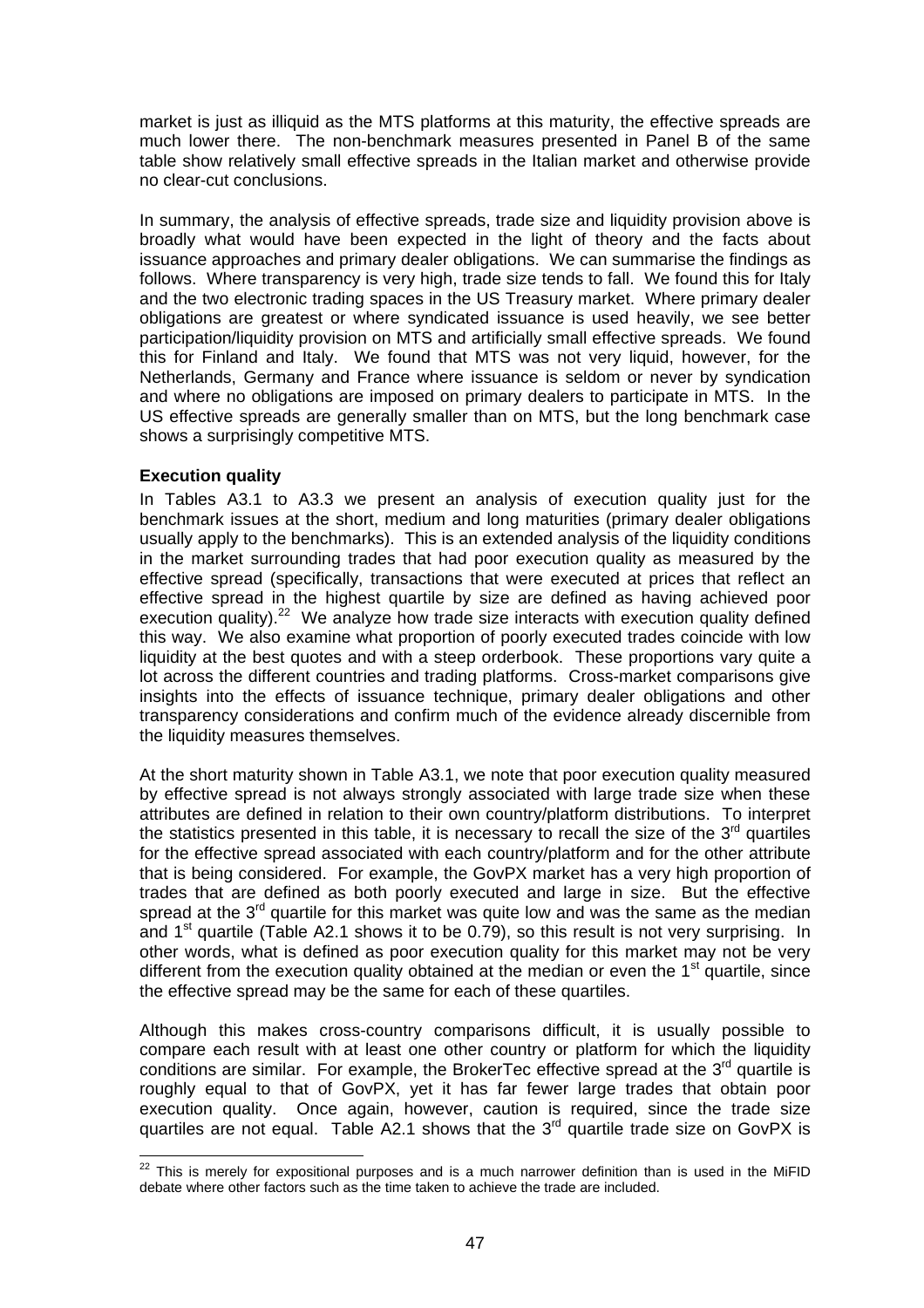twice as large as that on BrokerTec. Trades defined as large on GovPX are therefore much larger than those defined as large on BrokerTec. If size and poor execution quality are related then the much larger trades on GovPX will naturally have a greater likelihood of obtaining poor execution quality and this would explain the high proportion of trades being classified in the poor-execution/high-size category for this platform relative to what is found on BrokerTec. This result is interesting because it implies that there are traders willing to accept poor execution quality for a significant proportion of their large trades on the GovPX platform despite the existence of alternative platforms in competition. This must imply that those alternative venues are deliberately not chosen for such trades. This is consistent with the view that these large trades are conducted on GovPX because of its opacity.

Fortunately for most of the countries on MTS, the size, steepness and liquidity profiles are sufficiently similar that the analysis of the proportions of trades combining poor execution quality with either large size, low liquidity or high steepness are quite valid, so long as a little caution is exercised. As shown in Table A2.1, Panel A, the MTS markets all have reasonably similar  $3^{rd}$  quartile effective spreads (just below 2 basis points). Apart from Italy they also all have similar trade size attributes (10 million at both median and  $3<sup>rd</sup>$  quartile). In Table A3.1, however, the proportion of trades combining large size and poor execution quality differs a lot across countries. Poor execution quality seems to be most severe for large trades in the cases of the smallest issuers (Finland and Austria). The Italian proportion is also quite high, given that large trade size is defined as trades greater than only 5 million euro (thus a relatively large proportion of quite small trades experience bad execution quality in the case of the Italian market). Thus despite the appearance of small effective spreads and plenty of liquidity, these markets do not provide good quality service for larger trade size. Another interpretation is that larger trades cannot easily be done elsewhere for these countries, and this gives rise to a larger proportion in this category.

In the second column of Table A3.1, we analyse the coincidence of poor execution quality and low liquidity at the best quotes. The most common proportion of trades with both poor quality execution and low liquidity is roughly between 7 and 9 percent. The outliers are therefore Finland and Italy where the proportions are much lower. This is consistent with the argument that primary dealer obligations are binding on these markets. Dealers are quoting reasonable size, but the effective spread is not always matching the appearance of high liquidity. In the final column of the table the proportion of poor quality execution when the orderbook is steep is large for all of the usual suspects (Austria, Finland, Greece and Italy) and smallest for Germany, France and the Netherlands where primary dealer obligations are least binding and larger trades can be done by less transparent means. On the US Treasury market, the eSpeed platform appears to have a very low proportion of trades combining low quality execution with low liquidity on the order book. This is probably because the order book is so transparent on eSpeed. As mentioned earlier, this is to be expected where the liquidity available is visible. Traders will usually go to the less transparent venue to conduct larger trades when liquidity is visibly low on the transparent venue. This comment also applies to visible steepness. BrokerTec has no trades of low quality associated with the very steepest order book conditions. This probably just reflects the fact that traders can move to other platforms when conditions are bad for trading on BrokerTec.

Similar conclusions arise from the results for the other maturities. At the medium maturity shown in Table A3.2, we note that poor execution quality for large trade size occurs more frequently in the Finnish, Spanish and Belgian markets. Although the Italian proportion is not as large as might have been expected, the French proportion is very low, and this is what one would have expected given earlier arguments. The GovPX result is very similar to what occurred in the short maturity results, and this is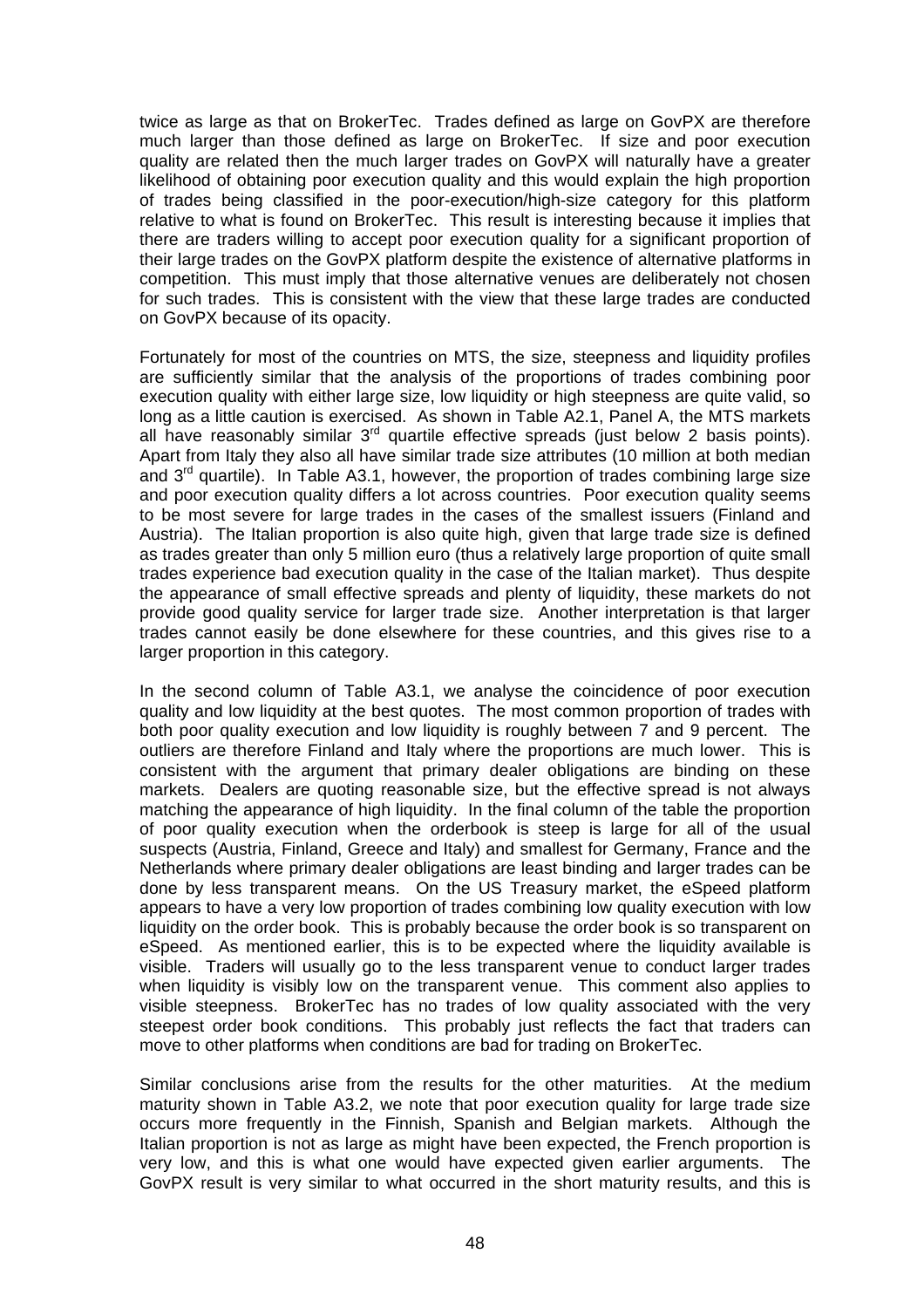already interpreted in the discussion of those results. The results on the joint occurrence of low execution quality and low liquidity at best do not give any clear-cut conclusions for this maturity. But the results for poor execution quality and high steepness generally confirm earlier results (apart from the German results, which are not what one would have expected). Specifically, there is a high proportion of trades experiencing low execution quality when the orderbook is unusually steep for Austria, Greece and Italy.

The long maturity results are also a bit inconclusive, but we take some comfort from the fact that the largest outlier in column 1 of Table A3.3, is for Spain while the smallest proportion occurs for Germany. In the case of poor execution quality with low liquidity at best quotes (column two of Table A3.3), Austria, Finland and Portugal are all outliers with small proportions of trades in this category. Italy is also a severe outlier in the last column where poor execution quality and high steepness of the orderbook coincide for 16% of trades. We doubt whether such trades would have been conducted on this transparent venue if there had been less transparent venues available. The next largest proportions in the last column are for Finland and Greece respectively while France, Germany and the Netherlands are all on the other end of the scale.

In summary, although there are some exceptions, the body of evidence compiled here gives a consistent and convincing picture of how market characteristics are distributed across markets. This distribution seems related to the size of the issuer, the issuance techniques and the obligations that are imposed on primary dealers. On the MTS platform poor execution quality for large trades is more prominent for countries that impose primary dealer obligations. While this system gives rise to good liquidity provision and execution quality for normal sized trades it does not do so well for larger trades. This seems to be explained by greater steepness in the orderbook for these countries around the occurrence of large trades. Thus while primary dealers must abide by maximum spread obligations they seem to combine this with the setting of far less favourable limit prices away from the best prices. This steepens the limit-order book and this sometimes affects the execution quality of large trades.

The US Treasury market results can be explained by the differential design of the three platforms. Opacity (and immediacy) is sometimes chosen for the larger trades and a higher cost of trading is accepted. Recall from Table A2.3 that the  $3<sup>rd</sup>$  quartile GovPX effective spread is nearly three times as great as the eSpeed spread and this is the largest effective spread across all the markets shown in the table. Thus execution quality is quite poor on this platform, yet it remains the choice of trading venue for the majority of the largest trades in the US Treasury market. We conclude that this is due to the relative opacity of GovPX. It is probable that, in the US case, poor execution quality as measured by the effective spread is chosen by agents who are seeking immediacy for large trades that they fear would cause too great a price-impact if they were executed on the more transparent settings over an extended period of time as a number of smaller trades.

## **The winner's curse**

Tables A4.1 to A4.3 show the relationship between seller- or buyer-initiated trading and the changes in the available liquidity on the limit-order book immediately prior to the trades. It is important to note that what is being examined here is the change in quantity available at the best quotes assuming no quote-price change in the few seconds before trades (not the liquidity change in the entire period since the last trade). We believe this activity has something to do with a 'winner's curse' problem that arises when the interdealer participants are aware of large imminent or recent transactions in the B2C market. Specifically, when a number of dealers are involved in providing quotes to buyside participants through a request-for-quote system, the winner is immediately at a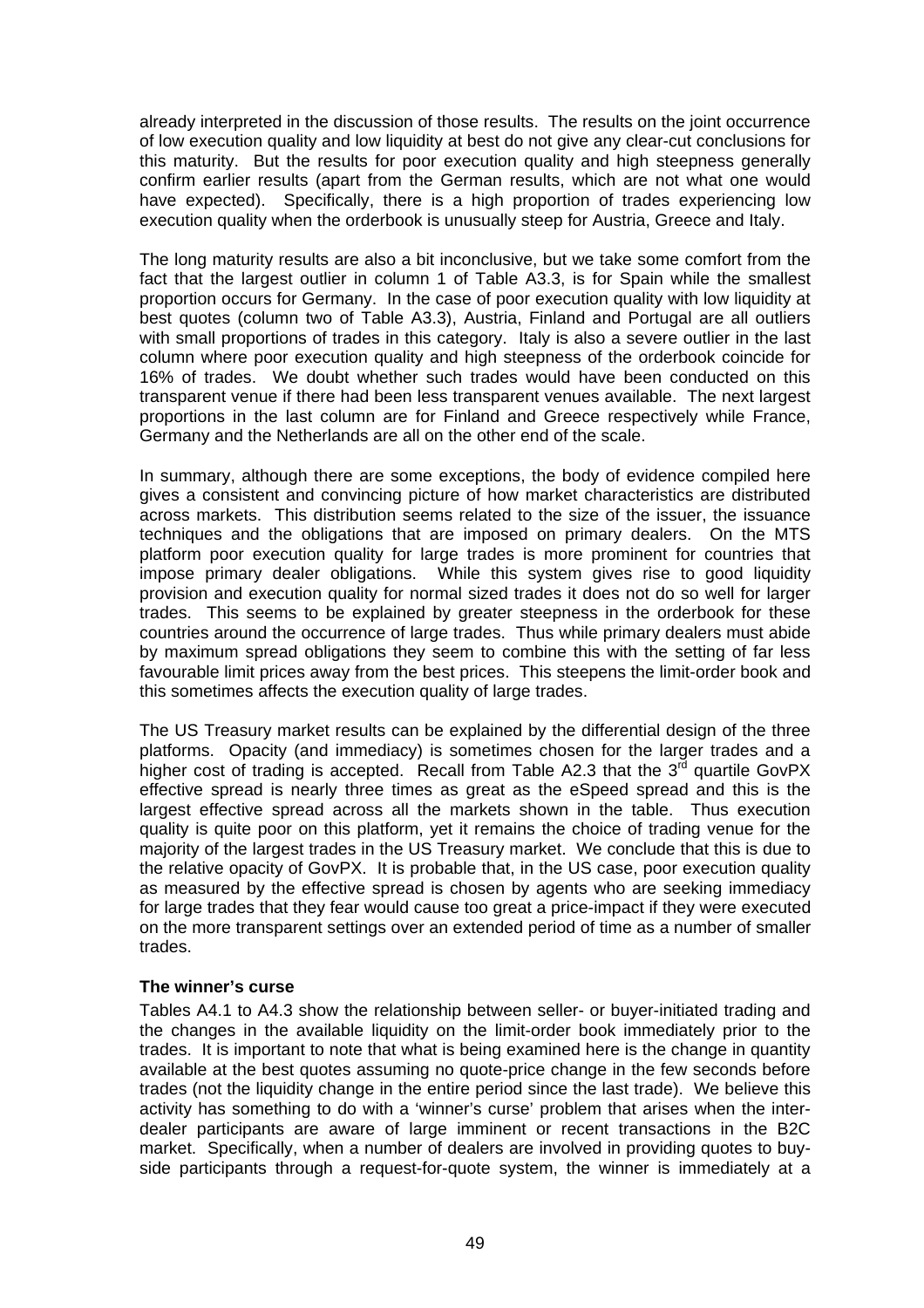disadvantage because he knows that he gave the best quote, other dealers were not prepared to give such good quotes, and other dealers now know that some dealer has acquired a position that he will want to share in the inter-dealer market.

If a dealer wants to pre-empt the effects of B2C activity, he may lodge a limit-order as soon as a request for quote is received on the B2C platform. This would be a good strategy whether or not he expects to win the B2B business. If he does win the buy-side business, then he has already begun a strategy to off-set the effects of the trade on his newly acquired inventory position. If he does not get the trade, then he is effectively preempting the trade that may occur as a result of the B2C activity. Alternatively, a dealer may regard a limit order quantity change as indicative of a desire to trade resulting from B2C activity and on the basis of this place a market order for immediate execution. If a dealer were providing a quote to a customer who was regarded as well-informed and if the dealer did not win the trade, he may want to place a market order to reflect the limitorder information. There are probably a dozen other ways to describe the possible responses of traders in the B2B space, relating to activity they observe in the B2C. All of these scenarios involve some pre-emptive action or immediate reaction in the B2B platform. It is this pre-emptive action and almost instant reaction that we are interested in discovering and analyzing in Tables A4.1-A4.3.

Each table has two panels. Panel A refers to seller initiated trades while Panel B refers to buyer-initiated trades. We consider only benchmark issues at the short, medium and long maturities. We observe the imbalance in the proportions of rises in liquidity at the best quotes on each side of the market just prior to trades of different type. The second and third columns show the proportion of trades for which there are increases in quantity available at the best bid and offer. If dealers in the B2B segment do react to information arising from activity in the B2C segment, then we would expect to find more rises on the ask side than on the bid (and the opposite for buyer-initiated trades). For seller-initiated trades, the last two columns consider the possibility that increases in the ask quantity predict the return that follows (where returns are defined as transaction-to-transaction returns using mid-quote price changes). The same two columns for the buyer-initiated trades consider whether a rise in bid quantity is reflected in returns. We would expect to see more positive than negative returns following rises in bid quantity and the opposite for rises in ask quantity if limit-orders are informative. Broadly speaking, we find evidence that that some limit orders are informative. We also find evidence that there is a winner's curse. This appears in some countries more than others.

Consider the short maturity benchmark case for seller-initiated trades which is depicted in Table A4.1, Panel A. We begin with the last two columns and note that in the majority of cases, rises in ask-size (preceding a seller-initiated trade) precede negative returns more often than they precede positive returns. This implies the presence of information in the limit orders (and also information in the seller-initiated trades that followed these limit-order changes). Although this conclusion is based on a small percentage of trades in total, it is nevertheless consistent with priors and we find no instances where there is an imbalance in the other direction.<sup>23</sup> Some countries have a large imbalance, but given the number of observations involved we are unable to find many examples where the cross-country differences are statistically significant.

 $23$  The usual approach taken in the microstructure literature defines order-flow as the difference between buyer-initiated and seller-initiated trades aggregated over some fixed time-intervals. This variable is usually highly significant in explaining market movements as well as individual equity returns (see Dunne, Moore and Hau 2006 for a recent example at the equity market-wide level). Given trades of a particular initiationtype, we find evidence that the configuration of limit orders sometimes changes advantageously in advance of these trades implying some advance knowledge of trade type. We regard this as likely to be arising from the interaction between the B2B and B2C segments of the market. We did not find significant effects running from order-flow to yield changes more generally.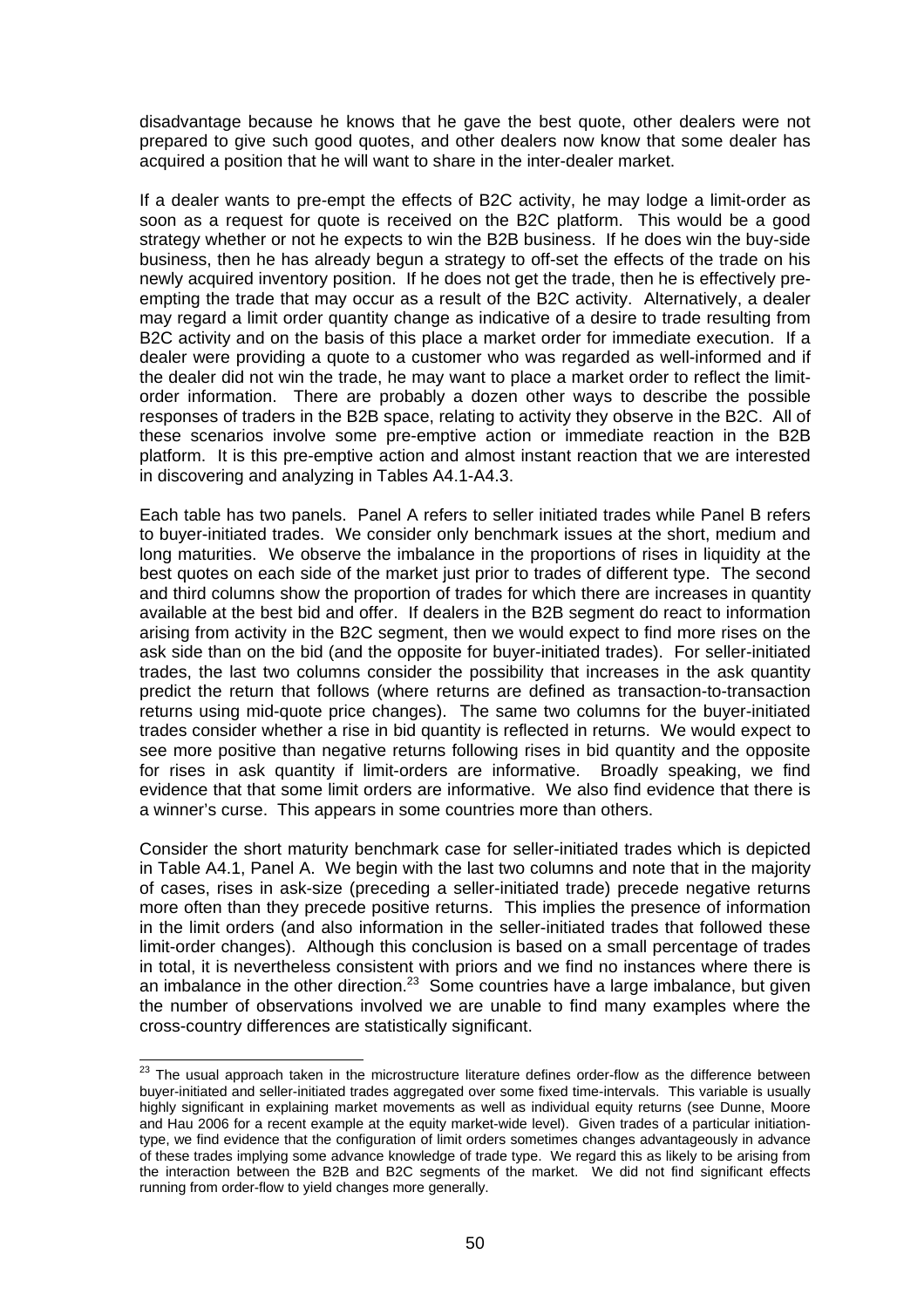The evidence of a winner's curse is provided in the second and third columns. We expected seller-initiated trades to have been preceded more often by a rise in the ask size than a rise in the bid size and this occurs in most cases (8 out of 12). In Panel B, the same analysis for buyer-initiated trades shows again that for a large majority of cases, positive returns are more likely after a rise in bid quantity. We expect a rise in bid size to be more prevalent before buyer-initiated trades, and this is also true (9 out of 12 cases, of which 6 are statistically significant).

Table A4.2 substantially confirms these results for the medium maturity benchmarks. In most cases (8 out of 11), rises in ask size are followed by negative returns more often than by positive returns. Ask size is much more likely to rise than bid size before seller initiated trades (8 out of 11). Bid size, rather than ask size, is more likely to rise before buyer-initiated trades (7 out of 11). At the long maturity, Table A4.3 shows very little evidence of informed trading. Here the percentage of trades preceding return changes is very low, and there is very slight imbalance between the occurrences of returns of different sign. For seller-initiated trades we also do not find much evidence of a winner's curse or pre-emptive positioning in the orderbook. For buyer-initiated trades, there is some more evidence that a rise in bid size is more prevalent before a buy transaction (7 out of 11, with 4 statistically significant differences).

We therefore find some evidence of a winner's curse problem in the government bond markets in both Europe and the US. This is not at all surprising, since the B2C market has been becoming more transparent over time and internalization of order flow has probably been declining. We do not have strong evidence to show that these problems are more apparent in some markets than others, but we would suspect that they are more prevalent in markets that are more transparent and less fragmented. The winner's curse problem is likely to worsen over time if the B2B and B2C markets become more transparent and if trading is increasingly centralised on a single platform.

## **A transparency event**

 $\overline{\phantom{a}}$ 

The transparency event that we now consider occurred on 13 June 2003 in the context of the US Treasury market. Detailed limit-order book information from Cantor Market Data became visible on Reuters to a much wider audience than previously at or soon after this date. $24$  Although this can be considered an increase in pre-trade transparency, it is an event that affected only the buy-side participants directly and may have had indirect effects on how dealers priced in the B2C segment. We believe that this transparency change is similar to one of the MiFID proposals regarding the visibility of the order book, and since it took place on a government bond market it is likely to give insights into what could happen on European government markets if the MiFID transparency initiative were to be applied there. Unfortunately we do not have the full limit-order book database covering this period (it is supplied only in an historical database covering a period starting in October 2004). We do however have detailed transactions data for this period, and we are able to calculate effective spreads, the incidence of transactions being conducted, and the sizes of these transactions. From this we can infer some of the effects of the transparency event.

If order book data had been available it would have been possible to examine a number of important issues: whether transparency affects liquidity available at best, whether there is an increase in willingness to exceed trade size that remains equal to or below available best size, whether there is a reduction in execution risk, whether there is a rise in the cost of doing larger than average sized trades, and whether the quoted spread changes at the best prices.

 $24$  The details of this event are available at www.espeed.com/articles/cmd20030613.html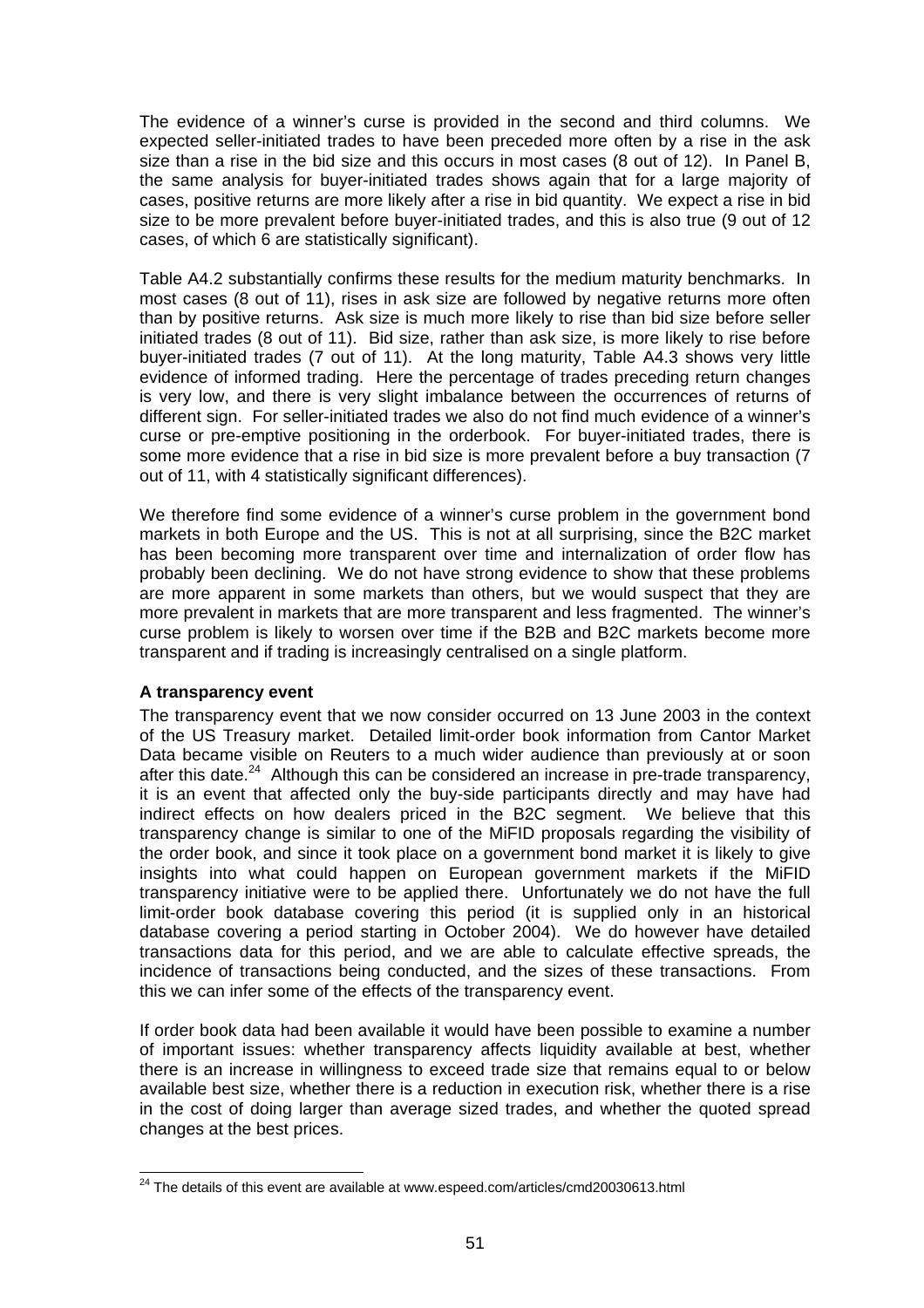Since we do not possess the data to assess this we refer the reader to recent findings for a similar event that took place in the Sydney Futures Exchange. This has been studied by Bortoli, Frino, Jarnecic and Johnstone (2006). The change that occurred there was a move from disclosure of liquidity available at the best quote prices to disclosure of depth at the best three quote prices on each side of the book. These authors provide a theoretical model based on execution risk to motivate their empirical approach, and they find that the transparency initiative caused a decline in liquidity at the best quotes, no significant change in the effective spread and a rise in the proportion of market orders exceeding depth at the best quotes. This amounted to a fall in execution risk because more liquidity was observable and its price was calculable pre-trade. However, the reduced execution risk was achieved at a cost. This arose because liquidity at best declined.

The Bortoli et al. (2006) approach is more appropriate to a situation where transparency within the interdealer segment itself changes, so it is not entirely applicable to the transparency event considered here. In the case of the eSpeed initiative, the interdealer part of the market was already pre-trade transparent for the participants of that segment of the market. To analyze the effects of an increase in transparency that disseminates inter-dealer information to buy-side participants we must consider changes in behaviour on the buy-side of the market that will have some knock-on effect in the inter-dealer space. The main effect of this nature that is most likely to occur following an increase in transparency of inter-dealer limit order prices is that buy-side participants would request quotes from fewer dealers when preparing to trade than they did before the increase in transparency. This is simply because they possess more information about what the quotes should look like and can make trading decisions without actually requesting as much pre-trade information as before. This of course affects the amount of information available to dealers about possible buy-side trading wishes, and it also affects the ability to act on such information. Indeed it could reduce the winner's curse problem. A reduction in the winner's curse problem will likely lead to a greater preparedness by dealers to quote narrower spreads. Conversely, however, a reduction in the ability to make profits from buy-side order flow information would be expected to raise risks for dealers and also their trading profits and therefore also the bid-ask spreads that they are willing to quote (this of course depends on competition within the inter-dealer market).

Despite the lack of detailed information about the orderbook and spreads we attempt an analysis of the eSpeed transparency event using transactions data alone. We estimate an effective spread based on the difference in prices obtained for buyer-initiated transactions and seller-initiated transactions that were in close proximity by time (specifically, we use the closest trades of either type so long as they are no more than one minute apart – most of these are fleeting moments apart). We examine the time profile of the third quartile of this effective spread measure. We also examined trade size, trading volume and frequency, but we did not find significant effects surrounding the event, and therefore we do not present any analysis of these variables in what follows.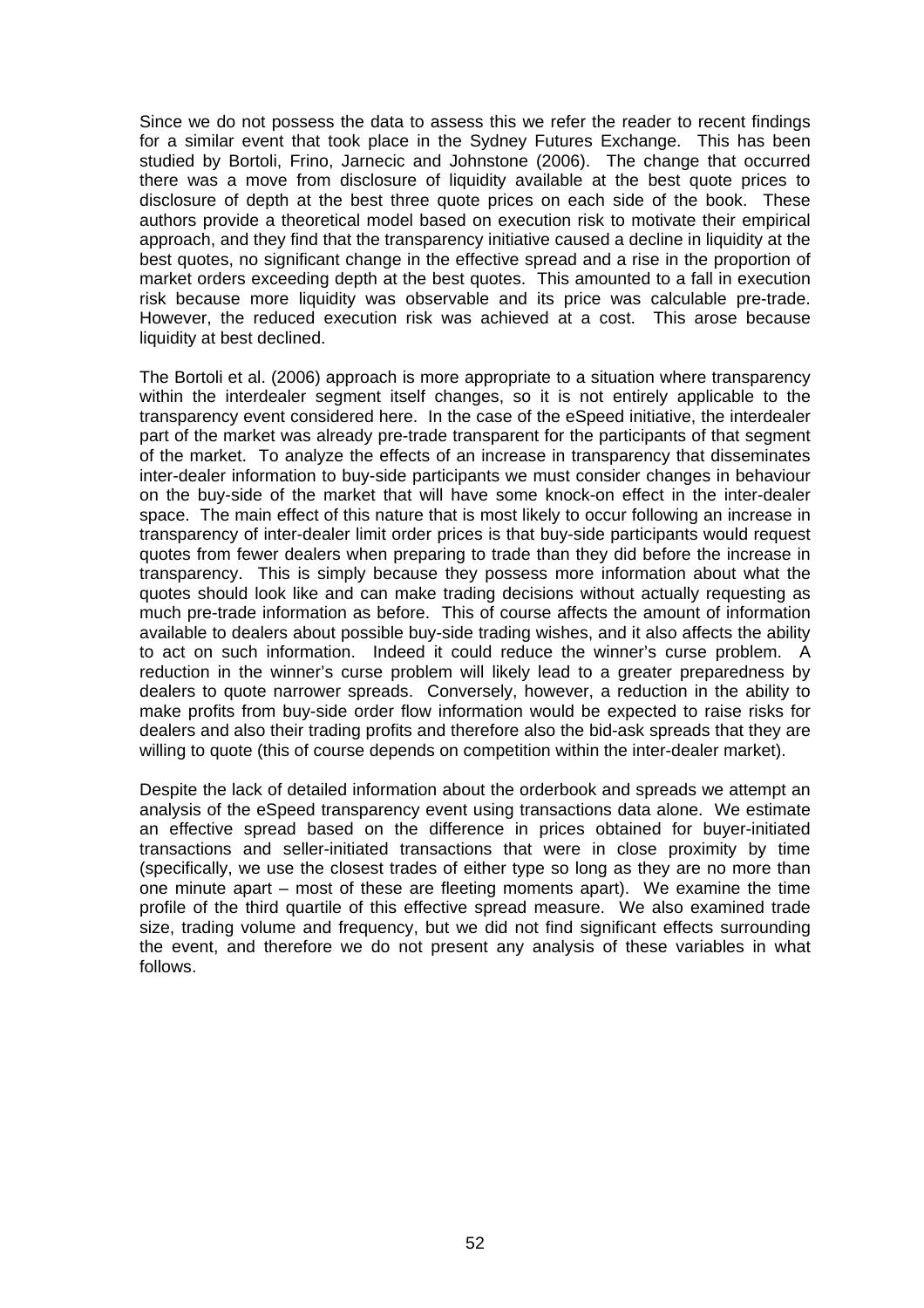

**Figure 1 eSpeed: 5 year UST Benchmark Effective Spread 3rd Quartile**<sup>25</sup>

**Figure 2 eSpeed: 10 year UST Benchmark Effective Spread 3rd Quartile**<sup>26</sup>



  $25$  The  $3<sup>rd</sup>$  quartile effective spread is based on transactions that are no more than one minute apart and usually only a few seconds apart. Pre-transaction quotes were not available so the last seller- and buyerinitiated transactions in each minute were used to estimate the effective spread. The daily  $3^{rd}$  quartile of this is plotted for each EST day between 9.00am and 5.30pm. All trading days for 2003 are included but for years 2002, 2004 and 2005 we only show the daily 3<sup>rd</sup> quartile within the months of April, June and August. The event of interest occurred on 13 June 2003 and it is noticeable that this is soon followed by a larger 3<sup>rd</sup> quartile spread.

The notes for figure 5.1 also apply to this table.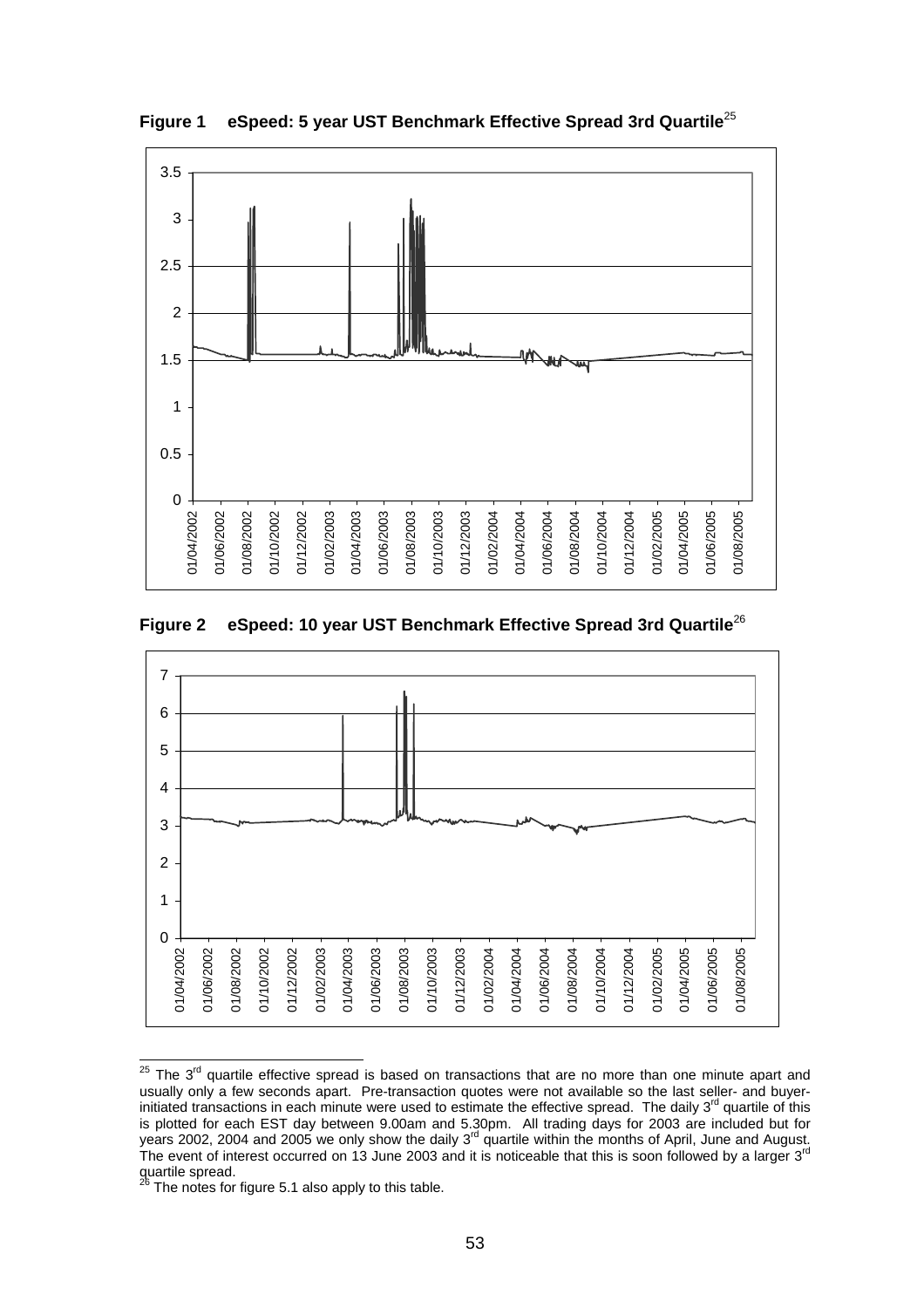Figures 1 and 2 show the time profile of daily  $3<sup>rd</sup>$  quartile effective spreads for the 5 and 10 year maturities for a period which starts in April 2002 and runs through to August 2005. Only the months of April, June and August are available for years other than 2003, where the full year was available. The transparency initiative took place in June 2003, but most buy-side participants would have needed some lead time to make proper use of the newly available data. We therefore do not expect the effects to be visible immediately. What we do observe is an increase in the  $3<sup>rd</sup>$  quartile effective spread just following the transparency event (in August of 2003). The effect of the event is more acute for the 5-year benchmark. The rise in  $3<sup>rd</sup>$  quartile spread lasts for roughly two months after which there is a return to the previous level. What is interesting in the case of the 5-year benchmark is that another period of somewhat larger spread can be observed for an interval in August 2002. This coincides with the initial launch of the data product among Cantor customers. The increase in the effective spread at the 3<sup>rd</sup> quartile is only one crude measure of the effects of a fairly mild transparency event. We find it to be surprisingly strong, given how liquid these markets are.

MTS data are currently available through Reuters and Traderforce, but to our knowledge they are not as detailed, as widely distributed, as widely used or as user-friendly as the data produced and distributed by Cantor. In one important respect the MTS data are not quite as useful for buy-side participants as are Cantor's because they are not from as liquid a market. Their distribution may be expected to have less impact on buy-side requests for quotes, and this in turn would lead to fewer knock-on effects for inter-dealer activity. If all limit-orders in the European context were to be consolidated and distributed in real-time to buy-side participants, then this might have more decisive effects. In essence, what buy-side participants gain from inter-dealer market information has much to do with the information that they themselves supply to dealers. If they receive more information, and this affects what they supply, then there is a circularity in this effect that could lead to very inefficient outcomes. Ultimately some degree of opacity is needed if dealers are to be encouraged to supply both liquidity services and pre-trade information.

#### **Conclusions from the empirical analysis**

We investigate the effects of cross-country differences and changes over time in the level of transparency in government bond markets. We take account of the specific microstructure characteristics of these markets, in particular the obligations on primary dealers and the issuance techniques chosen by government issuers. We conjecture that differences in transparency affect the risks borne by dealers, and this in turn affects the liquidity of the market.

We use data from the MTS markets for euro-denominated bonds and from the US Treasury market. There are significant differences across the euro-area countries in issuance techniques and the secondary market obligations that issuers impose on dealers. The US treasury market is closest to the German market although far larger. There our data permit comparisons across alternative trading platforms with differing degrees of transparency.

Our empirical analysis uses simple (mainly non-parametric) descriptive statistics. We find a consistent and convincing pattern of results that correspond largely to our priors, which are based on both theory and extensive interviews with market participants.

• Across the MTS markets, countries that rely more on syndicate issuance and the placing of secondary market obligations on primary dealers have higher percentages of turnover on the (transparent) MTS.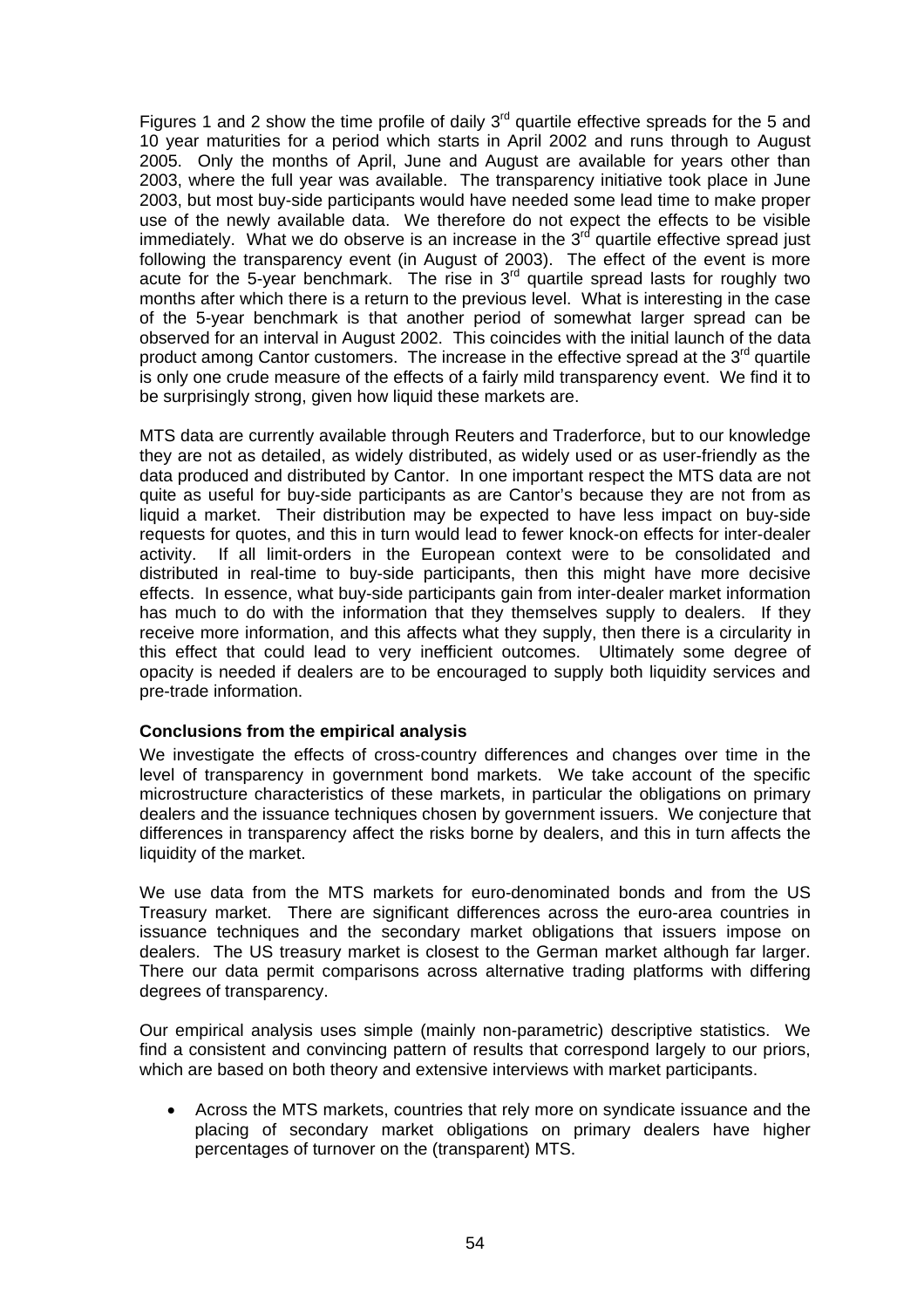- Where there is little or no reliance on the primary dealer system nor on syndicated issuance, there is relatively little activity in the transparent secondary market (MTS).
- Examination of five liquidity-related variables is also revealing. Where transparency is high, trade size tends to be low. Where primary dealer obligations are greatest or where syndication is used heavily, we see better liquidity provision on MTS and low spreads. Effective spreads in the US are generally smaller than on MTS, except for the long benchmark.
- A detailed study of execution quality again shows it is closely related to the size of the issuer, the issuance techniques, and the obligations imposed on primary dealers. In the markets where obligations on primary dealers are greatest, execution quality for large trades suffers. This is seen in greater steepness of the order book in these markets.
- We find evidence of a winner's curse problem in both Europe and the US. These appear to be more prevalent in markets that are more transparent and less fragmented.
- We examine a 'transparency event' that occurred in June 2003 on the US Treasury market. The data suggest that a discrete increase in transparency on eSpeed brought an increase in effective spreads.

We conclude that the microstructure matters greatly. Dealers prefer to operate on more opaque markets. Greater transparency is associated with lower trade size and possibly with higher spreads. Some degree of opacity seems necessary to induce dealers to supply both liquidity and pre-trade information.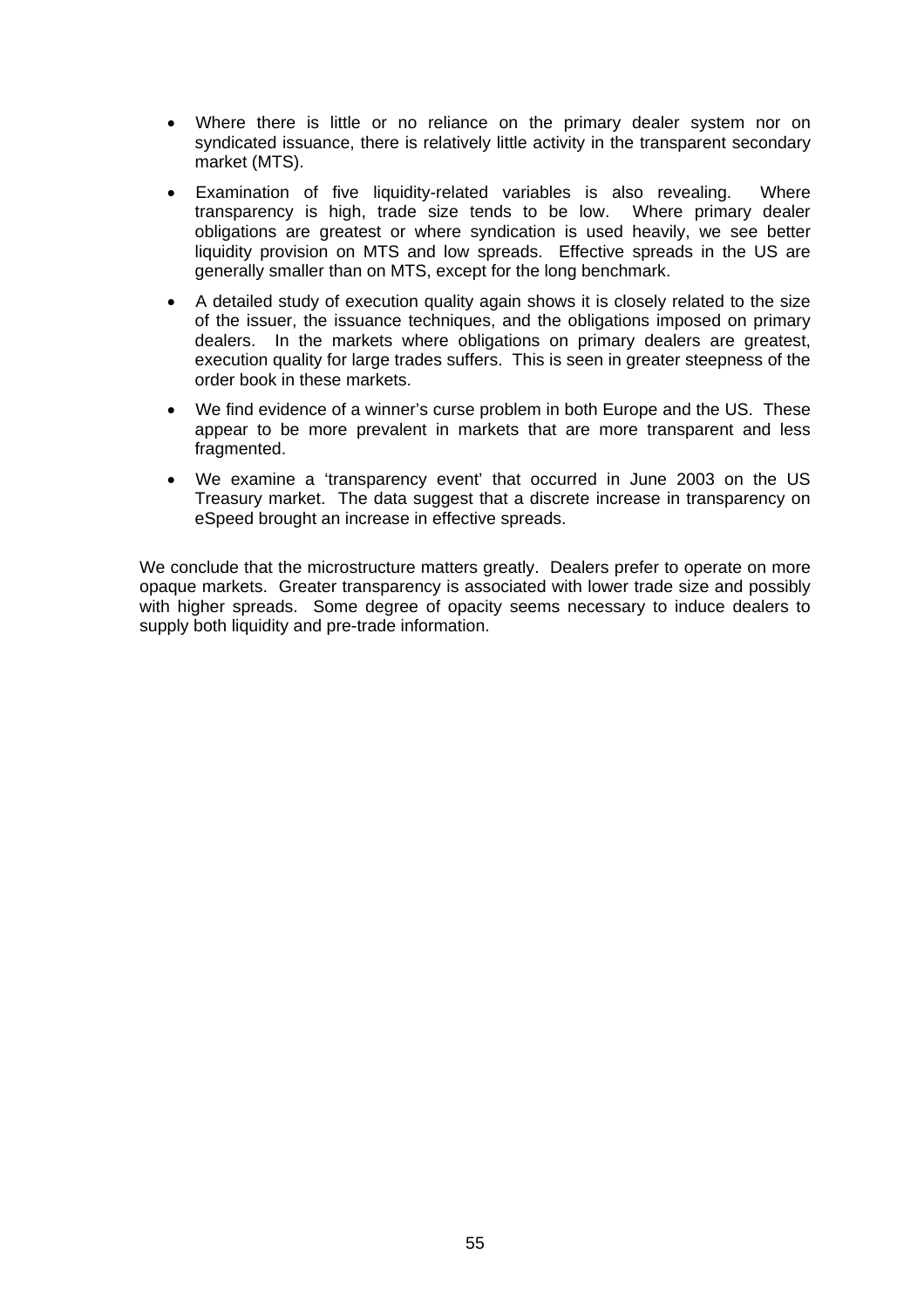# **7. Transparency, liquidity, efficiency: what the markets say**

The primary dealers stressed two key points:

- 'If you don't have to pay for information, no one will want to be a market maker'.
- Taking positions requires risking capital, and if those positions are exposed to the market, the risk becomes so high that it would not be worthwhile, and capital would be withdrawn – that is, the primary dealers will not continue to play under such rules. That applies, we were told, both to primary issues (the outcomes of auctions and syndications) and the OTC secondary market. The reward for liquidity provision would become even lower than it currently is, and liquidity would dry up.

It follows from such arguments that 'pre-trade transparency would kill the OTC markets – not just loss of anonymity, but even market knowledge of prices quoted. The number of issues traded and players would fall.' 'The market is not mature enough to make it more transparent – it needs the primary dealer system, which greater transparency could destroy.' Post-trade data were thought to be less sensitive, but if the lag were only 15 minutes (say), there would be some such effects. In smaller and less liquid markets (e.g., some of the 'peripheral' countries), even 60 minutes would not be enough to allow traders to unwind positions. Aggregate data could indicate where the bid-offer is and thereby aid in price discovery, but it would be 'dangerous' to disclose individual transactions. That applies *a fortiori* to post-auction positions (although some dealers conceded that they could hedge before auctions, and in any case, a substantial part of their bids might be on behalf of clients – so they would be at risk, rather than the dealer).

Moreover, communicating the data would be 'a huge pain' – very costly, in a market where even the big, most efficient banks are finding that costs are 80-90% of revenues. One primary dealer said that 60% of its trades were voice (the bigger trades), with physical tickets that would have to be inputted into an electronic system.

And the main dealers say they have no need for greater transparency – they have access to the MTS data, and the inter-dealer market is in any case an institutional market, with large information flows. Big investors, too, have a lot of market information. The large buy-side institutions will have many dealers contacting them directly. Conversely, they value their relationships with dealers in the OTC setting. If they have a big position to switch, they normally don't parcel it out but rather give it all to a single dealer to 'work the order'. They find no problem with best execution. On the other hand, we were told that 'the big institutions tolerate low transparency because they have more of it than others – and because that forces portfolio managers to go through them rather than directly to the market.' One primary dealer interviewee said that the B2B market is a 'grey area', where there might be some reasons for greater transparency. And some institutional investors would find useful the end-of-day communication of aggregate midprice. Still, this is not straightforward, since prices for the same security may differ with size of trade.

Indeed, while many warned against more pre-trade transparency, some would be keen on more post-trade data, but most of these did not find it a high priority. Still, one buyside participant argued forcefully for more post-trade transparency in B2C dealing. It was also maintained that 'giving retail more transparency would stimulate competition', and that post-trade transparency would be helpful in enforcing best execution at retail. More fundamentally, there might be a 'virtuous circle' – now, retail involvement is low and this is taken as a reason why greater transparency is unnecessary, whereas the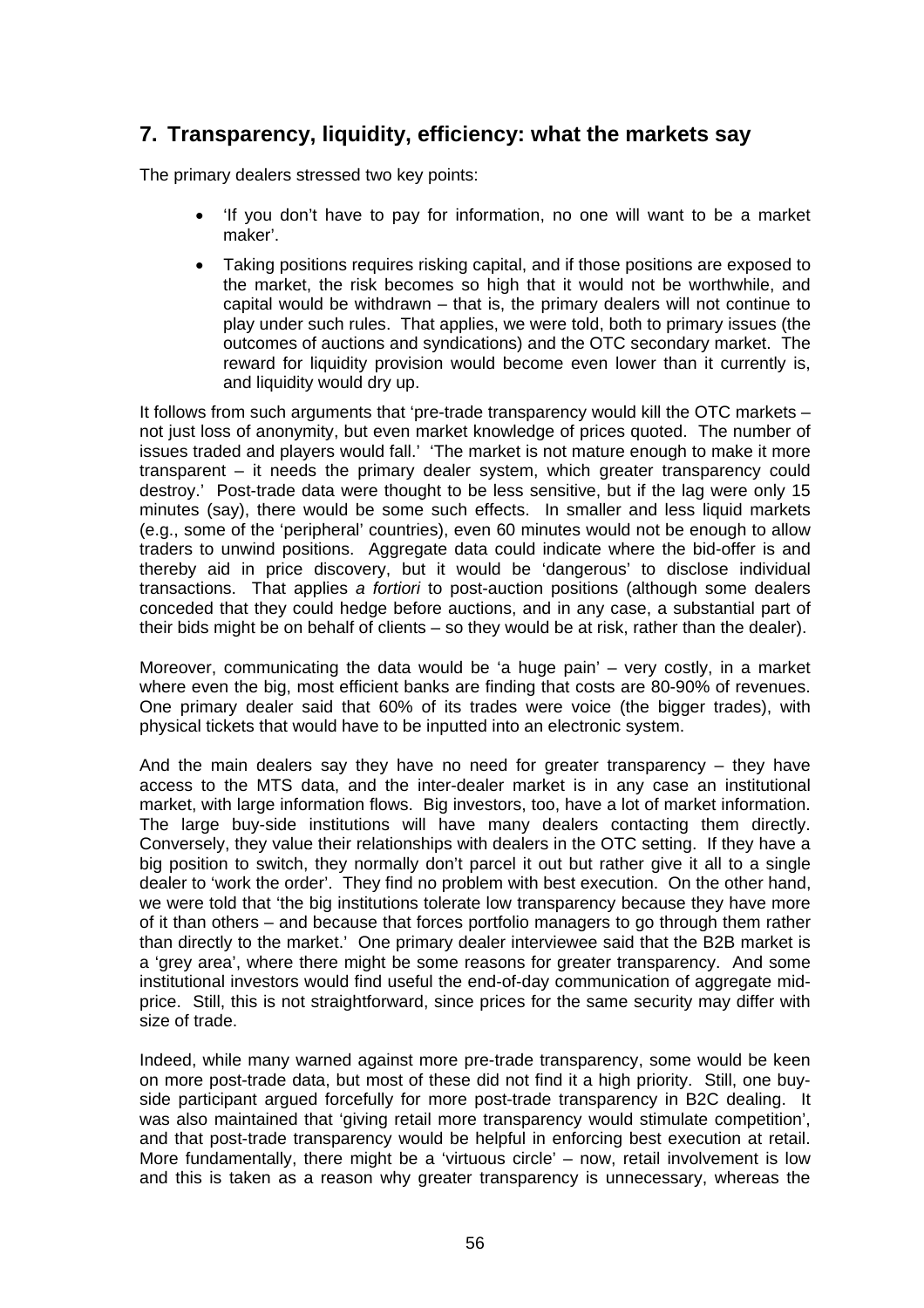alternative hypothesis is that retail involvement is low *because* transparency is low, and more transparency would greatly expand the market. All that would be required is a continuous price stream, possibly on a multi-tier basis (different time lags for different classes of securities – longer lags for the less liquid issues). And even one dealer said that anonymous post-trade reporting would be useful to dealers, except for the biggest players. It was suggested that the dealers' resistance was short-sighted: more transparency would lead to an increase in trading volumes, so that the better traders (those with more inventory and offering more liquidity) will make more money. Retail investors, too, by adding diversity to the market, would add significant liquidity.

Some argued, however, that there is already considerable post-trade transparency, for those who care to exploit it. Not only are there the MTS data, but also one can infer cash trades from observing Eurex transactions, where they are hedged. Moreover, harmonised monthly reporting to the DMOs will begin next year, and that will further increase transparency.

One of our interviewees suggested that in OTC markets, liquidity usually stimulates transparency, more than the conventional converse hypothesis (which may or may not be correct). The market is dynamic: the activity/maturity curve, the transient nature of trading through the life of the asset, the multiplicity of venues including the subjective protection offered by voice brokers, the complex OTC interest rate and credit market shape, the flexibility of trade structures - asset swaps, switches, basis, etc. He contrasted this with the equities market, where there is ever-changing single credit exposure, and derivative activity usually is motivated by fast exposure to the underlying asset or accounting and tax reasons.

Volatility strongly influences trading and willingness to show prices in fixed income securities. In times of extremes of volatility, traders tend to revert to voice intermediation, away from electronic trading.

It was suggested that if an increase in transparency were indeed to drive activity from the OTC market to MTS, this might reduce the distortion resulting from the liquidity obligations imposed by MTS – i.e., liquidity would rise endogenously. And this might help to restore the role of the cash market in yield curve discovery.

One interviewee challenged the interpretation of studies of the effects of TRACE on the US corporate bond market, several of which show that TRACE has been followed by a fall in bid-offer spreads. These studies, he argued, ignored the concurrent changes in market conditions – the deleveraging of balance sheets and tightening of credit spreads after 2002, along with a rise in volumes, both of which tend to bring a fall in bid-offer spreads. Moreover, he said, the TRACE experience has backed up the contention that greater transparency would result in withdrawal of capital from the market – some big investment banks have cut back on providing liquidity to their clients (i.e., withdrawing capital from the primary market).

On the other hand, one head of a DMO found the dealers' resistance to greater transparency surprising, since (he maintained) the major investment banks appear to function without complaint under TRACE. He also argued that there would not be much increase in the burden of reporting, since the banks already have to report to their supervisors. He did acknowledge, however, that efforts to increase transparency might be seen as an attack on the OTC market. And DMOs are certainly conscious of their own position as monopolistic suppliers (or monopsonistic buyers of trading and liquidity services).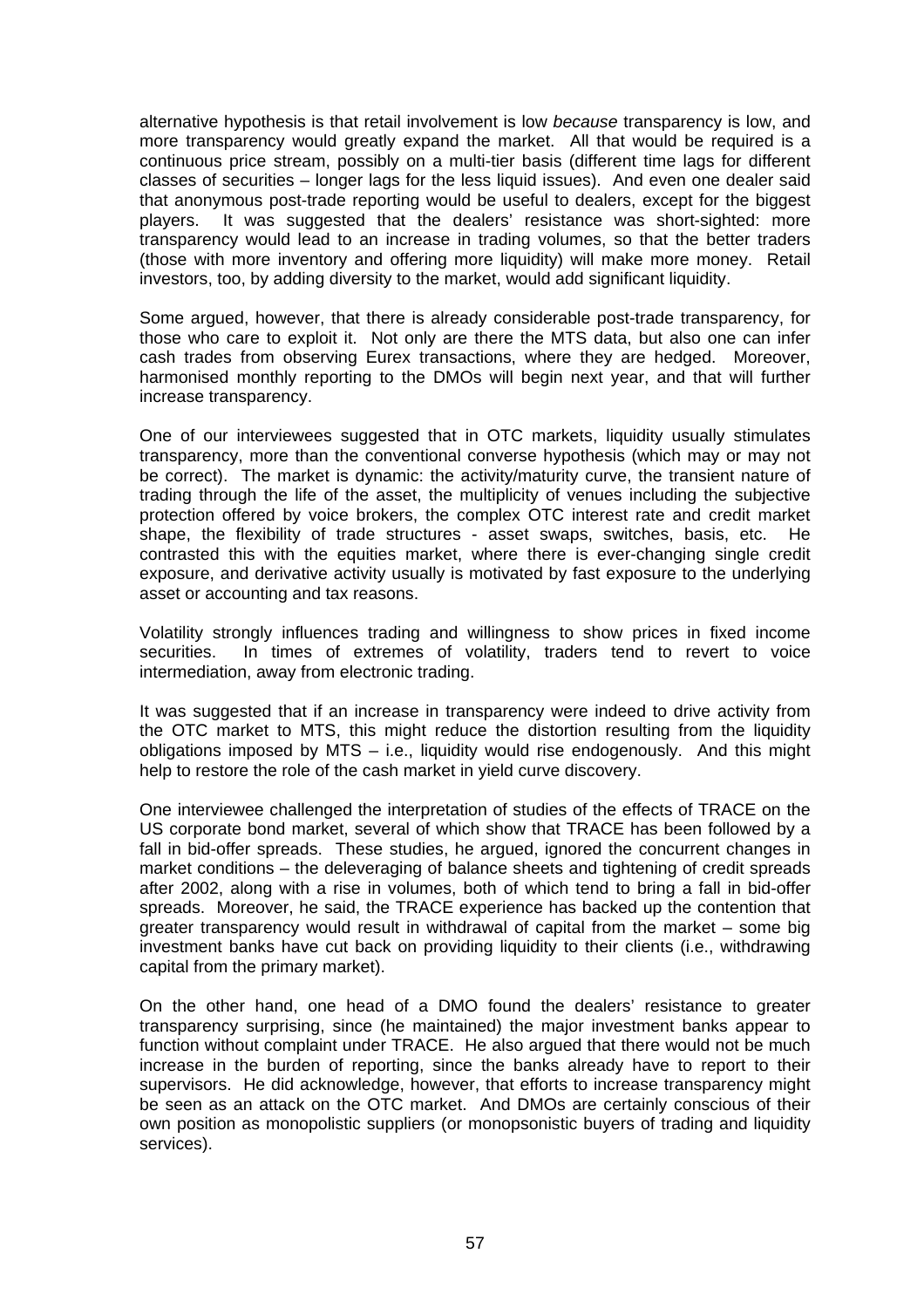The DMO/Treasury views differed across countries. Some DMOs would be happy to see the OTC market shrink, with a transfer to electronic platforms. But smaller issuers might suffer if they could not impose obligations on primary dealers. Some – e.g., Hungary and Greece – might find post-trade transparency a problem: it would increase the dealers' risk, raise spreads, force trading into the electronic markets, and the markets might not be liquid enough to sustain such transparency. Small issuers are especially dependent on the primary dealers to provide liquidity. They recognise the market risk for a known holder of a large position, and they therefore would prefer to preserve anonymity for the results of syndications and some degree of post-auction opacity, for as long as the primary dealers can maintain it.

Others, typically the larger issuers, are more 'relaxed' about the possible effects on market structure. Greater transparency, they argue, would increase competition whatever they say now, the big banks won't want to pull out [at least from the major markets!]. The bond markets cannot be separated from the rest of the government-bank relationship. It is a repeated game, and the banks cannot choose what they want in the package. In any case, is it a big loss if some of the liquidity goes?

Cui bono? Or at least, what do they *think* would be good for them? To sum up our interviews, it is clear that the major banks (primary dealers) are strongly opposed to greater mandatory transparency. The larger buy-side institutions see no need for it and may benefit from the current degree of opacity. Some smaller buy-side institutions are in favour of greater transparency, in particular post-trade. The smaller issuers are concerned about the possible effects, while the larger ones seem not especially worried and suggest that some of the primary dealers' arguments are self-serving. We saw no one who could be said to 'represent' the views of retail customers, actual or potential. The European Central Bank might be affected operationally by new transparency regulations: the liquidity of securities serving as repo collateral might change; and greater post-trade transparency would be relevant to valuation of the pool of repo collateral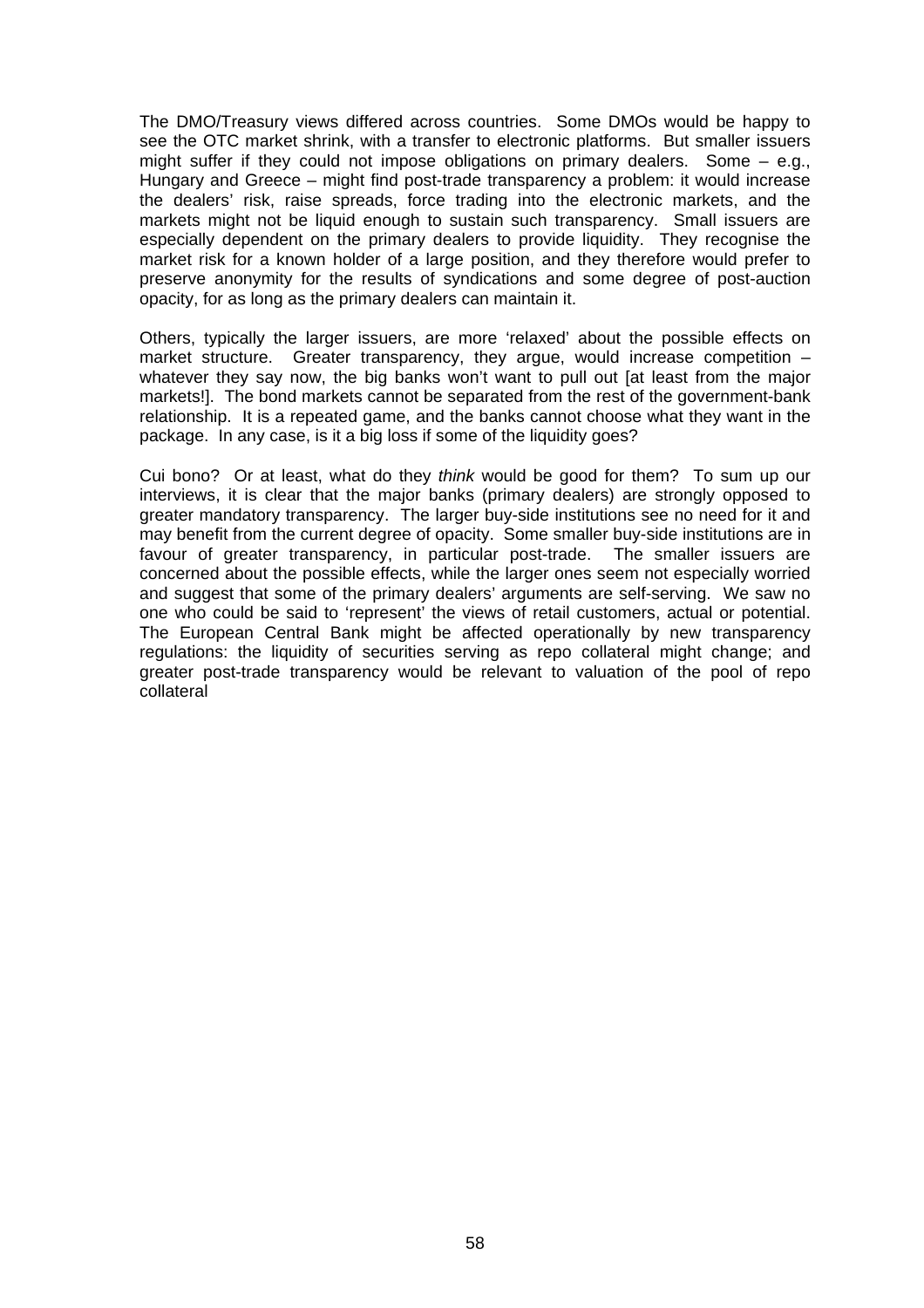# **8. Policy implications**

We conclude that great caution is warranted in considering any mandatory imposition of transparency requirements on government bond markets along the lines of those in MiFID for equity markets. Both in Europe and in the United States, market structures have evolved – in very different ways, as within the EU itself – to give the present coexistence of electronic and OTC markets, offering different environments that seem suited to different types of transactions. These markets do not function ideally – which do? – and we have found evidence of significant problems, such as the winner's curse. But in this case as in others, it is not clear that mandatory transparency could 'fix' them. There is also a version of the classic 'second-best' problem here. The auction-syndicate system, or even just issuers' use of auction 'performance' as a criterion for awarding incentives, creates market distortions. Given those distortions, we cannot easily predict the welfare consequences of mitigating some market imperfections by improving public information flows in the name of greater transparency. Again, that suggests regulators should be cautious in intervening in these markets. It may be wiser to let them evolve further, at least for some time, under the influences of rapid technical change and changes in the market structures themselves (e.g., consolidation of the European banking system).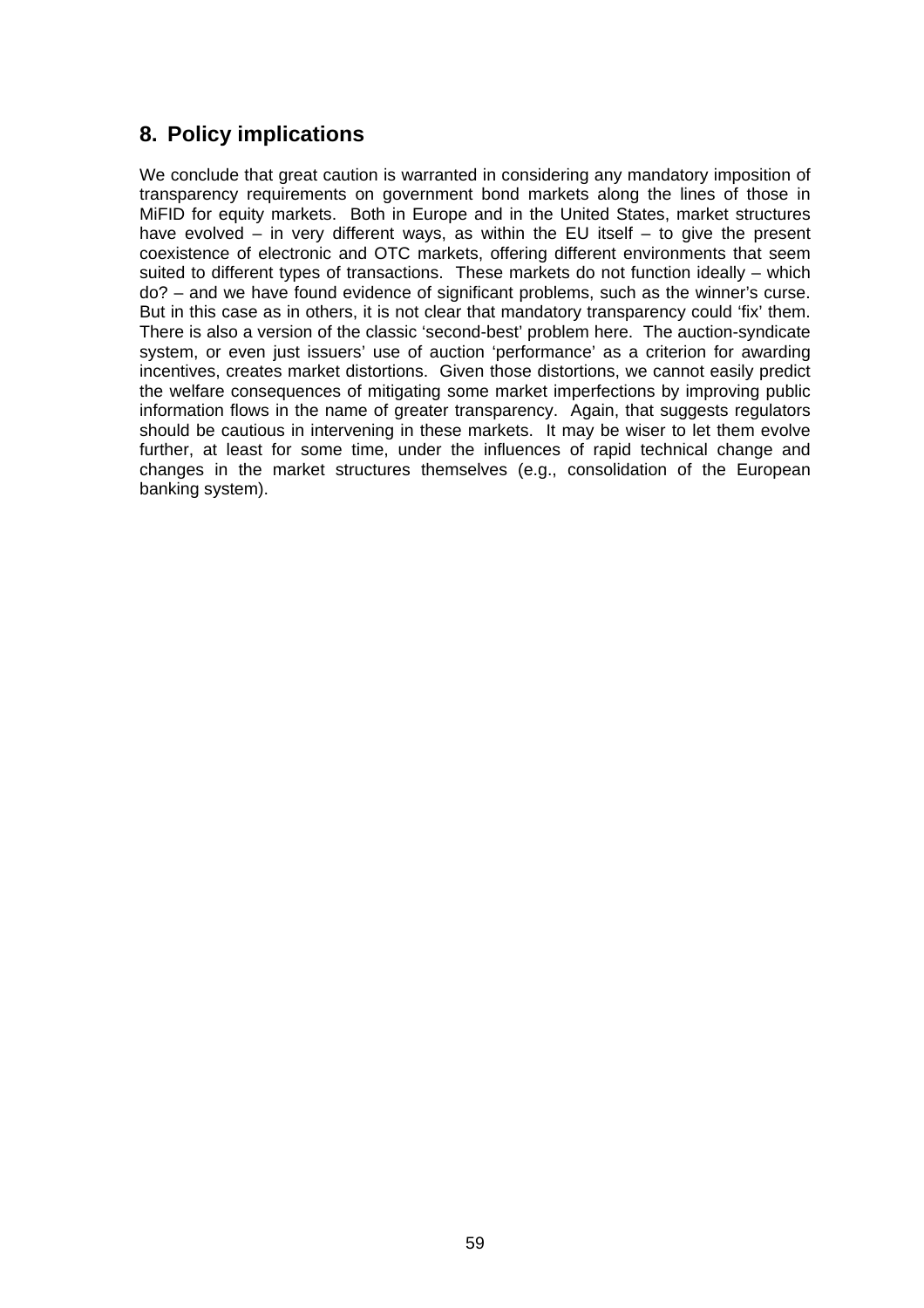## **References**

Aitken M. J., R. M. Cook, F. H. deB. Harris and T. H. McInish (2006) 'Market Design and Execution Cost for Matched Securities Across Seven Tier-One Markets.' Mimeo available at *wwwdocs.fce.unsw.edu.au/banking/seminar/2006/Rick\_Harris.pdf*

Audet, N., T. Gravelle and J. Yang (2002) 'Alternative Trading Systems: Does One Shoe Fit All?' Bank of Canada Working Paper No. 2002-33.

Back, K and S. Baruch (2004) 'Limit-order Markets and Floor Exchanges: An Irrelevance Proposition', Working Paper.

Barclay, M. J., T. Hendershott and K. Kotz (2004), 'Automation versus Intermediation: Evidence from Treasuries Going Off the Run', University of Rochester, mimeo.

Barth, M. J., E. M. Remolona and P. D. Wooldridge (2001) 'Changes in Market Functioning and Central Bank Policy: An Overview of the Issues.' BIS paper No. 12.

Bagliano, F. C., A. Brandolini and A. Dalmazzo (2000) 'Liquidity, Trading Size and the Co-existence of dealership and Auction Markets', *Economic Notes* 29, pp 179-199.

Baruch, S. (2005) 'Who Benefits from an Open Limit-Order Book?', *The Journal of Business* 4, pp 1267-1306.

Benviste, L., A. Marcus and W. Wilhelm (1992) 'What's Special about the Specialist?' *Journal of Financial Economics*, 32, pp 61-68.

Bessembinder, H., W. Maxwell and K. Venkatamaran (2005) 'Market Transparency, Liquidity Externalities and Institutional Trading Costs in Corporate Bonds.' *Journal of Financial Economics*, forthcoming.Biais, B. (1993) 'Price Formation and Equilibrium Liquidity in Fragmented and Centralized Markets,' *Journal of Finance*, 48, pp 157-185.

Biais, B., O. Glosten, and C. Spatt (2005) 'Market Microstructure: A Survey of Microfoundations, Empirical Results and Policy Implications.' *Journal of Financial Markets* 8, pp 617-264.

Biais, B., T. Foucault and F. Salanie (1998) 'Floors, Dealer Markets and Limit-order Markets', *Journal of Financial Markets* 1, pp 253-284.

Bloomfield, R. and M. O'Hara (1999) 'Market Transparency: Who Wins and Who Loses?', *The Review of Financial Studies*, 12:1 pp 5-35.

Bloomfield, R. and M. O'Hara (2000) 'Can Transparent Markets Survive?' *Journal of Financial Economics*, 55:3 pp 425-459.

Boehmer, E. (2004) 'Dimentions of Execution Quality:Recent Evidence for US Equity Markets', Working Paper.

Boehmer, E., G. Saar and L. Yu (2005) 'Lifting the Veil: An Analysis of Pre-trade Transparency at the NYSE', *The Journal of Finance*, LX:2 pp 783-815.

Bolton G. E., E. Katok and A. Ocenfels (2004) 'Trust among Internet Traders: A Behavioural Economics Approach', University of Cologne, Department of Economics W/P No.5. available at http://ockenfels.uni-koeln.de/RePEc/download/wp0005.pdf

Booth, G. G., P. Iversen, S. K. Sakar, H.Schmidt and A. Young (1999) 'Market Structure and Bid-Ask Spreads:IBIS vs NASDAQ', *European Journal of Finance* 5, 51- 71.

Bortoli, L. A. Frino, E. Jarnecic and D Johnstone (2006) 'Limit-order Book Transparency, Execution Risk and Market Depth,' Working Paper, Finance Discipline, School of Business, Faculty of Economics and Business, University of Sydney, NSW.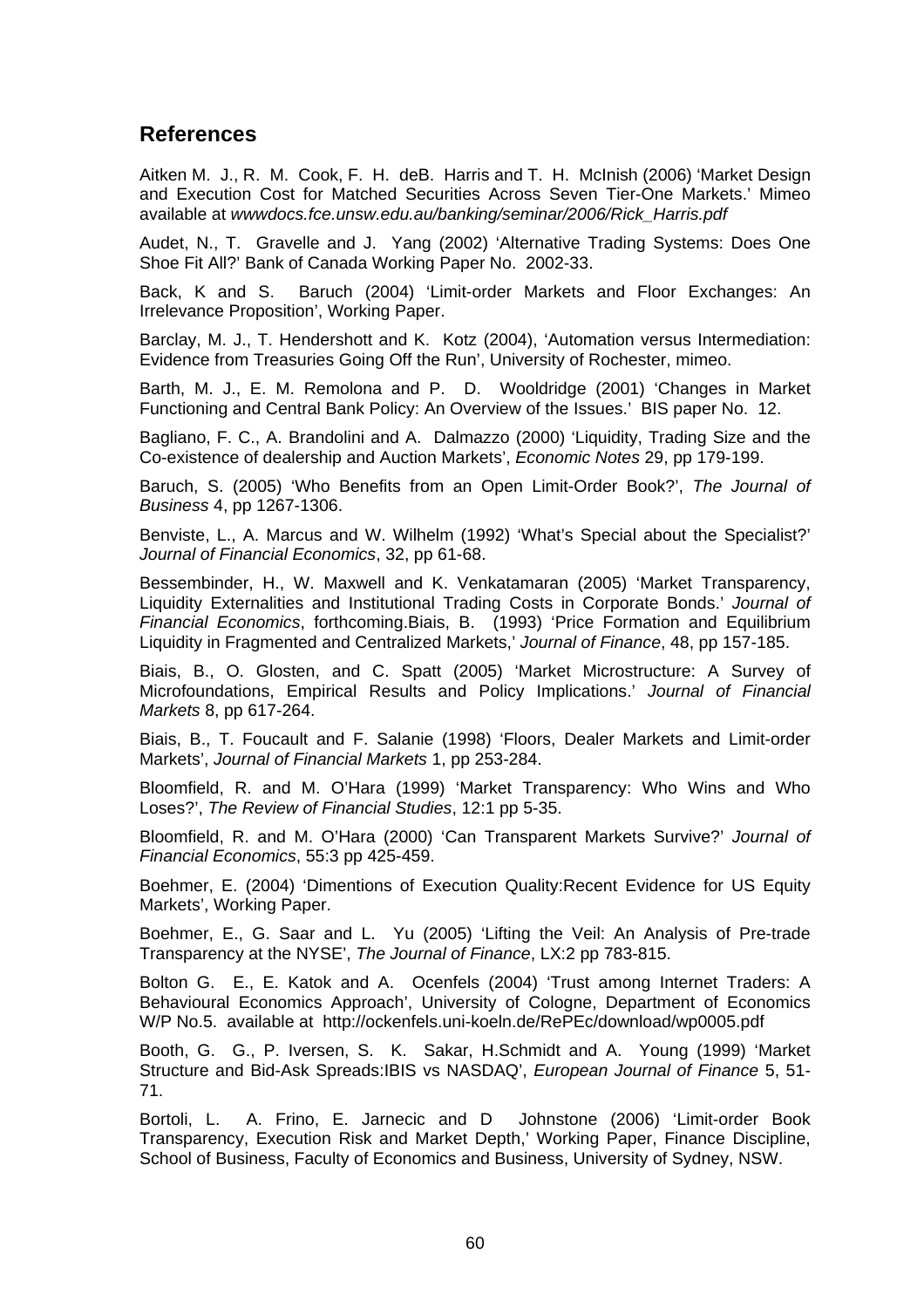Brandt, M.W. and K. A. Kajavecz (2003) 'Price Discovery in the US Treasury Market: The Impact of Order Flow and Liquidity on the Yield Curve.' NBER working paper #9529, February.

Breuer, W. (1999) 'The Relevance of Primary Dealers for Public Bond Issues', CFS Working Paper No. 1999/11.

Buiter, W., and A. Sibert (2005), 'How the Eurosystem's treatment of collateral in its open market operations weakens fiscal discipline in the eurozone', CEPR Discussion Paper no. 5387.

Casey, J.-P. and K. Lannoo (2005), *Europe's Hidden Capital Markets*, Centre for European Policy Studies.

Chordia,T.,A. Sarkar and A. Subrahmanyam (2003) 'An Empirical Analysis of Stock and Bond Market Liquidity.' Federal Reserve Bank of New York, *Staff reports*, #164, March.

Cohen, B.H. and H.S. Shin (2003) 'Positive Feedback Trading Under Stress: Evidence from the US Treasury Securities Market.' London School of Economics, Manuscript, May.

Committee on Global Financial System (1999) 'A Review of Financial Market Events in Autumn 1998.' Bank for International Settlements manuscript.

Degryse, H. (1997) 'The Total Cost of Trading Belgian Shares: Brussels versus London', CEPR Discussion Paper no. 1581.

Diamond, D. and P. Dybvig (1983) 'Bank Runs, Deposit Insurance, and Liquidity.' *Journal of Political Economy*, 91, 401-419.

D'Souza, C., C. Gaa, and J. Yang, Bank of Canada (2003) 'An Empirical Analysis of Liquidity and Order Flow in the Brokered Interdealer Market for Government of Canada Bonds.' Working paper 2003-28, September.

Dunne, P. G., M.J. Moore, and R. Portes (2005), 'Price discovery in the European bond markets,' at http://faculty.london.edu/rportes/

Dunne, P. G., M. J. Moore, and H. Hau (2006), 'International Order Flows: Explaining Equity and Exchange Rate Returns', available from the SSRN website.

Edwards, A. K., L. E. Harris and M. S. Piwowar (2004) 'Corporate Bond Market Transparency and Transaction Costs.' Office of Economic Analysis US Security and Exchange Commission.

Ehrman, M., M. Ellison and N. Valla (2003) 'Regime-Dependent Impulse Response Functions in a Markov-Switching Vector Autoregression Model.' *Economics Letters,* 78, 295-99.

Fleming, M. J. (2003) 'Measuring Treasury Market Liquidity.' Federal Reserve Bank of New York, *Economic Policy Review*, September, 83-110.

Flood, M. D., R. Huisman and R. J. Mahieu (1999) 'Quote Disclosure and Price Discovery in Multiple-Dealer Financial Markets', *The Review of Financial Studies*, 12:1 pp 37-59.

Flood, M. D., K. G. Koedijk, M. A. van Dijk and I. W. van Leeuwen (2002) 'Dividing the Pie: Asymmetrically Informed Dealers and Market Transparency,' Erasmus Research Institute of Management (ERIM) Report Series reference number ERS-2002-101-FandA.

FSA (2005) 'Trading Transparency in the UK Secondary Bond Markets.' UK Financial Services Authority, Discussion paper, 05/5, September.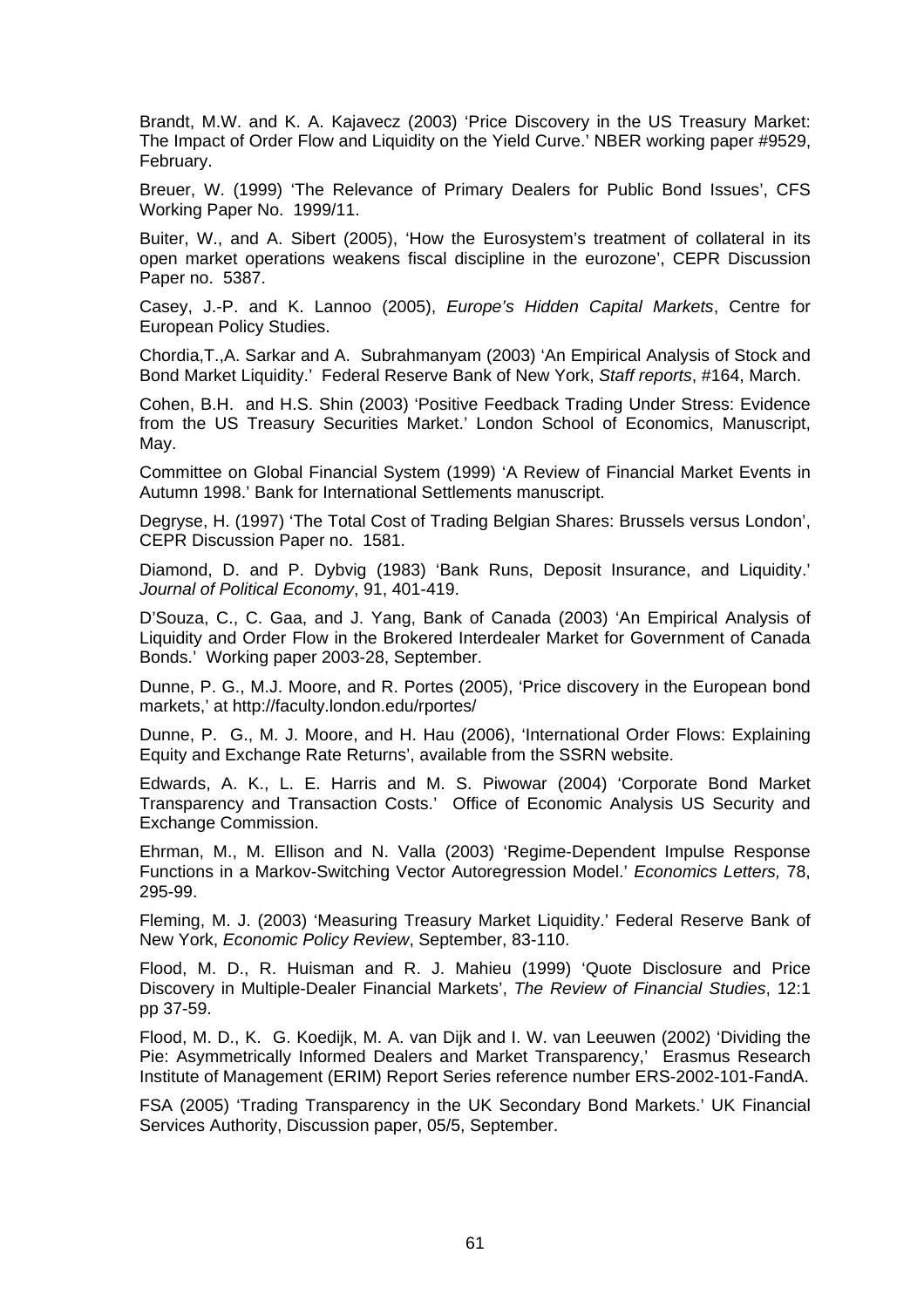Furfine, C. H. and E. M. Remolona (2005) 'Price Discovery in a Market Under Stress: The US Treasury Market in Fall 1998.' Federal Reserve Bank of Chicago Working Paper 2005-06.

Galati, G. and K. Tsatsaronis (2001) 'The Impact of the Euro on Europe's Financial Markets.' Working paper #100, Bank for International Settlements.

Goldreich, D., B. Hanke and P. Nath (2005) 'The Price of Future Liquidity: Time-Varying Liquidity in the U.S. Treasury Market', *Review of Finance*, Volume 9:1, pp 1-32.

Goldstein, M. A., Hotchkiss, E. and E. R. Sirri (2005) 'Transparency and Liquidity: A Controlled Experiment on Corporate Bonds.' Manuscript, Babson College, April.

Gravelle, T. (2000) 'The Market Microstructure of Dealership Equity and Government Securities Markets: How They Differ.' Financial Markets Department, Bank of Canada

Green. C. T. (2004) 'Economic News and the Impact of Trading on Bond Prices', *Journal of Finance*, 59:3 pp.1201-1233.

Grossman, S. J. and M. H. Miller (1998) 'Liquidity and Market Structure', *Journal of Finance*, 43, 617-33.

Hansch, O., and V. Saporta (2005), 'Is order flow information valuable? Evidence from Government Bond Dealer Revenues', mimeo.

Harris, L. E. (1996) 'Does a Large Minimum Price Variation Encourage Order Exposure?' Unpublished Manuscript University of Southern California.

Hasbrouck, J. (1993) 'Assessing the Quality of a Security Market: A New Approach to Transaction Cost Measurement', *Review of Financial Studies*, 6, pp 191-212.

Hasbrouck, J. and G. Saar (2004) 'Technology and Liquidity Provision: The Blurring of Traditional Definitions.' Stern School of Business working paper, New York University.

Hendershot, T. and C. M. Jones (2005) 'Island Goes Dark: Transparency, Fragmentation and Regulation', *The Review of Financial Studies*, 18:3 pp744-793.

Holland, A. (2000) 'The Academic Literature – A Brief Review.' Annex in DMO Consultation Paper on Secondary Market for Gilts, January.

Holland, A. (2001) 'The Development of Alternative Trading Systems in the UK Gilt Market: Lessons and Implications.' Paper prepared for the financial market structure and dynamics conference at the Bank of Canada, November.

Krolzig, H-M. (1997) '*Markov-Switching Vector Autoregressions',* Spinger.

Lai, H. N. (2004) 'The Market Quality of Moderately Liquid Securities in a Hybrid Market: The Evidence', Working paper.

Madhavan A. (1995) 'Consolidation, Fragmentation and Disclosure of Trading Information,' *Review of Financial Studies*, 8, pp 579-603.

Madhavan, A. and M. Cheng (1997) 'In Search of Liquidity: Block Trades in the Upstairs and Downstairs Markets', *Review of Financial Studies*, 10:1, pp 175-203.

Madhavan, A, D. Porter and D. Weaver (2005) 'Should Securities Markets be Transparent?' *Journal of Financial Markets* Vol. 8, Issue 3, 265-287

Martínez-Resano, J. R. (2005) 'Size and Heterogeneity Matter: A Microstructure-Based Analysis of Regulation of Secondary Markets for Government Bonds.' Banco de España, Occasional Paper No. 0501.

Mizrach, B & C. J. Neely (2006), 'The Transition to Electronic Trading in the Secondary Treasury Market', Federal Reserve Bank of St Louis Working Paper 2006-012A. http://research.stlouisfed.org/wp/2006/2006-012.pdf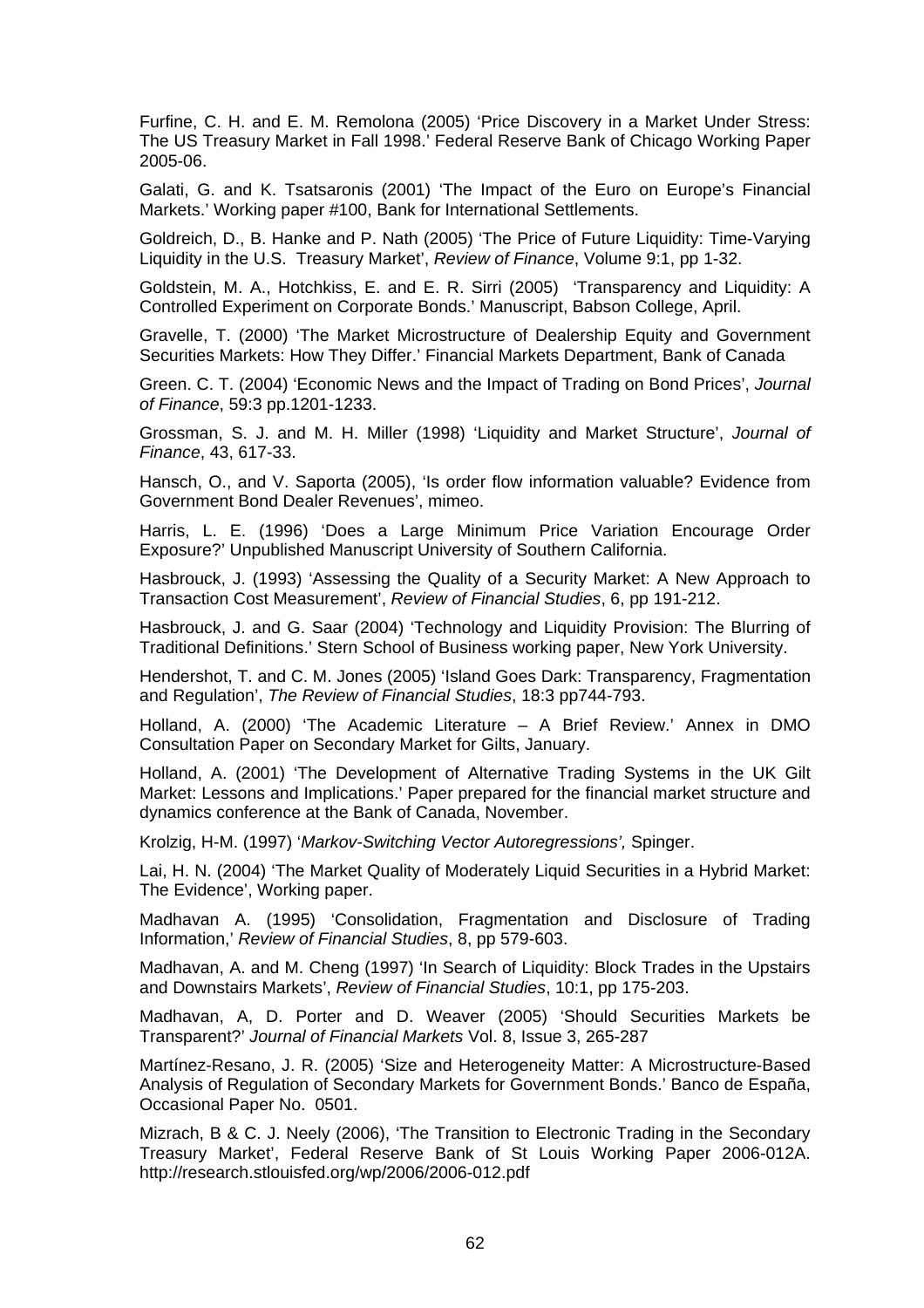Muscarella C. J. and M. S. Piwowar (2001) 'Market Microstructure and Securities Values:Evidence from the Paris Bourse', *Journal of Financial Markets* 4, pp 209-229.

Naik, N., A. Neuberger, and S. Viswanathan (1999) 'Trade Disclosure Regulation in Markets with Negotiated Trades', *Review of Financial Studies*, 12, 873-900.

Nimalendran, M. and G Petrella (2003) 'Do Thinly-Traded Stocks Benefit from Specialist Intervention?' *Journal of Banking and Finance* 27, pp 1823-1854.

O'Hara, M. (1995) '*Microstructure Theory*' Basil Blackwell, Cambridge, Mass.

Pagano, M. and A. Roell (1996) 'Transparency and Liquidity: A Comparison of Auction and Dealer Markets with Informed Trading,' *Journal of Finance*, 51:2, pp 579-611.

Parlour C. A. and D. J. Seppi (2003) 'Liquidity Based Competition for Order Flow', *Review of Financial Studies* 16, pp 301-343.

Remolona, E. M. (2002) 'Micro and Macro Structures in Fixed Income Markets: The Issues at Stake in Europe.' Bank for International Settlements paper presented at the ECB-CFS Research Network on Capital Markets and Financial Integration in Europe.

Rust, J. and G. Hall (2001) 'Middle Men Versus Market Makers: A Theory of Competitive Exchange.' Cowles Foundation Discussion Paper No. 1299.

Sar, A. and T. Lybek (2002) 'Measuring Liquidity in Financial Markets.' IMF Working Paper, No. 232, December.

Scalia, A. and V. Vacca (1999) 'Does Market Transparency Matter? A Case Study.' Discussion Paper 359, Banca d'Italia.

Schulte, W. and R. Violi (2000) 'Interactions Between Cash and Derivative Bond Markets: Some Evidence for the euro Area.' Bank for International Settlements. Paper No. 5.

Seppi D. J. (1997) 'Liquidity Provision with Limit-orders and Strategic Specialists', *The Review of Financial Studies* 10, pp 103-150.

Simaan, Y., D. G. Weaver and D. K. Whitcomb (2003) 'Market Maker Quotation Behaviour and Pretrade Transparency', *Journal of Finance*, 58:3, pp 1247-1267.

Swan, P. L. and J. Westerholm (2005) 'Transparency Generally Beats Opacity: How Transparency Choice Impacts Global Equity Market Performance.' School of Banking and Finance Working Paper, University of New South Wales.

Tabb, L. (2004) 'A New Market Structure for Bonds?' *Wall Street and Technology*, 15 April. http://www.wallstreetandtech.com/showArticle.jhtml?articleID=18901634

Viswanathan, S. and J. J. D. Wang (2002) 'Market architecture:Limit-order Books versus Dealership Markets', *Journal of Financial Markets* 5, pp 127-167.

Warga, A. (2004) 'An Overview of the Regulation of Bond Markets.' Report to the U.S. Senate Banking Committee, June.

Zhao X and K. H. Chung (2006) '*Information Disclosure and Market Quality: The Effect of SEC Rule 11Ac1-5 on Trading Costs*'

.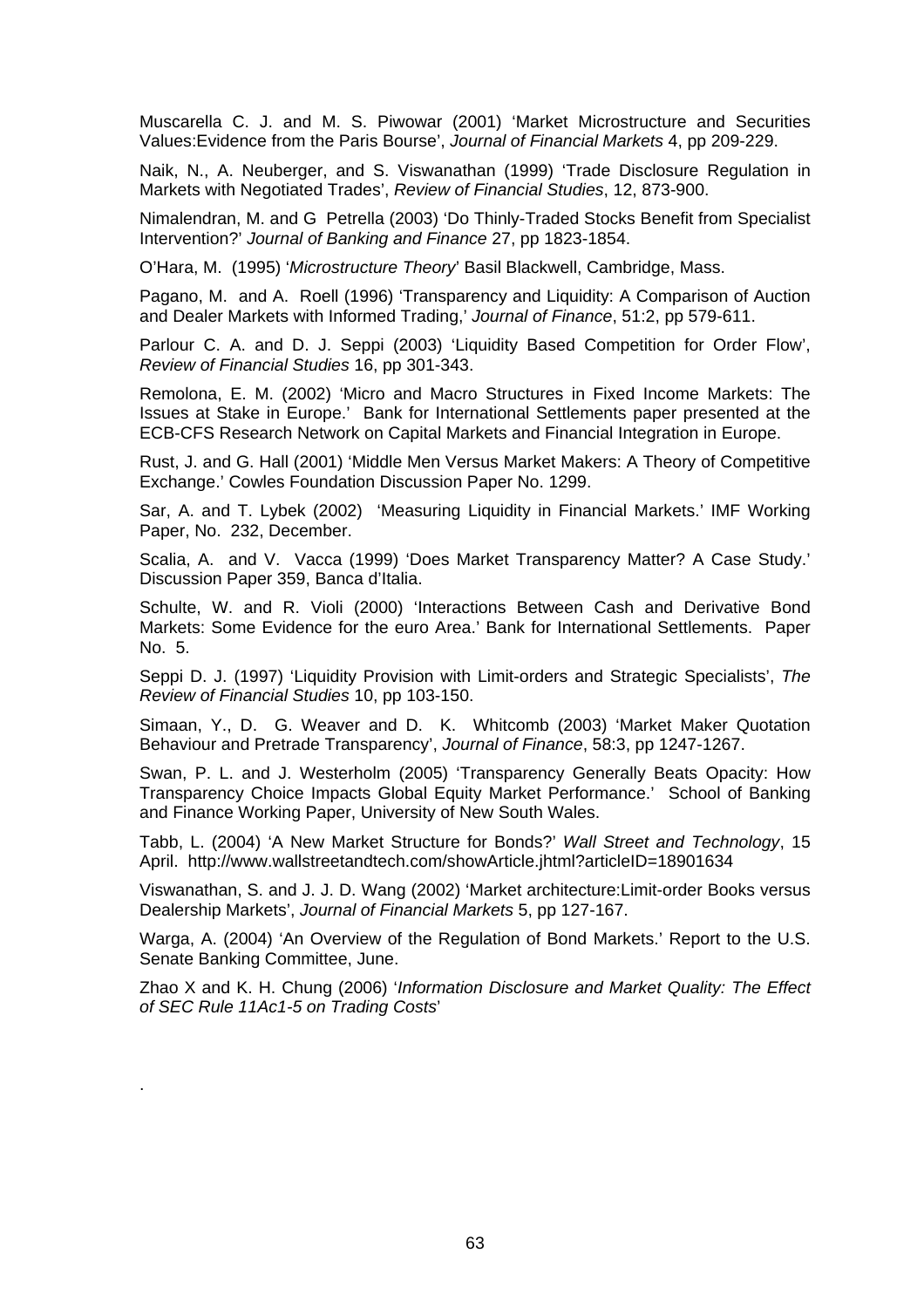# **Appendix 1**

| <b>Issuer</b>      | Outstanding | Long-Term Ratings |     |       |  |
|--------------------|-------------|-------------------|-----|-------|--|
|                    | (€,bln)     | Moodys            | S&P | Fitch |  |
| Austria            | 146.4       | Aaa               | AAA | AAA   |  |
| Belgium            | 263.0       | Aa1               | AA+ | AA    |  |
| Finland            | 63.3        | Aaa               | AAA | AAA   |  |
| France             | 787.7       | Aaa               | AAA | AAA   |  |
| Germany            | 773.8       | Aaa               | AAA | AAA   |  |
| Greece             | 148.3       | A1                | A+  | A+    |  |
| Ireland            | 28.1        | Aaa               | AAA | AAA   |  |
| Italy              | 1157.1      | Aa2               | AA  | AA    |  |
| <b>Netherlands</b> | 180.5       | Aaa               | AAA | AAA   |  |
| Portugal           | 78.4        | Aa2               | AA  | AA    |  |
| Spain              | 309.0       | Aaa               | AA+ | AAA   |  |

### **Table A1.1 Outstanding Debt/Ratings (12/31/03)**

Note: This table is reproduced from the MTS Handbook 2005 and it supplies input for the benchmark/nonbenchmark breakdown that is contained in the country specific tables that follow.

|                  |          |        | Security ISIN | Outstanding | <b>MTS Volume</b> | Turnover % |
|------------------|----------|--------|---------------|-------------|-------------------|------------|
| <b>RAGB</b>      | 15/07/06 | 5.875% | AT0000383518  | 6.404.1     | 208.98            | 3.26       |
| RAGB             | 20/10/07 | 5.50%  | AT0000384953  | 8,749.5     | 470.83            | 5.38       |
| <b>RAGB</b>      | 15/01/08 | 5.00%  | AT0000384227  | 8,140.1     | 138.08            | 1.7        |
| RAGB             | 15/07/09 | 4.00%  | AT0000384821  | 8,725.8     | 638.82            | 7.32       |
| <b>RAGB</b>      | 15/01/10 | 5.50%  | AT0000384938  | 8,810.0     | 824.68            | 9.36       |
| RAGB             | 04/01/11 | 5.25%  | AT0000385067  | 8.267.2     | 231.79            | 2.8        |
| <b>RAGB</b>      | 20/10/13 | 3.80%  | AT0000385992  | 9,482.3     | 328.88            | 3.47       |
| <b>RAGB</b>      | 15/07/14 | 4.30%  | AT0000386073  | 8,002.1     | 209.51            | 2.62       |
| <b>RAGB</b>      | 15/01/18 | 4.65%  | AT0000385745  | 9.771.4     | 145.22            | 1.49       |
| RAGB             | 15/07/20 | 3.90%  | AT0000386115  | 5,650.0     | 274.18            | 4.85       |
| RAGB             | 15/07/27 | 6.25%  | AT0000383864  | 6,581.1     | 123.18            | 1.87       |
| <b>Benchmark</b> |          |        |               | 88,583.60   | 3594.15           | 4.06       |
| Non-Bench        |          |        |               | 57,816.40   | 469.48            | 0.81       |
| Total            |          |        |               | 146,400.00  | 4063.63           | 2.78       |

### **Table A1.2 Austria, 8-Apr-05 (€, millions)**

Note: This table, and all of the country-specific tables, is derived from the MTS Handbook and from the month's volume that we calculated from MTS data on transactions. In the cases of the individual bonds we calculated the volume traded for the month for which the amount outstanding was given and this produced the turnover percentage as well as providing a total that we regarded as a benchmark total. The individual bond turnover percentage should be very accurate. For both the amount outstanding and the volume traded we compiled a benchmark total and turnover percentage. For amount outstanding, we also arrive at a nonbenchmark total by subtracting the benchmark amount from the total given in table 1.1 (this total is also repeated at the bottom of the country-specific tables in millions of euro). The same was done for the volume traded where we extracted total volume traded from the MTS data, took the benchmark amount from this to produce the non-benchmark total and turnover. Although the benchmark/non-benchmark division is not necessarily consistent by country, the turnover percentage is accurate.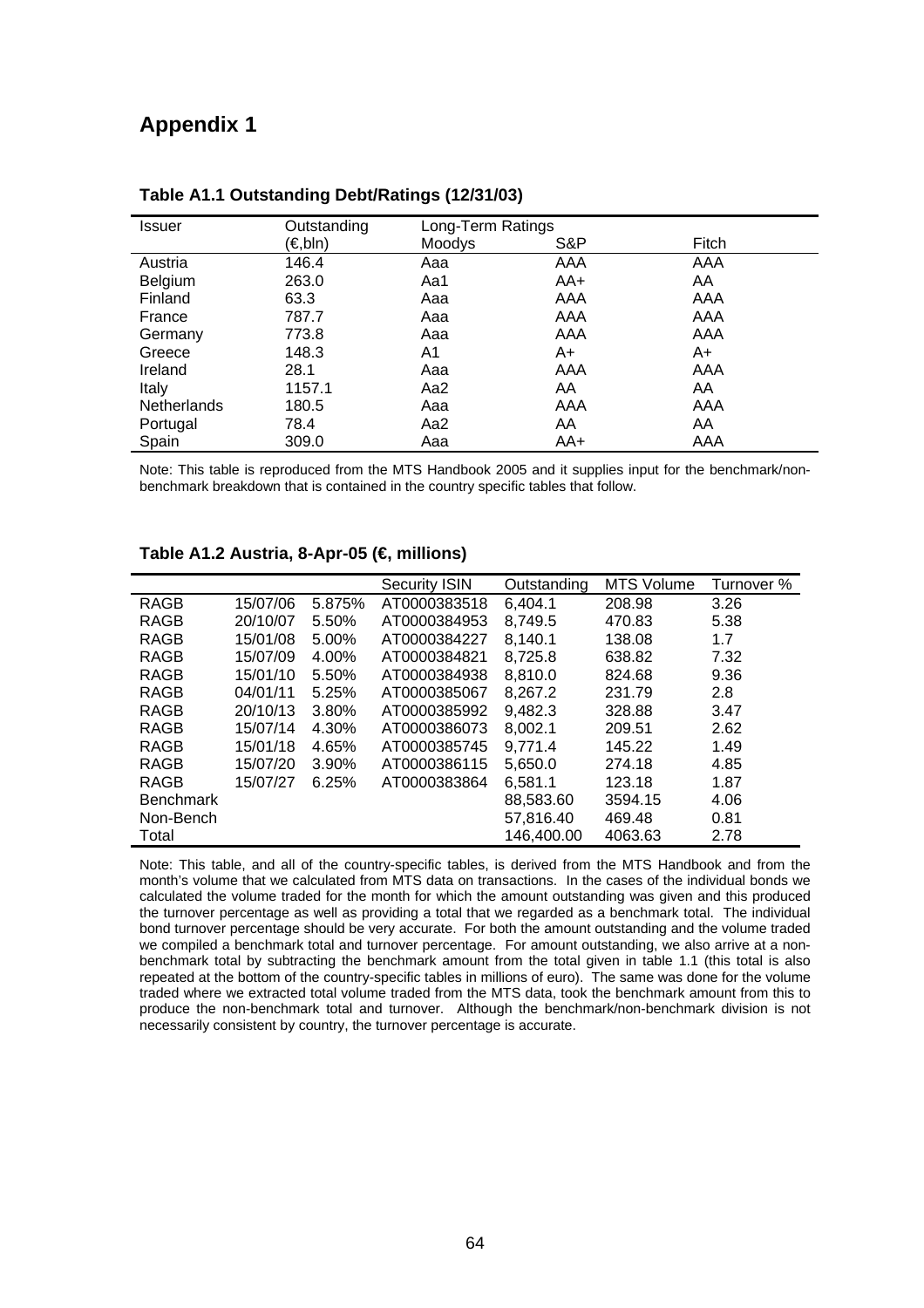|                  | <b>Security ISIN</b> | Outstanding | <b>MTS Volume</b> | Turnover % |
|------------------|----------------------|-------------|-------------------|------------|
| 5-yr:OLO323.75%  | BE0000292012         | 16.463      | 760.96            | 4.62       |
| 10-yr:OLO434.25% | BE0000303124         | 7.224       | 1,987.8           | 27.52      |
| 15-yr:OLO405.50% | BE0000300096         | 7.627       | 3,033.64          | 39.78      |
| <b>Benchmark</b> |                      | 36,314      | 5,782.4           | 15.92      |
| Non-Benchmark    |                      | 226,686     | 15,873.04         |            |
| Total            |                      | 263,000     | 21655.44          | 8.23       |

**Table A1.3 Belgium, 30-June-04 (€, millions)** 

### **Table A1.4 Finland, 31-Dec-04 (€ millions)**

|                   |             | <b>Security ISIN</b> | Outstanding | <b>MTS Volume</b> | Turnover % |
|-------------------|-------------|----------------------|-------------|-------------------|------------|
| RFGB 2.75%        | 04-Jul-06   | FI0001005514         | 7.110       | 998.57            | 14.04      |
| RFGB 5%           | 04-Jul-07   | FI0001005332         | 6,221       | 1888.86           | 30.36      |
| RFGB 3%           | May-08      | F10001005522         | 5,999       | -                 | ۰          |
| RFGB 5%           | 25-Apr-09   | FI0001004822         | 5,653       | 934.05            | 16.52      |
| <b>RFGB 5.75%</b> | 23-Feb-11   | FI0001005167         | 5,673       | 2097.4            | 36.97      |
| RFGB 5.375%       | $4$ -Jul-13 | FI0001005407         | 6.000       | 1319.15           | 21.99      |
| <b>RFGB 4.25%</b> | $4$ -Jul-15 | FI0001005704         | 5,000       | 1582.31           | 31.65      |
| <b>Benchmark</b>  |             |                      | 41.656      | 8820.34           | 21.17      |
| Non-Benchmark     |             |                      | 21644       | 1197.73           | 15.83      |
| Total             |             |                      | 63,300      | 10018.07          | 5.53       |

Note: The note on table 1.2 applies here too.

|                  |          |       | <b>Security ISIN</b> | Outstanding | <b>MTS</b><br>Volume | Turnover<br>% |
|------------------|----------|-------|----------------------|-------------|----------------------|---------------|
| <b>BTAN</b>      | 12/01/06 | 5.00% | FR0102626779         | 17,599      | 259.19               | 1.47          |
| <b>BTAN</b>      | 12/07/08 | 3.00% | FR0105760112         | 17,336      | 466.93               | 2.69          |
| <b>OAT</b>       | 25/10/13 | 4.00% | FR0010011130         | 17,422      | 379.59               | 2.18          |
| <b>OAT</b>       | 25/04/19 | 4.25% | FR0000189151         | 11,833      | 323.66               | 2.74          |
| <b>OAT</b>       | 25/10/32 | 5.75% | FR0000187635         | 18,738      | 108.24               | 0.58          |
| <b>Benchmark</b> |          |       |                      | 82,928      | 1537.61              | 1.85          |
| Non-Benchmark    |          |       |                      | 704,772     | 17991.66             | 2.55          |
| Total            |          |       |                      | 787,700     | 19529.27             | 2.48          |

## **Table A1.5 France, 15-Jun-04 (€, millions)**

Note: The note on table 1.2 applies here too.

## **Table A1.6 Germany, December 2004 (€, millions)**

|                  |          | <b>Security ISIN</b> | Outstanding | <b>MTS Volume</b> | Turnover % |
|------------------|----------|----------------------|-------------|-------------------|------------|
| 2yr:BKO 2.25%    | 15/12/06 | DE0001137081         | 14,000      | 159.55            | 1.14       |
| 5yr:OBL 3.50%    | 09/10/06 | DE0001141455         | 18,000      | 141.03            | 0.78       |
| 10yr:DBR 3.75%   | 04/01/15 | DE0001135267         | 16.000      | 601.85            | 3.76       |
| 30yr:DBR 4.75%   | 04/07/34 | DE0001135226         | 20,000      | 480.88            | 2.4        |
| <b>Benchmark</b> |          |                      | 68000       | 1383.31           | 2.03       |
| Non-Benchmark    |          |                      | 705800      | 27798.64          | 3.94       |
| Total            |          |                      | 773,800     | 29181.95          | 3.77       |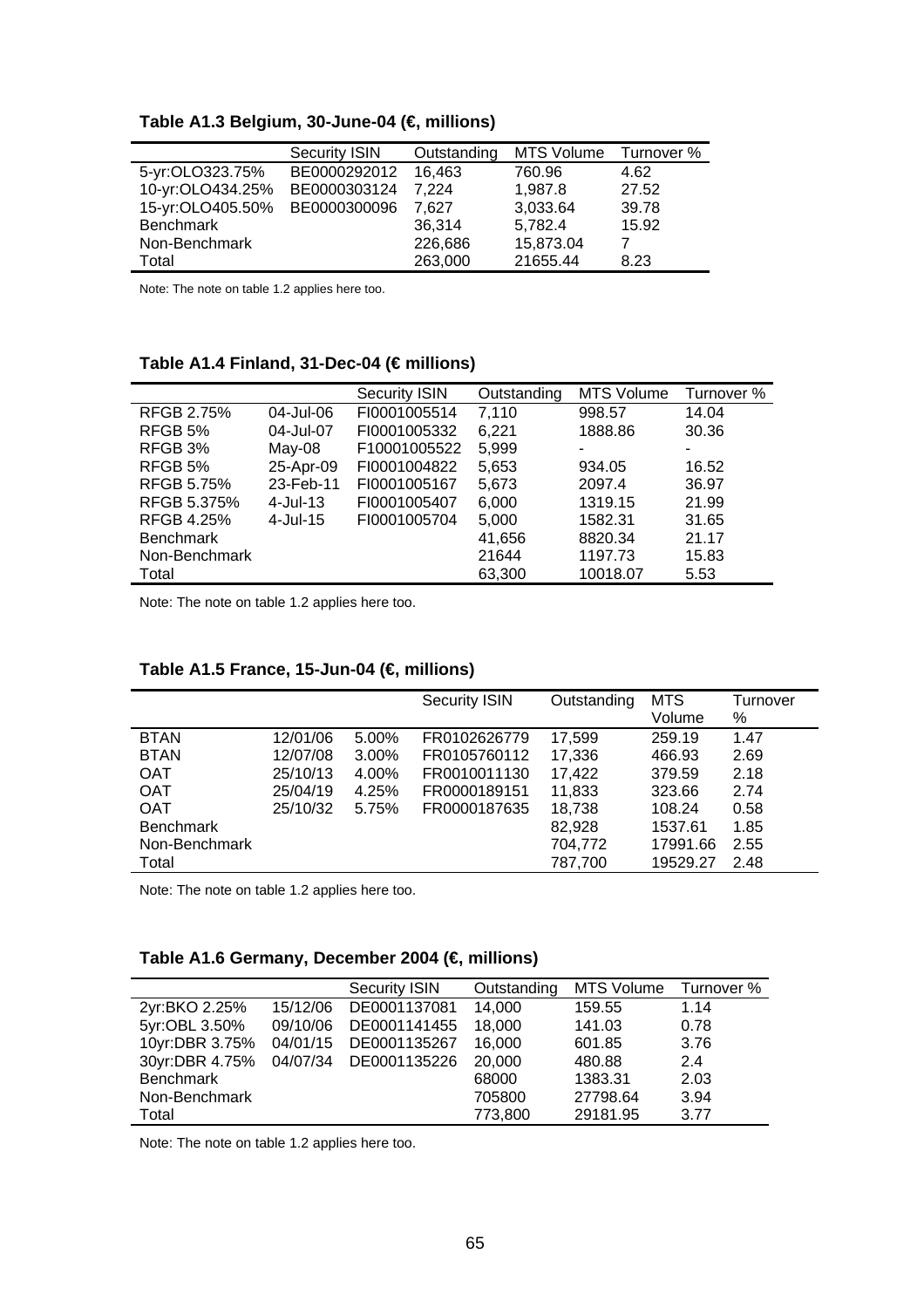**Table A1.7 Greece, 31-Dec-04 (€, millions)** 

|                    | <b>Security ISIN</b> | Outstanding | <b>MTS Volume</b> | Turnover % |
|--------------------|----------------------|-------------|-------------------|------------|
| 5Y5.95% 24-Mar-05  | GR0114008338         | 6,785       | 181.65            | 2.68       |
| 3Y4.65% 21-Jun-05  | GR0110013159         | 6,375       | 80.99             | 1.27       |
| 7Y6.00% 19-Feb-06  | GR0118007559         | 6,996       | 297               | 4.25       |
| 3Y2.75% 21-Jun-06  | GR0110014165         | 7,391       | 313               | 4.23       |
| 5Y4.65% 19-Apr-07  | GR0114012371         | 7,500       | 141.45            | 1.89       |
| 3Y3.25% 21-Jun-07  | GR0110015170         | 8,363       | 1407.27           | 16.83      |
| 5Y3.50% 18-Apr-08  | GR0114015408         | 9,050       | 511.23            | 5.65       |
| 10Y6.30% 29-Jan-09 | GR0124006405         | 6,787       | 592.85            | 8.74       |
| 5Y3.50% 20-Apr-09  | GR0114017420         | 9,307       | 681.11            | 7.32       |
| 10Y6.00% 19-May-10 | GR0124011454         | 8,486       | 843.54            | 9.94       |
| 10Y5.35% 18-May-11 | GR0124015497         | 6,670       | 450.94            | 6.76       |
| 10Y5.25% 18-May-12 | GR0124018525         | 8,060       | 935.62            | 11.61      |
| 10Y4.60% 20-May-13 | GR0124021552         | 8,526       | 1105.31           | 12.96      |
| 15Y6.50% 11-Jan-14 | GR0128002590         | 4,602       | 678.55            | 14.74      |
| 10Y4.50% 20-May-14 | GR0124024580         | 8,523       | 1464.04           | 17.18      |
| 20Y6.50% 22-Oct-19 | GR0133001140         | 8,222       | 291.47            | 3.55       |
| 20Y5.90% 22-Oct-22 | GR0133002155         | 8,541       | 463.08            | 5.42       |
| <b>Benchmark</b>   |                      | 130,184     | 10439.1           | 8.02       |
| Non-Benchmark      |                      | 18,116      | 535.23            | 2.95       |
| Total              |                      | 148,300     | 10974.33          | 7.40       |
|                    |                      |             |                   |            |

## **Table A1.8 Ireland, 30-Dec-2004 (€ millions)**

|                  |             |      | <b>Security ISIN</b> | Outstanding | MTS Volume | Turnover % |
|------------------|-------------|------|----------------------|-------------|------------|------------|
| 4.25%            | <b>Bond</b> | 2007 | IE00031256211        | 6,086       |            |            |
| 3.25%            | <b>Bond</b> | 2009 | IE00032584868        | 5,043       |            |            |
| 5.00%            | <b>Bond</b> | 2013 | IE00031256328        | 6,106       |            |            |
| 4.60%            | <b>Bond</b> | 2016 | IE0006857530         | 5.791       | 156.03     | 2.69       |
| 4.50%            | <b>Bond</b> | 2020 | IE0034074488         | 5,729       | 149.61     | 2.61       |
| <b>Benchmark</b> |             |      |                      | 28,755      | 305.64     | 1.06       |
| Non-Benchmark    |             |      |                      | 655         | 1434.04    | 218.94     |
| Total            |             |      |                      | 28,100      | 1739.68    | 6.19       |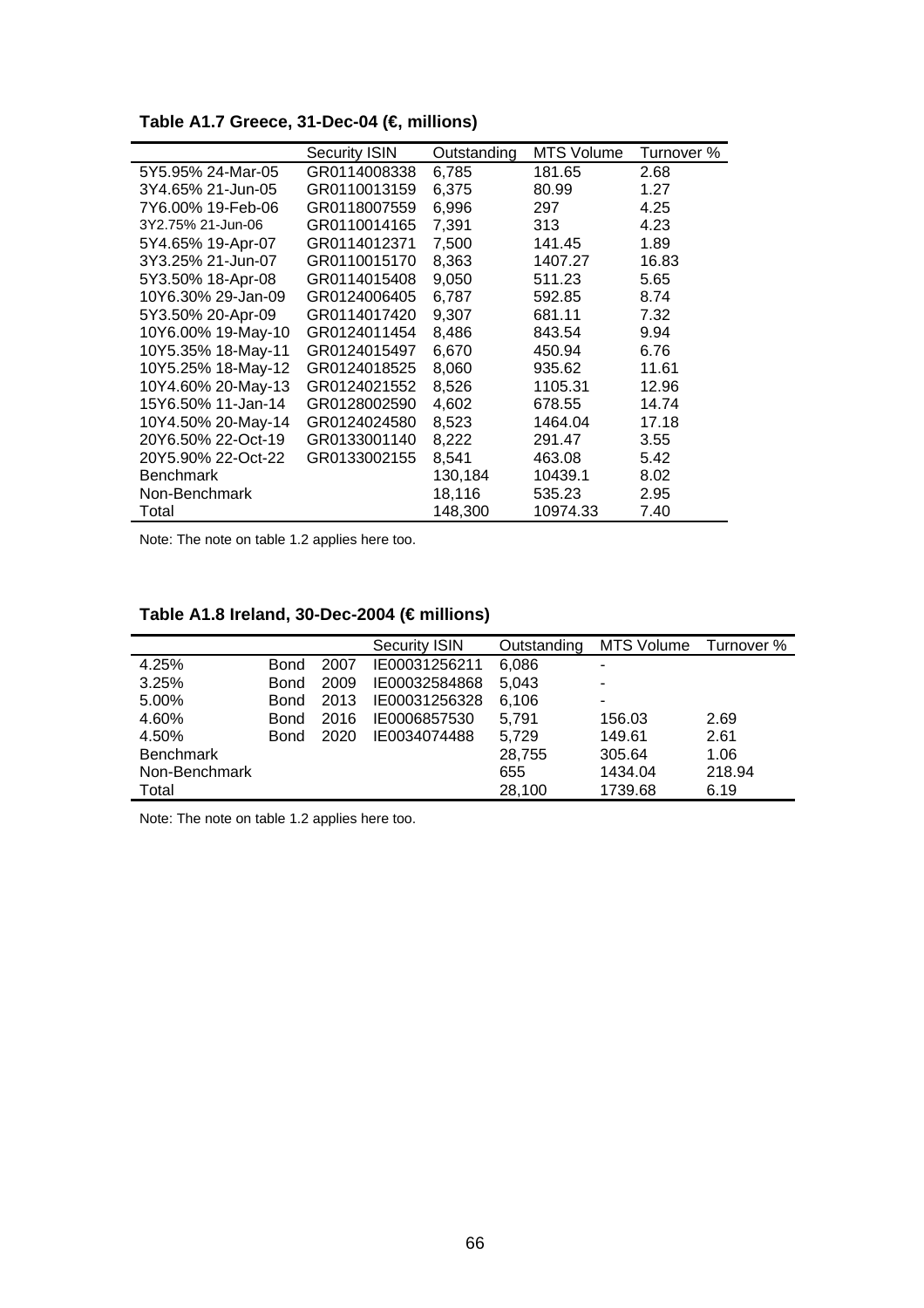**Table A1.9 Italy, 31-Dec-2003 (€, millions)** 

|                  |            | <b>Security ISIN</b> | Outstanding | <b>MTS Volume</b> | Turnover % |
|------------------|------------|----------------------|-------------|-------------------|------------|
| 3-yrBTP:         | $1-Sep-06$ | IT0003522254         | 13,775      | 5488.75           | 39.85      |
| 3-yrBTP:         | 15-May-06  | IT0003477111         | 15,100      | 4074.08           | 26.98      |
| 3-yrBTP:         | 1-Feb-06   | IT0003424485         | 16,060      | 4228.43           | 26.33      |
| 5-yrBTP:         | 15-Sep-08  | IT0003532097         | 7,700       | 2018.09           | 26.21      |
| 5-yrBTP:         | 15-Jan-08  | IT0003413892         | 15,970      | 1759.5            | 11.02      |
| 5-yrBTP:         | 15-Oct-07  | IT0003271019         | 16,351      | 1516.07           | 9.27       |
| 10-yrBTP:        | $1-Auq-13$ | IT0003472336         | 18,410      | 6327.53           | 34.37      |
| 10-yrBTP:        | $1-Feb-13$ | IT0003357982         | 17,943      | 3832.5            | 21.36      |
| 10-yrBTP:        | $1-Feb-12$ | IT0003190912         | 23,468      | 2861.78           | 12.19      |
| 15-yearBTP:      | $1-Feb-19$ | IT0003493258         | 13,940      | 595.28            | 4.27       |
| 15-yearBTP:      | 1-Aug-17   | IT0003242747         | 14,517      | 319.79            | 2.20       |
| 30-yearBTP:      | 1-Aug-34   | IT0003535157         | 7,000       | 719.52            | 10.28      |
| 30-yearBTP:      | $1-Feb-33$ | IT0003256820         | 15,454      | 333.13            | 2.16       |
| 30-yearBTP:      | 1-Nov-29   | IT0001278511         | 22,478      | 183.26            | 0.82       |
| <b>Benchmark</b> |            |                      | 218,166     | 34257.71          | 15.70      |
| Non-Benchmark    |            |                      | 938,934     | 98,648            | 10.51      |
| Total            |            |                      | 1,157,100   | 132905.6          | 11.49      |

**Table A1.10 Netherlands, 31-Jan-05 (€, millions)** 

|                  |                  | <b>Security ISIN</b> | Outstanding | <b>MTS Volume</b> | Turnover % |
|------------------|------------------|----------------------|-------------|-------------------|------------|
| DSL 3.00%        | 15-Jul-07        | NL0000102119         | 12,216      | 772.24            | 6.32       |
| DSL 2.50%        | 15-Jan-08        | NL0000102150         | 2,645       | 435.84            | 16.48      |
| DSL 2.75%        | 15-Jan-09        | NL0000102101         | 10.366      | 74.75             | 0.72       |
| DSL 3.00%        | 15-Jan-10        | NL0000102309         | 6.327       | 309.79            | 4.90       |
| DSL 4.25%        | $15 -$ Jul $-13$ | NL0000102689         | 14,223      | 264.5             | 1.86       |
| DSL 3.75%        | 15-Jul-14        | NL0000102325         | 11.710      | 318.49            | 2.72       |
| DSL 5.50%        | 15-Jan-28        | NL0000102317         | 8,887       | 33.23             | 0.37       |
| <b>Benchmark</b> |                  |                      | 66,374      | 2208.84           | 3.33       |
| Non-Benchmark    |                  |                      | 114,126     | 8.132             | 7.13       |
| Total            |                  |                      | 180,500     | 10340.65          | 5.73       |

Note: The note on table 1.2 applies here too.

| Table A1.11 Portugal, 31-Dec-04 (€ millions) |  |  |
|----------------------------------------------|--|--|
|----------------------------------------------|--|--|

|                  |                  | <b>Security ISIN</b> | Outstanding | <b>MTS Volume</b> | Turnover % |
|------------------|------------------|----------------------|-------------|-------------------|------------|
| 2-yr:OT 3.00%    | <b>Jul 2006</b>  | PTOTEWOE0009         | 5.072       | 2787.57           | 54.96      |
| 3-yr:OT 4.875%   | Aug 2007         | PTOTEXOE0016         | 5.117       | 2501.1            | 48.88      |
| 4-yr:OT 3.25%    | <b>July 2008</b> | PTOTE2OE0000         | 4.200       | 630.04            | 15.00      |
| 5-yr:OT 3.95%    | <b>July 2009</b> | PTOTECOE0011         | 5.000       | 458.63            | 9.17       |
| 6-yr:OT 5.85%    | May 2010         | PTOTEHOE0008         | 5.147       | 969.64            | 18.84      |
| 7-yr:OT 5.15%    | <b>June 2011</b> | PTOTEJOE0006         | 5,258       | 1194.29           | 22.71      |
| 8-yr:OT 5.00%    | June 2012        | PTOTEKOE0003         | 5.036       | 359.45            | 7.14       |
| 9-yr:OT 5.45%    | Sep 2013         | PTOTEGOE0009         | 5.043       | 904.34            | 17.93      |
| 10-yr:OT 4.375%  | Jun 2014         | PTOTE1OE0019         | 5.000       | 767.23            | 15.34      |
| <b>Benchmark</b> |                  |                      | 44.873      | 10572.29          | 23.56      |
| Non-Benchmark    |                  |                      | 33,527      | 1.876             | 5.60       |
| (inc bills)      |                  |                      |             |                   |            |
| Total            |                  |                      | 78,400      | 12448.22          | 15.88      |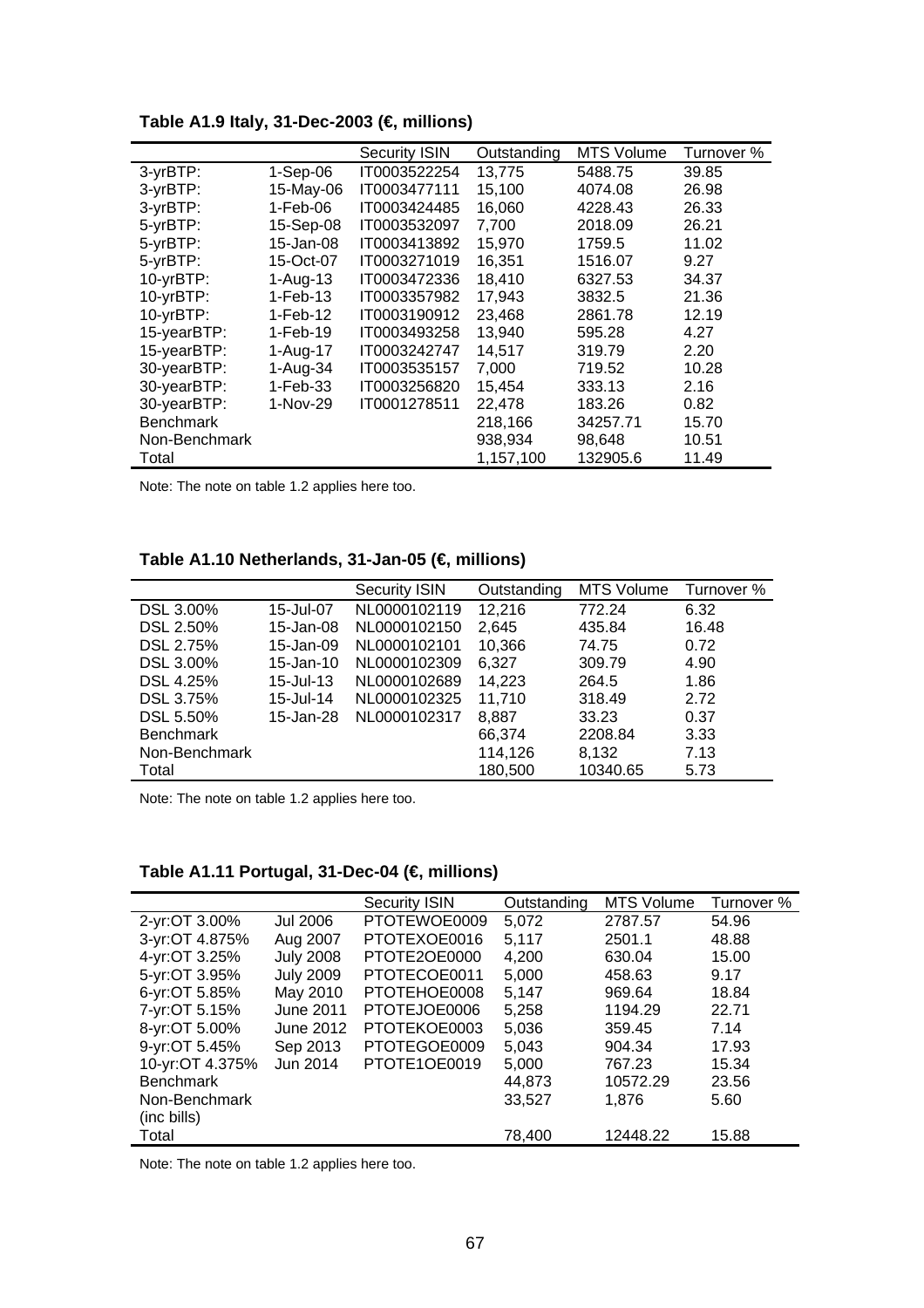|                   |          | <b>Security ISIN</b> | Outstanding | <b>MTS Volume</b> | Turnover % |
|-------------------|----------|----------------------|-------------|-------------------|------------|
| <b>Bono 3.25</b>  | 01/31/05 | ES0000012254         | 8,553.15    | 30.05             | 0.35       |
| <b>Bono 4.95</b>  | 07/30/05 | ES0000012379         | 11,967.94   | 284.68            | 2.38       |
| <b>Bono 3.20</b>  | 01/31/06 | ES0000012841         | 11,314.37   | 358.64            | 3.17       |
| <b>Bono 4.80</b>  | 10/31/06 | ES0000012445         | 11,307.16   | 370.41            | 3.28       |
| <b>Bono 3.00</b>  | 07/30/07 | ES0000012908         | 7,765.18    | 1127.57           | 14.52      |
| <b>Bono 4.25</b>  | 10/31/07 | ES0000012825         | 12,560.36   | 1214.41           | 9.67       |
| <b>Bono 3.60</b>  | 01/31/09 | ES0000012882         | 11,446.80   | 955.72            | 8.35       |
| Obligaciones 6.00 | 01/31/08 | ES0000011652         | 17,089.06   | 634.51            | 3.71       |
| Obligaciones 5.15 | 07/30/09 | ES0000012064         | 12,572.29   | 229.47            | 1.83       |
| Obligaciones 4.00 | 01/31/10 | ES0000012239         | 12,494.60   | 645.02            | 5.16       |
| Obligaciones 5.40 | 07/30/11 | ES0000012387         | 13,195.10   | 635.68            | 4.82       |
| Obligaciones 5.35 | 10/31/11 | ES0000012452         | 12,612.08   | 426.84            | 3.38       |
| Obligaciones 5.00 | 07/30/12 | ES0000012791         | 12,873.20   | 574.98            | 4.47       |
| Obligaciones 6.15 | 01/31/13 | ES0000011660         | 11,964.02   | 680.29            | 5.69       |
| Obligaciones 4.20 | 07/30/13 | ES0000012866         | 10,241.79   | 346.27            | 3.38       |
| Obligaciones 4.75 | 07/30/14 | ES0000012098         | 11,185.99   | 965.19            | 8.63       |
| Obligaciones 4.40 | 01/31/15 | ES0000012916         | 9,184.50    | 1483.83           | 16.16      |
| Obligaciones 5.50 | 07/30/17 | ES0000012783         | 13,793.87   | 847.56            | 6.14       |
| Obligaciones 6.00 | 01/31/29 | ES0000011868         | 12,193.27   | 70.24             | 0.58       |
| Obligaciones 5.75 | 07/30/32 | ES0000012411         | 11,600.09   | 254.87            | 2.20       |
| <b>Benchmark</b>  |          |                      | 272,902.62  | 12136.23          | 4.45       |
| Non-Benchmark     |          |                      | 36,097.38   | 3,207.19          | 8.88       |
| Total             |          |                      | 309,000     | 15343.42          | 4.97       |

**Table A1.12 Spain, 31 Dec 2004 (€, millions)**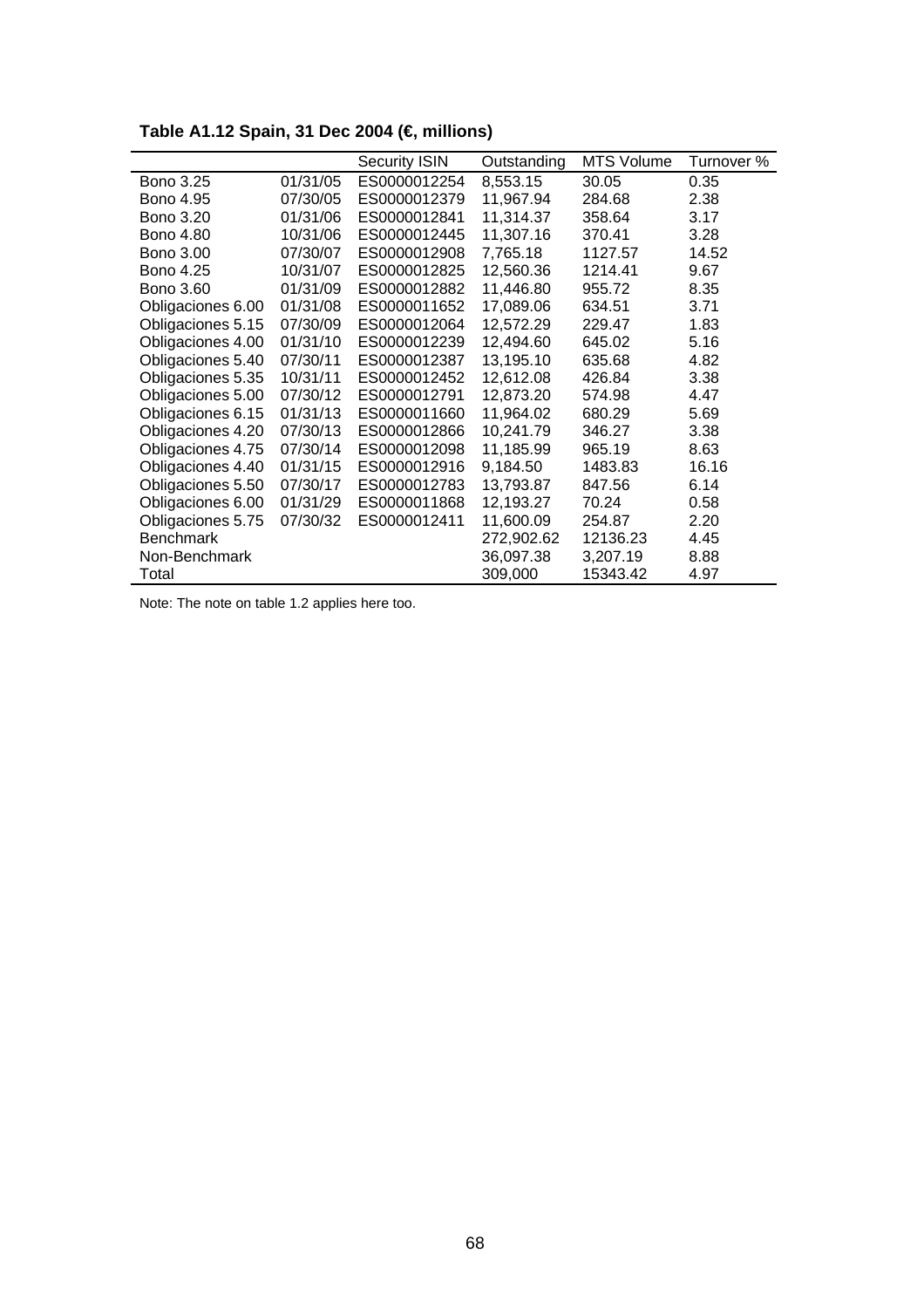|                  | Panel A: Benchmarks |        |        |        |        |        |        |        |        |        |        |            |             |        |        |
|------------------|---------------------|--------|--------|--------|--------|--------|--------|--------|--------|--------|--------|------------|-------------|--------|--------|
| Country          | Jan                 | Feb    | Mar    | Apr    | Mav    | Jun    | Jul    | Aug    | Sep    | Oct    | Nov    | <b>Dec</b> | Average Min |        | Max    |
| AT               | 5838                | 4255   | 4556   | 2687   | 3477   | 4621   | 3157   | 4401   | 3885   | 3784   | 4117   | 3084       | 3988        | 2687   | 5838   |
| BE               | 8324                | 11256  | 11964  | 8128   | 13740  | 12389  | 7914   | 7897   | 11409  | 6874   | 8351   | 7301       | 9629        | 6874   | 13740  |
| DE               | 8183                | 6184   | 10320  | 4425   | 5173   | 5496   | 13872  | 14274  | 17884  | 13063  | 20675  | 18518      | 11506       | 4425   | 20675  |
| <b>DK</b>        | 0                   | 0      | 0      | 0      | 0      | 42     | 89     | 104    | 129    | 90     | 76     | 83         | 87          | 0      | 129    |
| ES               | 10591               | 9370   | 15948  | 9909   | 9848   | 11510  | 9478   | 8396   | 14261  | 8473   | 10754  | 11938      | 10873       | 8396   | 15948  |
| FI.              | 5326                | 4367   | 7676   | 4715   | 10240  | 11682  | 7113   | 5680   | 7510   | 6505   | 11631  | 8436       | 7573        | 4367   | 11682  |
| FR               | 14138               | 8895   | 12471  | 5786   | 9049   | 12128  | 9838   | 10773  | 11215  | 11338  | 14328  | 15069      | 11252       | 5786   | 15069  |
| <b>GR</b>        | 16399               | 11775  | 17177  | 11821  | 12118  | 18839  | 14229  | 19979  | 28075  | 16981  | 18794  | 10197      | 16365       | 10197  | 28075  |
| IE               | 1717                | 617    | 687    | 398    | 631    | 1622   | 1163   | 828    | 876    | 675    | 1468   | 1852       | 1045        | 398    | 1852   |
| IT               | 87656               | 64979  | 80120  | 56178  | 59581  | 66256  | 68144  | 64881  | 82638  | 67867  | 70898  | 55667      | 68739       | 55667  | 87656  |
| LU               | 5022                | 5148   | 5156   | 4010   | 3473   | 4394   | 8347   | 5438   | 5237   | 5588   | 7072   | 4608       | 5291        | 3473   | 8347   |
| <b>NL</b>        | 2977                | 2566   | 4103   | 2054   | 3548   | 4120   | 2212   | 2241   | 3304   | 2287   | 3153   | 2621       | 2932        | 2054   | 4120   |
| <b>PT</b>        | 13930               | 8902   | 10354  | 6341   | 6835   | 11838  | 9292   | 6409   | 11452  | 9433   | 16782  | 9603       | 10098       | 6341   | 16782  |
| Total            |                     |        |        |        |        |        |        |        |        |        |        |            |             |        |        |
| <b>Benchmark</b> | 180101              | 138314 | 180532 | 116452 | 137714 | 164938 | 154848 | 151302 | 197873 | 152957 | 188100 | 148976     | 159342      | 116452 | 197873 |

**Table A1.13 (Panels A & B): All Maturities excluding Very Short and Very Long, MTS Monthly Volume Traded 2004.**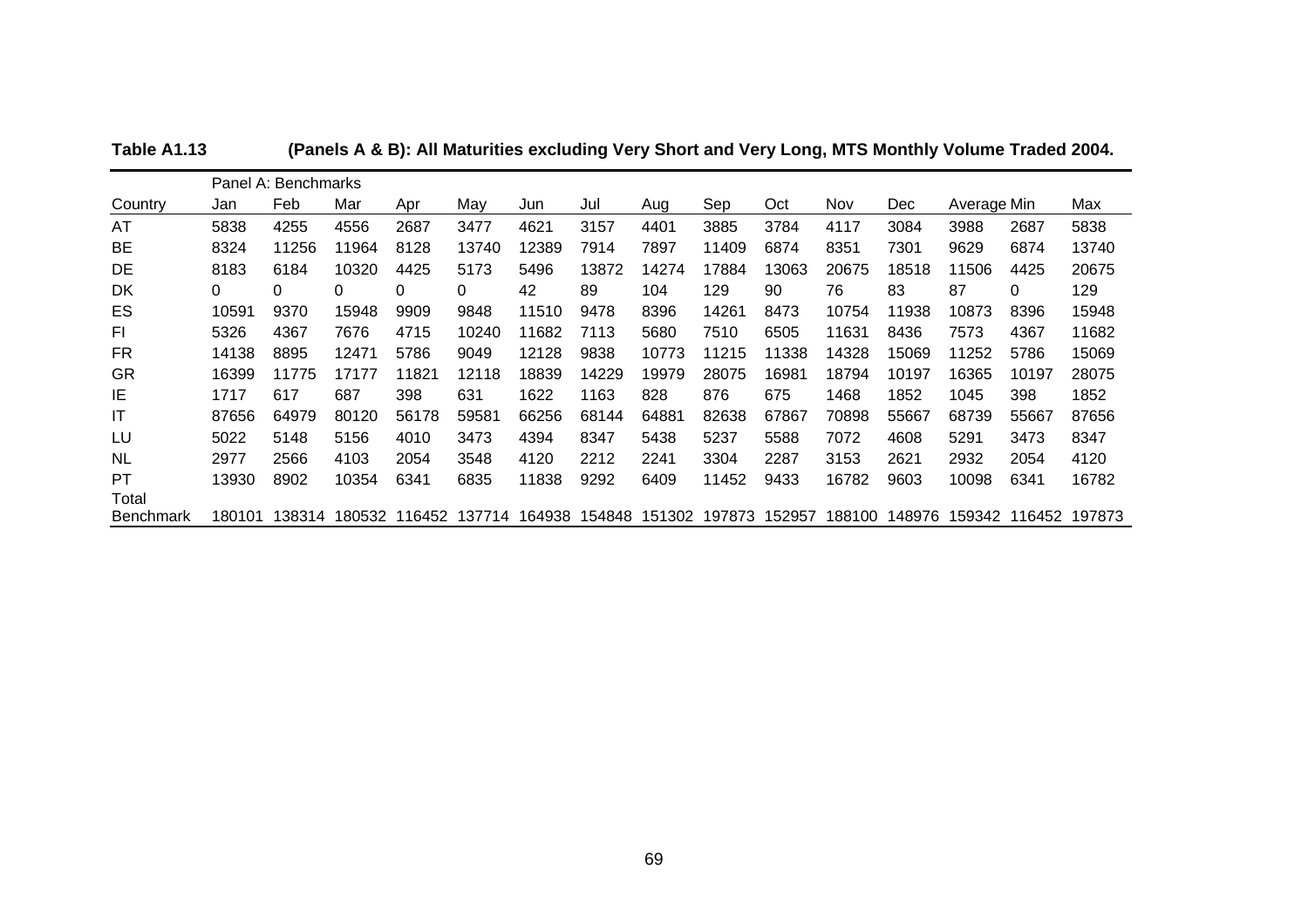|  |  | Table A1.13 |  | Cont'd. |
|--|--|-------------|--|---------|
|--|--|-------------|--|---------|

|                        |              |             | Panel 2: Non-Benchmarks                                                                    |       |       |       |       |       |       |       |       |       |             |             |        |
|------------------------|--------------|-------------|--------------------------------------------------------------------------------------------|-------|-------|-------|-------|-------|-------|-------|-------|-------|-------------|-------------|--------|
| Country                | Jan          | Feb         | Mar                                                                                        | Apr   | May   | Jun   | Jul   | Aug   | Sep   | Oct   | Nov   | Dec   | Average Min |             | Max    |
| BE                     | 3213         | 3269        | 3917                                                                                       | 2699  | 2774  | 3860  | 3425  | 4759  | 3253  | 3352  | 3176  | 3292  | 3416        | 2699        | 4759   |
| CZ                     | 0            | 0           | 0                                                                                          | 0     | 0     | 97    | 139   | 140   | 372   | 175   | 205   | 66    | 171         | 0           | 372    |
| DE                     | 20978        | 16382       | 22522                                                                                      | 15933 | 14511 | 12116 | 3178  | 3379  | 5439  | 3848  | 3711  | 4601  | 10550       | 3178        | 22522  |
| ES                     | 4218         | 2797        | 2369                                                                                       | 2234  | 2676  | 2761  | 544   | 1041  | 1069  | 1032  | 1498  | 1794  | 2003        | 544         | 4218   |
| <b>FR</b>              | 3965         | 5393        | 7236                                                                                       | 4602  | 3119  | 3926  | 1781  | 2431  | 2769  | 2940  | 3337  | 2702  | 3683        | 1781        | 7236   |
| <b>GB</b>              | 203          | 199         | 492                                                                                        | 714   | 728   | 243   | 594   | 450   | 1012  | 569   | 847   | 1162  | 601         | 199         | 1162   |
| <b>GR</b>              | 120          | 1885        | 2154                                                                                       | 1242  | 2629  | 974   | 527   | 156   | 202   | 98    | 224   | 207   | 868         | 98          | 2629   |
| HU                     | 168          | 198         | 228                                                                                        | 487   | 373   | 264   | 296   | 357   | 871   | 373   | 596   | 247   | 372         | 168         | 871    |
| $\mathsf{I}\mathsf{T}$ | 64787        | 55138       | 76393                                                                                      | 55645 | 56099 | 62593 | 40523 | 49181 | 43795 | 43710 | 46967 | 37946 | 52731       | 37946       | 76393  |
| LТ                     | 0            | 0           | 85                                                                                         | 104   | 57    | 56    | 96    | 132   | 234   | 188   | 148   | 72    | 117         | 0           | 234    |
| <b>NL</b>              | 5400         | 3105        | 3251                                                                                       | 2354  | 3388  | 3196  | 3697  | 1320  | 4309  | 4138  | 3415  | 1840  | 3285        | 1320        | 5400   |
| PL                     | 272          | 304         | 270                                                                                        | 402   | 472   | 569   | 533   | 571   | 683   | 634   | 635   | 465   | 484         | 270         | 683    |
| PT                     | 5239         | 3010        | 1523                                                                                       | 1267  | 1219  | 2510  | 1939  | 1176  | 1821  | 1189  | 3924  | 1155  | 2164        | 1155        | 5239   |
| <b>SE</b>              | 0            | 0           | 70                                                                                         | 0     | 0     | 5     | 64    | 67    | 254   | 217   |       | 35    | 102         | 0           | 254    |
| <b>SK</b>              | 0            | 0           | 2783                                                                                       | 0     | 24    | 61    | 144   | 142   | 217   | 147   | 163   | 53    | 415         | 0           | 2783   |
| UK-                    |              |             |                                                                                            |       |       |       |       |       |       |       |       |       |             |             |        |
| <b>NetworkRail</b>     | 0            | $\mathbf 0$ | $\Omega$                                                                                   | 113   | 185   | 7     | 115   | 96    | 56    | 311   | 61    | 5     | 105         | $\mathbf 0$ | 311    |
| US-                    |              |             |                                                                                            |       |       |       |       |       |       |       |       |       |             |             |        |
| FreddieMac             | 4511         | 2596        |                                                                                            | 2082  | 3498  | 1196  | 3480  | 3535  | 5106  | 2918  | 3677  | 1779  | 3125        | 1196        | 5106   |
| <b>Total Non-</b>      |              |             |                                                                                            |       |       |       |       |       |       |       |       |       |             |             |        |
| Bench                  | 113075 94276 |             | 123293 89879                                                                               |       | 91754 | 94436 | 61075 | 68933 | 71462 | 65838 | 72584 | 57421 | 83669       | 57421       | 123293 |
| Benchmark +<br>Non-    |              |             |                                                                                            |       |       |       |       |       |       |       |       |       |             |             |        |
| <b>Benchmark</b>       |              |             | 293176 232589 303825 206331 229468 259374 215923 220235 269335 218795 260684 206398 243011 |       |       |       |       |       |       |       |       |       |             | 206331      | 303825 |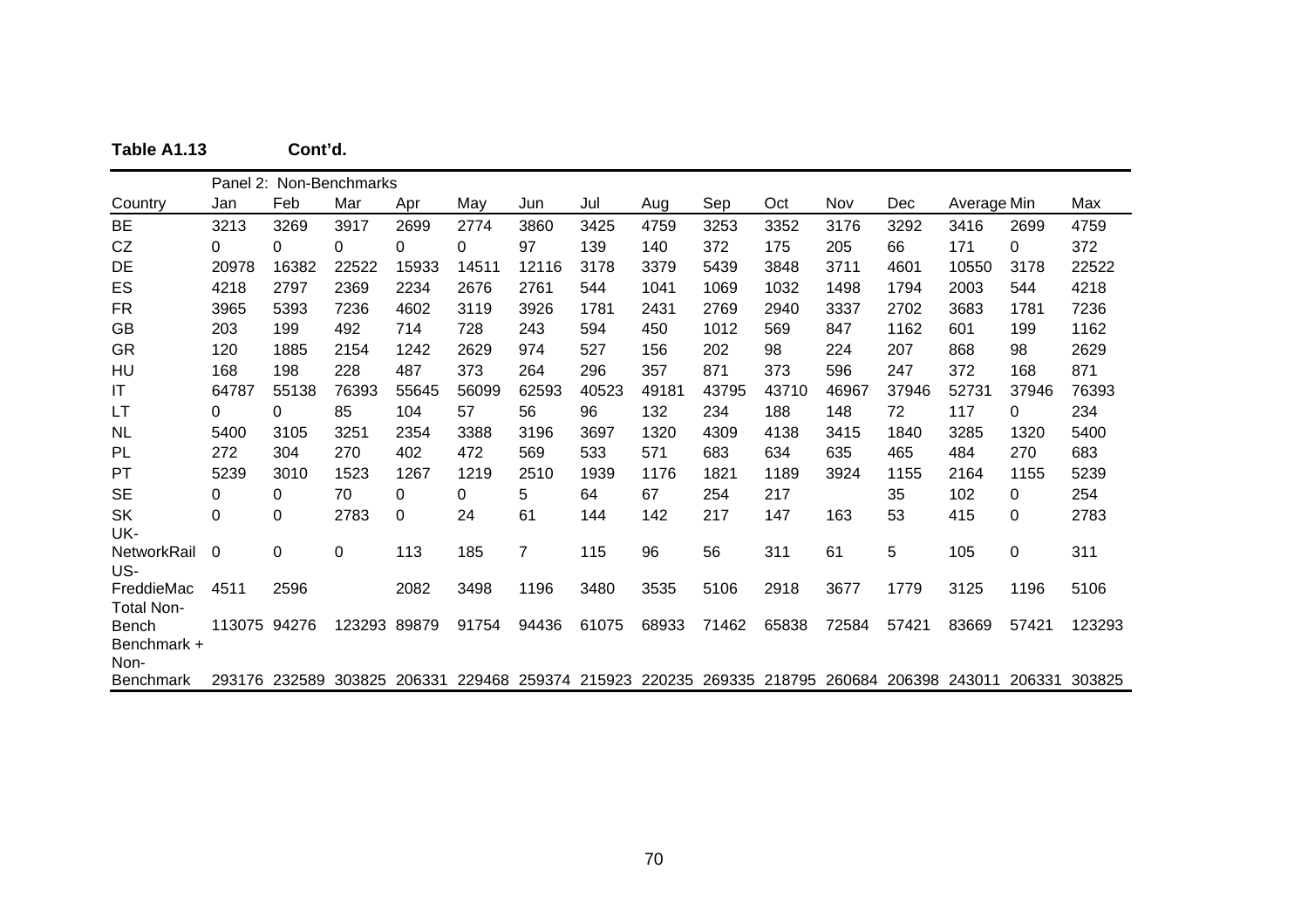|  |  |  | <b>Table A2.1 Short Maturity</b> |
|--|--|--|----------------------------------|
|--|--|--|----------------------------------|

| Panel A - Benchmark Issues |                         |          |      |                  |          |                |                   |              |    |                       |    |                |                  |                        |     |
|----------------------------|-------------------------|----------|------|------------------|----------|----------------|-------------------|--------------|----|-----------------------|----|----------------|------------------|------------------------|-----|
| Country                    | <b>Effective Spread</b> |          |      | <b>Steepness</b> |          |                | <b>Trade Size</b> |              |    | <b>Best Liquidity</b> |    |                |                  | <b>Total Liquidity</b> |     |
|                            | <b>Median Q1</b>        |          | Q3   | Median           | Q1       | Q <sub>3</sub> | <b>Median Q1</b>  |              | Q3 | Median Q1             |    | Q <sub>3</sub> | <b>Median Q1</b> |                        | Q3  |
| AT                         | 1.87                    | 0        | 1.95 | 1.94             | 1.85     | 1.95           | 10                | 10           | 10 | 40                    | 20 | 60             | 260              | 120                    | 300 |
| <b>BE</b>                  | 1.83                    | 0        | 1.9  | 1.9              | 1.81     | 1.92 10        |                   | 10           | 10 | 50                    | 30 | 70             | 280              | 60                     | 290 |
| DE                         | 1.91                    | $\bf{0}$ | 1.99 | 1.98             |          | 1.98 10        |                   | 5            | 10 | 30                    | 20 | 65             | 150              | 140                    | 140 |
| ES                         | 0                       | 0        | 1.96 | 1.96             | 1.89     | 1.97 10        |                   | 10           | 10 | 60                    | 30 | 90             | 310              | 60                     | 320 |
| FI                         | 1.87                    | 0        | 1.99 | 1.98             | 1.86     | 1.99           | 10                | 10           | 10 | 50                    | 30 | 80             | 300              | 60                     | 310 |
| FR                         | 1.92                    | $\bf{0}$ | 2.01 | 1.95             | $\Omega$ | $2.01$ 10      |                   | 5            | 10 | 30                    | 20 | 45             | 190              | 60                     | 305 |
| GR                         | 1.88                    | $\bf{0}$ | 1.98 | 1.9              | 1.87     | 1.91 10        |                   | 5            | 10 | 40                    | 30 | 60             | 250              | 120                    | 275 |
| IT                         | $\bf{0}$                | $\bf{0}$ | 1.99 | 1.99             | 0.98     | 1.99           | -5                | 5            | 5  | 35                    | 20 | 62.5           | 280              | 52.5                   | 330 |
| <b>NL</b>                  | 1.96                    | $\bf{0}$ | 1.99 | 0.99             | $0.98$ 1 |                | 10                | 10           | 10 | 20                    | 20 | 30             | 120              | 90                     | 160 |
| PT                         | 1.89                    | $\bf{0}$ | 1.98 | 1.98             |          | 1.87 1.98 10   |                   | 10           | 10 | 50                    | 25 | 75             | 260              | 80                     | 260 |
| US-BrokerTec 0.78          |                         | 0.78     | 0.78 | 1.56             | 1.56     | $1.56$ 5       |                   | $\mathbf{2}$ | 10 | 33                    | 18 | 59             | 104              | 71                     | 150 |
| US-eSpeed                  | $\bf{0}$                | 0        | 2    | $\overline{2}$   | 1        | 2              | 5                 | $\mathbf{2}$ | 16 | 123                   | 62 | 192            | 549              | 371                    | 693 |
| US-GovPX                   | 0.79                    | 0        | 0.79 | N/A              | N/A      | N/A            | 5                 | 5            | 20 | 30                    | 12 | 52             | N/A              | N/A                    | N/A |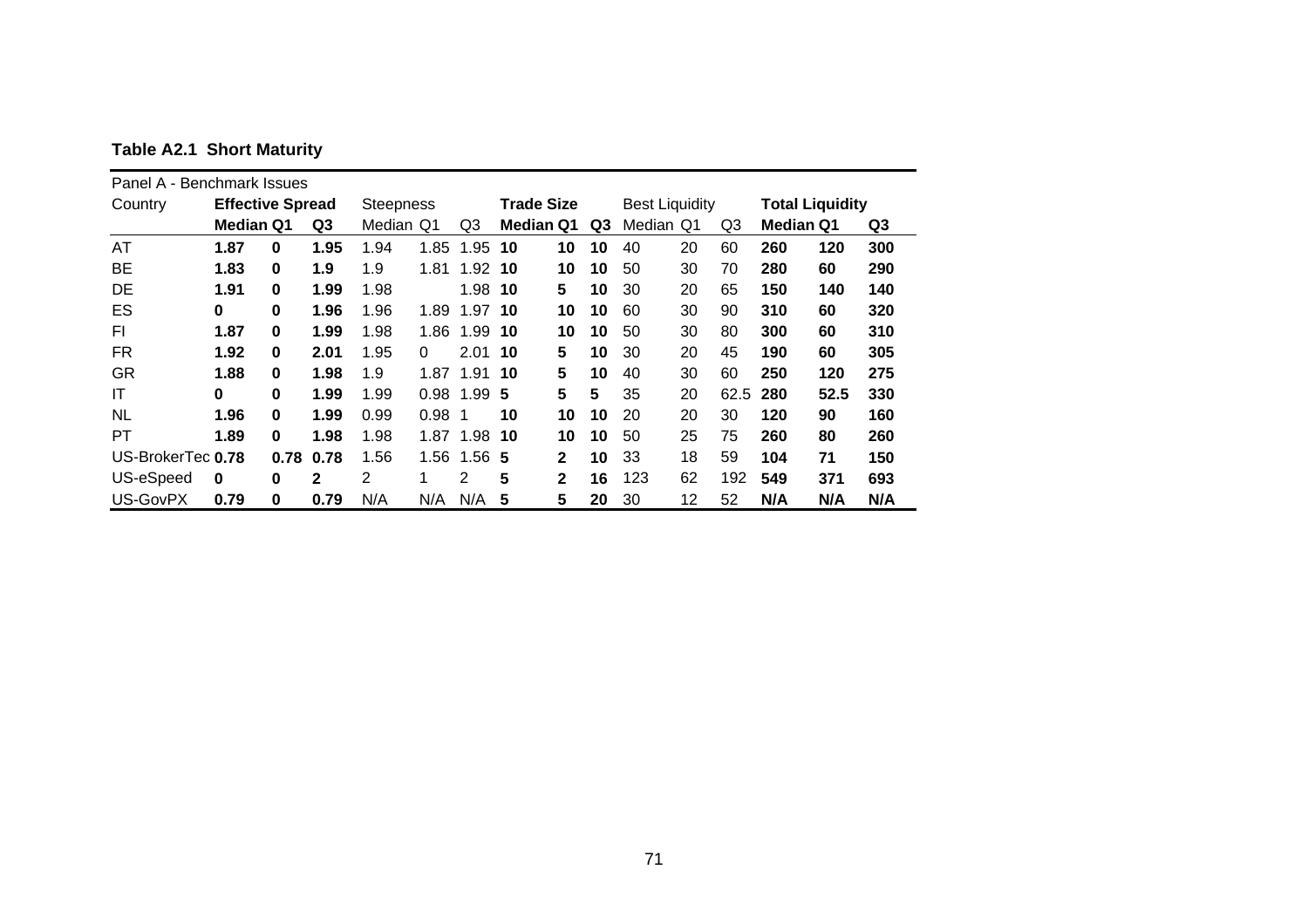| Table A2.1 Short Maturity cont'd. |  |  |  |
|-----------------------------------|--|--|--|
|-----------------------------------|--|--|--|

| Panel B – Non-Benchmark Issues |           |       |            |                |          |               |                           |            |              |       |       |                |          |     |
|--------------------------------|-----------|-------|------------|----------------|----------|---------------|---------------------------|------------|--------------|-------|-------|----------------|----------|-----|
|                                | Median Q1 |       | Q3         | Median Q1      |          | Q3            | Median Q1 Q3 Median Q1 Q3 |            |              |       |       | Median Q1      |          | Q3  |
| <b>BE</b>                      | 1.7       | 0     |            | 1.83 1.83      |          | 1.69 1.83 5   |                           |            | 5 10 30      |       | 15 45 | 160            | 55       | 170 |
| DE                             | 1.89      | 1.812 |            | 1.89           |          | 1.81 1.91 10  |                           | 5.         | <b>10</b> 30 | 20 50 |       | 175            | 50       | 190 |
| ES                             | 2.06      |       |            | 1.92 3.84 1.93 |          | 1.92 1.92 10  |                           | 5.         | <b>20</b> 40 |       | 20 55 | 180            | 160 160  |     |
| <b>FR</b>                      | 1.83      | 0     |            | 1.86 1.86      |          | 1.82 1.92 10  |                           |            | 5 10 25      |       | 15 30 | 155            | 50       | 190 |
| <b>GR</b>                      | 1.97      | 0     |            | 1.98 1.98      |          | 1.98 1.98 5   |                           |            | 5 10 35      |       | 20 60 | 230            | 170 255  |     |
| -IT                            | 0         | 0     |            | 1.91 1.78      | 0        | 1.98 2.5      |                           | 2.5 2.5 20 |              |       |       | 7.5 37.5 117.5 | 27.5 170 |     |
| <b>NL</b>                      | 1.85      | 0     |            | 1.88 0.92      | $\Omega$ | $0.94$ 10     |                           |            | 10 10 20     |       | 20 30 | 105            | 60       | 115 |
| Freddie-Mac                    | 1.91      | 0     |            | 1.91 1.91      | 1.9      | 1.91 10       |                           |            | 10 10 50     |       | 30 80 | 340            | 160 360  |     |
| US-GovPX                       | 0.39      | 0     | $0.39$ N/A |                |          | $N/A$ $N/A$ 5 |                           | 5.         | <b>20</b> 10 | 10 -  | 15    | N/A            | N/A N/A  |     |

Notes: The various measures given are for April and May 2004 in the case of the MTS data, for July 2004 in the case of BrokerTec data, for April 2005 in the case of eSpeed data and for April 2004 in the case of GovPX data. The effective spread is measured as twice the difference between the transaction price and the mid-quote immediately preceding the transaction expressed as a percentage of the mid-quote (we multiply this by 100 to show it in basis points terms). The steepness is the average of steepness on each side of the orderbook. We measure steepness on each side as the difference between the 3rd worst bid/offer and the best bid/offer expressed as a percentage of the mid-point between these (we multiply this by 100 to show it in basis points terms). Trade size is based on the nominal volume being traded where transaction volume is based on a consolidated volume if trades are recorded at precisely the same time. Best liquidity is based on the average of the quoted size at the best bid and offer where we only consider the quotes immediately preceding the transactions. Total liquidity is based on the average of the total amount offered and the total amount bid in the best three quotes where we only include the quotes immediately preceding the trades.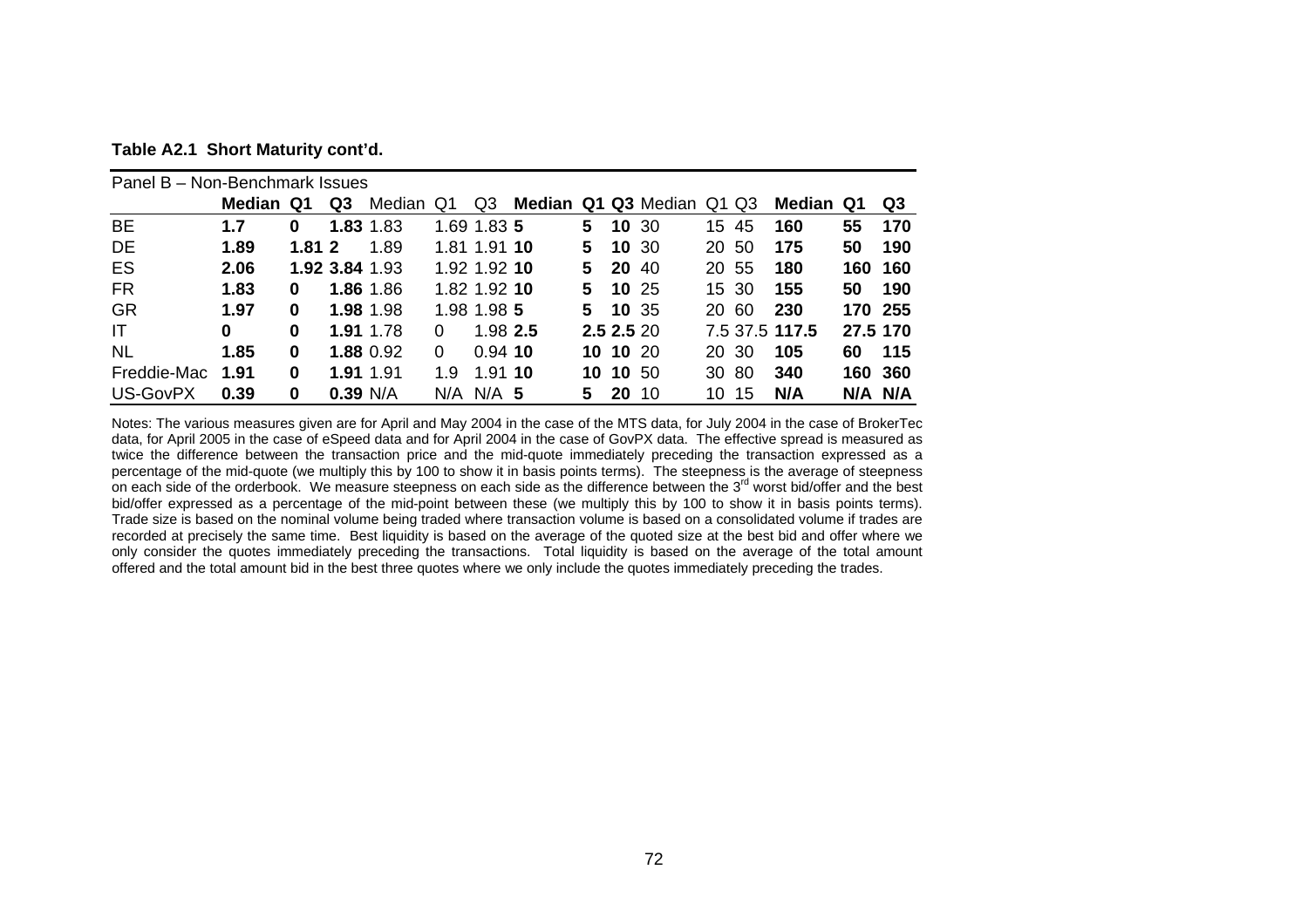| Panel A - Benchmark Issues |                         |          |                 |                  |                      |                |                   |              |          |                       |    |          |                        |       |     |
|----------------------------|-------------------------|----------|-----------------|------------------|----------------------|----------------|-------------------|--------------|----------|-----------------------|----|----------|------------------------|-------|-----|
| Country                    | <b>Effective Spread</b> |          |                 | <b>Steepness</b> |                      |                | <b>Trade Size</b> |              |          | <b>Best Liquidity</b> |    |          | <b>Total Liquidity</b> |       |     |
|                            | <b>Median</b>           | Q1       | Q3              | Median           | Q1                   | Q <sub>3</sub> | Median            | Q1           |          | Q3 Median             |    |          | Q1 Q3 Median           | Q1    | Q3  |
| AT                         | 1.84                    | $\bf{0}$ | 1.93            | 1.87             | 1.81                 | 1.94 10        |                   |              | 10 10 30 |                       |    | 20 50    | 205                    | 110   | 240 |
| <b>BE</b>                  | 2.02                    | 2.01     |                 | $2.02$ 2.02      | $\mathbf{2}^{\circ}$ | $2.02$ 10      |                   |              | 10 10 50 |                       |    |          | 30 90 310              | 80    | 350 |
| DE                         | 1.91                    | 0        | $\mathbf{2}$    | 2                | $1.91\,2$            |                | 10                | 5.           |          | 10 25                 |    |          | 20 50 200              | 45    | 210 |
| ES                         | 1.92                    | 0        | 1.95            | 1.95             | 1.9                  | 1.96 10        |                   | 10           | 10       | 40                    |    |          | 25 75 280              | 60    | 310 |
| FI.                        | 1.86                    | 0        |                 | 2.01 1.87        |                      | 1.86 2.01 10   |                   |              | 10 10    | 40                    |    |          | 20 50 260              | 130   | 290 |
| FR.                        | 1.97                    | 0        |                 | 1.99 1.99        |                      | 1.95 1.99 10   |                   | 10           |          | 10 35                 |    |          | 20 60 250              | 60    | 305 |
| GR                         | 1.78                    | 0        |                 | 1.99 1.97        |                      | 1.77 1.98 10   |                   | 5.           |          | 10 30                 |    |          | 20 55 220              | 115   | 255 |
| IE                         | 2.01                    |          | 1.92 3.98 2.01  |                  |                      | 1.91 2.01 10   |                   | 10           |          | 10, 20                |    |          | 20 30 115              | 60    | 115 |
| IT                         | 1.97                    | 0        |                 | 2.03 1.99        |                      | 1.97 2.04 5    |                   | 5.           | 10       | -35                   | 20 | 60       | 260                    | 102.5 | 345 |
| <b>NL</b>                  | 2.05                    |          |                 | 2.04 2.05 2.05   |                      | 2.04 2.05 10   |                   | 10           |          | 10 30                 |    |          | 20 55 200              | 70    | 200 |
| <b>PT</b>                  | 1.95                    |          |                 | 1.95 1.95 1.95   |                      | 1.95 1.95 10   |                   | 10           | 10       | -35                   |    |          | 20 50 235              | 135   | 255 |
| US-BrokerTec               | 0.78                    |          |                 | $0.77$ 0.79 1.58 |                      | 1.57 2.36 2    |                   | 1            | 5        | 19                    |    | 10 33 73 |                        | 52    | 101 |
| US-eSpeed                  | 0                       | 0        |                 | $2.01$ 2.01      |                      | 1.01 2.02 3    |                   | 1            | 8        | 40                    | 21 |          | 64 246                 | 147   | 316 |
| US-GovPX                   | 1.59                    |          | $0.79$ 5.53 N/A |                  | N/A                  | N/A            | -3                | $\mathbf{2}$ | 5        | 8                     | 3  | 10       | N/A                    | N/A   | N/A |

**Table A2.2 Medium Maturity**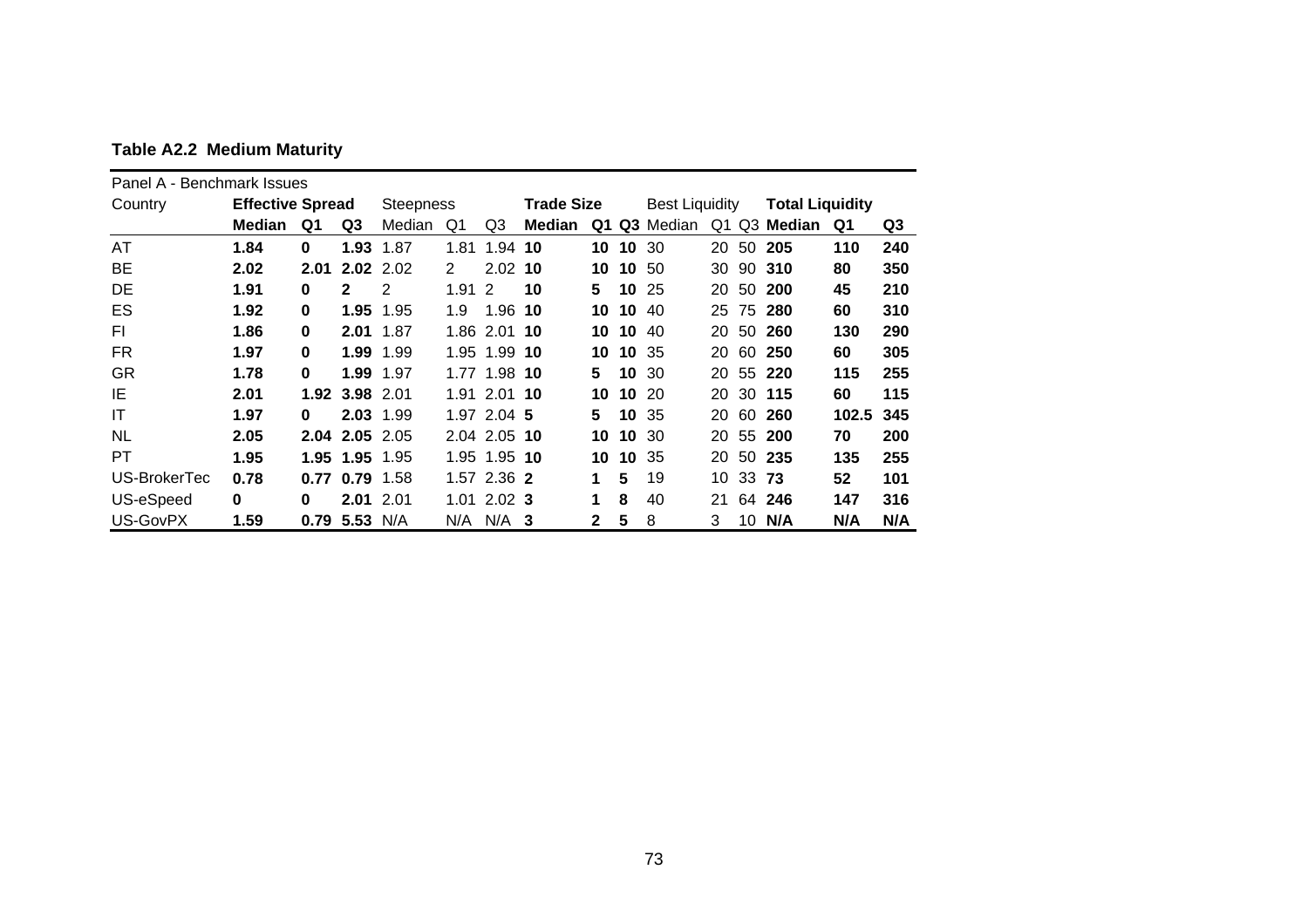| Panel B - Non-Benchmark Issues |              |          |                |           |    |               |        |    |            |           |               |                |           |         |            |
|--------------------------------|--------------|----------|----------------|-----------|----|---------------|--------|----|------------|-----------|---------------|----------------|-----------|---------|------------|
|                                | Median       | Q1       | Q3             | Median    | Q1 | Q3            | Median | Q1 |            | Q3 Median | Q1.           |                | Q3 Median | Q1      | Q3         |
| <b>BE</b>                      | 1.79         | 0        | $1.82 \; 1.8$  |           |    | 1.71 1.82 5   |        | 5  | 10 30      |           | 20            |                | 45 155    | 75      | 170        |
| DE.                            | $\mathbf{2}$ |          | 1.84 3.99 1.99 |           |    | 1.79 1.99 10  |        | 10 | 10 30      |           | 20            | 40             | 180       | 50      | <b>200</b> |
| ES                             | 1.81         | 0        |                | 1.85 1.81 |    | 1.79 1.81 10  |        |    | 10 10 20   |           | 10            |                | 40 250    |         | 62.5 262.5 |
| <b>FR</b>                      | 3.7          |          | 1.81 5.52 1.99 |           |    | 1.64 2.97 5   |        | 5. | 10         | -15       | 10            | 20             | -65       | 30      | 90         |
| GR                             | 0            | 0        |                | 2.51      |    |               | 5      | 5  |            | 20        | 20            |                | 60        |         |            |
| HU                             | 3.95         |          | 1.99 5.96 2.95 |           |    | 1.99 2.99 1   |        | 1. | 1          | 3         | 2             | 5              | 10        | 9       | 13         |
| IT                             | 1.87         | 0        |                | 1.98 1.98 |    | 1.87 1.98 2.5 |        |    | 2.5 2.5 30 |           | 20            |                | 40 127.5  |         | 62.5 147.5 |
| <b>NL</b>                      | 1.96         | $\bf{0}$ |                | 3.58 1.98 |    | 1.79 1.98 10  |        |    | 10 10 30   |           | 20            |                | 40 132.5  | 80      | 132.5      |
| <b>PL</b>                      | 3.98         |          | 1.99 5.96 2.98 |           |    | 1.98 3.97 1   |        | 1  | 1.         | -3        | $\mathcal{P}$ | $\overline{4}$ | 10        | 8       | 12         |
| PT                             | 1.78         | 0        |                | 1.84 1.79 |    | 1.76 1.79 10  |        |    | 10 10 40   |           |               |                | 30 70 225 | 55      | 240        |
| Freddie-Mac                    | 1.98         |          | 1.96 3.92 1.98 |           |    | 1.96 1.98 10  |        | 10 | 10 30      |           | 20            | 40             | -270      | 180     | 330        |
| US-GovPX                       | 0.38         | 0        | $0.76$ N/A     |           |    | $N/A$ $N/A$ 5 |        | 5  | 20         | 10        | 10            | 10             | N/A       | N/A N/A |            |

**Table A2.2 Medium Maturity cont'd.** 

Notes: The notes for Table 2.1 also apply to this table.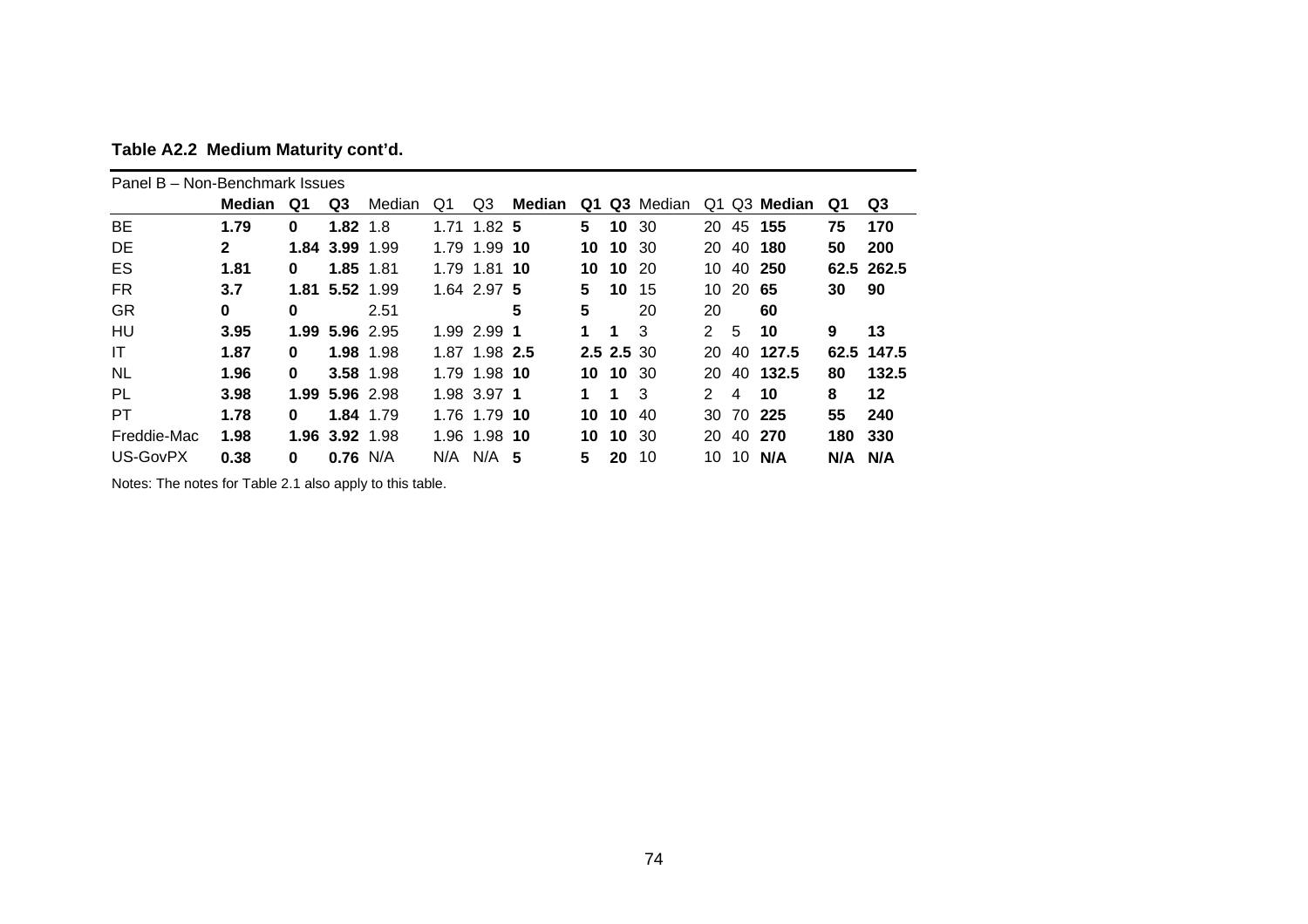| Panel A - Benchmark Issues |                         |          |                |                  |       |               |                   |    |    |                       |    |       |                        |     |         |
|----------------------------|-------------------------|----------|----------------|------------------|-------|---------------|-------------------|----|----|-----------------------|----|-------|------------------------|-----|---------|
| Country                    | <b>Effective Spread</b> |          |                | <b>Steepness</b> |       |               | <b>Trade Size</b> |    |    | <b>Best Liquidity</b> |    |       | <b>Total Liquidity</b> |     |         |
|                            | <b>Median</b>           | Q1       | Q3             | Median           | Q1    | Q3            | <b>Median</b>     | Q1 |    | Q3 Median             |    |       | Q1 Q3 Median           | Q1  | Q3      |
| AT                         | 1.85                    | $\bf{0}$ | 2.05           | 1.87             |       | 1.84 2.06     | 10                | 5  | 10 | 25                    | 20 |       | 40 140                 | 85  | 150     |
| <b>BE</b>                  | 1.96                    | $\bf{0}$ | 2.01           | 1.99             | 1.872 |               | 10                | 10 | 10 | 30                    | 20 | 45    | 200                    | 125 | 250     |
| DE                         | 1.93                    | $\bf{0}$ |                | 3.73 1.97        |       | 1.86 1.97     | 10                | 5  | 10 | -20                   | 15 |       | 30 140                 | 40  | 140     |
| ES                         | 1.83                    | $\bf{0}$ | 1.99           | 1.87             |       | 1.81 1.92 10  |                   | 10 | 10 | 30                    | 20 |       | 50 215                 | 110 | 260     |
| FI.                        | 1.8                     | $\bf{0}$ |                | 1.83 1.83        |       | 1.79 1.83 10  |                   | 10 | 10 | -30                   | 20 | 40    | 180                    | 110 | 210     |
| FR.                        | 2.01                    | $\bf{0}$ |                | 3.76 2.02        |       | 1.84 2.02 10  |                   | 5  | 10 | -25                   | 20 |       | 40 180                 | 40  | 210     |
| <b>GR</b>                  | 1.84                    | $\bf{0}$ |                | 1.98 1.97        |       | 1.84 1.98 5   |                   | 5  | 10 | -30                   | 20 |       | 45 170                 |     | 110 190 |
| IE                         | 1.95                    |          |                | 1.88 5.63 2.82   |       | 1.85 2.82 10  |                   | 10 | 10 | -20                   | 15 | 40 85 |                        | 70  | 85      |
| IT                         | 1.9                     | $\bf{0}$ | $\mathbf{2}$   | 1.99             |       | 1.87 2.01 5   |                   | 5  |    | 10 37.5               |    |       | 20 55 260              | 170 | 305     |
| LU                         | 4.2                     |          | 1.83 6.25 2.09 |                  |       | 1.81 2.71 10  |                   | 10 | 10 | -30                   | 20 |       | 50 140                 | 100 | 160     |
| <b>NL</b>                  | 1.98                    | $\bf{0}$ |                | 3.73 1.99        |       | 1.86 2.09 10  |                   | 5  | 10 | -20                   | 20 | 40    | 150                    | 70  | 190     |
| PT                         | 1.98                    | 1.82     | 3.69           | 1.87             | 1.8   | 1.98          | 10                | 10 | 10 | 30                    | 20 | 50    | 200                    | 60  | 220     |
| US-BrokerTec               | 1.53                    |          | 1.52 1.54 3.07 |                  | 3.06  | 3.1           | 2                 | 1  | 4  | 17                    | 10 | 29    | 76                     | 56  | 103     |
| US-eSpeed                  | 2.08                    |          | 2.07 2.08 3.12 |                  | 3.11  | $3.13 \, 3$   |                   | 1  | 8  | 32                    | 19 | 54    | 181                    | 106 | 265     |
| US-GovPX                   | 3.23                    |          | 3.18 6.44 N/A  |                  |       | $N/A$ $N/A$ 3 |                   | 1  | 5  | 4                     | 2  |       | 15 N/A                 |     | N/A N/A |

**Table A2.3 Long Maturity**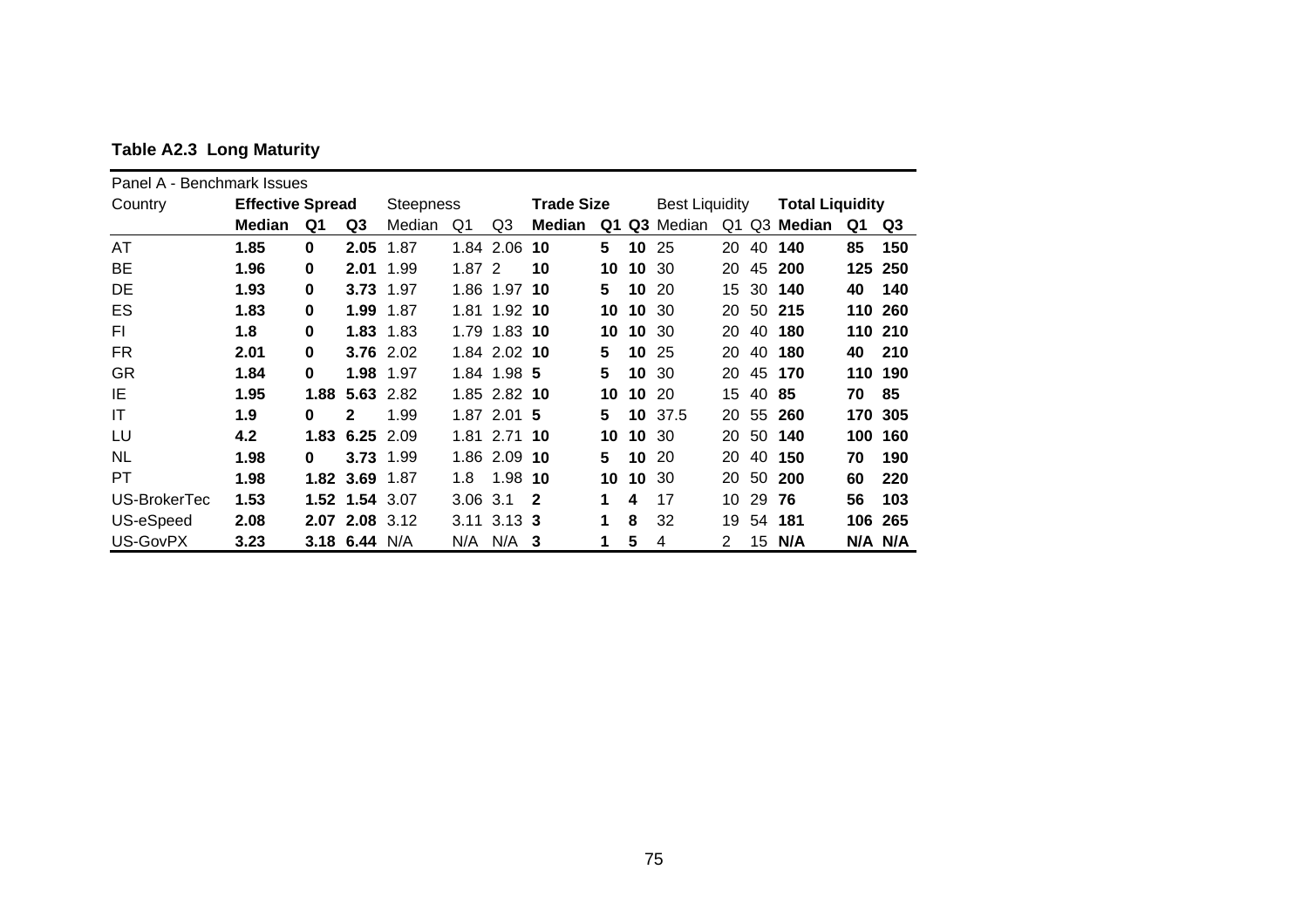| Table A2.3 Long Maturity cont'd. |  |  |  |
|----------------------------------|--|--|--|
|----------------------------------|--|--|--|

|             | Panel B - Non-Benchmark Issues |          |                 |           |             |                   |        |                  |          |           |                |    |                       |      |     |
|-------------|--------------------------------|----------|-----------------|-----------|-------------|-------------------|--------|------------------|----------|-----------|----------------|----|-----------------------|------|-----|
|             | Median                         | Q1       | Q3              | Median    | Q1          | Q3                | Median | Q1               |          | Q3 Median | Q1             |    | Q <sub>3</sub> Median | Q1   | Q3  |
| AT          | 1.98                           | 0        | 2               | 1.99      |             | 1.98 2.95 10      |        |                  | 10 10 30 |           | 20             |    | 35 120                | 90   | 145 |
| BE          | 1.56                           | 1.5      |                 | 4.51 2.25 | 1.5         | 4.51 5            |        | 5.               | 5        | 15        | 12.5 20 70     |    |                       | 30   | 90  |
| DE          | 3.68                           |          | 1.84 5.53 1.89  |           |             | 1.81 2.05 10      |        | 5.               |          | $10^{20}$ | 20             |    | 35 130                | 40   | 170 |
| ES          | 5.19                           | $\bf{0}$ |                 | 9.24 2.03 |             | $1.71$ 2.03 10    |        | 10               | 10 20    |           | 18             | 40 | 175                   | 47   | 185 |
| <b>FR</b>   | 1.82                           |          | 1.71 7.27 1.81  |           | 1.69 1.9    |                   | 7.5    | 5.               | 10       | -20       | 10             | 30 | 125                   | 22.5 | 155 |
| HU          | 5.97                           |          | 3.92 9.74 3.93  |           | 1.98        | 4.96 1            |        | 1.               | 1        | -2        | 2              | 3  | -8                    | 6    | 9   |
| IT          | 1.98                           | $\bf{0}$ |                 | 1.98 1.98 |             | 1.96 1.98 2.5     |        | 2.5 <sub>5</sub> |          | 30        | 20             |    | 40 97.5               | 15   | 110 |
| LT          | 7.87                           |          | 1.97 9.89 4.95  |           |             | 3.94 7.87 1       |        | 1                | 1        | 2         | $\overline{2}$ | 3  | -8                    | 7    | 9   |
| PL          | 5.57                           |          | 3.71 7.99 3.01  |           | 2           | $4.02 \text{ } 1$ |        | 1                | 1        | 2         | $\overline{2}$ | 2  | -8                    | 6    | 9   |
| Freddie-Mac | 3.99                           |          | 3.87 6.01 1.94  |           | $1.93 \, 2$ |                   | 10     | 10               | 10       | -30       | 20             | 40 | 200                   | 100  | 220 |
| US-GovPX    | 1.48                           |          | $0.74$ 1.48 N/A |           | N/A         | N/A               | 5      | 5.               | 11       | 10        | 10             | 10 | N/A                   | N/A  | N/A |

Notes: The notes for Table 2.1 also apply to this table.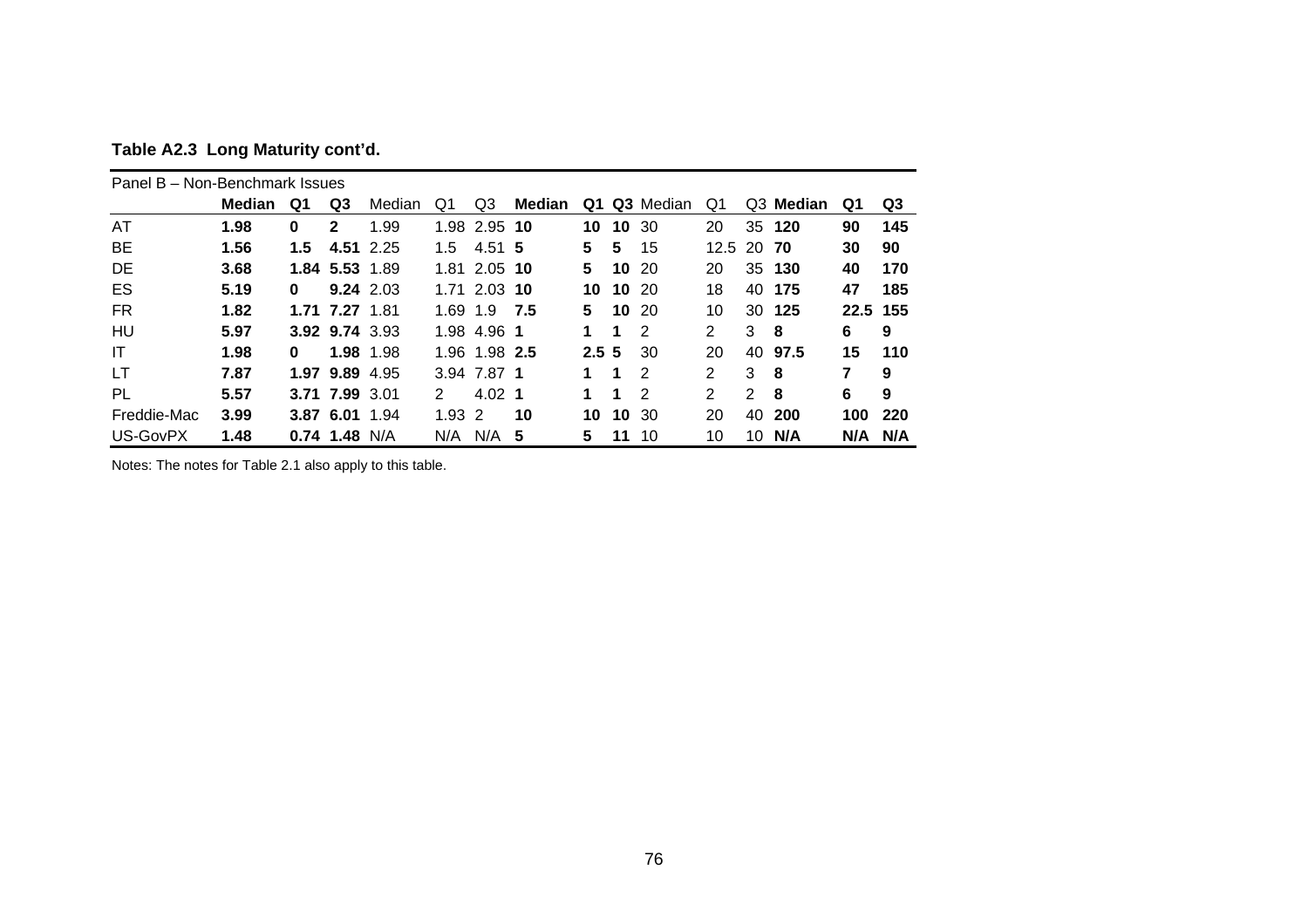| Panel A - Benchmark Issues     |                         |          |                 |                  |              |               |                         |                  |    |                       |     |               |                        |         |           |
|--------------------------------|-------------------------|----------|-----------------|------------------|--------------|---------------|-------------------------|------------------|----|-----------------------|-----|---------------|------------------------|---------|-----------|
| Country                        | <b>Effective Spread</b> |          |                 | <b>Steepness</b> |              |               | <b>Trade Size</b>       |                  |    | <b>Best Liquidity</b> |     |               | <b>Total Liquidity</b> |         |           |
|                                | Median Q1               |          | Q3              | Median           | Q1           | Q3            | Median Q1               |                  |    | Q3 Median             |     | $Q1$ $Q3$     | Median                 | Q1      | Q3        |
| <b>AT</b>                      | 5.89                    |          | 1.96 8.25       | 2.95             |              | 1.96 3.93 5   |                         | $5\phantom{1}$   | 5  | 10                    | 10  | 15            | 40                     | 35      | 50        |
| BE                             | 7.37                    |          | 3.66 11.01      | 3.7              |              | 2.75 7.33 5   |                         | 5                | 5  | 10                    | 10  | 15            | 55                     | 32.5 70 |           |
| DE                             | 8.11                    |          | 6.09 12.17      | 2.04             | 2            | 3.6           | 2.5                     | 2.5              | -5 | 10                    | 7.5 | 15            | 50                     | 32.5 60 |           |
| ES                             | 7.1                     |          | 5.22 8.85       | 2.66             |              | 1.77 2.67 5   |                         | 5                | 5  | 10                    | 10  | 15            | 55                     | 40      | 65        |
| FR.                            | 4.08                    |          | 2.07 8.14       | 2.07             |              | 2.06 3.11 5   |                         | 5                | 5  | 12.5                  | 10  | 15            | 70                     | 47.5 95 |           |
| <b>GR</b>                      | 3.35                    |          | 1.68 5.33       | 2.69             |              | 1.68 3.57 5   |                         | 5                | 5  | 10                    | 10  | 15            | 50                     | 35      | 55        |
| IT                             | 4.01                    |          | 2.03 5.39       | 2.08             |              | 2.02 3.03 2.5 |                         | 2.5 <sub>5</sub> |    | 10                    |     | 7.5 12.5 42.5 |                        | 32.5 60 |           |
| <b>NL</b>                      | 10.82                   |          | 7.35 11.07      | 2.74             |              | 1.81 3.68 5   |                         | 5                | 5  | 10                    | 10  | 20            | 50                     | 45      | 65        |
| US-BrokerTec                   | 1.55                    | 1.53 3.1 |                 | 4.57             | $3.06$ $6.1$ |               | $\overline{\mathbf{2}}$ | 1                | 3  | 8                     | 5   | 12            | 27                     | 21      | 34        |
| US-eSpeed                      | 1.83                    |          | 1.82 3.65       | 2.75             |              | 2.75 3.68 1   |                         | 1                | 2  | 5                     | 3   | 9             | 38                     | 23      | 53        |
| Panel B - Non-Benchmark Issues |                         |          |                 |                  |              |               |                         |                  |    |                       |     |               |                        |         |           |
| DE                             | 11.31                   |          | 9.76 13.98 4.07 |                  | 4            | 5.7           | 2.5                     | 2.55             |    | 7.5                   |     | 7.5 12.5 30   |                        |         | 22.5 32.5 |
| <b>ES</b>                      | 8.62                    |          | 5.19 20.37 5.18 |                  | 5.1          | 5.18 5        |                         | 5                | 5  | 10                    | 10  | 20            | 45                     | 45      | 50        |
| <b>FR</b>                      | 8.53                    |          | 2.76 17.48 8.23 |                  |              | 2.06 10.8 2.5 |                         | 2.5              | -5 | 7.5                   | 5   | 10            | 20                     | 15      | 25        |
| ΙE                             | 2.04                    | 0        | 6.11            | 7.13             |              | 4.04 8.15 5   |                         | 5                | 10 | 15                    | 10  | 15            | 40                     | 40      | 65        |
| ΙT                             | 3.91                    | 1.9      | 7.69            | 2.61             |              | 1.74 3.3      | 2.5                     | 2.5 <sub>5</sub> |    | 7.5                   | 5.  | 10            | 32.5                   |         | 22.5 37.5 |
| NL                             | 5.94                    | $\bf{0}$ | 8.9             | 2.97             |              | 1.48 5.22 5   |                         | 5                | 5  | 10                    | 10  | 10            | 40                     | 35      | 50        |

**Table A2.4 Very Long Maturity. Panels A & B.** 

Notes: The notes for Table 2.1 also apply to this table.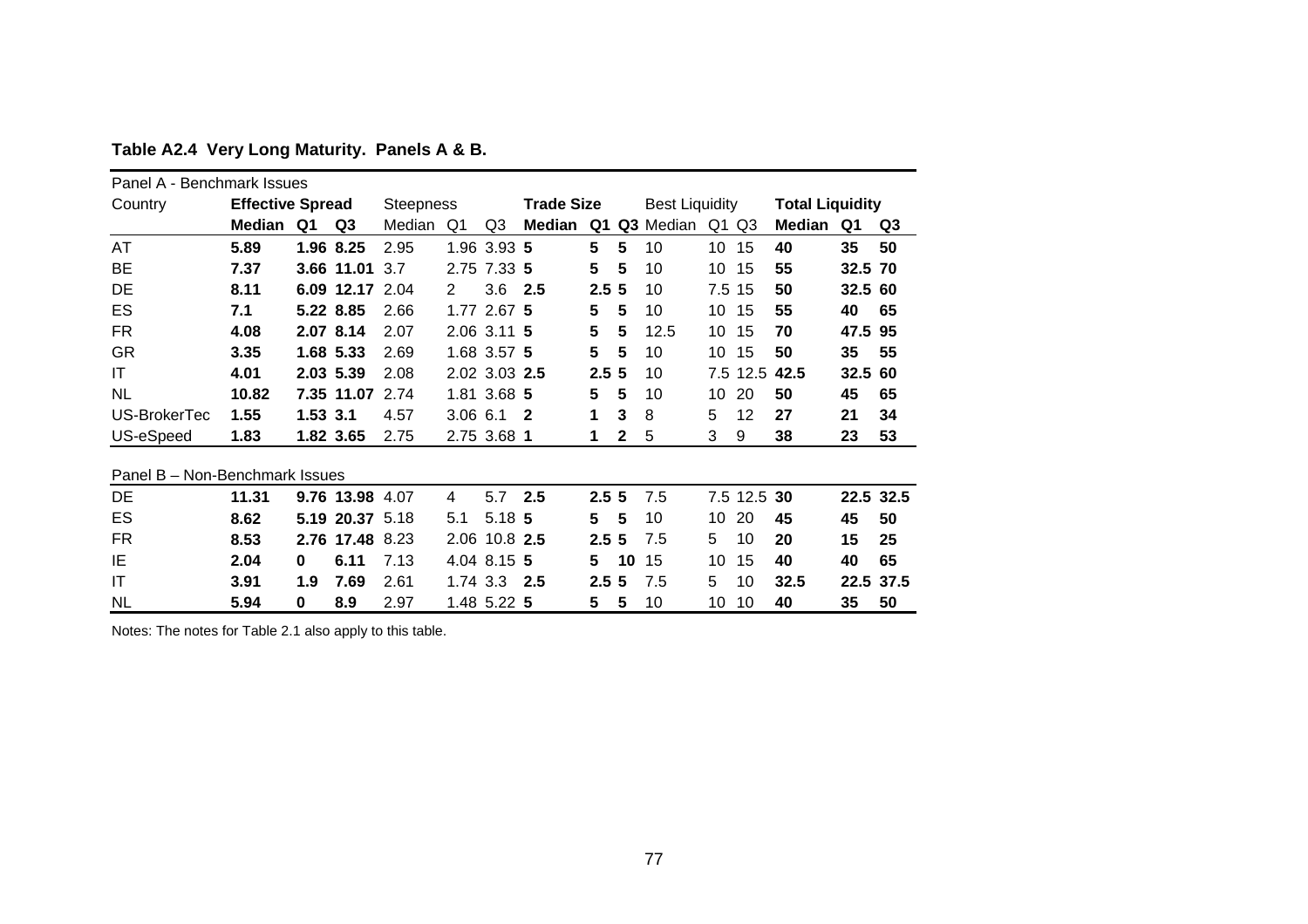| Country-<br>Platform | Trades | Low Execution Quality & | Low Execution Quality &<br>Trade Size in Highest Quartile Size at Best in Lowest Quartile | Low Execution Quality &<br><b>Steepness in Highest Quartile</b> |
|----------------------|--------|-------------------------|-------------------------------------------------------------------------------------------|-----------------------------------------------------------------|
| AT                   | 68     | 16%                     | 9%                                                                                        | 15%                                                             |
| BE                   | 264    | 5%                      | 7%                                                                                        | 8%                                                              |
| DE                   | 179    | 4%                      | 9%                                                                                        | 5%                                                              |
| ES                   | 307    | 11%                     | 9%                                                                                        | 8%                                                              |
| FI                   | 179    | 17%                     | 3%                                                                                        | 11%                                                             |
| FR.                  | 204    | 10%                     | 6%                                                                                        | 5%                                                              |
| <b>GR</b>            | 232    | 2%                      | 8%                                                                                        | 11%                                                             |
| ΙT                   | 2343   | 10%                     | 3%                                                                                        | 12%                                                             |
| <b>NL</b>            | 100    | $1\%$                   | 5%                                                                                        | 4%                                                              |
| PT                   | 270    | 2%                      | 7%                                                                                        | 5%                                                              |
| US-BrokerTec 9204    |        | 7%                      | 7%                                                                                        | 0%                                                              |
| US-eSpeed            | 860    | 4%                      | 1%                                                                                        | 3%                                                              |
| US-GovPX             | 805    | 22%                     | 7%                                                                                        | 6%                                                              |

**Table A3.1 Short Maturity (Benchmarks): Execution Quality Analysis** 

Notes: Low execution quality is defined as trades that occur at effective spreads that are in their highest quartile by size. Likewise, trade size is considered large if in the highest quartile. Size at best in lowest quartile represents a situation where the average size available at the best bid and ask quotes is relatively low and price impact for a large trade would be expected to be high. The steepness measure is described in the notes to table 2.1. When this is in its highest quartile we regard it as an unfavourable time to be executing large trades.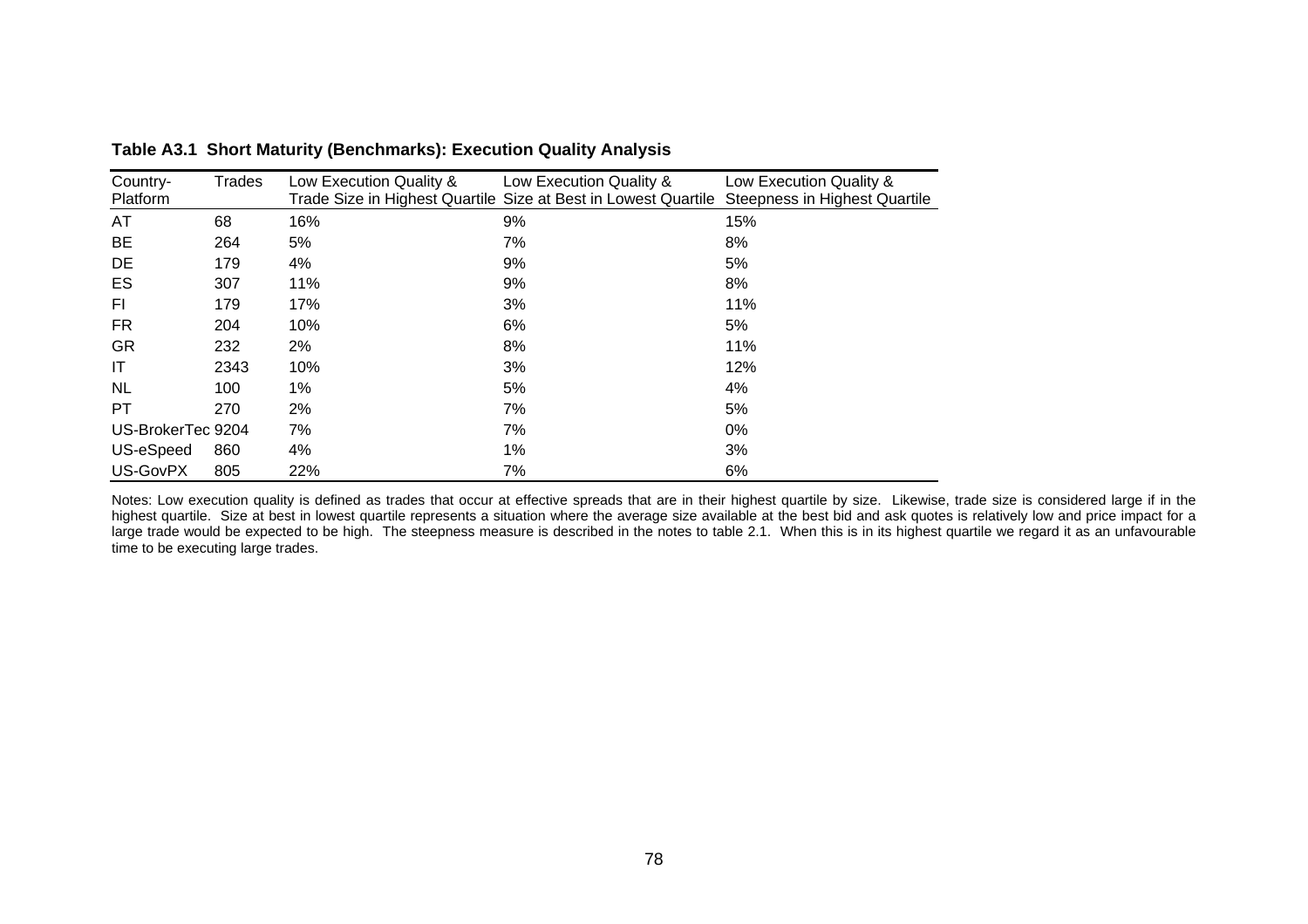| Country-<br>Platform | Trades | Low Execution Quality & | Low Execution Quality &<br>Trade Size in Highest Quartile Size at Best in Lowest Quartile | Low Execution Quality &<br>Steepness in Highest Quartile |
|----------------------|--------|-------------------------|-------------------------------------------------------------------------------------------|----------------------------------------------------------|
| AT                   | 96     | 4%                      | 7%                                                                                        | 10%                                                      |
| BE                   | 128    | 9%                      | 5%                                                                                        | 8%                                                       |
| DE                   | 71     | 7%                      | 4%                                                                                        | 10%                                                      |
| ES                   | 279    | 12%                     | 4%                                                                                        | 6%                                                       |
| FI.                  | 122    | 10%                     | 7%                                                                                        | 8%                                                       |
| FR.                  | 110    | $1\%$                   | 8%                                                                                        | 7%                                                       |
| <b>GR</b>            | 346    | 5%                      | 8%                                                                                        | 12%                                                      |
| IT                   | 1266   | 6%                      | 7%                                                                                        | 11%                                                      |
| <b>NL</b>            | 51     | 6%                      | 2%                                                                                        | 6%                                                       |
| PT                   | 51     | 6%                      | 4%                                                                                        | 4%                                                       |
| US-BrokerTec 21012   |        | 6%                      | 8%                                                                                        | 1%                                                       |
| US-eSpeed            | 1771   | 5%                      | 2%                                                                                        | 5%                                                       |
| US-GovPX             | 151    | 32%                     | 7%                                                                                        | 14%                                                      |

**Table A3.2 Medium Maturity (Benchmarks): Execution Quality Analysis** 

Notes: Table 3.1 notes also apply to this table.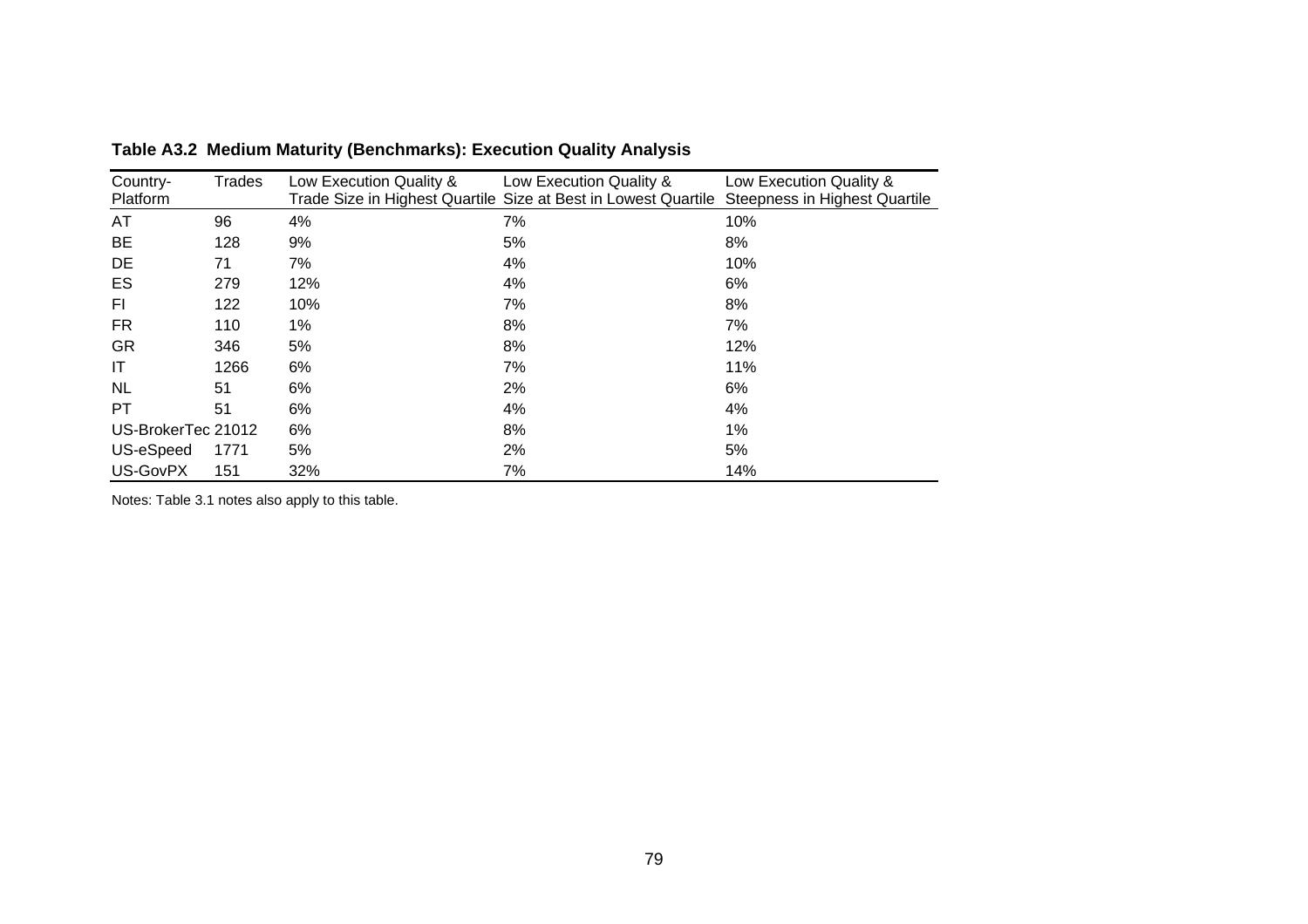| Country-           | <b>Trades</b> | Low Execution Quality & | Low Execution Quality &                                        | Low Execution Quality &       |
|--------------------|---------------|-------------------------|----------------------------------------------------------------|-------------------------------|
| Platform           |               |                         | Trade Size in Highest Quartile Size at Best in Lowest Quartile | Steepness in Highest Quartile |
| AT                 | 70            | 7%                      | 3%                                                             | 4%                            |
| <b>BE</b>          | 377           | 8%                      | 6%                                                             | 7%                            |
| DE                 | 108           | 4%                      | 5%                                                             | 5%                            |
| ES                 | 323           | 11%                     | 7%                                                             | 5%                            |
| FI.                | 86            | 8%                      | 3%                                                             | 9%                            |
| <b>FR</b>          | 203           | 7%                      | 5%                                                             | 3%                            |
| <b>GR</b>          | 675           | 8%                      | 7%                                                             | 9%                            |
| IT                 | 2347          | 6%                      | 7%                                                             | 16%                           |
| <b>NL</b>          | 82            | 5%                      | 6%                                                             | 4%                            |
| PT                 | 254           | 9%                      | 2%                                                             | 3%                            |
| US-BrokerTec 20211 |               | 7%                      | 7%                                                             | 1%                            |
| US-eSpeed          | 2428          | 3%                      | 6%                                                             | 8%                            |
| US-GovPX           | 78            | 31%                     | 0%                                                             | 4%                            |

| Table A3.3 Long Maturity (Benchmarks): Execution Quality Analysis |  |
|-------------------------------------------------------------------|--|
|-------------------------------------------------------------------|--|

Notes: Table 3.1 notes also apply to this table.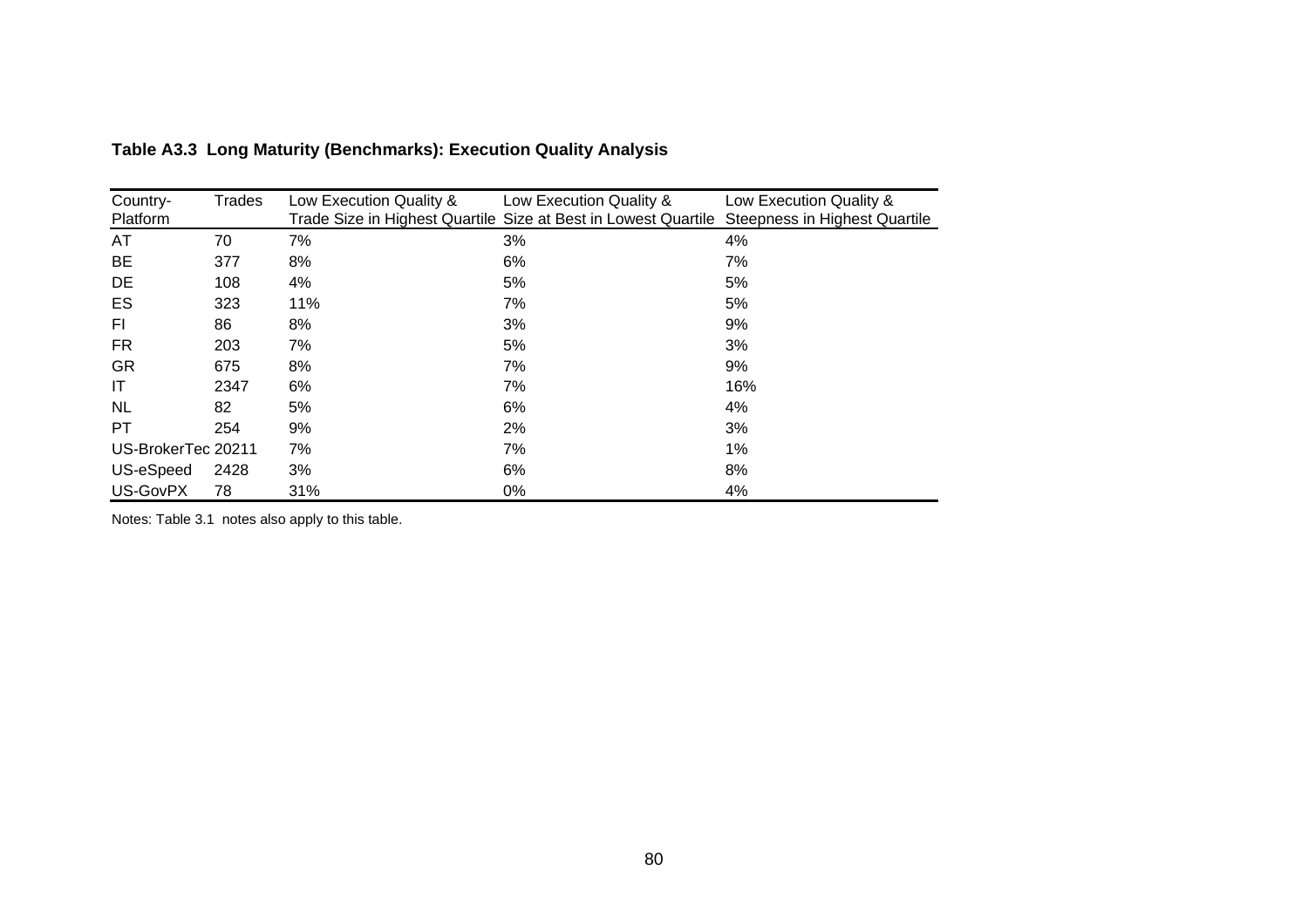| Panel A. Limit-order book activity in advance of seller initiated transactions |              |            |     |                                                   |                                       |  |
|--------------------------------------------------------------------------------|--------------|------------|-----|---------------------------------------------------|---------------------------------------|--|
|                                                                                |              |            |     |                                                   | Rise in Ask Size & Rise in Ask Size & |  |
| Country                                                                        | <b>Sells</b> |            |     | Rise in Bid Size Rise in Ask Size Negative Return | <b>Positive Return</b>                |  |
| AT                                                                             | 21           |            | 10% | 5%                                                | 5%                                    |  |
| <b>BE</b>                                                                      | 102          | $1\%$      | 11% | 8%                                                | 1%                                    |  |
| DE                                                                             | 68           | 6%         | 15% | 6%                                                | 1%                                    |  |
| ES                                                                             | 123          | 16%        | 16% | 7%                                                | 4%                                    |  |
| FI                                                                             | 46           | 22%        | 28% | 13%                                               | 7%                                    |  |
| FR.                                                                            | 60           | 3%         | 3%  | 2%                                                | 2%                                    |  |
| <b>GR</b>                                                                      | 82           |            | 2%  | 2%                                                |                                       |  |
| IT                                                                             | 1148         | 9%         | 6%  | 2%                                                | $1\%$                                 |  |
| <b>NL</b>                                                                      | 15           |            | 13% | 13%                                               |                                       |  |
| <b>PT</b>                                                                      | 85           | <b>20%</b> | 19% | 7%                                                | 4%                                    |  |
| US-BrokerTec                                                                   | 1778         | 23%        | 33% | 10%                                               | 4%                                    |  |
| US-eSpeed                                                                      | 208          | 10%        | 13% | 4%                                                |                                       |  |

#### **Table A4.1 Short Maturity, Benchmark Issues. Analysis of Winner's Curse.**

Panel B. Limit-order book activity in advance of buyer initiated transactions

|              |             |     |                                                   |     | Rise in Bid Size & Rise in Bid Size & |
|--------------|-------------|-----|---------------------------------------------------|-----|---------------------------------------|
|              | <b>Buys</b> |     | Rise in Bid Size Rise in Ask Size Positive Return |     | <b>Negative Return</b>                |
| AT           | 23          | 4%  |                                                   | 4%  |                                       |
| <b>BE</b>    | 79          | 19% | 4%                                                | 9%  | 8%                                    |
| DE           | 57          | 30% | 7%                                                | 14% | 9%                                    |
| ES           | 91          | 26% | 10%                                               | 5%  | 12%                                   |
| FI.          | 88          | 35% | 19%                                               | 13% | 11%                                   |
| <b>FR</b>    | 49          | 6%  | 8%                                                | 4%  | 2%                                    |
| <b>GR</b>    | 87          |     | $1\%$                                             | ۰   |                                       |
| IT           | 1218        | 13% | 5%                                                | 5%  | 2%                                    |
| <b>NL</b>    | 29          | 7%  | 7%                                                | 7%  |                                       |
| <b>PT</b>    | 114         | 30% | 17%                                               | 13% | 5%                                    |
| US-BrokerTec | 1773        | 29% | 24%                                               | 9%  | 3%                                    |
| US-eSpeed    | 201         | 16% | 9%                                                | 6%  |                                       |

Notes: The Proportion of trades for which there was a rise in bid or ask size, refers to the proportion of transaction where a change in quantity bid or offered occurred and no change in the quoted price occurred. The change in quoted size usually precedes the transaction by a matter of seconds. The number of buys and sells provided are the number of transaction that this refers to (other transaction may have occurred but will not have had a constant price over the preceding quotes). The last two columns display the proportions of these trades that are also followed by a positive/negative return where the return is based on mid-quote returns between the current transaction and the following transaction. We base our analysis on comparisons of the second and third columns and also of the fourth and fifth columns. For sells/buys we would expect ask/bid size to increase just before the transaction. If there is information in the limit orders we would expect a rise in ask/bid size to more often precede negative/positive returns. Differences that are statistically significant at a 90% level are shown in bold.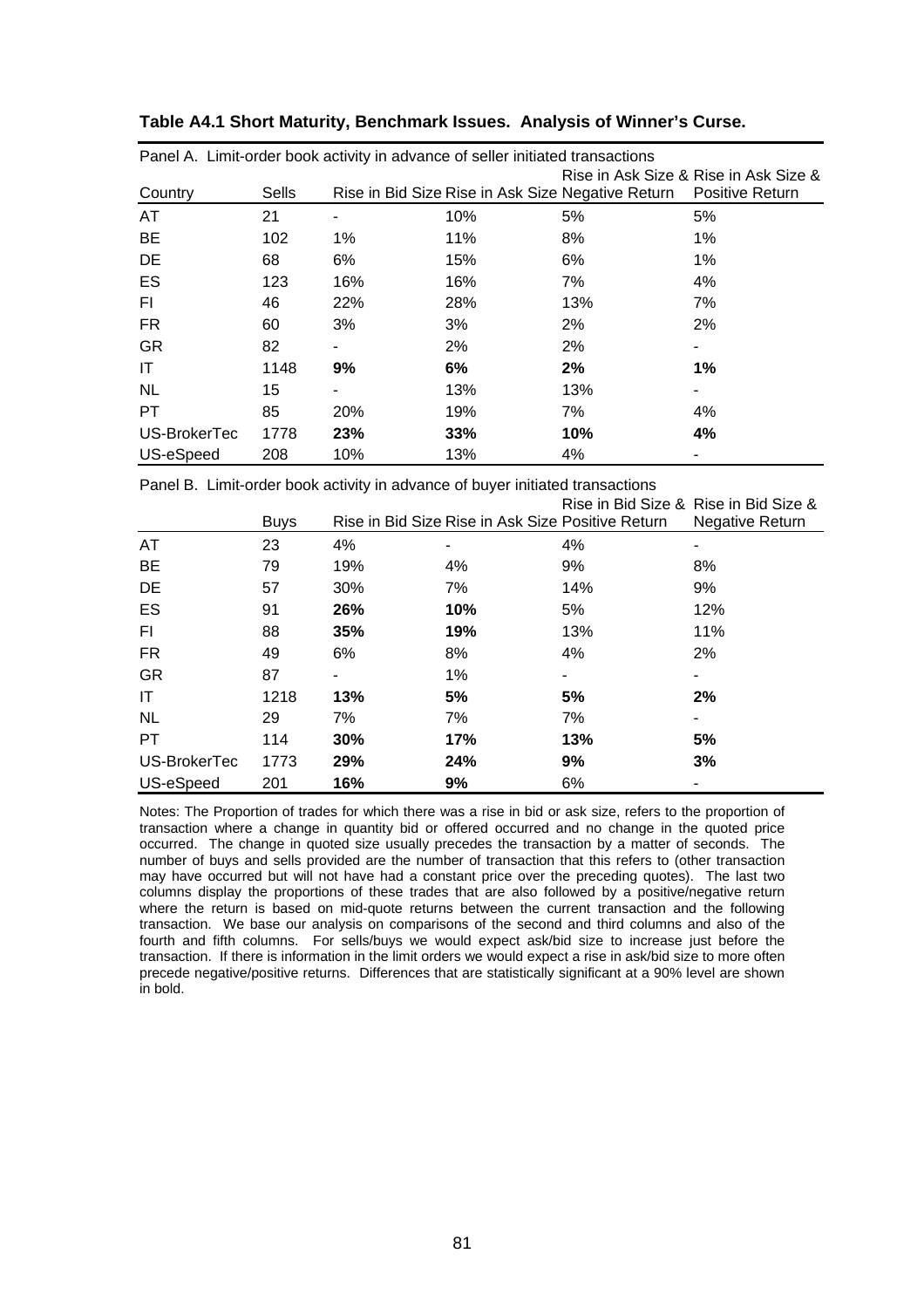|              |       |     |            | Panel A. Limit-order book activity in advance of seller initiated transactions |     |  |
|--------------|-------|-----|------------|--------------------------------------------------------------------------------|-----|--|
|              |       |     |            | Rise in Ask Size & Rise in Ask Size &                                          |     |  |
| Country      | Sells |     |            | Rise in Bid Size Rise in Ask Size Negative Return  Positive Return             |     |  |
| <b>BE</b>    | 28    | 4%  | 11%        | 7%                                                                             |     |  |
| DE           | 28    | 4%  | 14%        | 7%                                                                             | 4%  |  |
| ES           | 59    | 7%  | 29%        | 10%                                                                            | 10% |  |
| FI.          | 34    | 6%  | 3%         | 3%                                                                             |     |  |
| FR.          | 41    | 12% | 5%         | 2%                                                                             |     |  |
| GR           | 118   |     |            |                                                                                |     |  |
| IT           | 365   | 10% | 23%        | 10%                                                                            | 6%  |  |
| <b>NL</b>    | 6     |     | 17%        | 17%                                                                            |     |  |
| <b>PT</b>    | 11    | 27% | 45%        | 27%                                                                            |     |  |
| US-BrokerTec | 3332  | 18% | <b>29%</b> | 10%                                                                            | 4%  |  |
| US-eSpeed    | 493   | 6%  | 17%        | 7%                                                                             |     |  |

| Table A4.2 Medium Maturity, Benchmark Issues, Analysis of Winner's Curse |  |  |
|--------------------------------------------------------------------------|--|--|
|--------------------------------------------------------------------------|--|--|

Panel B. Limit-order book activity in advance of buyer initiated transactions

|              |             |     |                                                   |     | Rise in Bid Size & Rise in Bid Size & |
|--------------|-------------|-----|---------------------------------------------------|-----|---------------------------------------|
|              | <b>Buys</b> |     | Rise in Bid Size Rise in Ask Size Positive Return |     | <b>Negative Return</b>                |
| BE           | 52          | 25% | 2%                                                | 8%  | 13%                                   |
| DE           | 32          | 13% | 13%                                               |     | 6%                                    |
| ES           | 108         | 12% | 6%                                                | 6%  | 6%                                    |
| FI.          | 40          | 3%  | 5%                                                | 3%  |                                       |
| FR.          | 21          | ٠   | 5%                                                | ٠   |                                       |
| <b>GR</b>    | 115         | 2%  | $1\%$                                             | 1%  | 1%                                    |
| IT           | 523         | 19% | 12%                                               | 8%  | 4%                                    |
| LU           | 59          | 2%  | 2%                                                | 2%  |                                       |
| <b>NL</b>    | 14          | 21% |                                                   | 14% | 7%                                    |
| PT.          | 11          | 18% | 36%                                               | 9%  |                                       |
| US-BrokerTec | 3297        | 27% | 19%                                               | 10% | 3%                                    |
| US-eSpeed    | 454         | 15% | 4%                                                | 6%  |                                       |

Notes: Notes for Table 4.1 also apply to this table. Differences that are statistically significant at a 90% level are shown in bold.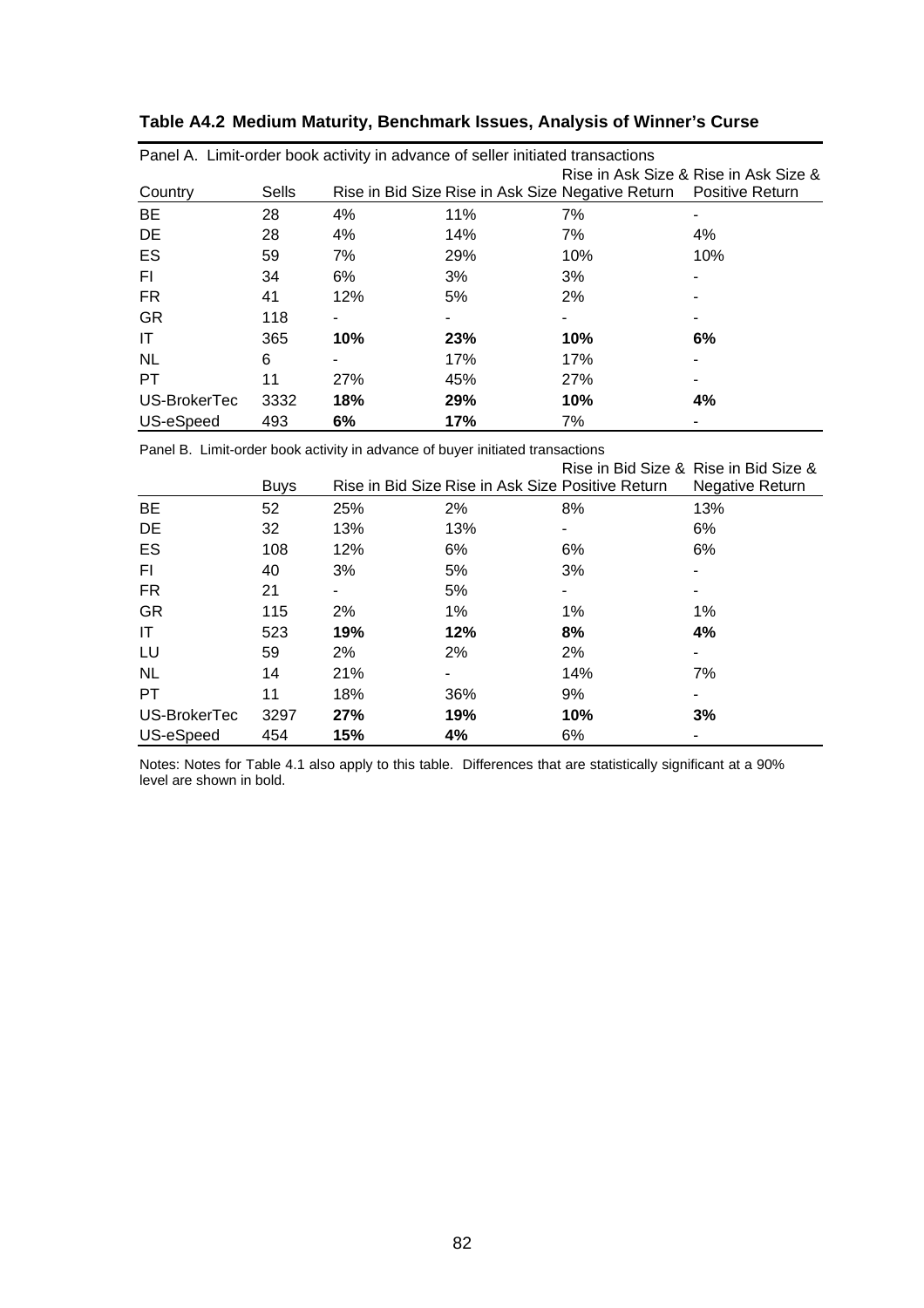|              |       |       |     | Panel A. Limit-order book activity in advance of seller initiated transactions |                                       |
|--------------|-------|-------|-----|--------------------------------------------------------------------------------|---------------------------------------|
|              |       |       |     |                                                                                | Rise in Ask Size & Rise in Ask Size & |
| Country      | Sells |       |     | Rise in Bid Size Rise in Ask Size Negative Return  Positive Return             |                                       |
| BE           | 78    | 5%    | 4%  | 4%                                                                             |                                       |
| DE           | 45    | 4%    | 2%  | 2%                                                                             |                                       |
| <b>ES</b>    | 55    | 13%   | 9%  | 4%                                                                             | 4%                                    |
| FI.          | 24    | 8%    |     |                                                                                |                                       |
| FR.          | 36    | 17%   | 11% | 8%                                                                             | 3%                                    |
| <b>GR</b>    | 292   | $1\%$ | 4%  | 1%                                                                             | 2%                                    |
| IT           | 945   | 15%   | 25% | 12%                                                                            | 6%                                    |
| <b>NL</b>    | 12    |       |     |                                                                                |                                       |
| PT.          | 39    | 8%    | 15% | 3%                                                                             | 13%                                   |
| US-BrokerTec | 3344  | 18%   | 31% | 12%                                                                            | 4%                                    |
| US-eSpeed    | 621   | 7%    | 14% | 6%                                                                             | 1%                                    |

| Table A4.3 Long Maturity, Benchmark Issues, Analysis of Winner's Curse |
|------------------------------------------------------------------------|
|------------------------------------------------------------------------|

Panel B. Limit-order book activity in advance of buyer initiated transactions

|              |             |     |                                                   |     | Rise in Bid Size & Rise in Bid Size & |
|--------------|-------------|-----|---------------------------------------------------|-----|---------------------------------------|
|              | <b>Buys</b> |     | Rise in Bid Size Rise in Ask Size Positive Return |     | <b>Negative Return</b>                |
| <b>BE</b>    | 155         | 2%  | 3%                                                | 2%  |                                       |
| DE           | 22          |     |                                                   |     |                                       |
| ES           | 139         | 12% | 5%                                                | 5%  | 4%                                    |
| FI.          | 39          | 13% | 8%                                                | 5%  | 5%                                    |
| FR.          | 54          | 19% | 4%                                                | 11% | 4%                                    |
| <b>GR</b>    | 281         | 1%  | 2%                                                |     | 1%                                    |
| IT           | 1171        | 24% | 18%                                               | 13% | 6%                                    |
| <b>NL</b>    | 18          | 6%  |                                                   |     |                                       |
| <b>PT</b>    | 93          | 14% | 19%                                               | 4%  | 9%                                    |
| US-BrokerTec | 3281        | 32% | 21%                                               | 12% | 4%                                    |
| US-eSpeed    | 761         | 14% | 9%                                                | 4%  |                                       |

Notes: Notes for Table 4.1. also apply to this table. Differences that are statistically significant at a 90% level are shown in bold.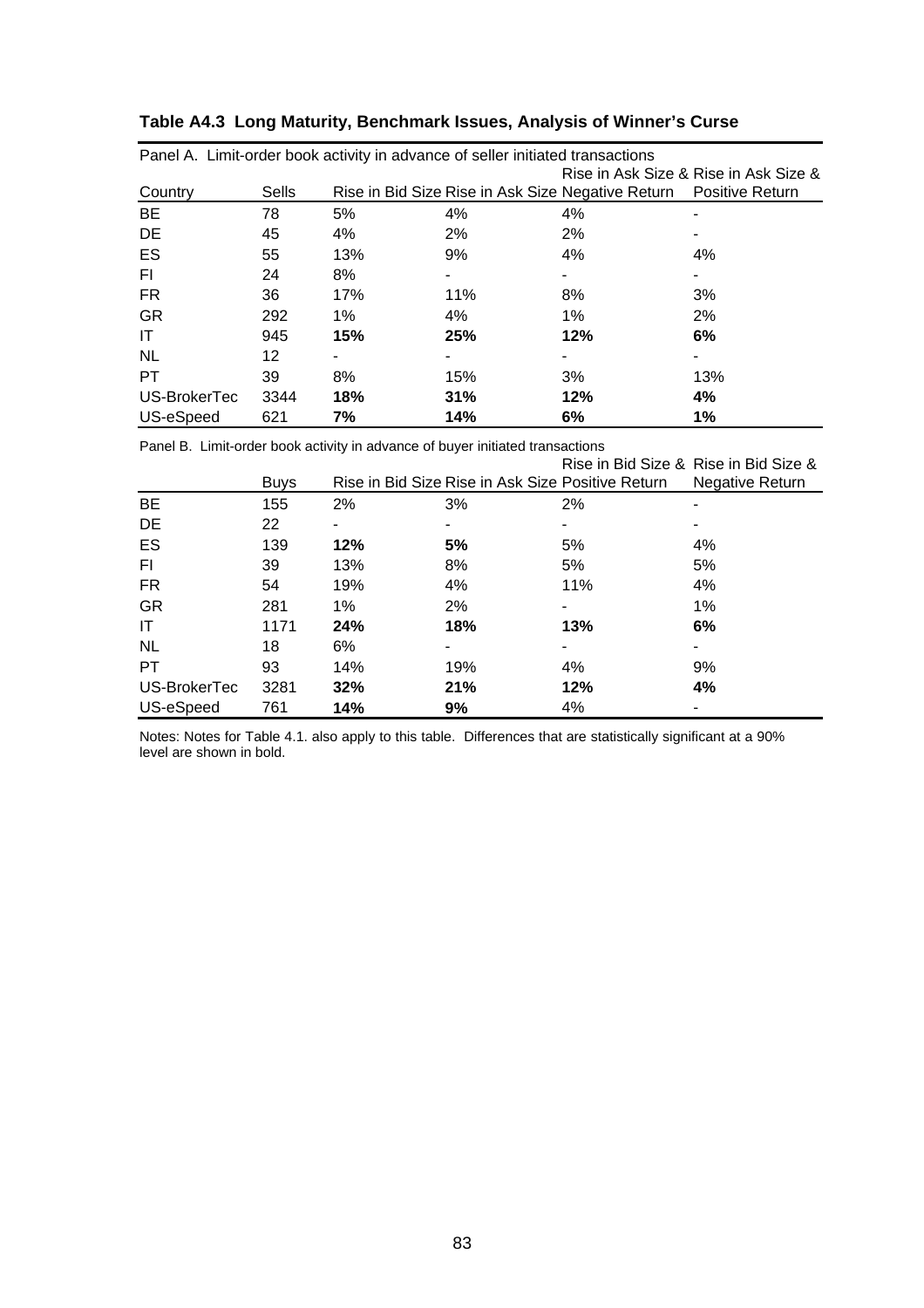# **Appendix 2**

#### **Institutions interviewed**

Agence France Trésor, Paris AKK Government Debt Management Agency, Budapest BNP Paribas, London Barclays Capital, London Barclays Global Investors Ltd, London Central Bank & Financial Services Authority of Ireland, Dublin Credit Suisse Securities (Europe), London Deutsche Bank AG, London Dresdner Kleinwort Wasserstein, London EuroMTS, London European Central Bank, Frankfurt European Investment Bank, Luxembourg Fidelity Investments International, London Hellenic Republic Ministry of Finance (Public Debt Division), Athens HSBC Bank, London ICAP, London Italian Treasury and DMO, Rome MarketAxess, London Morgan Stanley & Co International, London National Bank of Greece, Treasury Division, Athens National Treasury Management Agency, Dublin Newton Investment Management Ltd, London Norges Bank, Oslo OTP Bank, Budapest Threadneedle Investments, London TradeWeb, London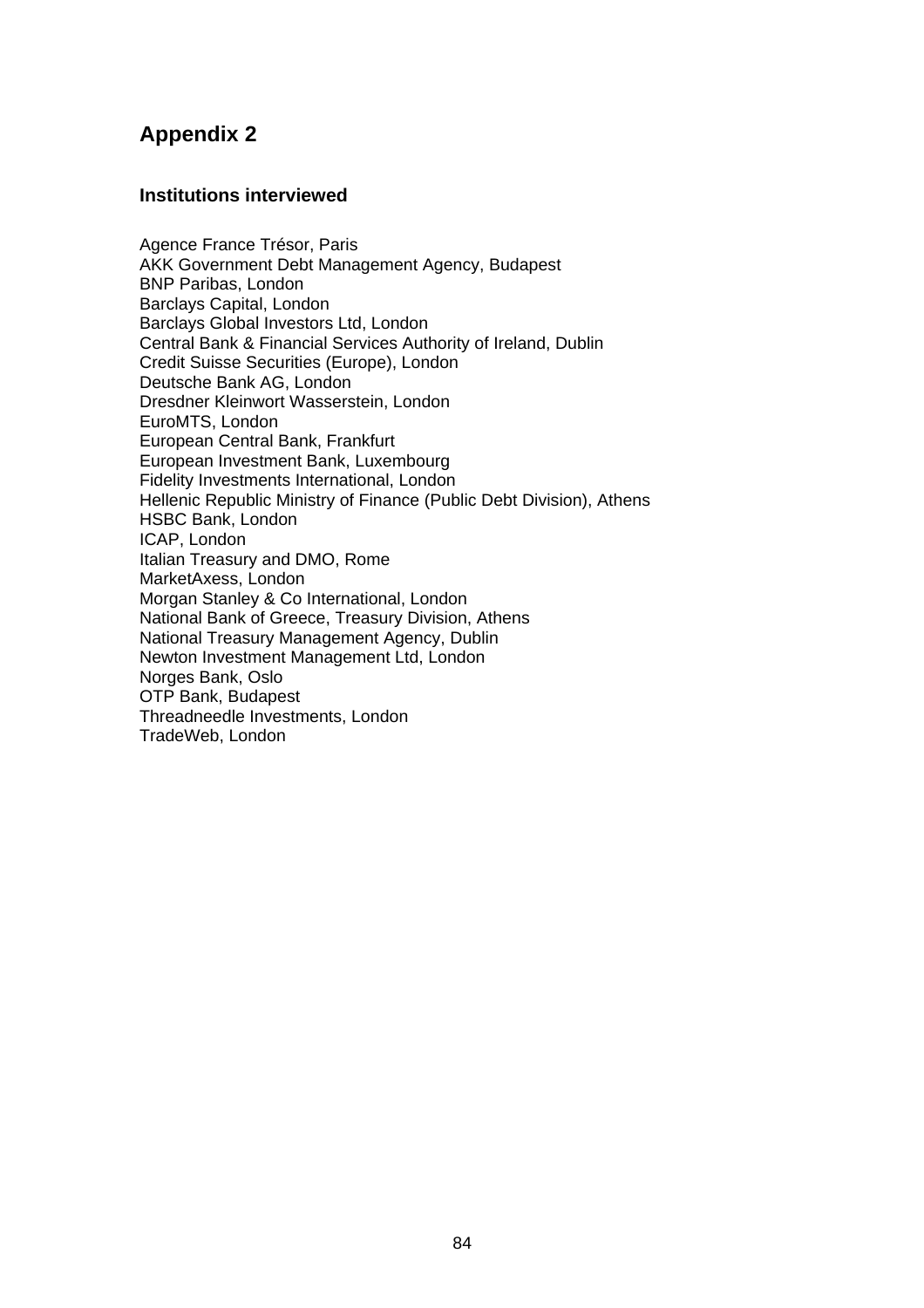## **Appendix 3**

### **Commissioning bodies**

**The Association of British Insurers (ABI)** represents the UK insurance industry. Its members include large institutional investors controlling funds worth some €1,600bn, including large holdings of corporate bonds. Website: www.abi.org.uk

**The City of London Corporation** provides local government services for the City of London. It is committed to maintaining and enhancing the status of the City as the world's leading international financial and business centre through its policies and services.

Website: www.cityoflondon.gov.uk

**The European Primary Dealers Association (EPDA)** represents primary dealers in the euro zone government bond market. The EPDA is an affiliate of the Bond Market Association.

Website: www.bondmarkets.com

**The International Capital Market Association (ICMA)** represents financial institutions active in the international capital markets, with over 400 member firms drawn from some 50 countries.

Website: www.icma-group.org

**The Investment Management Association (IMA)** represents the UK asset management industry. Its members include independent fund managers, the asset management arms of retail banks, life insurers, investment banks and occupational pension scheme managers.

Website: www.investmentuk.org

**The London Investment Banking Association (LIBA)** is the principal trade association for firms active in the investment banking and securities industry, including the major international investment banks which base their European operations in London.

Website: www.liba.org.uk

The research was commissioned from:

**The Centre for Economic Policy Research (CEPR)** is a network of Research Fellows who conduct research on issues affecting the European economy; the Centre's research includes open economy macroeconomics, international trade, financial economics, labour economics, industrial organization, public policy, and economic institutions.

Website: www.cepr.org